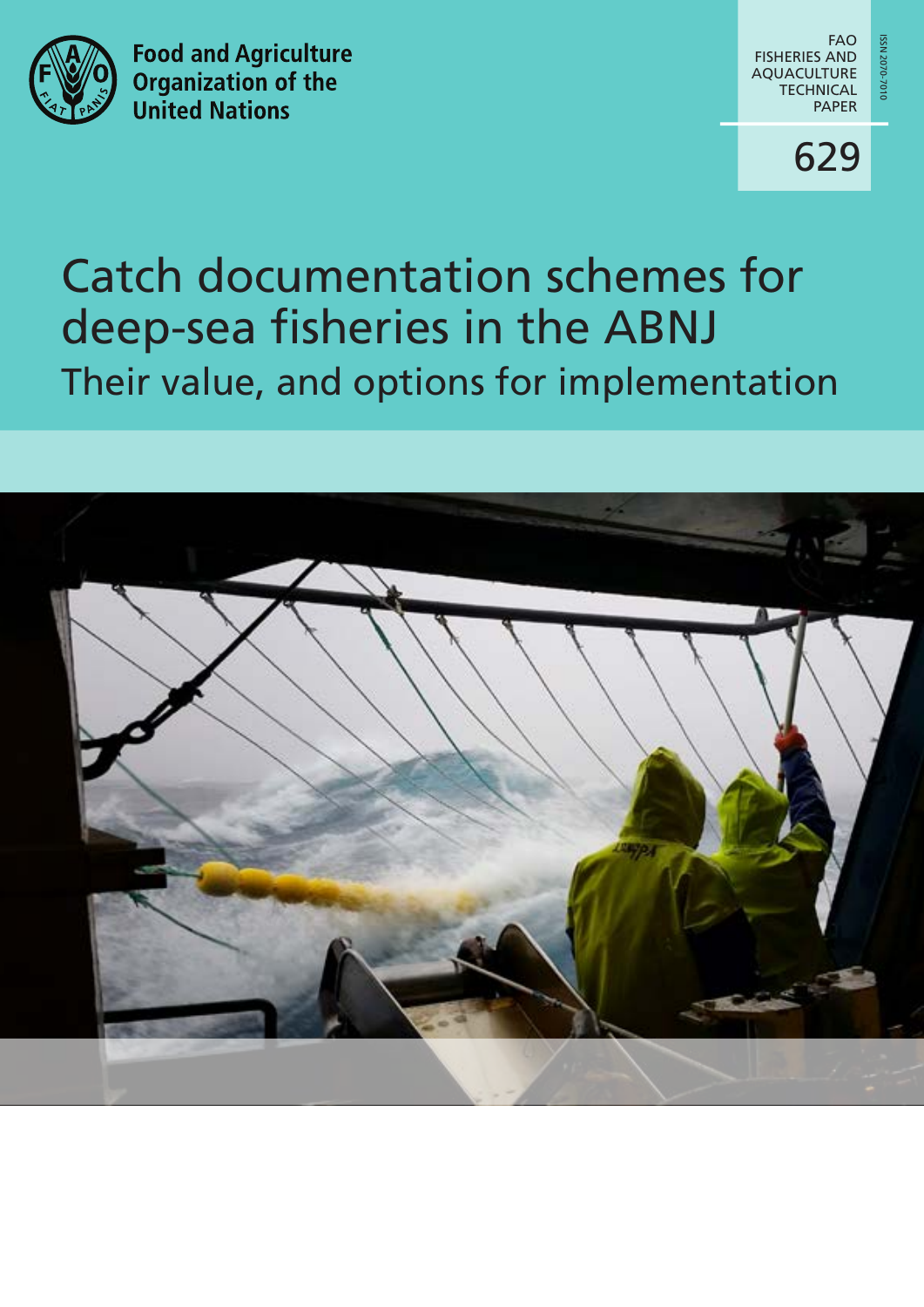*Cover photograph:* Photograph by Rory Stevens on board the Isla Eden, fishing for Patagonian toothfish around Heard Island in Australia's sub-Antarctic during the winter of 2016. © Austral Fisheries Pty Ltd.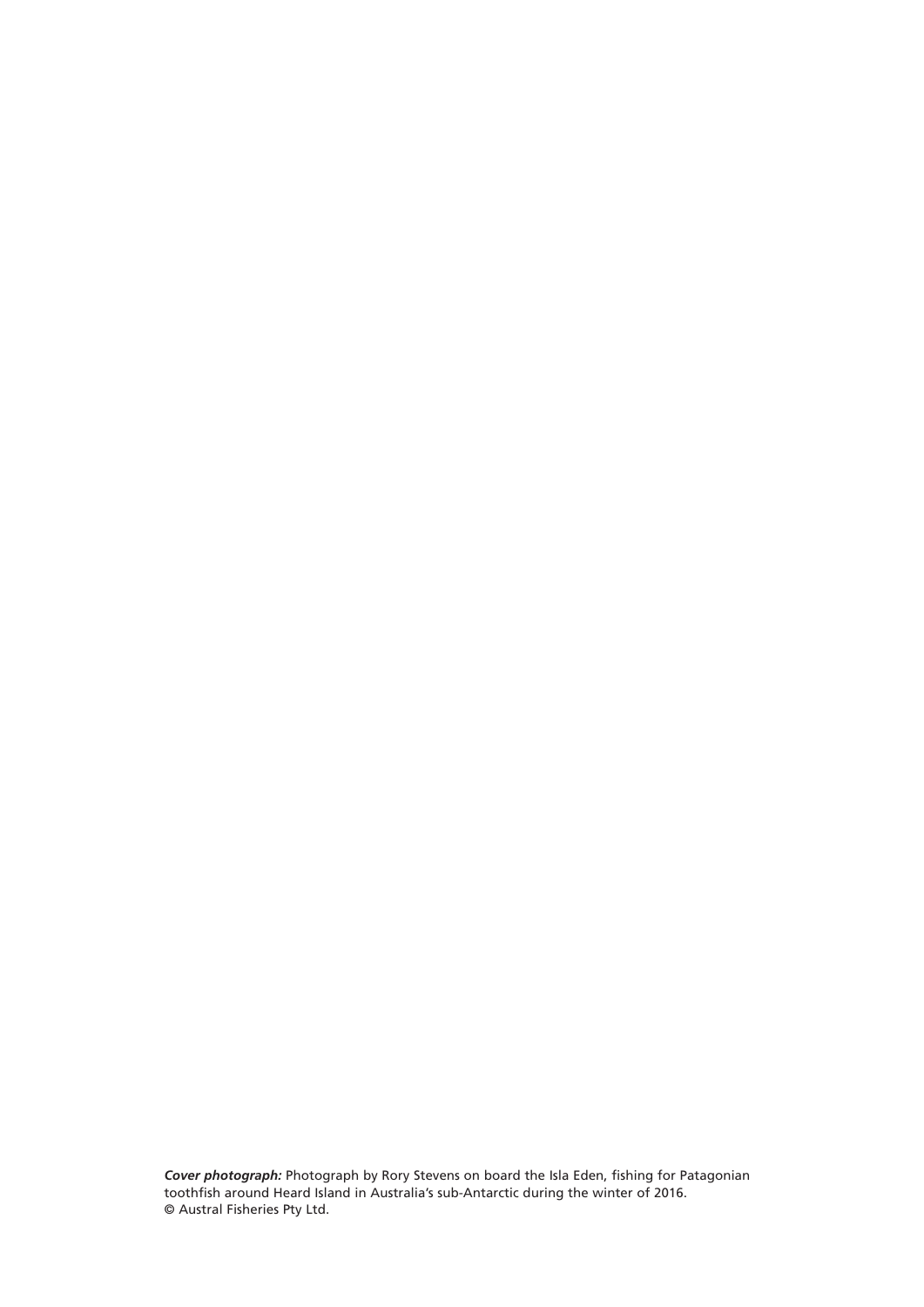# Catch documentation schemes for deep-sea fisheries in the ABNJ

FAO FISHERIES AND AQUACULTURE **TECHNICAL** PAPER

629

Their value, and options for implementation

**Gilles Hosch** Consultant Fisheries Expert Food and Agriculture Organization of the United Nations Rome

**FOOD AND AGRICULTURE ORGANIZATION OF THE UNITED NATIONS Rome, 2018**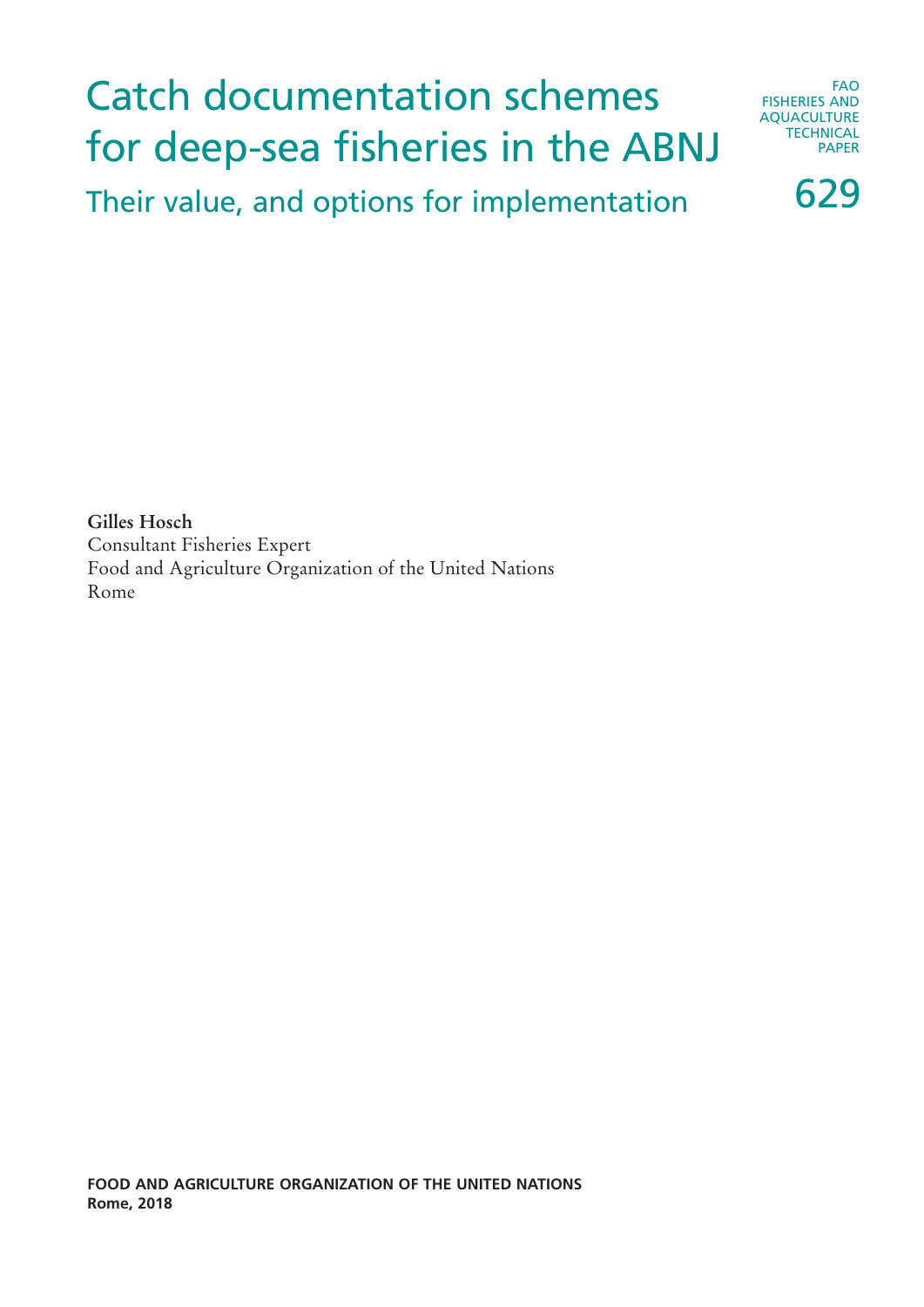Hosch, G. 2018. *Catch documentation schemes for deep-sea fisheries in the ABNJ - Their value, and options for implementation*. FAO Fisheries and Aquaculture Technical Paper No. 629. Rome, FAO. 94 pp. Licence: CC BY-NC-SA 3.0 IGO.

The designations employed and the presentation of material in this information product do not imply the expression of any opinion whatsoever on the part of the Food and Agriculture Organization of the United Nations (FAO) concerning the legal or development status of any country, territory, city or area or of its authorities, or concerning the delimitation of its frontiers or boundaries. The mention of specific companies or products of manufacturers, whether or not these have been patented, does not imply that these have been endorsed or recommended by FAO in preference to others of a similar nature that are not mentioned.

The views expressed in this information product are those of the author(s) and do not necessarily reflect the views or policies of FAO.

ISBN 978-92-5-131115-8 © FAO, 2018



Some rights reserved. This work is made available under the Creative Commons Attribution-NonCommercial-ShareAlike 3.0 IGO licence (CC BY-NC-SA 3.0 IGO; https://creativecommons.org/licenses/by-nc-sa/3.0/igo).

Under the terms of this licence, this work may be copied, redistributed and adapted for non-commercial purposes, provided that the work is appropriately cited. In any use of this work, there should be no suggestion that FAO endorses any specific organization, products or services. The use of the FAO logo is not permitted. If the work is adapted, then it must be licensed under the same or equivalent Creative Commons license. If a translation of this work is created, it must include the following disclaimer along with the required citation: "This translation was not created by the Food and Agriculture Organization of the United Nations (FAO). FAO is not responsible for the content or accuracy of this translation. The original English edition shall be the authoritative edition.

Any mediation relating to disputes arising under the licence shall be conducted in accordance with the Arbitration Rules of the United Nations Commission on International Trade Law (UNCITRAL) as at present in force.

**Third-party materials.** Users wishing to reuse material from this work that is attributed to a third party, such as tables, figures or images, are responsible for determining whether permission is needed for that reuse and for obtaining permission from the copyright holder. The risk of claims resulting from infringement of any third-party-owned component in the work rests solely with the user.

**Sales, rights and licensing.** FAO information products are available on the FAO website (www.fao.org/publications) and can be purchased through publications-sales@fao.org. Requests for commercial use should be submitted via: www.fao.org/contact-us/licence-request. Queries regarding rights and licensing should be submitted to: copyright@fao.org.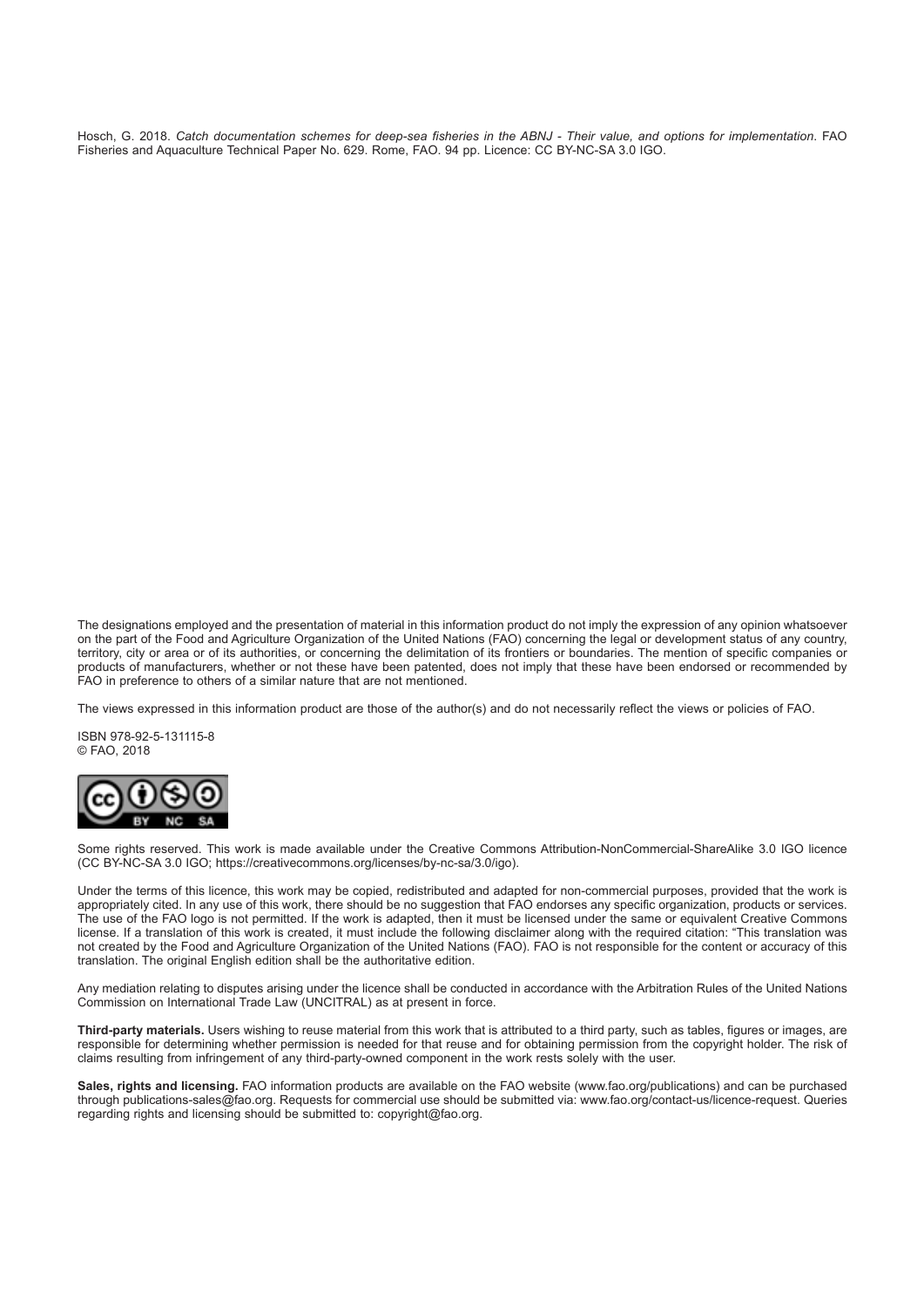# **Preparation of this document**

This technical paper has been prepared under the auspices of the FAO-managed deepsea fisheries component of the Areas Beyond National Jurisdiction project funded by the Global Environment Facility.

A limited number of countries, fisheries administrations, industry players and regional fisheries management organizations were visited physically within the remit of this work. Many consultations took place remotely during online meetings and electronic mail exchanges. Stakeholders from public and private sectors in the following countries and territories were involved in the consultations: Australia; Canada; China, Hong Kong SAR; Italy; Japan; Namibia; New Zealand; Spain; the United Kingdom of Great Britain and Northern Ireland; and the United States of America. Consultations were undertaken in 2017, while the drafting of the paper was undertaken in the last quarter of 2017 and the first quarter of 2018.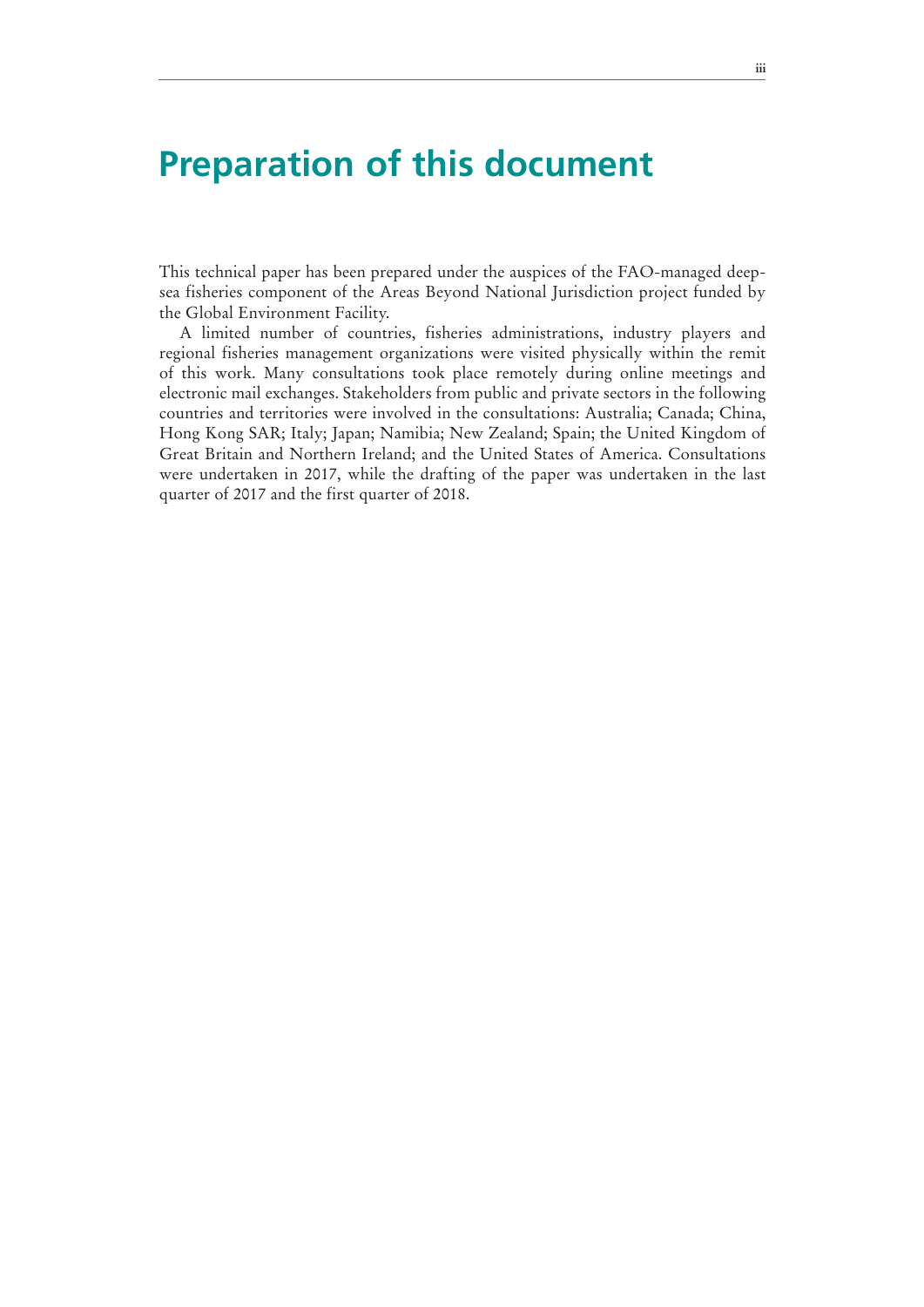### **Abstract**

This paper discusses the potential value of catch documentation schemes (CDS) in deep-sea fisheries (DSF), and the implementation modalities that have to be envisaged, to ensure the effectiveness of this trade-based tool to combat illegal, unreported and unregulated (IUU) fishing. The paper argues that CDS are indeed capable of directly addressing a number of IUU fishing practices known to occur in DSF, and that their adoption would improve compliance with fisheries management requirements. Key infringements that may be directly detected and addressed through a CDS include – but are not limited to – violations of closed areas harbouring protected vulnerable marine ecosystems (VMEs) in the deep ocean, and quota overfishing. The paper also establishes the notion that partial coverage of given species through a CDS at the level of individual RFMOs is incongruous from a trade monitoring and control perspective, and that CDS should be considered as either/or propositions with regard to species coverage. With most DSF species having broad distributions straddling many RFMOs, the implementation modality that avails itself as the most suitable option, enabling the operation of an effective CDS, is that of a centrally operated electronic CDS platform – called a super-CDS – shared by a plurality of institutional and state players.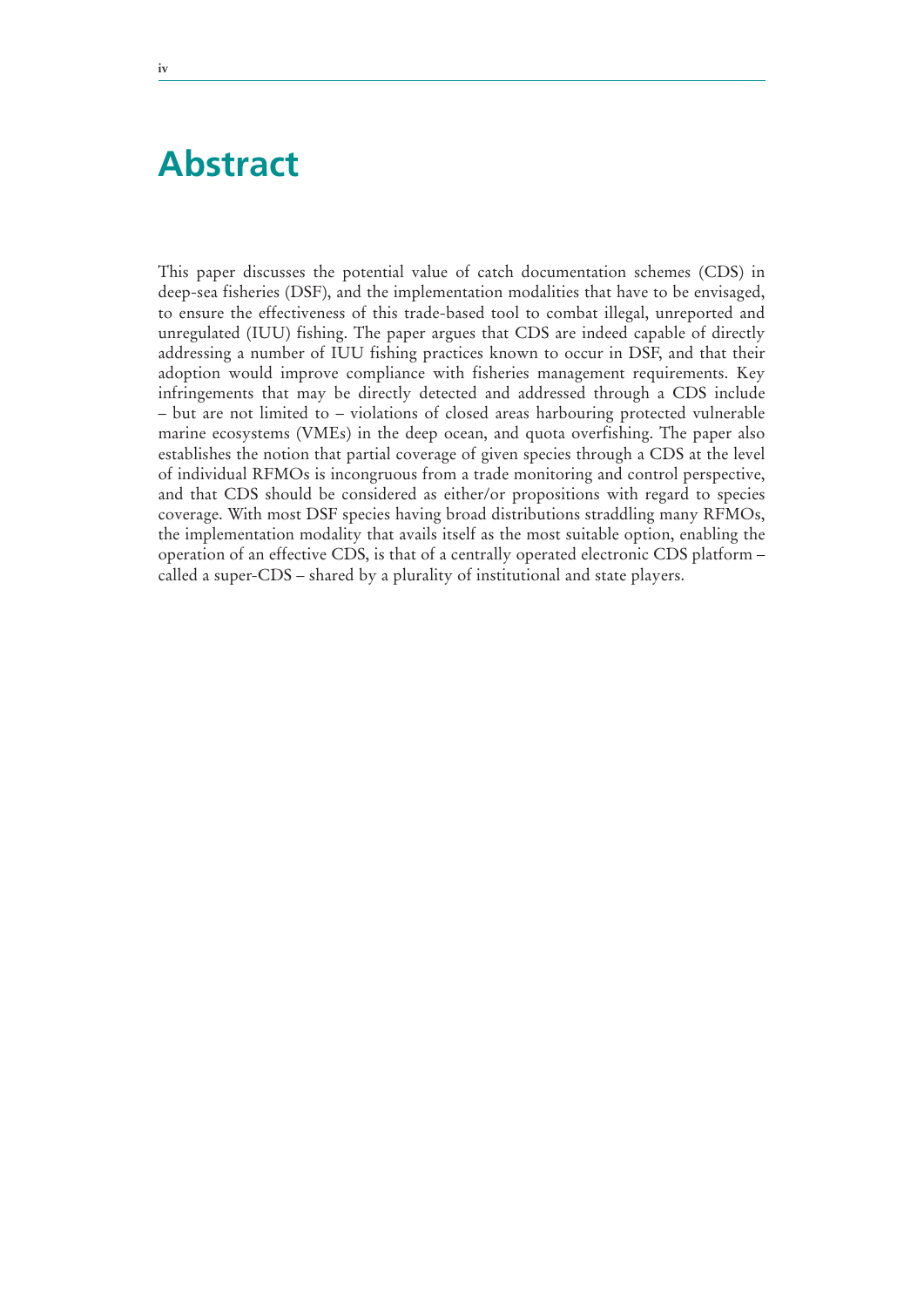# **Contents**

|          |                | Preparation of this document                                                                           | 111             |
|----------|----------------|--------------------------------------------------------------------------------------------------------|-----------------|
| Abstract |                |                                                                                                        | 1V              |
| Tables   |                |                                                                                                        | $\overline{vi}$ |
|          |                | Acknowledgements                                                                                       | V11             |
|          |                | Abbreviations and acronyms                                                                             | V111            |
|          |                | <b>Executive Summary</b>                                                                               | X1              |
|          | 1 Introduction |                                                                                                        | 1               |
|          |                | 1.1 Scope and structure of the document                                                                | $\overline{2}$  |
|          |                | 2 Deep-sea fisheries in the ABNJ                                                                       | 5               |
|          |                | 2.1 The 2008 FAO International Guidelines for the Management of Deep-sea<br>Fisheries in the High Seas | 5               |
|          |                |                                                                                                        | $\overline{7}$  |
|          | 2.2.1          | 2.2 Deep-sea fish and their associated ecosystems<br>Deep-sea fish in the ABNJ                         | $\overline{7}$  |
|          |                | 2.2.2 Vulnerable marine ecosystems                                                                     | 9               |
|          |                | 2.3 Deep-sea fisheries                                                                                 | 11              |
|          |                | 2.3.1 Bottom trawling, and benthic and demersal sea-dwellers                                           | 11              |
|          |                | 2.3.2 Global distribution of fishing grounds                                                           | 12              |
|          |                | 2.3.3 Modest harvests                                                                                  | 13              |
|          |                | 2.3.4 Fishing gear, catches, fleets and key flag states                                                | 13              |
|          |                | 2.3.5 Economic sustainability of DSF                                                                   | 14              |
|          |                | <b>3 Catch documentation schemes</b>                                                                   | 17              |
|          |                | 3.1 The 2017 FAO Voluntary Guidelines for CDS                                                          | 18              |
|          | 3.1.1          | Principles and their application                                                                       | 18              |
|          | 3.1.2          | Cooperation, notification, functions and standards                                                     | 20              |
|          | 3.1.3          | Non-CDS trade-related measures                                                                         | 21              |
|          |                | 3.2 Multilateral schemes - RFMOs                                                                       | 22              |
|          |                | 3.2.1 The schemes in existence today                                                                   | 22              |
|          |                | 3.2.2 Strengths of multilateral CDS                                                                    | 22              |
|          |                | 3.2.3 Limits of multilateral CDS                                                                       | 23              |
|          | 3.2.4          | Successes of multilateral CDS                                                                          | 26              |
|          | 3.2.5          | Design and system components of multilateral CDS                                                       | 28              |
|          |                | 3.3 Unilateral schemes - end-market states                                                             | 29              |
|          | 3.3.1          | Benefits of unilateral CDS                                                                             | 29              |
|          | 3.3.2          | Limitations of unilateral CDS                                                                          | 30              |
|          |                | 3.4 CDS and fishery management rules                                                                   | 31              |
|          | 3.4.1          | Management rules directly implemented via CDS                                                          | 32              |
|          | 3.4.2          | Management rules indirectly implemented via CDS                                                        | 33              |
|          | 3.4.3          | Management rules not implemented via CDS                                                               | 34              |
|          |                | 3.5 CDS and the forms of IUU fishing it can directly address                                           | 34              |
|          | 3.5.1          | What forms of IUU fishing is a CDS best at addressing?                                                 | 35              |
|          | 3.5.2          | Sanctions for IUU fishing under CDS systems                                                            | 35              |
|          |                | 3.6 Harmonized CDS and global super-CDS-like systems                                                   | 39              |

**v**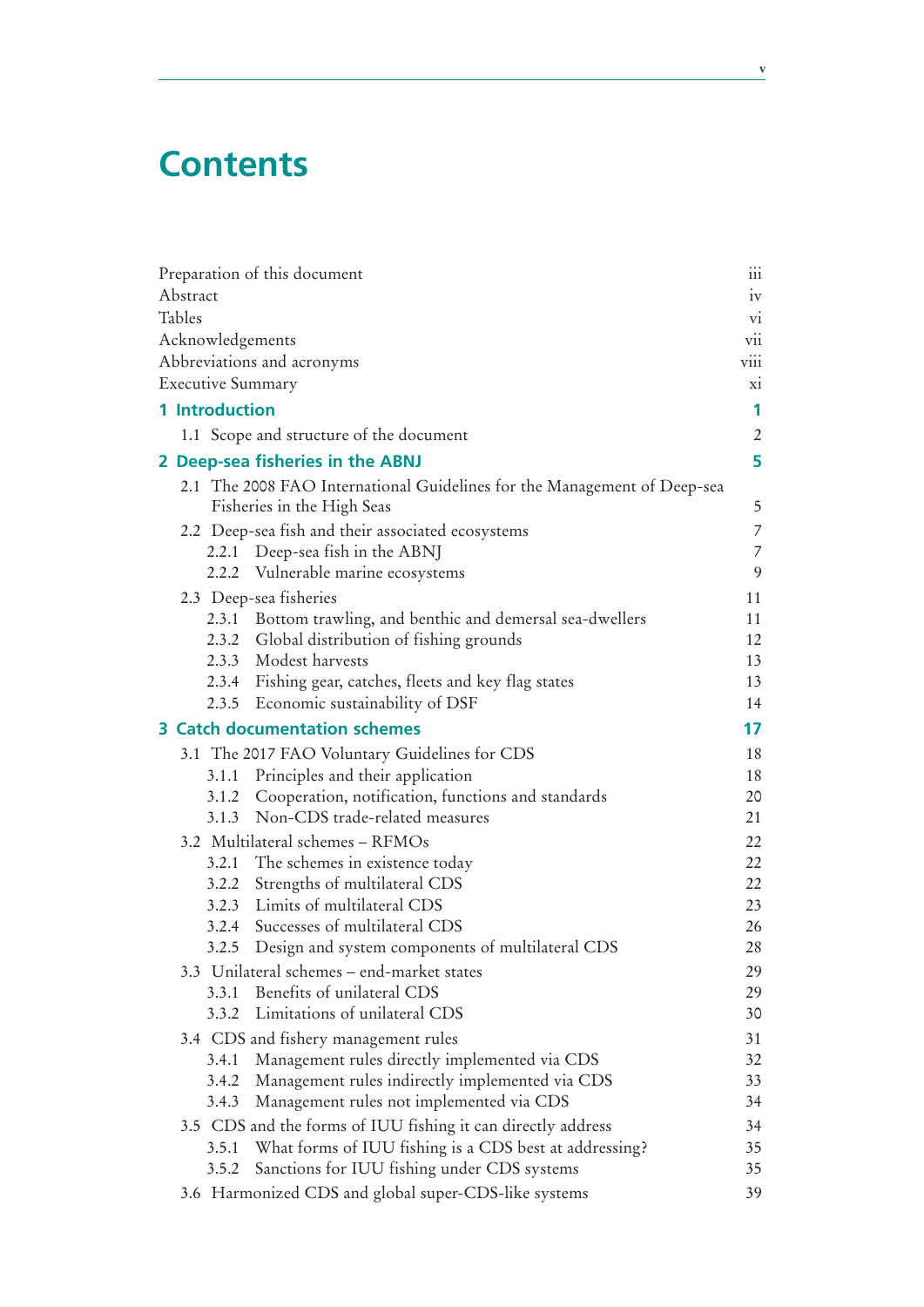|                   | 3.6.1 Harmonized CDS - what for?                                 | 39 |
|-------------------|------------------------------------------------------------------|----|
|                   | 3.6.2 CDS-like systems covering multiple species globally        | 41 |
|                   | <b>4 RFMOs and DSF management</b>                                | 45 |
|                   | 4.1 RFMOs covering DSF and management mandate                    | 45 |
|                   | 4.2 DSF management by RFMOs from a CDS perspective               | 46 |
|                   | 4.3 IUU fishing and compliance                                   | 49 |
|                   | 4.3.1 A series of recent SEAFO examples                          | 50 |
|                   | 4.4 RFMOs and the adoption of CDS                                | 51 |
|                   | 4.4.1 RFMO capacity                                              | 51 |
|                   | 4.4.2 Where does the remit of the RFMO stop?                     | 51 |
|                   | 4.4.3 CDS in RFMO performance reviews                            | 52 |
|                   | 4.5 Non-RFMO management of DSF in the ABNJ                       | 55 |
|                   | 5 Trade in deep-sea fishery products                             | 57 |
|                   | 5.1 DSF trade statistics                                         | 58 |
|                   | 5.1.1 Sources of DSF trade statistics                            | 58 |
|                   | 5.1.2 HS classification and DSF                                  | 59 |
|                   | 5.2 DSF supply-chains and trade                                  | 61 |
|                   | 5.2.1 Toothfish trade                                            | 61 |
|                   | 5.2.2 DSF trade in general                                       | 61 |
|                   | 5.3 Customs and border inspections                               | 62 |
| 5.3.1             | DSF CDS in the global trade control system                       | 64 |
|                   | <b>6 Discussion and conclusions</b>                              | 67 |
|                   | 6.1 The value of CDS as a management implementation tool         | 67 |
|                   | 6.2 The value of CDS to combat IUU fishing                       | 68 |
|                   | 6.3 CDS options from an RFMO competence and capacity perspective | 69 |
|                   | 6.4 CDS burden from a trade and border management perspective    | 71 |
|                   | 6.5 The value of CDS from an RFMO capacity perspective           | 72 |
|                   | 6.6 Conclusion and way forward                                   | 73 |
| <b>References</b> |                                                                  | 77 |

# **Tables**

| Table 1  | Harvested deep-sea fishes                            | 8  |
|----------|------------------------------------------------------|----|
| Table 2  | Key fishing grounds in three major ocean basins      | 12 |
| Table 3  | Summary: 2014 NEAFC catch statistics                 | 13 |
| Table 4  | Summary: 2006 DSF harvest and vessels per region     | 14 |
| Table 5  | Existing multilateral and unilateral CDS in 2017     | 17 |
| Table 6  | 2016 world seafood trade - top 5 importing states    | 29 |
| Table 7  | CDS capacity to implement fisheries management rules | 32 |
| Table 8  | RFMOs with DSF management mandates by oceanic basin  | 45 |
| Table 9  | CDS-sensitive management rules across RFMOs          | 47 |
| Table 10 | Major DSF species in the HS-2017 classification      | 60 |
|          |                                                      |    |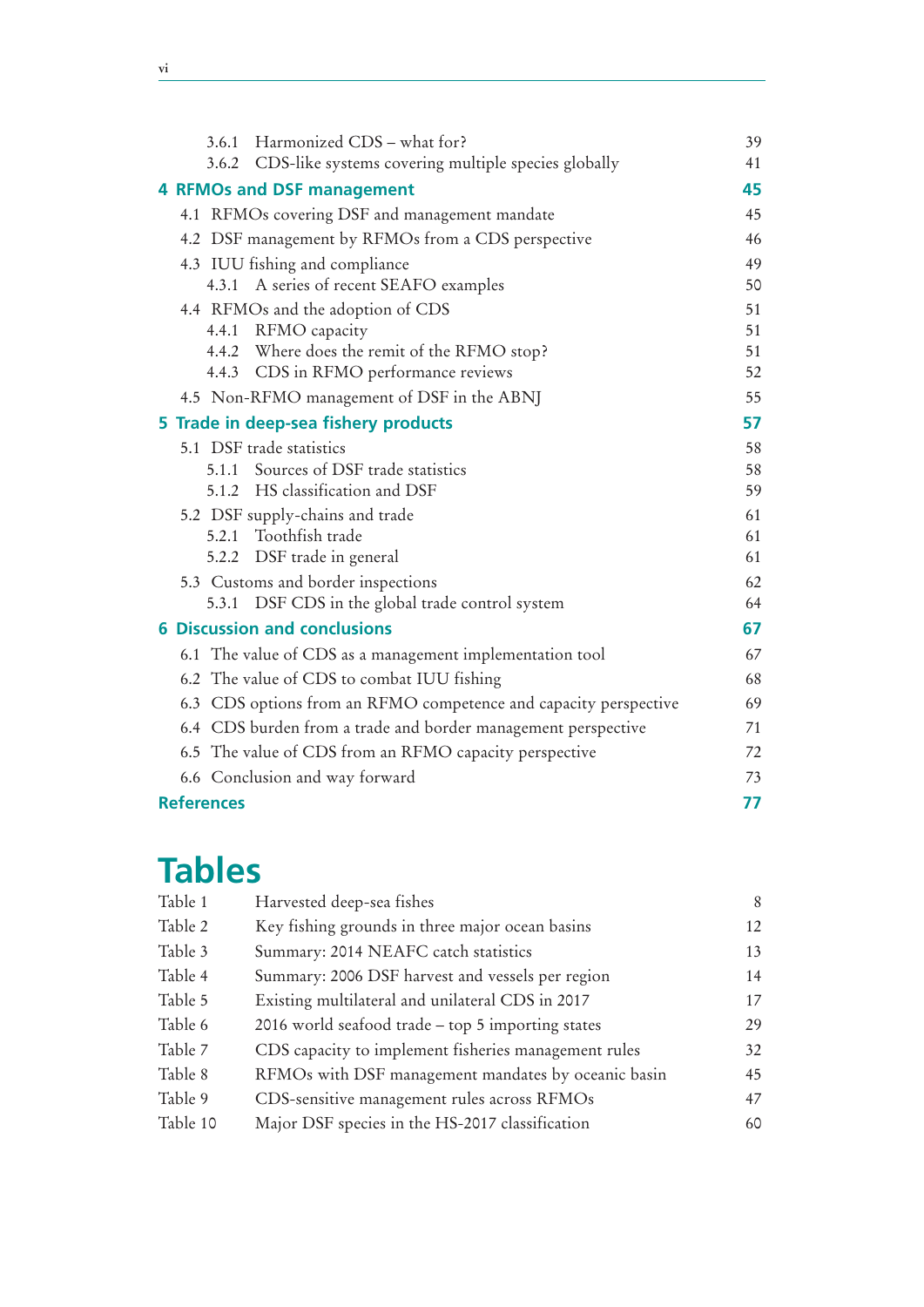## **Acknowledgements**

The author would first like to acknowledge the many professionals consulted during the development of this paper. The author is deeply indebted to many, who gave substantial amounts of time to discuss, to reflect upon, and also to react to key proposals made in this paper. They are too many to individually acknowledge and span the globe across regional fisheries management organizations, national administrations, international organizations, and – importantly – the private sector.

The author would like to thank his team leaders, Mr Chris O'Brien and Mr William Emerson, for their support and trust. The author would also like to thank Mr Peter Flewwelling, Mr Francisco Blaha and Ms Judith Swan for their invaluable assistance in reading through the drafts and providing useful comments, critically appraising the legal dimension, the feasibility, and the implications of some of the bolder proposals made in this paper. The author also acknowledges and thanks Enzo Luchetti for the layout of the publication.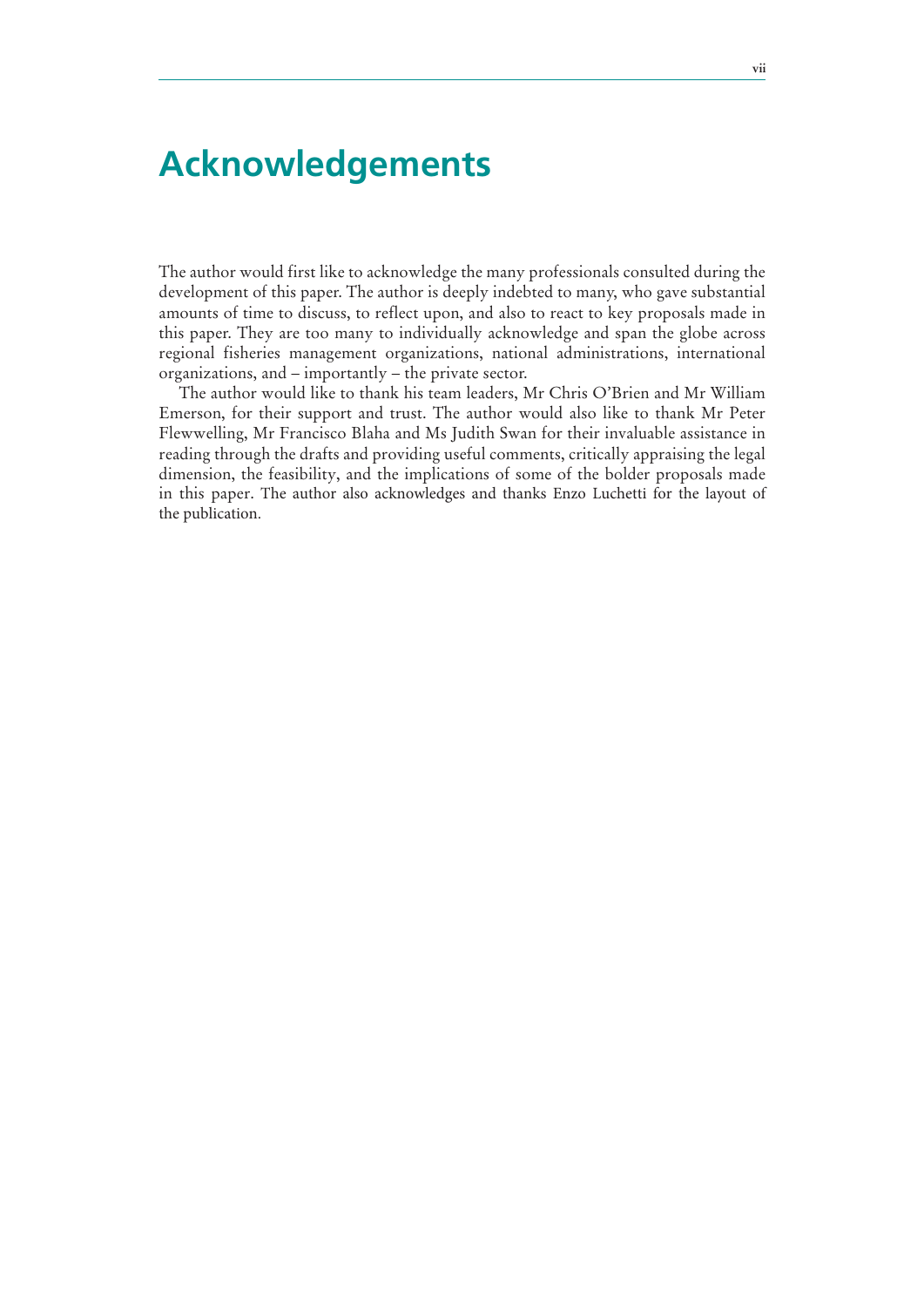# **Abbreviations and acronyms**

| <b>ABNJ</b>     | Areas Beyond National Jurisdiction                                                                                                                    |
|-----------------|-------------------------------------------------------------------------------------------------------------------------------------------------------|
| <b>ALC</b>      | Automatic Location Communicator                                                                                                                       |
| <b>BCD</b>      | Bluefin Catch Document (ICCAT)                                                                                                                        |
| CA              | See RA (below)                                                                                                                                        |
| <b>CBP</b>      | United States Customs and Border Protection                                                                                                           |
| <b>CCAMLR</b>   | Commission for the Conservation of Antarctic Marine Living<br>Resources                                                                               |
| <b>CCSBT</b>    | Commission for the Conservation of Southern Bluefin Tuna                                                                                              |
| <b>CDS</b>      | <b>Catch Documentation Scheme</b>                                                                                                                     |
| <b>CECAF</b>    | Fishery Committee for the Eastern Central Atlantic                                                                                                    |
| <b>CITES</b>    | Convention on International Trade in Endangered Species of Wild<br>Fauna and Flora                                                                    |
| <b>CMM</b>      | Conservation and Management Measure                                                                                                                   |
| Code (the)      | 1995 FAO Code of Conduct for Responsible Fisheries                                                                                                    |
| <b>DCD</b>      | Dissostichus Catch Document (CCAMLR)                                                                                                                  |
| <b>DSF</b>      | Deep-Sea Fisheries                                                                                                                                    |
| <b>EAFM</b>     | Ecosystem Approach to Fisheries Management                                                                                                            |
| <b>EEZ</b>      | <b>Exclusive Economic Zone</b>                                                                                                                        |
| EU              | European Union                                                                                                                                        |
| <b>FAOCA</b>    | Agreement to Promote Compliance with International Conservation<br>and Management Measures by Fishing Vessels on the High Seas of<br>24 November 1993 |
| <b>GFCM</b>     | General Fisheries Commission for the Mediterranean                                                                                                    |
| <b>HS</b>       | Harmonized System                                                                                                                                     |
| <b>IATTC</b>    | Inter-American Tropical Tuna Commission                                                                                                               |
| <b>ICCAT</b>    | International Commission for the Conservation of Atlantic Tunas                                                                                       |
| <b>ICES</b>     | International Council for the Exploration of the Sea                                                                                                  |
| <b>IOTC</b>     | Indian Ocean Tuna Commission                                                                                                                          |
| <b>IPHC</b>     | International Pacific Halibut Commission                                                                                                              |
| <b>IPOA-IUU</b> | 2001 International Plan of Action to Prevent, Deter and Eliminate<br>Illegal, Unreported and Unregulated Fishing                                      |
| IUU             | Illegal, Unreported and Unregulated (fishing)                                                                                                         |
| <b>IWC</b>      | <b>International Whaling Commission</b>                                                                                                               |
| <b>MCS</b>      | Monitoring, Control and Surveillance                                                                                                                  |
| MoU             | Memorandum of Understanding                                                                                                                           |
| <b>MSRA</b>     | 2006 Magnuson-Stevens Fishery Conservation and Management<br>Reauthorization Act (United States of America)                                           |
| <b>NAFO</b>     | Northwest Atlantic Fisheries Organization                                                                                                             |
| <b>NEAFC</b>    | North East Atlantic Fisheries Commission                                                                                                              |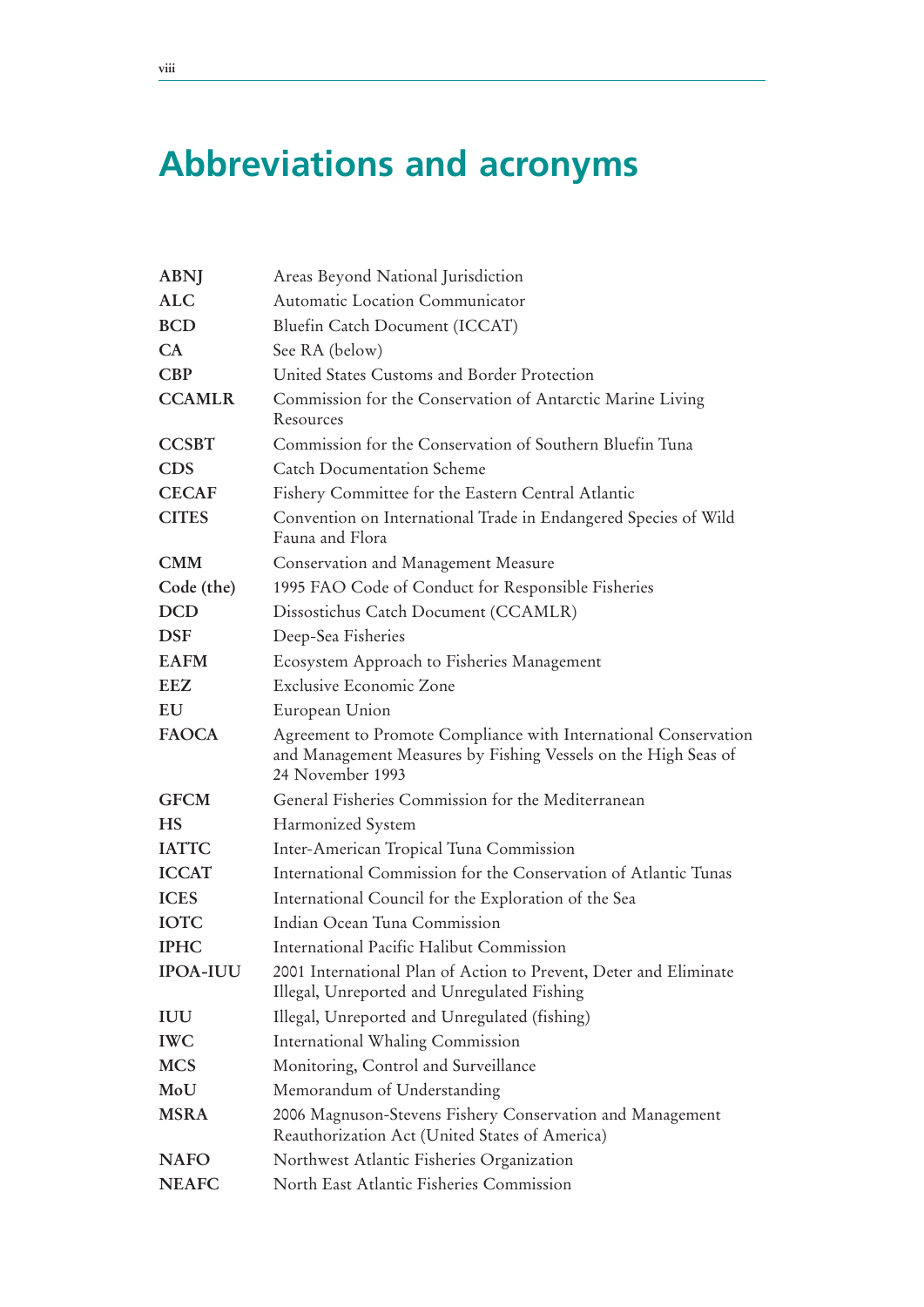| <b>NOAA</b>   | National Oceanic and Atmospheric Administration (United States of<br>America)                                                                                                                                                                                    |
|---------------|------------------------------------------------------------------------------------------------------------------------------------------------------------------------------------------------------------------------------------------------------------------|
| <b>NPFC</b>   | North Pacific Fisheries Commission                                                                                                                                                                                                                               |
| <b>PSMA</b>   | Agreement on Port State Measures to Prevent, Deter and Eliminate<br>Illegal, Unreported and Unregulated Fishing of 22 November 2009                                                                                                                              |
| <b>RA</b>     | Regulatory Area (of an RFMO), also referred to as the convention<br>area $(CA)$                                                                                                                                                                                  |
| <b>RFMO</b>   | Regional Fisheries Management Organization                                                                                                                                                                                                                       |
| <b>SAI</b>    | Significant Adverse Impact                                                                                                                                                                                                                                       |
| <b>SEAFO</b>  | South East Atlantic Fisheries Organisation                                                                                                                                                                                                                       |
| <b>SIMP</b>   | United States Seafood Import Monitoring Program                                                                                                                                                                                                                  |
| <b>SIOFA</b>  | Southern Indian Ocean Fisheries Agreement                                                                                                                                                                                                                        |
| <b>SPRFMO</b> | South Pacific Regional Fisheries Management Organisation                                                                                                                                                                                                         |
| <b>SPS</b>    | Sanitary and PhytoSanitary (rules)                                                                                                                                                                                                                               |
| <b>TAC</b>    | Total Allowable Catch                                                                                                                                                                                                                                            |
| <b>TDS</b>    | Trade Documentation Scheme (or statistical document program)                                                                                                                                                                                                     |
| <b>TREM</b>   | Trade Restrictive Measure                                                                                                                                                                                                                                        |
| <b>UNCLOS</b> | United Nations Convention on the Law of the Sea of 10 December<br>1982                                                                                                                                                                                           |
| <b>UNFSA</b>  | Agreement for the Implementation of the Provisions of the United<br>Nations Convention on the Law of the Sea of 10 December 1982<br>relating to the Conservation and Management of Straddling Fish<br>Stocks and Highly Migratory Fish Stocks of 4 December 1995 |
| <b>UNGA</b>   | United Nations General Assembly                                                                                                                                                                                                                                  |
| <b>VME</b>    | Vulnerable Marine Ecosystem                                                                                                                                                                                                                                      |
| <b>VMS</b>    | Vessel Monitoring System                                                                                                                                                                                                                                         |
| <b>WECAFC</b> | Western Central Atlantic Fishery Commission                                                                                                                                                                                                                      |
| <b>WTO</b>    | World Trade Organization                                                                                                                                                                                                                                         |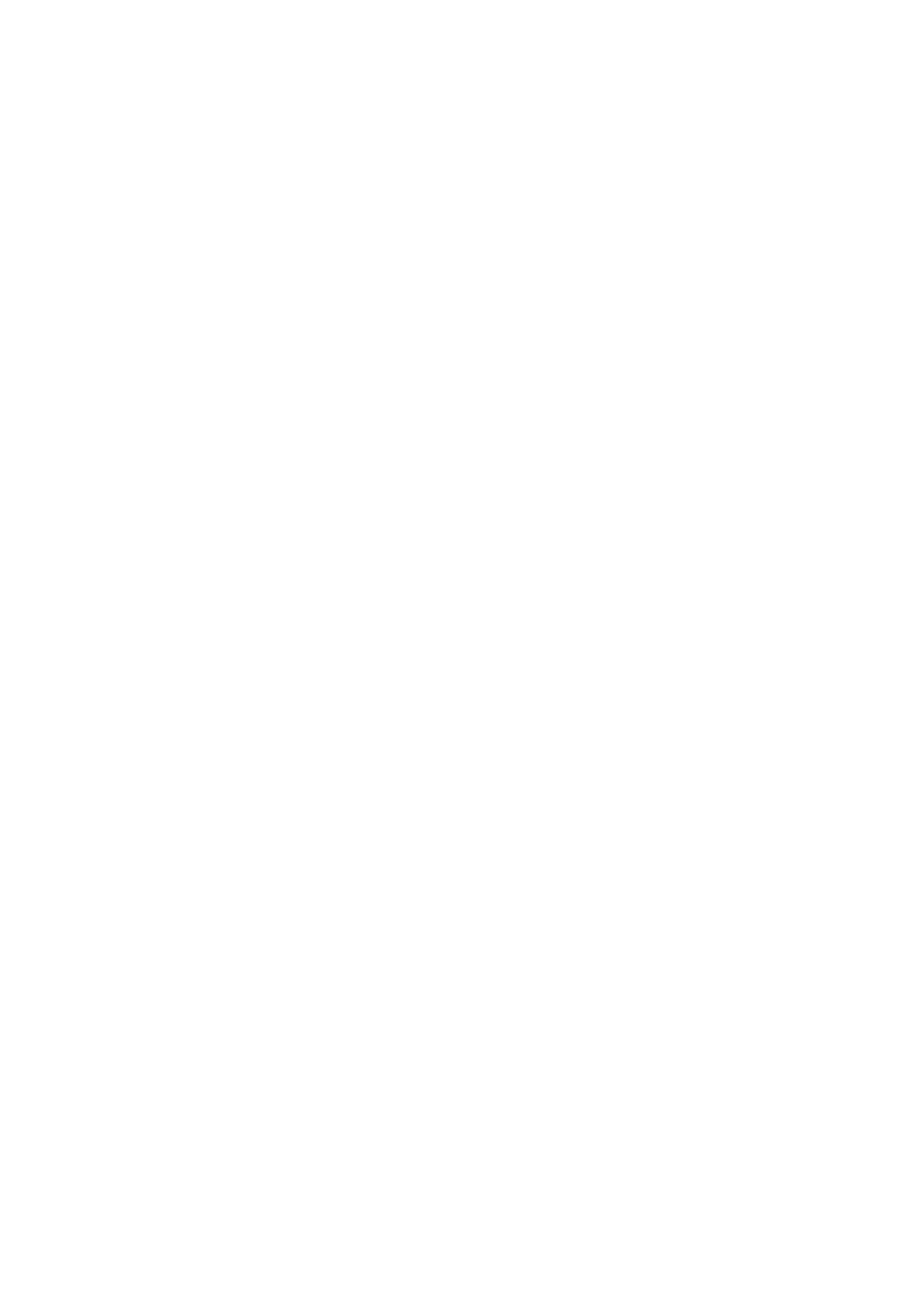### **Executive summary**

This paper is the third technical paper of the Food and Agriculture Organization of the United Nations (FAO) on the topic of catch documentation schemes, published since 2016. The paper largely builds on the substance covered in earlier papers – endeavouring not to repeat what has already covered – though summaries are provided for ease of reference where useful. Including the introduction, this paper is structured into 6 chapters.

Chapter 1 introduces deep-sea fisheries and catch documentation schemes . While deep-sea fisheries have been the object of a series of UN General Assembly (UNGA) resolutions, catch documentation schemes find their origin in voluntary instruments such as the 1995 Code of Conduct for Responsible Fisheries and the 2001 International Plan of Action to Prevent, Deter and Eliminate Illegal, Unreported and Unregulated Fishing (IPOA-IUU) – and most recently in the Voluntary Guidelines for Catch Documentation Schemes adopted by the FAO Conference in Rome in July 2017. The paper establishes whether a catch documentation scheme (CDS) would be useful when applied to deep-sea fisheries (DSF), and it what form (i.e. under which "implementation modality") execution should occur.

Chapter 2 provides an overview of the 2008 FAO International Guidelines for the Management of Deep-sea Fisheries in the High Seas and their thrust, followed by an overview of deep-sea fish, associated ecosystems, and their fisheries.

Chapter 3 introduces catch documentation schemes, starting with a summary of what schemes are currently in existence. The recent (2017) FAO Voluntary Guidelines for CDS are introduced, and their purpose and content is discussed in detail. The paper then delves into an assessment of the benefits and limitations of unilateral and multilateral schemes, setting the stage for the discussion of multilateral CDS approaches in DSF, and as applied within the context of DSF management rules. The latter part of the assessment highlights which management measures a CDS is able to implement directly or in combination with other for monitoring, control and surveillance (MCS) tools, establishing their value as a tool to combat IUU fishing in DSF. The latter part of chapter 3 introduces harmonised CDS, and presents the rationale for such harmonisation. Convention on International Trade in Endangered Species of Wild Fauna and Flora (CITES) is briefly described, presenting its certification scheme, and its use of a single platform and set of rules to cater for the trade certification of thousands of different species of animals and plants – including fish – under a single scheme. The notion of the global "super-CDS" – the logical end-point of harmonisation and acceptance-of-equivalence efforts – arises from this discussion.

Chapter 4 illustrates how DSF management frameworks are sensitive or conducive to CDS implementation, what typical IUU profiles are found in DSF, and what the capacity of regional fisheries management organizations (RFMOs) is in terms of developing and operating stand-alone (or "RFMO-specific") CDS. The standing and consideration of CDS systems in RFMO performance reviews is assessed, in order to gain an understanding in how far the adoption of such systems by regional fisheries management organizations (RFMOs) covering DSF has been considered in the past, and what arguments have been advanced in favour of, or against such systems.

Chapter 5 deals with the trade in DSF, as trade conditions the relevance and the success of a trade-based tool to a very large degree. The paper establishes that the current Harmonized System (HS) classification of goods does not allow to confidently identify consignments of deep-sea species in trade documentation – with the exception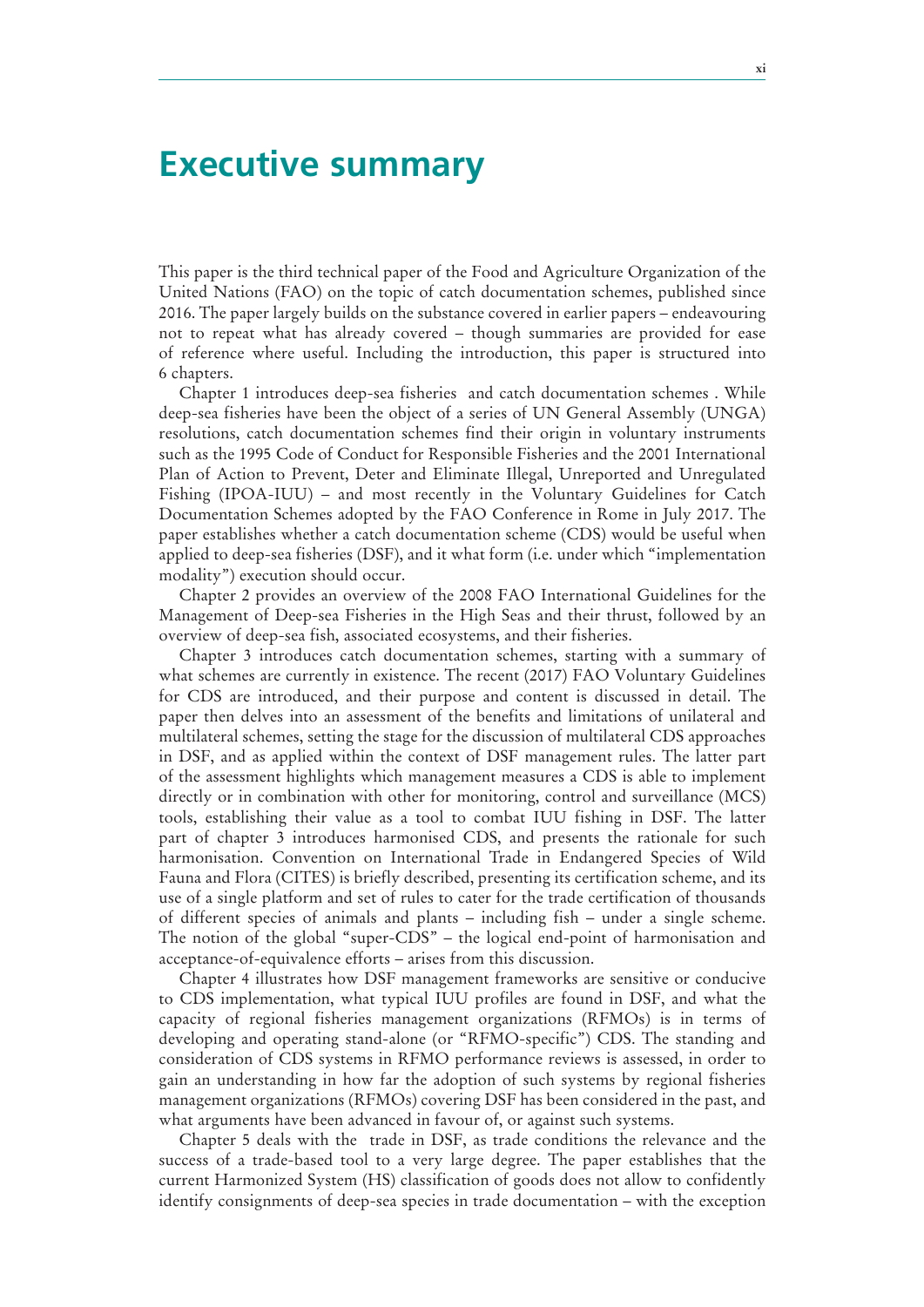of toothfish – and that a deeper analysis of DSF product trade flows in the absence of CDS data and/or enabling HS classification is very difficult. The role of customs and border inspection agencies is introduced, and CDS and their related paperwork – and the potential multiplication of individual schemes that could occur – is assessed in relation to those agencies. It is argued that a potential multiplication of schemes covering only modest amounts of total global fisheries product trade is unsustainable and likely to face implementation challenges at this critical level.

Chapter 6 lists key findings regarding the value and options for CDS implementation. The overall conclusion, arguing that the individual CDS in DSF (based on the classic RFMO-specific implementation modality) is both unsustainable and likely to fail. It highlights the benefits of a multilateral global "super-CDS", catering for the needs of many species (throughout their global distribution ranges), a plurality of RFMOs and many states – based on a single platform provided by a central service provider. The chapter closes by suggesting a way forward to exploring and bringing about such a modality.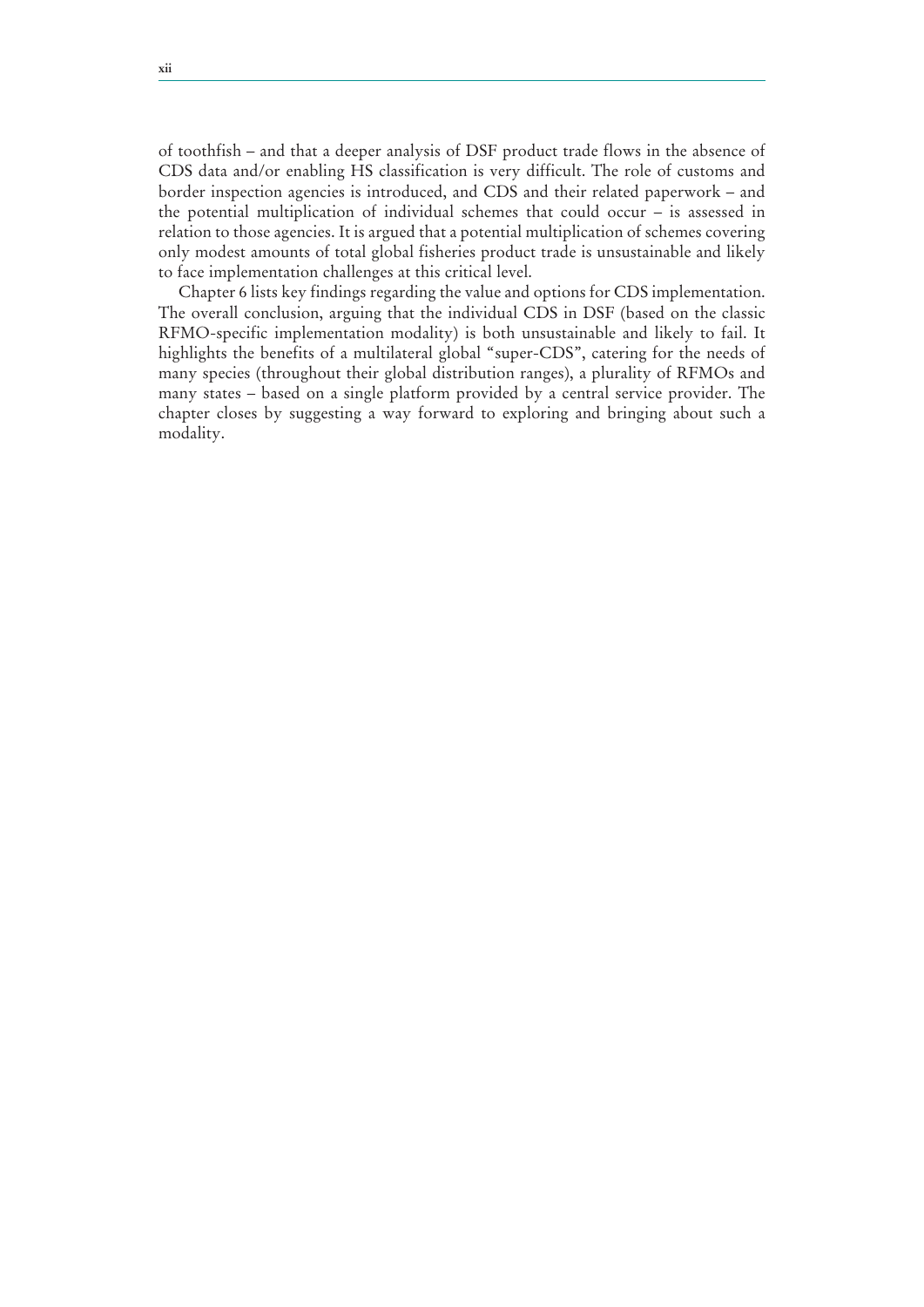### **1. Introduction**

This document brings together and discusses two complex fisheries topics: deep-sea fisheries (DSF) in areas beyond national jurisdiction (ABNJ), and catch documentation schemes (CDS). The document explores how CDS do – or how they could – benefit DSF, protecting them from illegal, unreported and unregulated (IUU) fishing.

Deep-sea fisheries and vulnerable marine ecosystems (VMEs) are a domain of special concern for fisheries in the ABNJ. The sustainable use of DSF resources have been under consideration by international fora, such as the United Nations General Assembly, for more than two decades due, in part, to the limited amount of information and knowledge available about deep-sea ecosystems, the species and stocks targeted by fishing fleets within these ecosystems, and the significant adverse impacts (SAIs) that deep-sea fishing operations may have on these. This has led to a series of United Nations General Assembly (UNGA) Resolutions on Sustainable Fisheries<sup>1</sup> calling on regional fisheries management organizations (RFMOs) and states to establish standards for the management and the protection of DSF resources and their associated ecosystems.

Under UNGA Resolution 61/105 (2006), FAO was called upon to develop the International Guidelines for the Management of Deep-sea Fisheries in the High Seas. These were adopted in 2008, and were derived from a series of expert and technical consultations convened over the course of 2007 and 2008. The Guidelines outline principles that apply to the management of DSF (FAO, 2009a).

This document on DSF and CDS aims to further improve the understanding of the options available to more effectively manage and protect DSF resources.

Catch documentation schemes are also a subject matter that has received increased consideration in recent years. Catch documentation schemes are a specific form of trade- or market-based measure whose objective is to deny market access to fisheries products that have been obtained illegally.

The implementation of trade-based tools to combat IUU fishing remains a relatively little explored domain of enquiry and action in fisheries policy and law-making. One reason for this may stem from the fact that trade-based tools for fisheries law enforcement have not been provided for in the binding international agreements that form the body of international fisheries law today. While the basic texts establishing RFMOs do provide a direct mandate for a commission to act in the domain of markets for compliance purposes<sup>2</sup> (see also section 4.4.2), neither the UNCLOS, the Agreement for the Implementation of the Provisions of the United Nations Convention on the Law of the Sea of 10 December 1982 relating to the Conservation and Management of Straddling Fish Stocks and Highly Migratory Fish Stocks of 4 December 1995 (UNFSA), the Agreement to Promote Compliance with International Conservation and Management Measures by Fishing Vessels on the High Seas of 24 November 1993 (FAOCA), nor the Agreement on Port State Measures to Prevent, Deter and Eliminate Illegal, Unreported and Unregulated Fishing of 22 November 2009 (PSMA) provide for trade-based tools and actions as options in fisheries management and law enforcement.

<sup>1</sup> e.g. UNGA Resolution 59/25 of 17 November 2004; UNGA Resolution 61/105 of 8 December 2006; and UNGA Resolution 64/72 of 4 December 2009.

<sup>2</sup> See, for example, the conventions of the NPFC and SPRFMO. For completeness, it should be noted that when member States agree to bestow specific powers to the RFMO – e.g. to act in the domain of market controls – even after the constituent instrument is adopted, then that stands. Hence, the legal mandate for an RFMO to act in such way may be derived from any of its decisions or binding instruments, including conservation and management measures. And there are of course a number of these in place today.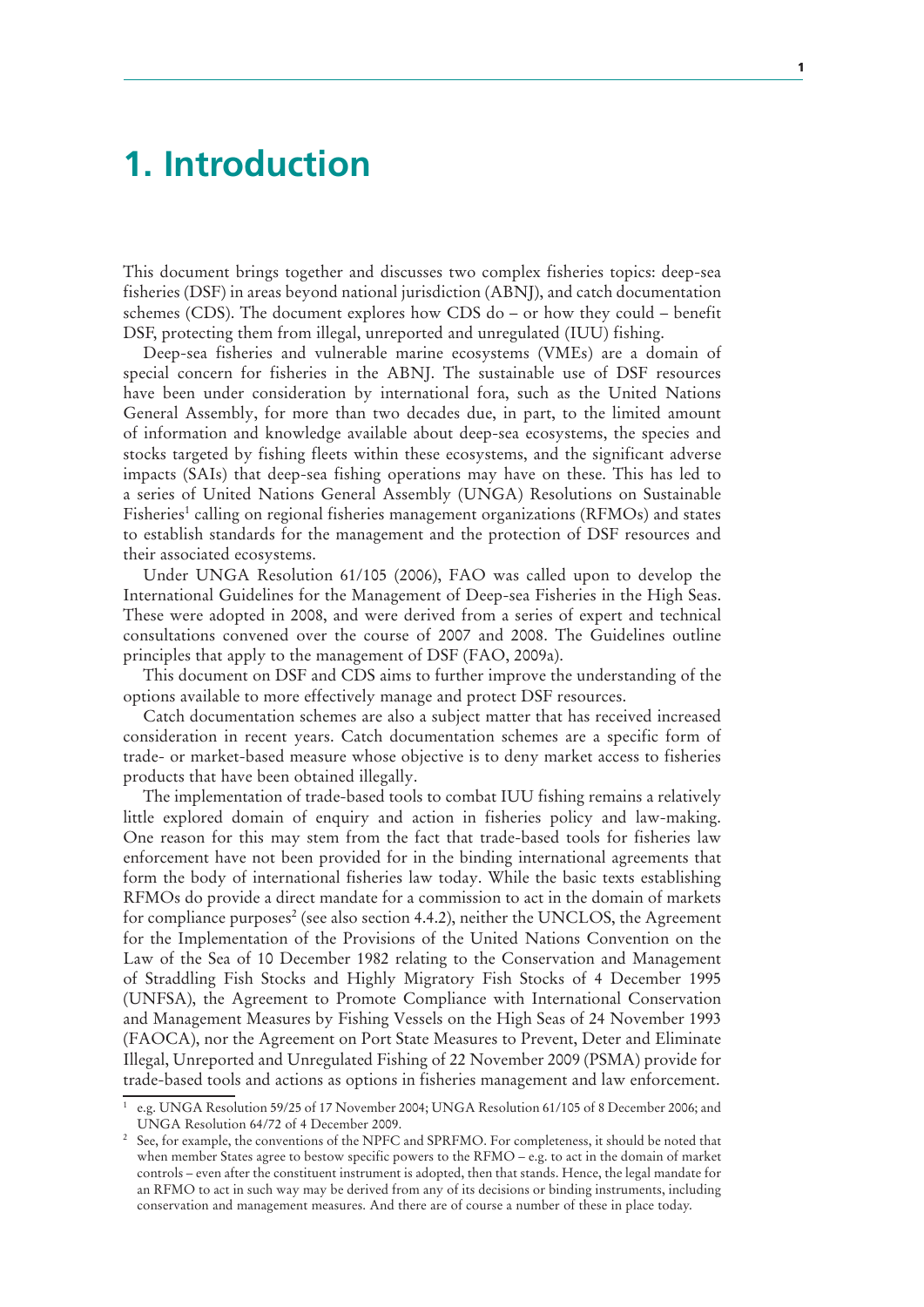However, both the non-binding 1995 FAO Code of Conduct for Responsible Fisheries (the Code) and its related voluntary instrument, the 2001 International Plan of Action to Prevent, Deter and Eliminate Illegal, Unreported and Unregulated Fishing (IPOA-IUU) do provide direct guidance regarding trade-based tools in fisheries management and law enforcement, including catch documentation schemes.<sup>3,4</sup>

Two UNGA Resolutions on Sustainable Fisheries<sup>5</sup> urge states, individually and through RFMOs, to adopt and implement trade measures in accordance with international law.

In light of the slowness of trade-related measures in fisheries management to take root, it is essential to underline here that unequivocal and motivated calls for the introduction of trade-based tools in DSF date back at least a decade and a half, highlighting their potential in complementing other measures to conserve and sustainably manage DSF stocks (Lack, Short and Willock, 2003).<sup>6</sup>

In response to the heightened attention afforded to the domain of CDS in recent years, and the need for guidance, FAO developed and published its latest set of international guidelines in 2017. The Voluntary Guidelines for Catch Documentation Schemes were adopted by the FAO Conference at its Fortieth Session in Rome in July 2017 (FAO, 2017a).

The two sets of FAO guidelines on DSF and CDS elaborated and published by FAO in 2009 and 2017, respectively, as well as the elements provided by the Code and the IPOA-IUU on CDS, provide the core foundation on which the assessment in this document is based.

#### **1.1 Scope and structure of the document**

The objective of this paper is not to explore how a CDS could or should be designed to work effectively as a traceability construct in preventing illegally harvested deep-sea products from entering supply chains. Much of that work has been covered in FAO Fisheries and Aquaculture Technical Paper No. 596 exploring CDS design options with regard to tuna fisheries (Hosch, 2016a),<sup>7</sup> and was further explored in FAO Fisheries and Aquaculture Technical Paper No. 619 (Hosch and Blaha, 2017).

Hence, this document sets off from a position where the topic of CDS design *per se* has been covered, and focuses instead on how relevant or how valuable a properly designed CDS would be in the context of DSF, and under which organizational and institutional modalities they could be applied in order to operate effectively and to make substantive contributions to sustainable fisheries management.

This document is of interest to the contracting parties of RFMOs managing DSF that may be considering the application of CDS in the context of DSF, as well as to the individual states that may have an interest in unilaterally protecting their ports and/or markets from the importation of illegally sourced DSF products through the implementation of a CDS.

Following the introduction contained in this chapter, Chapters 2 and 3 first provide an overview of DSF, and a CDS overview is then provided. Importantly, Chapter 3 introduces notions regarding which management measures a CDS is able to implement

FAO (1995). 11 - Post-harvest practices and trade. Paragraphs 11.2 and 11.3.

<sup>4</sup> FAO (2001). Internationally agreed market-related measures. Paragraphs 65–76.

<sup>5</sup> UNGA Resolution 61/105 of 6 December 2006; UNGA Resolution 62/177 of 18 December 2007.

<sup>6</sup> "In order to maximise the effectiveness of conservation and management measures for deep-sea species: (a) RFMOs must consider the role that trade-based measures might play in monitoring and enforcing conservation and management measures for deep-sea species, and introduce such measures where appropriate; (b) port and market States must co-operate with the implementation and enforcement of conservation and management measures established by RFMOs; […]"

<sup>7</sup> Although the initial CDS work was conducted with a particular focus on tuna fisheries, the specific species to which a CDS is applied is largely immaterial with regard to CDS design. Principles and design elements enabling a CDS to be sound and able to achieve its objective have general applicability and validity – regardless of the species covered.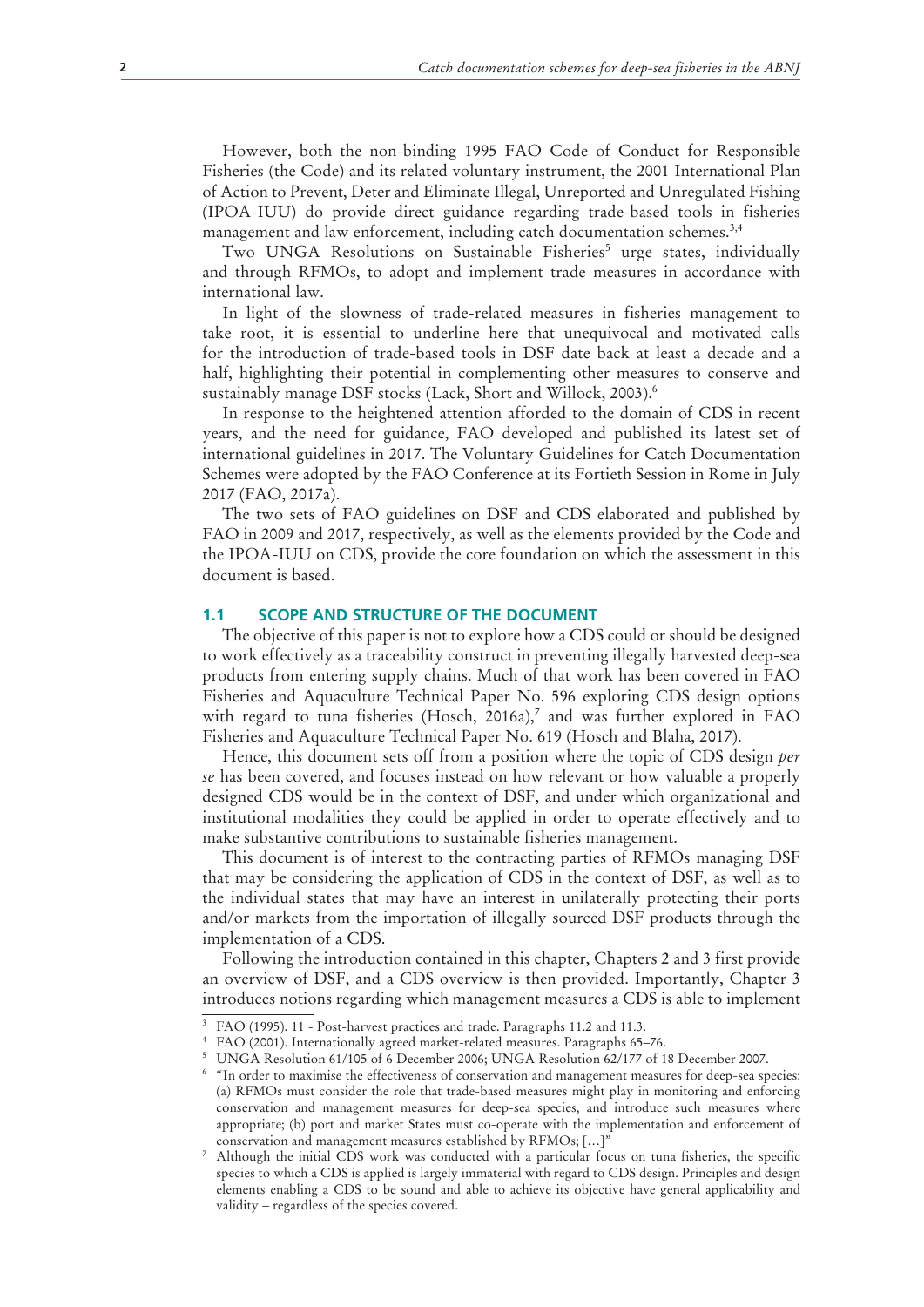directly or in combination with other tools for monitoring, control and surveillance (MCS), setting the scene for their application to DSF. This paper should not be understood as an undertaking providing encompassing summaries of individual DSF, or discussing the ins and outs of existing CDS, their design and effectiveness. Such documents have been prepared in the recent past, they are referenced throughout this document, and the reader is invited to consult them in combination with the summarized matter provided in this chapter in order to gain a more complete understanding. The matter provided in Chapters 2 and 3 should suffice to provide the reader with the basic DSF and CDS background upon which the following chapters build.

Chapters 4 and 5 cover RFMO management frameworks and trade in DSF. Chapter 4 expounds how DSF management frameworks are sensitive or conducive to CDS implementation, what typical IUU profiles are found in DSF, and what the capacity of RFMOs is in terms of developing and operating stand-alone CDS. Chapter 5 deals with the all-important question of trade in DSF, as this dimension conditions the relevance and the success of a trade-based tool to a very large degree.

Chapter 6 provides the discussion, listing the key findings regarding the value and the options for CDS implementation in DSF. The overall conclusion, establishing that the pursuit of individual CDS in DSF (based on the classic RFMO-specific implementation modality8 ) is both unsustainable and bound for failure. It suggests instead the adoption of a new modality centring around the development of a multilateral global "super-CDS", catering for the needs of many species, many RFMOs and many states – based on a single platform provided as a technology solution by a central service provider. The chapter closes by suggesting the way forward to exploring this particular modality.

<sup>8</sup> The "design" of a CDS, as discussed in the opening paragraph of this section, is treated as an issue distinct from its "implementation modality" throughout this paper. The latter refers to the options that pertain to implementing a CDS as a single state – unilaterally – as a single RFMO – multilaterally – or as a group of RFMOs and/or states. The "system design" of an effective CDS is largely unaffected by the number and constellation of envisaged institutional, state and/or individual users under any given implementation modality.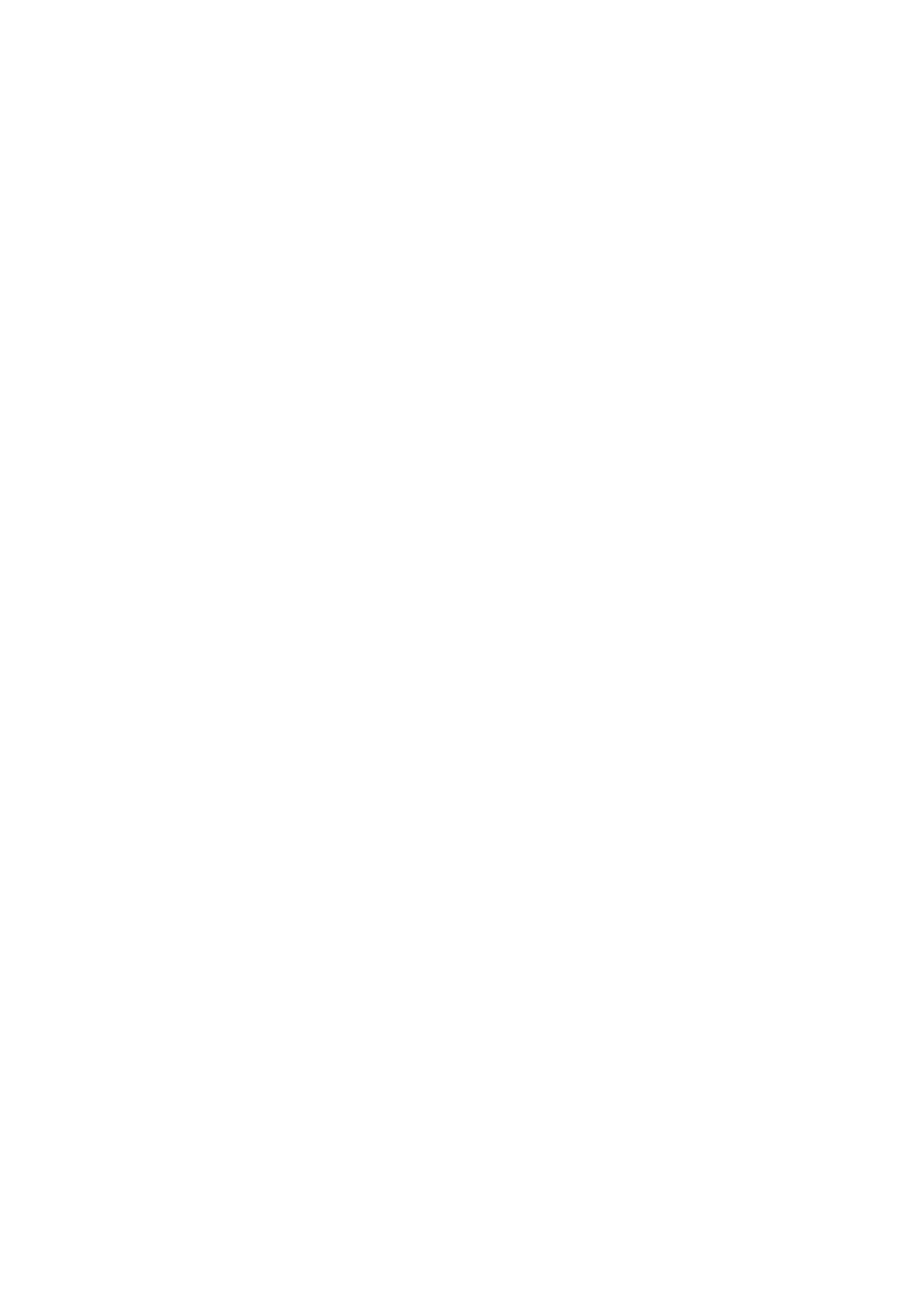## **2. Deep-sea fisheries in the ABNJ**

This chapter addresses the nature, the distribution, the key actors, the viability of DSF, and the international guidelines applying to them. The management of DSF in the high seas, and the RFMOs covering them, are discussed in more detail in Chapter 4.

#### **2.1 The 2008 FAO International Guidelines for the Management of Deep-sea Fisheries in the High Seas**

The FAO International Guidelines for the Management of Deep-sea Fisheries in the High Seas embody the current non-binding standard reference for the management of DSF. They are limited in scope to the ABNJ<sup>9</sup>, though they may also be applied by coastal States within national jurisdictions.10 The Guidelines were developed with a view to assisting states and RFMOs with the implementation of paragraphs 76–95 of UNGA Resolution 61/105 of 2006, concerning responsible DSF in the marine ecosystems of the high seas.<sup>11</sup>

The stated objectives of DSF management – as put forward in paragraph 11 of the Guidelines – are two-pronged, as follows:

*The main objectives of the management of DSFs are to promote responsible fisheries that provide economic opportunities while ensuring the conservation of marine living resources and the protection of marine biodiversity, by:*

- *i. ensuring the long-term conservation and sustainable use of marine living resources in the deep seas; and*
- *ii. preventing significant adverse impacts on VMEs.*

The dichotomy in stated objectives is of significance, as both the stocks and the ecosystems within which they evolve are the direct objects of management efforts. It does not suffice to ensure that individual stocks are managed sustainably, the integrity of the associated physical deep-sea environments – often sensitive and vulnerable – also ought to be given due consideration. This implies spatial monitoring, control and enforcement efforts, which can be quite distinct from the suite of stock management measures that may apply, and thus tend to make management arrangements more complex than would be the case otherwise.

With regard to management considerations, a number of generic proposals are made for targeted types of actions to achieve sustainable fisheries management and the protection of VMEs. In addition to this, the Guidelines call for the enforcement of management measures through effective MCS frameworks and the application of IPOA-IUU and IPOA-Capacity mechanisms.

From a CDS perspective, a key point regarding DSF governance frameworks establishes that Regional fisheries management organizations or arrangements (RFMO/ As) should develop mechanisms for communication, cooperation and coordination among themselves, as well as with relevant international organizations and scientific bodies."<sup>12</sup> Mirroring the preceding point, and specifically relating to combating IUU fishing, the Guidelines call for states and RFMO/As to "cooperate to prevent, deter

<sup>9</sup> Preamble. Para. 5. "These Guidelines have been developed for fisheries exploiting deep-sea fish stocks, in a targeted or incidental manner, **in areas beyond national jurisdiction**, including fisheries with the potential to have significant adverse impacts on vulnerable marine ecosystems (VMEs)." (highlight by the author)

<sup>10</sup> Preamble. Para. 10.

<sup>&</sup>lt;sup>11</sup> Preamble. Para. 1.

<sup>&</sup>lt;sup>12</sup> Management and Conservation Steps. Para. 29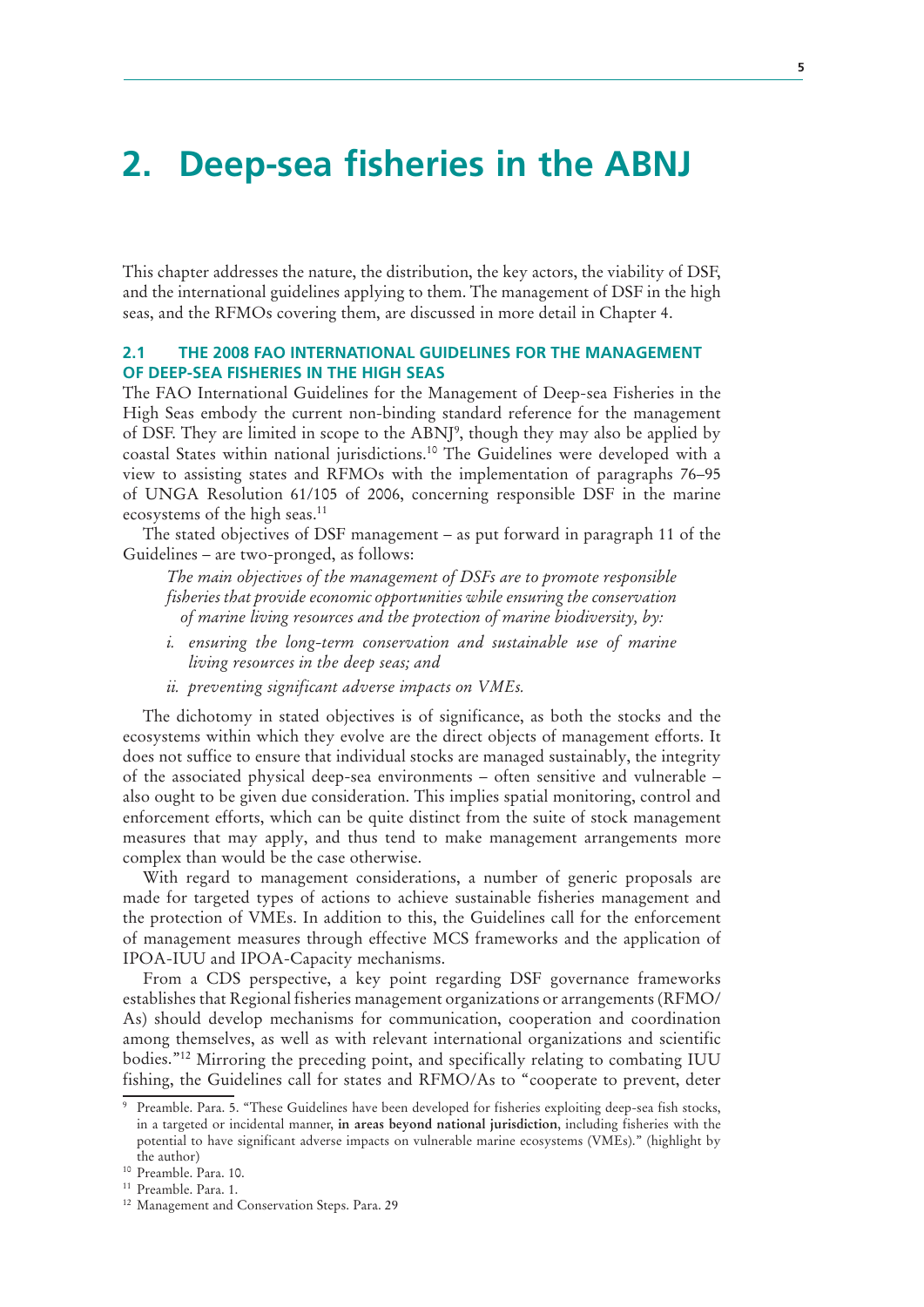and eliminate IUU fishing in DSFs, and to take action related to IUU vessels and their listing."13 These two points, calling for communication, cooperation and coordination between RFMOs, are referred to later in this document, when the potential harmonization and/or unification of CDS platforms is considered.

Importantly, in paragraph 60, the Guidelines make direct reference to the development and the adoption of CDS in the following terms:

*States should adopt and implement, consistent with international law and in a transparent and non-discriminatory manner, trade-related measures, such as catch and trade documentation schemes, in order to:*

- *i. enhance their ability to identify vessels and their DSF catch harvested outside or in contravention of applicable conservation and management measures; and*
- *ii. adopt measures in respect of IUU vessels and catches from DSFs including, as appropriate, measures to prevent products from IUU DSFs from entering international trade.*

*States should actively promote wide international cooperation in order to attain such goals.*

"Catch and trade documentation schemes" are referred to as examples of trade-related measures that RFMOs should seek to develop.<sup>14</sup> Trade documentation schemes (TDS) also referred to as statistical document programmes – are the de facto precursor systems of the more evolved and robust CDS. While TDS had started to be dismissed as schemes of lesser utility ahead of publication of the Guidelines<sup>15</sup> (Joint Tuna RFMOs, 2007), the provision referred to above provides full justification for the CDS assessment provided in this document. If CDS can be instrumental in preventing illegally harvested DSF products from entering international trade, then their adoption and implementation as non-discriminatory trade-related measures should be encouraged.

Other elements of importance to CDS development that the Guidelines propose are:

- • "[…] *develop, adopt and publish standardized and consistent data collection procedures and protocols, including standardized logbooks and survey methodologies*."16
- • "[…] *It is highly desirable that electronic data collection and reporting systems be used*."17
- • "[…] *ensure that data reporting and analysis is as transparent as possible to facilitate review of the effectiveness of management of DSFs and protection of VMEs*."18

These provisions introduce the ideas of data standardization, electronic data collection and submission, and the need for transparency in support of management efforts. All three elements are of equal importance to the development and effectiveness of CDS systems in DSF.

<sup>13</sup> Management and Conservation Steps. Para. 59

<sup>&</sup>lt;sup>14</sup> It should be noted that the Guidelines call for the adoption and implementation by states of "traderelated measures, such as catch and trade documentation schemes"– not by RFMOs. At the time the Guidelines were formulated, only a single CDS had been developed and adopted by an RFMO (i.e. CCAMLR), and a further two were under development (i.e. ICCAT and CCSBT's bluefin tuna CDS). The unilateral CDS of the European Union (Member Organization) had neither been adopted nor implemented at the time. Therefore, the text of the Guidelines is interpreted as meaning to say "adopted and implemented by states through RFMOs to which they are a party."

<sup>15</sup> The 2007 Joint Tuna RFMO working group on trade and CDS found that "[...] *SDPs* [statistical document programmes] *had major shortcomings, and that movement to catch documentation schemes* [...] *was needed*." (Joint Tuna RFMOs, 2007).

<sup>&</sup>lt;sup>16</sup> Management and Conservation Steps. Para. 31.

<sup>&</sup>lt;sup>17</sup> Management and Conservation Steps. Para. 35.

<sup>&</sup>lt;sup>18</sup> Management and Conservation Steps. Para. 39.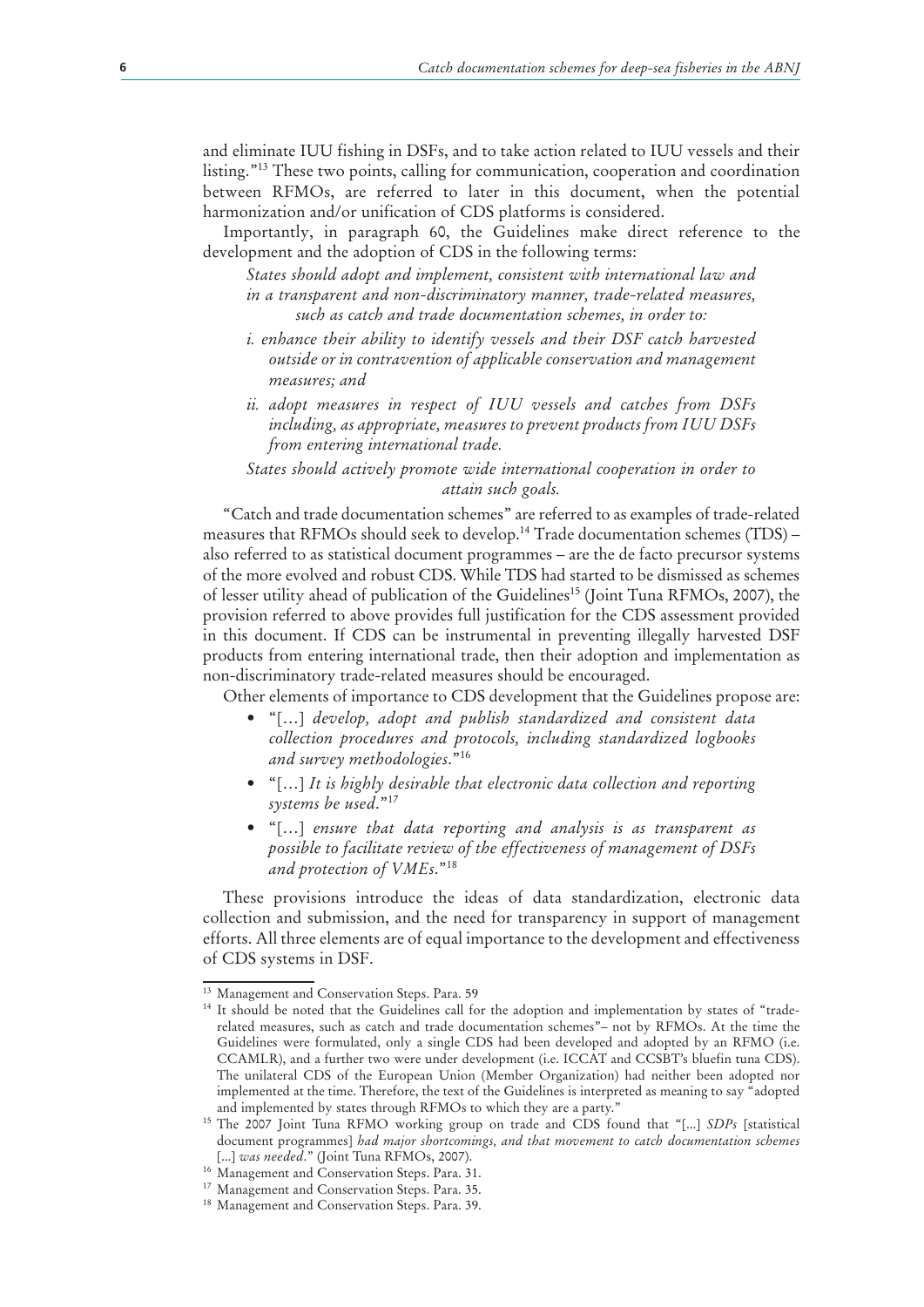#### **2.2 Deep-sea fish and their associated ecosystems**

The deep sea comprises some 90 percent of the world's oceans and is one of the most diverse ecosystems on the planet. It supplies human society with ecosystem services, including the provision of food, the regeneration of nutrients and the sequestration of carbon. Technological advances in the second half of the twentieth century set in motion the large-scale exploitation of mineral, hydrocarbon and fishery resources in deeper oceanic waters that, if managed irresponsibly, constitute a considerable threat to marine deep-sea biodiversity and productivity (Jobsvogt *et al*., 2014).

#### **2.2.1 Deep-sea fish in the ABNJ**

The definition of deep-sea living resources and their associated fisheries is not straightforward. Invertebrates (molluscs and crustaceans) and vertebrates (bony and cartilaginous fish) form part of the marine living resources targeted by DSF. Bony fish form the bulk of DSF harvests, followed by crabs and shrimps, then rays and sharks, and finally deep-sea molluscs.

The FAO Guidelines on DSF note that the total catch in deep-sea fisheries includes species that can only sustain low exploitation rates<sup>19</sup> and provide a characterization of species targeted by DSF in the following terms:

*"Many marine living resources exploited by DSFs in the high seas have biological characteristics that create specific challenges for their sustainable utilization and exploitation. These include: (i) maturation at relatively old ages; (ii) slow growth; (iii) long life expectancies; (iv) low natural mortality rates; (v) intermittent recruitment of successful year classes; and (vi) spawning that may not occur every year. As a result, many deep-sea marine living resources have low productivity and are only able to sustain very low exploitation rates. Also, when these resources are depleted, recovery is expected to be long and is not assured. […]"20*

For the purposes of this document, any living marine fisheries resource that evolves beyond the realm of the continental shelf for part or all of its life cycle, and into depths of more than 200 m, some of which have the characteristics outlined in paragraph 13 of the FAO Guidelines on DSF, noted above, may be considered a deep-sea species (FAO, 2009b). Furthermore, the nature of the fishing gear targeting the species and its likelihood of impacts on the benthic habitats play a key role when considering deepsea fisheries.<sup>21</sup>

Table 1 – adapted from its source – provides a non-exhaustive listing of deepsea fish, providing biological parameters and an intrinsic vulnerability index for the species, where 0 is lowest and 100 is highest.

<sup>&</sup>lt;sup>19</sup> Scope and Principles. Para. 8.

<sup>&</sup>lt;sup>20</sup> Description of Key Concepts. Para. 13.

<sup>21</sup> Note, as an example, that in the NAFO RA in 2016, one particular fishing vessel targeted Alfonsino (Beryx splendens) operating pelagic (mid-water) trawl gear. While such operations are unlikely to negatively impact VMEs in the area, the vessel is still targeting a recognized deep-sea species of fish.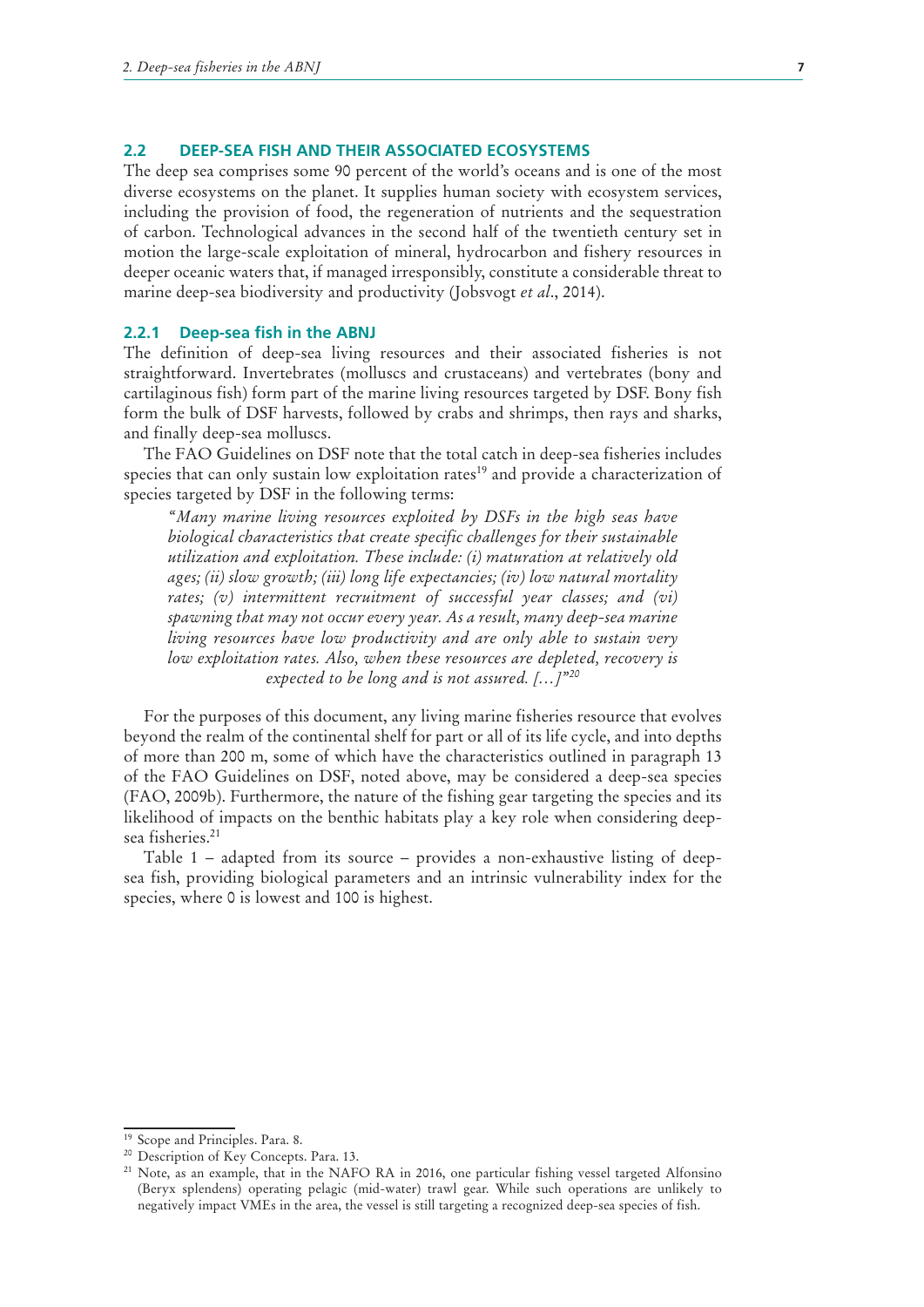| Family                                         | <b>Scientific name</b>             | <b>Common</b><br>name                 | $L_{\rm max}$<br>(cm) | $r_{\text{max}}$<br>(per<br>year) | Max.<br>age<br>(year) | <b>Intrinsic</b><br>vulnerability<br>index |
|------------------------------------------------|------------------------------------|---------------------------------------|-----------------------|-----------------------------------|-----------------------|--------------------------------------------|
| Anoplopomatidae                                | Anoplopoma fimbria                 | Sablefish                             | 120                   | 0.08                              | 114                   | 82                                         |
| <b>Berycidae</b>                               | Splendid<br><b>Beryx splendens</b> |                                       |                       | 0.50                              | 17                    | 62                                         |
| Centrolophidae                                 | Hyperoglyphe Antarctica            | Bluenose<br>warehou                   | 140                   | 0.15                              | 60                    | 85                                         |
| <b>Centrolophidae</b>                          | Hyperoglyphe perciformis           | <b>Barrelfish</b>                     | 91                    | 0.11                              | 85                    | 58                                         |
| Channichthyidae                                | Champsocephalus gunnari            | Mackerel<br>icefish                   | 66                    | 0.45                              |                       | 56                                         |
| Emmelichthyidae                                | Plagiogeneion rubiginosum          | Rubyfish                              | 60                    | 0.88                              | 10                    | 41                                         |
| Epigonidae                                     | Epigonus telescopus                | Black<br>cardinalfish                 | 75                    | 0.09                              | 100                   | 74                                         |
| Lotidae                                        | Molva dypterygia                   | <b>Blue ling</b>                      | 155                   | 0.38                              |                       | 75                                         |
| <b>Macrouridae</b>                             | Coryphaenoides rupestris           | Roundnose<br>grenadier                | 110                   | 0.17                              | 54                    | 78                                         |
| <b>Macrouridae</b>                             | Macrourus berglax                  | Roughhead<br>grenadier                | 110                   | 0.12                              |                       | 75                                         |
| Nototheniidae                                  | Dissostichus eleginoides           | Patagonian<br>toothfish               | 215                   | 0.17                              | 50                    | 85                                         |
| Nototheniidae                                  | Dissostichus mawsoni               | <b>Antarctic</b><br>toothfish         | 175                   | 0.29                              | 31                    | 86                                         |
| <b>Oreosomatidae</b>                           | Allocyttus niger                   | <b>Black oreo</b>                     | 47                    | 0.06                              | 153                   | 69                                         |
| <b>Oreosomatidae</b>                           | Pseudocyttus maculatus             |                                       | 68                    | 0.09                              | 100                   | 73                                         |
| Pentacerotidae<br>Pseudopentaceros richardsoni |                                    | Pelagic<br>armourhead                 | 56                    | 0.81                              |                       | 43                                         |
| Pentacerotidae                                 | Pseudopentaceros wheeleri          | Slender<br>(N. Pacific)<br>armourhead | 44                    | 0.80                              | 11                    | 65                                         |
| Pleuronectidae                                 | Reinhardtius hippoglossoides       | Greenland<br>halibut                  | 80                    | 0.30                              | 30                    | 69                                         |
| Polyprionidae                                  | Polyprion americanus               | Wreckfish                             | 210                   | 0.30                              |                       | 80                                         |
| Polyprionidae                                  | Polyprion oxygeneios               | Hapuka                                | 150                   | 0.15                              | 60                    | 87                                         |
| <b>Sebastidae</b>                              | Sebastes fasciatus                 | Acadian<br>redfish                    | 30                    | 0.30                              |                       | 48                                         |
| <b>Sebastidae</b>                              | Sebastes marinus                   | Ocean perch                           | 100                   | 0.15                              | 60                    | 77                                         |
| <b>Sebastidae</b><br>Sebastes mentella         |                                    | Deepwater<br>redfish                  | 58                    | 0.12                              | 75                    | 70                                         |
| <b>Sebastidae</b>                              | Sebastes proriger                  | Redstripe<br>rockfish                 | 61                    | 0.16                              | 55                    | 70                                         |
| <b>Serranidae</b>                              | Caprodon longimanus                | Pink maomao                           | 50                    |                                   |                       | 34                                         |
| <b>Trachichthyidae</b>                         | Hoplostethus atlanticus            | Orange<br>roughy                      | 75                    | 0.06                              | 149                   | 73                                         |
| <b>Trichiuridae</b>                            | Aphanopus carbo                    | <b>Black</b><br>scabbardfish          | 110                   | 0.33                              |                       | 70                                         |
| <b>Trichiuridae</b>                            | Lepidopus caudatus                 | Silver<br>scabbardfish                | 210                   | 0.90                              |                       | 58                                         |

| <b>TABLE 1</b>            |  |
|---------------------------|--|
| Harvested deep-sea fishes |  |

*Source:* Norse *et al*. (2012).

Table 1 shows that population growth rates  $(r_{max})$  are generally low and go hand-in-hand with high longevity,<sup>22</sup> giving rise to high intrinsic vulnerability indices. For comparative purposes, one can point to the pelagic Peruvian anchoveta (*Engraulis ringens*), which has an  $r_{\text{max}}$  of 3.0 and an intrinsic vulnerability index of 39, or the Atlantic herring (*Clupea harengus harengus*) with an r<sub>max</sub> of 0.45 and an intrinsic vulnerability index of 30. These are two examples of resilient non-deep-sea species capable of tolerating much higher levels of sustained fishing effort. Few of the deep-sea fishes listed in Table 1 display similar biological traits.

High biological diversity of species also defines the group of deep-sea fishes. Table 1 lists 27 commonly fished deep-sea species. In the North East Atlantic Fisheries

<sup>&</sup>lt;sup>22</sup> Note the longevities of orange roughy and alfonsino, both commercially fished species, whose maximum reported age are 1.5 and 2 centuries, respectively.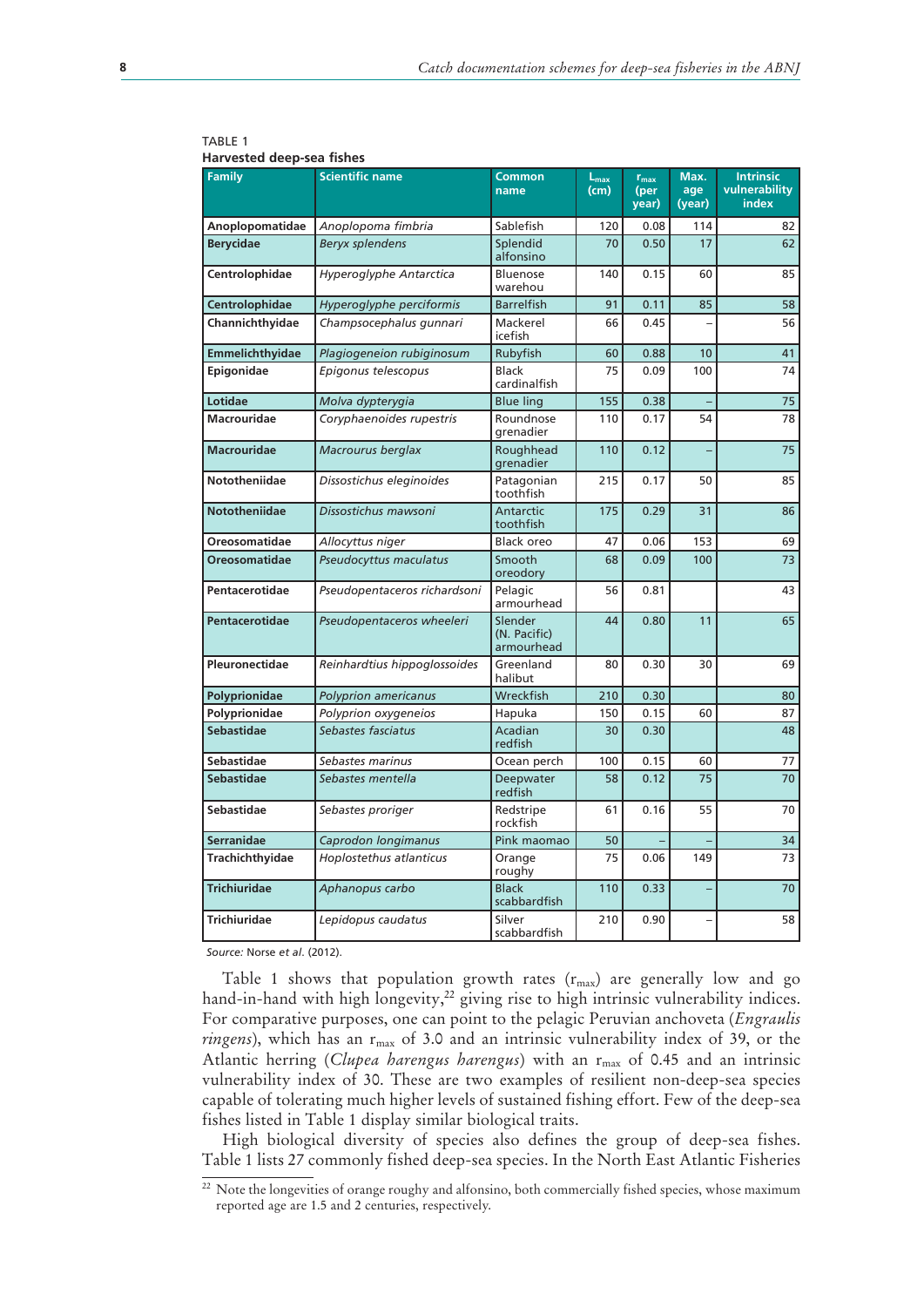Commission (NEAFC), for example, 53 deep-sea fish species are monitored and/ or regulated in one way or another inside the regulatory area  $(RA)$ <sup>23</sup>. This compares with five pelagic and oceanic species actively managed by NEAFC (redfish, mackerel, haddock, herring and blue whiting), representing the overwhelming majority of annual catches and the core of the RFMO's management activity.<sup>24</sup>

Another important characteristic of deep-sea species is the geographic diversity of stocks. While a few species are spatially confined to a single oceanic basin  $-$  e.g. the Patagonian toothfish (*Dissostichus eleginoides*) occurring in peri-arctic waters under the purview of the Commission for the Conservation of Antarctic Marine Living Resources (CCAMLR) – other species are made up of a large number of individual stocks with global distribution. Orange roughy (*Hoplostethus atlanticus*), for example, is made up of an estimated minimum of 30 stocks spread across all major ocean basins (Lack, Short and Willock, 2003). This entails that deep-sea species generally fall under the purview of several RFMOs. DSF RFMOs usually do not oversee the management of a deep-sea species' fishery across its global range of distribution.

While stocks of a single species are often spread across several oceanic basins, more than one stock of the same species may also occur within a single RFMO. In NEAFC, the seven species of alfonsinos, tusk, roundnose grenadier, orange roughy, roughhead grenadier, blue ling, and ling are subdivided into a combined set of 23 stocks or management units.<sup>25</sup>

Deep-sea species may or may not spend the entirety of their life cycles in close association with the benthos, and often have pelagic egg, larval and juvenile phases. Alfonsino (*Beryx splendens*), for example, usually found at depths of 200–400 m, is known to occur down to 1 300 m, and aggregates on seamounts on rocky or sandy substrates. Juveniles, however, are pelagic.<sup>26</sup>

#### **2.2.2 Vulnerable marine ecosystems**

The deep-sea marine ecosystems that fish species are typically associated with consist of ocean-floor topographic features such as seamounts, mid-ocean ridges, banks, continental slopes and canyons. These features can support life-cycle strategies of deep-sea species because they modify the physical and biological dynamics in a manner that enhances nutrient delivery (Genin and Dower, 2007). Some commercial species form dense breeding aggregations over such deep-sea features, driving biomass concentration further. Sessile biota within these deep ecosystems include sponges and cold-water corals.27 It is generally held that biomass concentrations in the deep sea away from such topographic features are low, and otherwise too deep for commercial fishing operations to target.

Hydrothermal vents and cold seeps, generally regarded as highly vulnerable to physical disturbance, and relying on chemosynthetic primary production, are also subject to protection under VME measures, though most are below the depths at which DSF occur.

<sup>23</sup> See: Annex 1b. of the NEAFC Scheme of Control and Enforcement 2016.

<sup>24</sup> Redfish (*Sebastes mentella*) is a deep-sea fish species not listed in NEAFC's deep-sea species list. The reason for this is that it is not bottom-associated in the Irminger Sea, the area in which it is fished, and where it is harvested with (deep-sea) pelagic trawls not making bottom contact. For the purposes of this document, redfish is considered a deep-sea fish (see also listing in Table 1), regardless of its lack of sea-floor association in given areas – as seen in Table 2.

<sup>&</sup>lt;sup>25</sup> This compares with a total of four stocks for the four shallow-water pelagic species of mackerel, haddock, herring and blue whiting managed by the NEAFC, and embodying the bulk of the catches within its RA.

<sup>26</sup> *Source*: Australian Fisheries Management Authority (www.afma.gov.au/portfolio-item/alfonsino/)

<sup>&</sup>lt;sup>27</sup> -water corals occur most commonly on continental slopes, on deep shelves and along flanks of oceanic banks and seamounts. Most occur at 200 – 1 000 m in depth. Bathymetric ranges become shallower towards the poles. (Bergstad, O.A. 2016. www.un.org/depts/los/reference\_files/Presentations/PPT/ Segment1/OAB.pdf)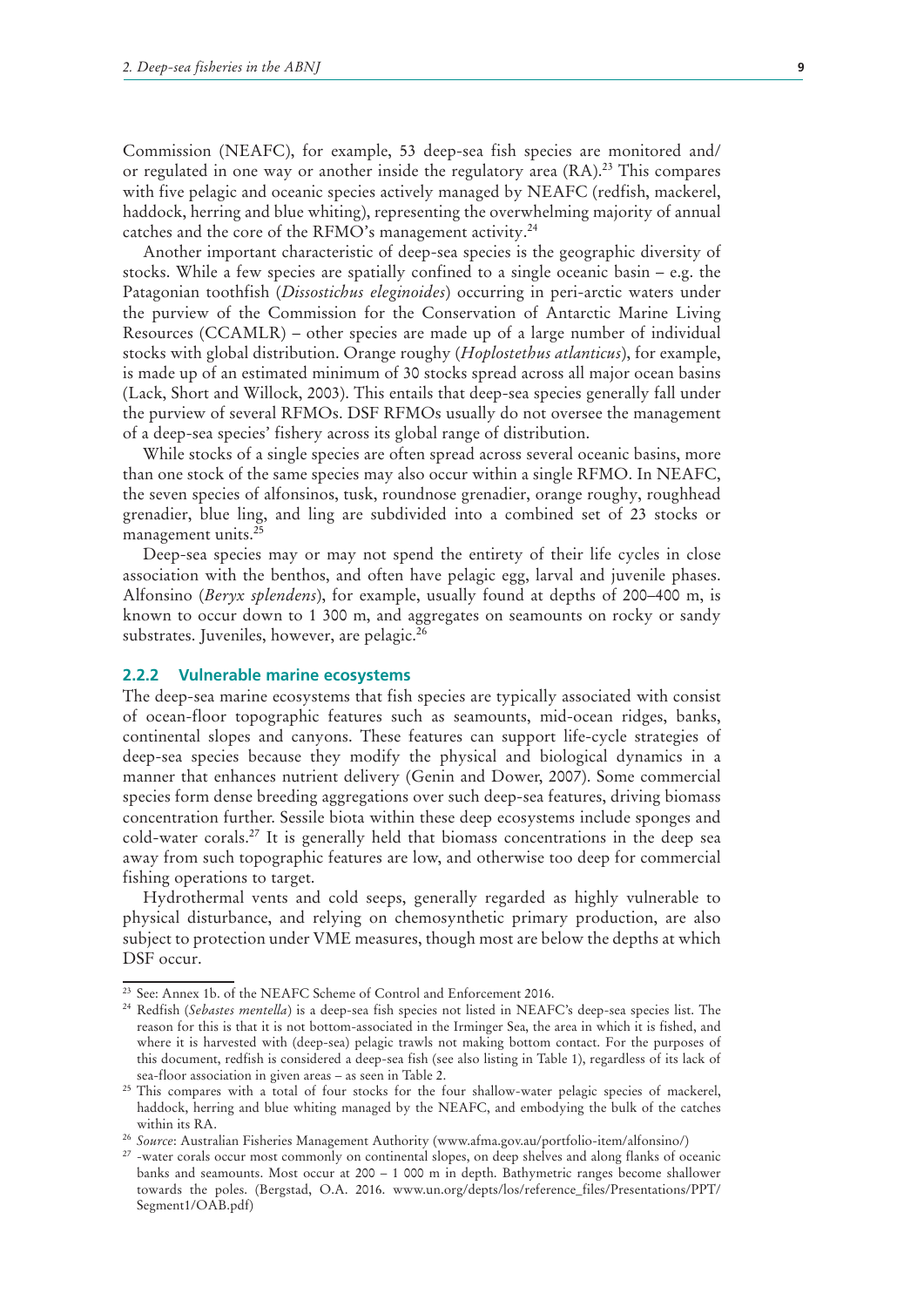It is the vulnerability of deep-sea ecosystems directly targeted by fishing operations that is of special interest in the context of this paper. Paragraphs 14 and 15 of the FAO Guidelines on DSF characterize the vulnerability of marine ecosystems in the following terms;

*"14. Vulnerability is related to the likelihood that a population, community, or habitat will experience substantial alteration from short-term or chronic disturbance, and the likelihood that it would recover and in what time frame. These are, in turn, related to the characteristics of the ecosystems themselves, especially biological and structural aspects. VME features may be physically or functionally fragile. The most vulnerable ecosystems are those that are both easily disturbed and very slow to recover, or may never recover.*

*15. The vulnerability of populations, communities and habitats must be assessed relative to specific threats. Some features, particularly those that are physically fragile or inherently rare, may be vulnerable to most forms of disturbance, but the vulnerability of some populations, communities and habitats may vary greatly depending on the type of fishing gear used or the kind of disturbance experienced."*

What emerges from these two paragraphs is that it is the resilience from disturbance that determines the degree of "vulnerability" of these ecosystems. Vulnerability may relate as much to functional aspects of the ecosystem, as it may relate to the disturbance or destruction of the three-dimensional structural integrity of the ecosystem's sessile biota (e.g. slow-growing cold-water coral or sponges), which in turn impacts the functional integrity of the ecosystem as a whole. It is in light of this that the type of fishing gear used to harvest fisheries resources in these environments is critically important.

This set of considerations leads the FAO Guidelines on DSF to describe a VME in the following terms:

*"A marine ecosystem should be classified as vulnerable based on the characteristics that it possesses. The following list of characteristics should be used as criteria in the identification of VMEs.*

- *i.* Uniqueness or rarity an area or ecosystem that is unique or that *contains rare species whose loss could not be compensated for by similar areas or ecosystems. These include:*
	- *• habitats that contain endemic species;*
	- *• habitats of rare, threatened or endangered species that occur only in discrete areas; or*
	- *• nurseries or discrete feeding, breeding, or spawning areas.*
- *ii. Functional significance of the habitat discrete areas or habitats that are necessary for the survival, function, spawning/ reproduction or recovery of fish stocks, particular life-history stages (*e.g. *nursery grounds or rearing areas), or of rare, threatened or endangered marine species.*
- *iii. Fragility an ecosystem that is highly susceptible to degradation by anthropogenic activities.*
- *iv. Life-history traits of component species that make recovery difficult – ecosystems that are characterized by populations or assemblages of species with one or more of the following characteristics:*
	- *• slow growth rates;*
	- *• late age of maturity;*
	- *• low or unpredictable recruitment; or*
	- *• long-lived.*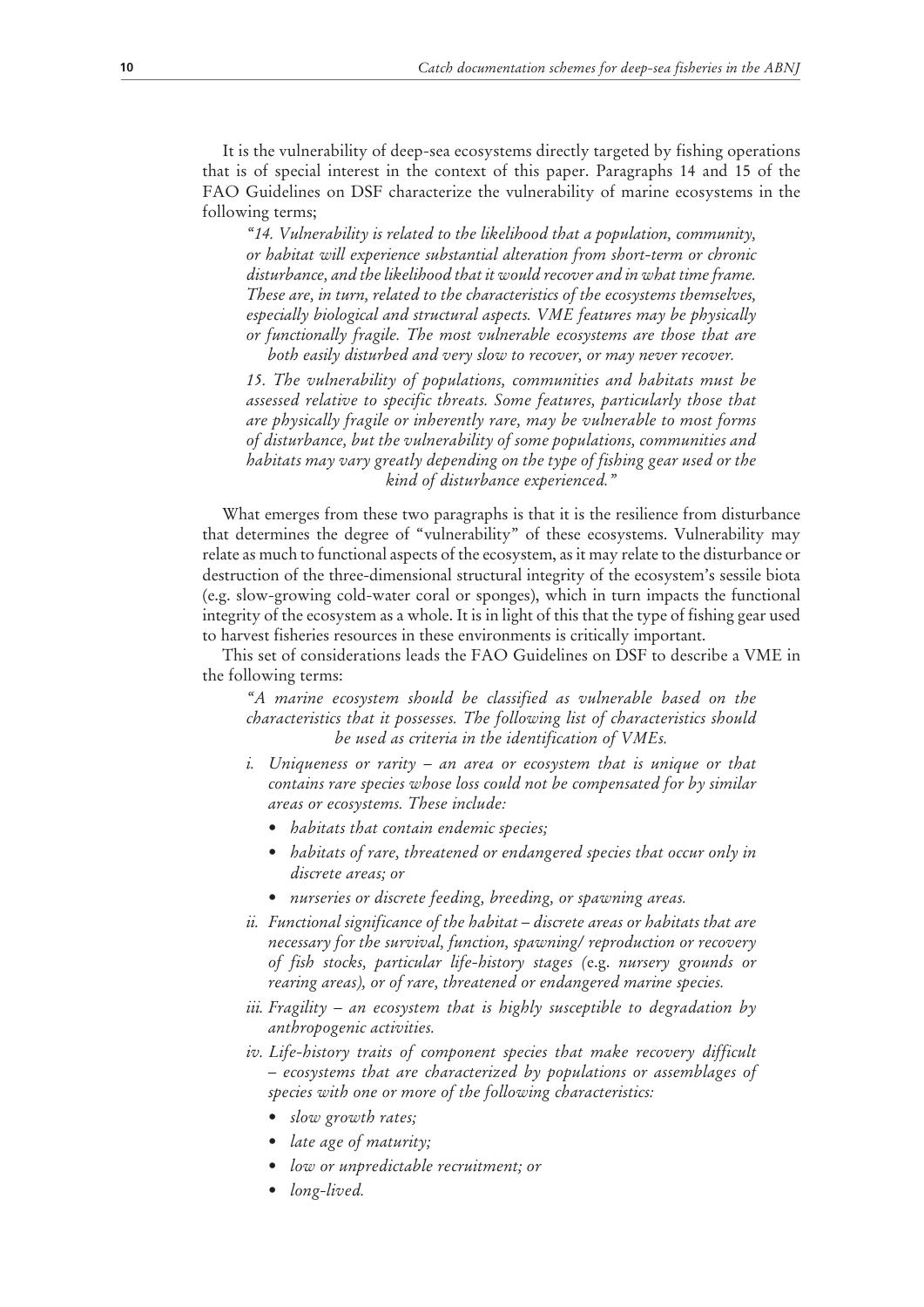*v. Structural complexity – an ecosystem that is characterized by complex physical structures created by significant concentrations of biotic and abiotic features. In these ecosystems, ecological processes are usually highly dependent on these structured systems. Further, such ecosystems often have high diversity, which is dependent on the structuring organisms."28*

#### **2.3 Deep-sea fisheries**

Deep-sea fishing in the high seas has a long-established history that can be traced back 450 years. Major expansion, both outwards and downwards, began with the development and deployment of factory-freezer trawlers in the mid-1950s.

By 1980, the expansion of DSF had slowed, and only three major developments have taken place since. Orange roughy trawling began in 1979 in the waters of New Zealand and expanded through the next 20 years, including onto seamounts in the high seas in the 1990s. Longlining for toothfish was developed in Chile in the 1980s and has continued a slow expansion within the ABNJ, while the high seas bottom trawling for Greenland halibut in the Northwest Atlantic intensified dramatically in about 1990.

Deep-sea demersal fisheries over the continental slope, ridges, seamounts, and plateaus landed between 800 000 and 1 000 000 tonnes per annum from the mid-1960s until the late 1990s (Koslow, *at al*., 2000). Significantly lower landings have been recorded since the early 2000s.

Few new fishing grounds have been developed in high seas DSF in the last two decades, and it would seem that fishing for resources deeper than 400 m has been stabilising over the same period. However, these perceived global trends need to be contrasted against the weakness of available statistics.

#### **2.3.1 Bottom trawling, and benthic and demersal sea-dwellers**

Owing to UNGA Resolution 59/25 of 17 November 2004, much of the early work in DSF focused on bottom trawling in the high seas, i.e. the operation of fishing gear making sustained contact with the seabed. Owing to the fact that worldwide the vast majority of continental shelf is included within exclusive economic zones (EEZs), bottom trawling in the high seas has naturally applied to deep-sea fishing on continental slopes, seamounts and mid-ocean ridges in waters typically deeper than the continental shelf.<sup>29</sup> The "deep sea" and "deep-sea species" found no mention in UNGA Resolution 59/25 of 2004. The protection and conservation of benthic ecosystems preceded those of the associated and targeted fish stocks.

The fact that VMEs became one of the two direct objects of DSF management prerogatives led to a situation where bottom trawling as a fishing gear gained a high level of prominence.30 Yet, from the perspective of managing deep-sea fish stocks, beyond (the important) consideration of VME protection, the gear *per se* matters less. It also matters less whether and when a deep-sea fish species is mesopelagic, bathypelagic or benthic throughout its life cycle. From the perspective of managing the fish stock, some of the salient concerns relate to the biological characteristics of the species (growth and maturation), the fishing pressure the stock is experiencing, and the need to subject the

<sup>28</sup> Management and Conservation Steps. Para. 42.

 $29$  In oceanographic terms (as opposed to the legal definition contained in art. 76 of UNCLOS) the average continental shelf is defined as extending to a depth of about 200 m, a depth beyond which – at its outer margin – the continental slope starts. In cases where the shelf extends beyond the confines of the EEZ, UNCLOS refers to this portion as the "extended" continental shelf. Areas of such extended continental shelf do exist, but are rare.

<sup>30</sup> FAO (2009) defines the scope of the review as being limited to fisheries that are "occurring in areas beyond national jurisdiction and conducted using fishing gears that either contact or are likely to contact the sea floor during the course of the fishing operation. These fisheries typically target demersal and benthic species."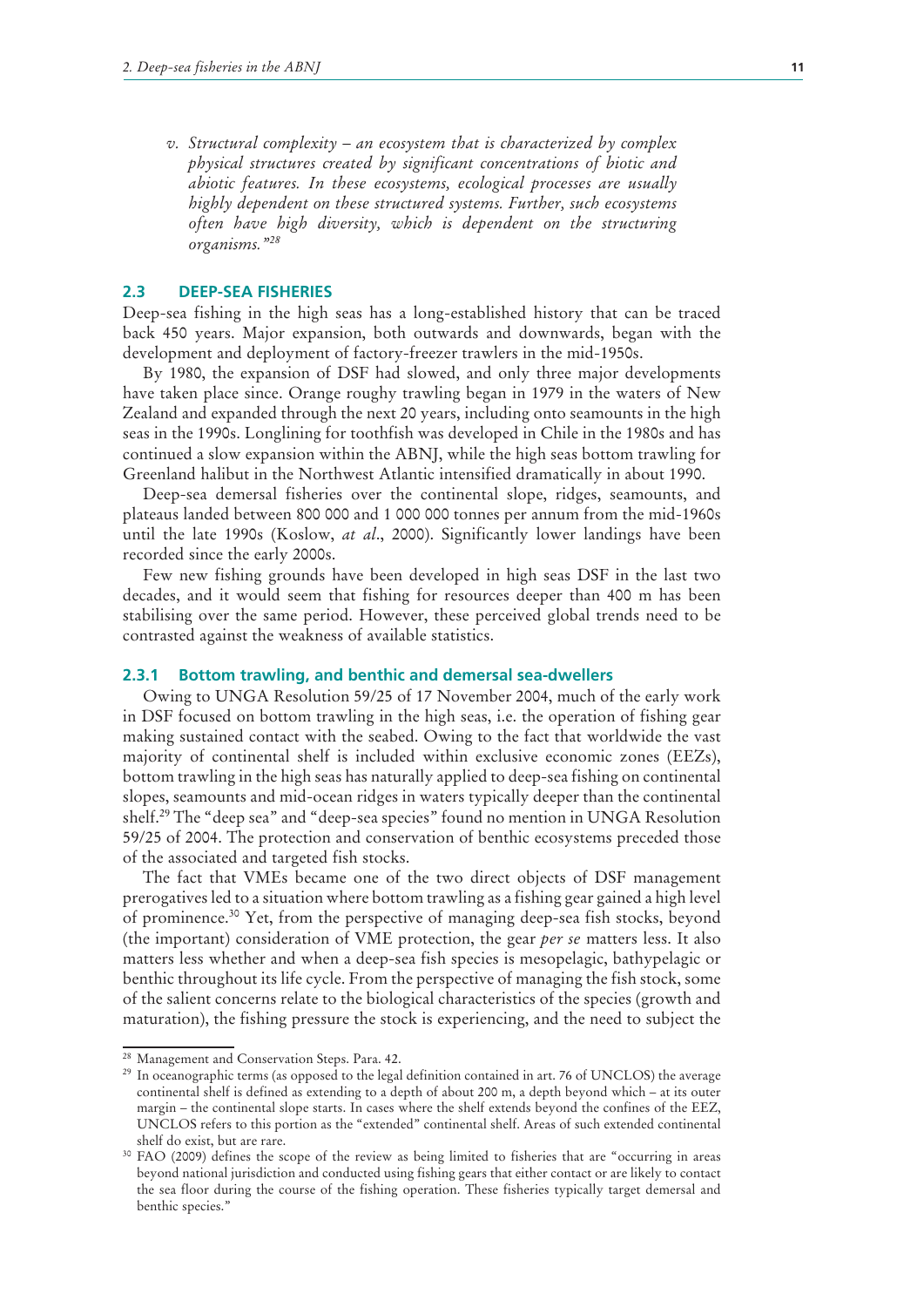fishery to a management framework capable of achieving and maintaining sustainable outcomes; including also, as a concern separate to the biological management of the stock, the conservation of its habitat. All fishing vessels – including those operating gear not making sustained contact with the bottom – are to abide with sets of rules regarding a specific DSF (e.g. closed seasons, quota limits, depth ranges, etc.). From both a fisheries management and MCS perspective (the latter being a constituent part of the former), the focus has to be evenly distributed across all gear types and all DSF stocks, whether bottom-associated or not.

#### **2.3.2 Global distribution of fishing grounds**

The fishing grounds of DSF are spread across all major oceanic basins worldwide, but differ in volume of harvests extracted. Few are located in tropical latitudes. Based on 2006 figures, the most important oceanic basin for DSF was the Atlantic Ocean, with major fishing regions located in the Northwest, the Northeast and the Southwest Atlantic, and yielding more than 90 percent of the global harvest. The predominance of the Atlantic Ocean as containing the richest DSF fishing grounds remains unchanged today. In terms of yield, the Atlantic as a whole was followed by the Pacific Ocean, with the North Pacific providing the highest yield. The Indian Ocean followed next, and the Southern Ocean around Antarctica yielded the smallest harvest (FAO, 2009b).

The Southwest Atlantic yields some of the most productive DSF grounds worldwide. In 2006, almost half of the global harvest of bottom fisheries in the deep sea originated from there, though some 90 percent from within EEZs. The DSF in the ABNJ of the Southwest Atlantic are currently not managed through an RFMO.

TABLE<sub>2</sub>

**Key fishing grounds in three major ocean basins**

|                          | <b>Northwest Atlantic</b>                                                        | <b>North Pacific</b>                                                                                     | <b>Indian Ocean</b>                                                     |
|--------------------------|----------------------------------------------------------------------------------|----------------------------------------------------------------------------------------------------------|-------------------------------------------------------------------------|
| <b>Fishing</b><br>ground | Flemish Cap, Flemish Pass,<br>Grand Banks, Southeast<br>Shoal, continental slope | Emperor Seamounts, Eickelberg<br>Seamounts, Warwick Seamount,<br>Cobb Seamounts, Brown Bear<br>Seamounts | Saya de Malha Bank (on the<br>Mascarene Plateau) and other<br>seamounts |

*Source:* Author's own elaboration.

Table 2 lists a selection of key fishing grounds in three oceanic basins for illustrative purposes.

The selection of fishing grounds rendered in Table 2 shows that the typical topographic features on which DSF occur (banks, seamounts, ridges, slopes, etc.) can vary greatly between oceanic basins.

In terms of depth profile, 75 percent of DSF catches in the Atlantic Ocean occur at depths above 400 m. On the other hand, bottom fisheries above 400 m in the other world oceans are limited. About 25 percent of the total known catch from all world regions originates in waters deeper than 400 m – most of which would naturally be located in the ABNJ. Only in three fisheries have vessels routinely fished below 1 500 m depth,<sup>31</sup> while a depth of 2 000 m is a limit rarely reached.

A large portion of the DSF harvest often originates from within EEZs; not the high seas. The NEAFC data shown in Table 3 are representative of that fact. Therefore, when focusing on DSF in the ABNJ, abstraction is made of a large portion of the stocks currently in existence. Most bottom fishing on the high seas occurs on smooth seabeds of continental shelves, while most exploited seamounts are located within EEZs. However, exceptions to this rule do exist, notably in the Northwest Pacific, where it is exactly the opposite.

As a result, globally, most deep-sea fishing in the ABNJ is not occurring in waters deeper than 400 m, and a large proportion of deep-sea fishing does not occur in the ABNJ.

<sup>&</sup>lt;sup>31</sup> Two fisheries in the Northwest Atlantic and one in the Southern Hemisphere.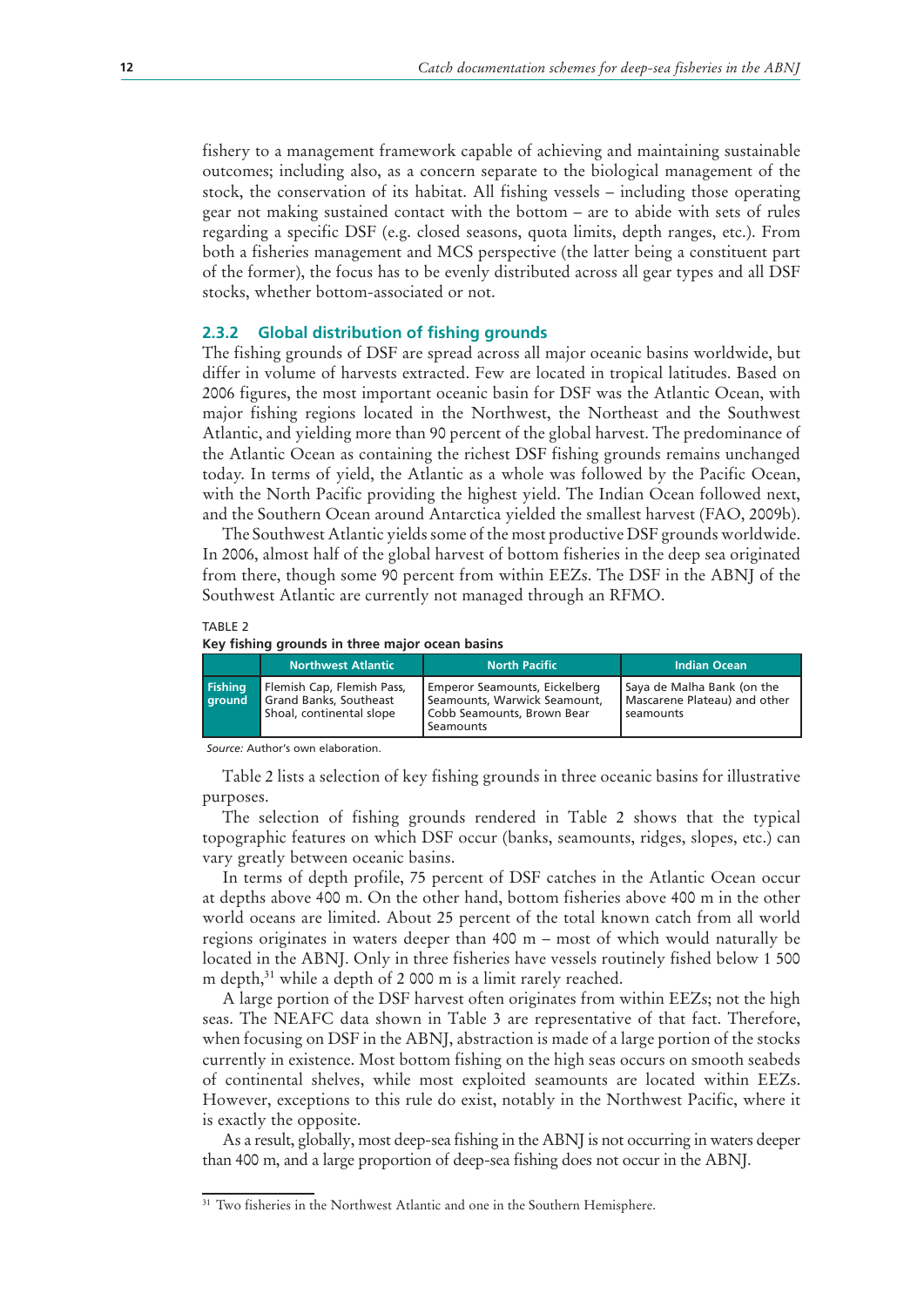#### **2.3.3 Modest harvests**

The global deep-sea fish harvest, when compared with catches of other oceanic and pelagic fisheries resources occurring in the high seas, is modest.

Table 3 summarizes 2014 NEAFC catch statistics. In this table, the various redfish stocks and species are added to the DSF harvest, differing from the way statistics are presented by NEAFC itself, by pooling all deep-sea species under a single set of figures. The pelagic catch statistics consequently only cover mackerel, haddock, herring and blue whiting, all of which are (generally) epipelagic.

#### Table 3

#### **Summary: 2014 NEAFC catch statistics**

|                          | <b>Total catch inside</b><br>regulatory area (ABNJ) | <b>Total Northeast Atlantic</b><br>catch (ABNJ + EEZs) | <b>Relative catch inside</b><br>regulatory area |
|--------------------------|-----------------------------------------------------|--------------------------------------------------------|-------------------------------------------------|
|                          | (tonnes)                                            |                                                        |                                                 |
| DSF (incl. redfish)      | 37 738                                              | 285 946                                                | $13.2\%$                                        |
| <b>Pelagic fisheries</b> | 456 957                                             | 3 667 972                                              | 12.5%                                           |
| DSF - relative portion   | 8.3%                                                | 7.8%                                                   |                                                 |

*Source:* NEAFC data.

Table 3 shows the typical situation of RFMOs in the Northern Hemisphere covering deep-sea species. When compared with the total annual harvest in the RA, the relative portion of deep-sea fish catches is well below 10 percent. Epipelagic and oceanic fish make up the bulk of the harvest. In NEAFC, more than 91 percent of catches in the RA stem from 4 stocks of 4 epipelagic species of fish, while the remaining 8.3 percent of catches derive from 41 deep-sea species, composed in turn of many more stocks. The DSF harvest comprises bony fishes, cartilaginous fishes and crustaceans. The total catch of deep-sea species in the NEAFC RA in 2014 – including redfish – amounts to a modest 37 738 tonnes.<sup>32</sup> For the South East Atlantic Fisheries Organisation (SEAFO), the annual harvest within the RA in 2017 amounted to a total of 162 tonnes, down from 1 130 tonnes in 2010.<sup>33</sup> In the case of SEAFO, 100 percent of the harvest operations it oversees in the Southeast Atlantic ABNJ are deep-sea operations. Those catches represent a minute fraction of the DSF harvest in the Atlantic overall.

Globally, the harvest of bottom fisheries in the ABNJ was estimated at 252 000 tonnes in 2006 – excluding discards – for a landed value of €447 million (FAO, 2009b). FAO estimated the ABNJ DSF harvest at 155 330 tonnes for the year 2014.<sup>34</sup> This indicates a general and important declining trend in DSF harvest volumes globally.<sup>35</sup> These estimates are indicative only, owing to a number of difficulties to confidently sourcing and establishing the figures. However, with an annual global marine wild capture harvest in the order of 90 million tonnes, it follows that the more recent annual DSF harvests on the high seas amount to about 0.02 percent of the global marine wild-capture harvest.

#### **2.3.4 Fishing gear, catches, fleets and key flag states**

About 80 percent of high seas catch of bottom species are taken by bottom trawlers (Gianni, 2004). In 2006, slightly less than 75% of all deep-sea fishing vessels were trawlers (FAO, 2009b). Other important gear types include bottom-set gillnets and longlines of varying types. Bottom trawls are mostly towed over smooth sandy or silty seabeds. Tow duration may range from a few minutes to several hours at a time, depending on the fishery.

<sup>&</sup>lt;sup>32</sup> This volume is equivalent to what the pelagic super-trawler Atlantic Dawn (typically operating pelagic trawls and targeting small pelagics) would harvest over the course of eight fishing trips.

<sup>&</sup>lt;sup>33</sup> Covering TAC managed species.

<sup>&</sup>lt;sup>34</sup> This figure includes the Mediterranean deep-water shrimp harvest of 5 330 tonnes.

<sup>&</sup>lt;sup>35</sup> The authorized and active fleet operating in NPFC DSF is reported as dramatically reduced in 2017 (P. Flewwelling, NPFC Compliance Officer, personal communication).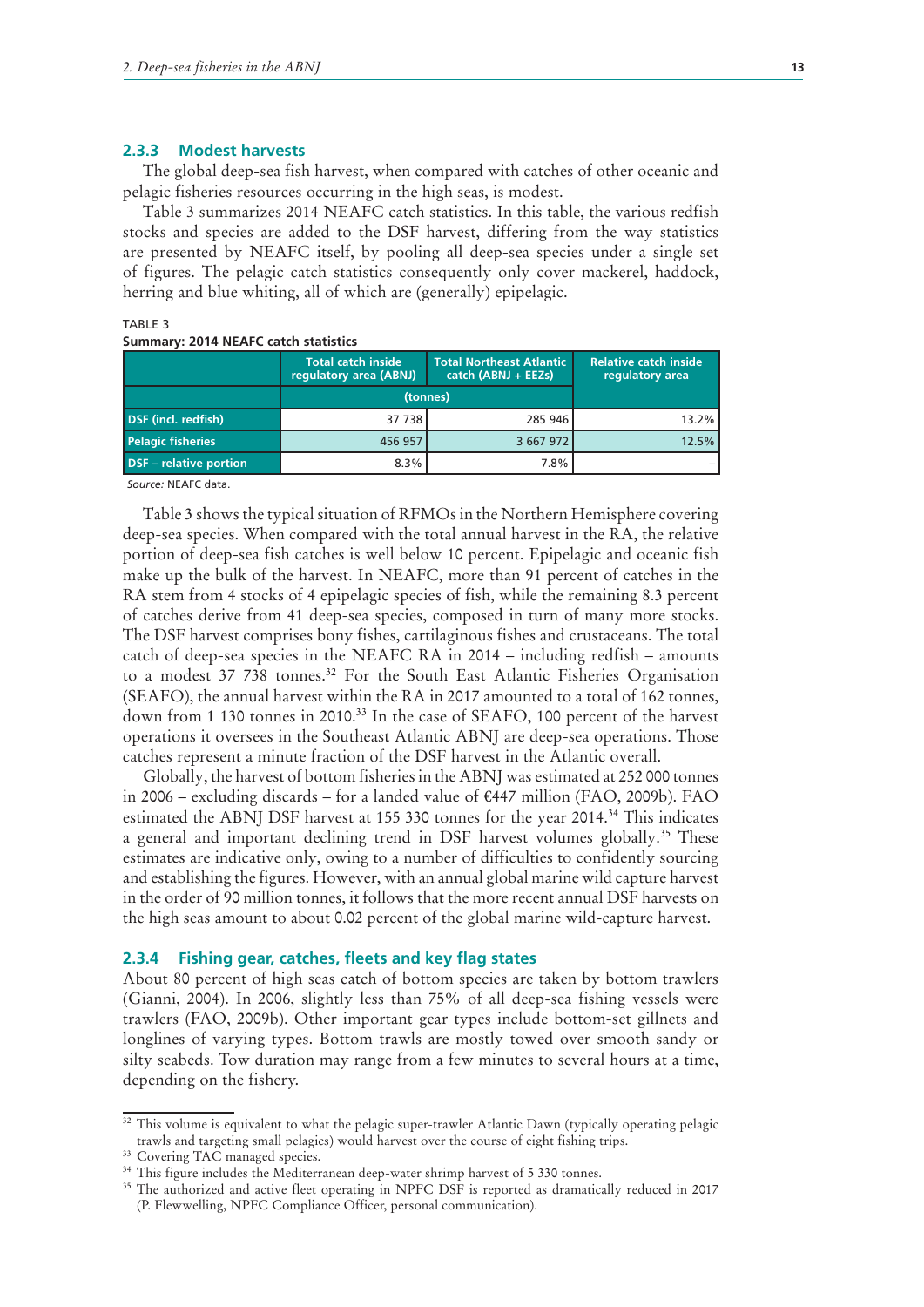| <b>Region</b>       | <b>Principal target species</b>                                                                                                                                                                                                                                                |             |           |  |
|---------------------|--------------------------------------------------------------------------------------------------------------------------------------------------------------------------------------------------------------------------------------------------------------------------------|-------------|-----------|--|
| Northeast Atlantic  | Roundnose grenadier, Baird's slickhead, black<br>scabbardfish, leafscale quiper shark, Portuguese dogfish,<br>deep-water sharks, Greenland halibut, ling, tusk, beaked<br>redfish, golden redfish, haddock, hake, monkfish, deep-<br>water red crabs, orange roughy, blue ling | 59 978      | $66 - 70$ |  |
| Northwest Atlantic  | Northern shrimp, Greenland halibut, redfish and skates                                                                                                                                                                                                                         | 56 523      | 67        |  |
|                     | Orange roughy, alfonsino, Patagonian toothfish and<br>deep-sea red crabs                                                                                                                                                                                                       | 747         | 6         |  |
| Southwest Atlantic  | Argentine hake and Argentine short-fin squid                                                                                                                                                                                                                                   | 110 983     | 55        |  |
| Mediterranean       | Norwegian lobster and deep-water shrimps                                                                                                                                                                                                                                       | 12 000      | no data   |  |
| North Pacific       | Alfonsino and slender armourhead                                                                                                                                                                                                                                               | 10 331      | 16        |  |
| South Pacific       | Orange roughy and alfonsino                                                                                                                                                                                                                                                    | 3 3 6 9     | 52        |  |
| <b>Indian Ocean</b> | Alfonsino, orange roughy, deepwater longtail and red<br>snapper                                                                                                                                                                                                                | 5 000-6 000 | $20 - 22$ |  |
| Southern Ocean      | Toothfish (2 species)                                                                                                                                                                                                                                                          | 4 5 8 2     | 20        |  |

| IABLE 4                                          |  |  |  |  |
|--------------------------------------------------|--|--|--|--|
| Summary: 2006 DSF harvest and vessels per region |  |  |  |  |

*Source:* Adapted from FAO (2009b).

Some of the main species targeted in DSF in the ABNJ include roundnose grenadier (*Coryphaenoides rupestris*), blue ling (*Molva dypterigia*), smoothheads (*Alepocephalus* spp.), redfish (*Sebastes* spp.), black scabbardfish (*Aphanopus carbo*), Greenland halibut (*Rheinhardtius hippoglossoides*), orange roughy (*Hoplostethus atlanticus*), Chilean seabass (*Dissostichus* spp.) and deep-water sharks (see Table 1 also). Table 4 provides an overview by major oceanic basin, major species in the catch, total estimated catch for that year, and number of fishing vessels targeting them. Note that the number of species occurring in these areas is larger than the principal target species listed.<sup>36</sup>

In 2006, 285 fishing vessels were estimated to have been directly involved in bottom fisheries in the high seas – possibly representing an overestimate. These vessels do not normally fish on the high seas exclusively, but also operate inside adjacent EEZs, often targeting the same or similar resources (FAO, 2009b).

In 2006, some 27 nations had at least one vessel operating in DSF. However, seven of these nations operated no more than nine vessels between them. The most important fishing bloc was the European Union (Member Organization), with 36 percent of the global DSF fleet (103 vessels), followed by the Republic of Korea (33 vessels), New Zealand (32 vessels), the Russian Federation (28 vessels), Australia (24 vessels), and Japan (12 vessels). Together, these represented more than 81 percent of the global DSF fleet at the time. These figures have changed since, with some flag states gaining in prominence, and others losing – as is the case for Spain within the group of states making up the EU fleet of the, for example.<sup>37</sup>

#### **2.3.5 Economic sustainability of DSF**

Many, but not all, of the species targeted in DSF are long-lived, slow growing or late maturing species. The result are DSF that can only sustain low exploitation rates. This requires setting catch limits that are consistent with DFS productivity to ensure their sustainability. Catch limits for DSF are currently set at lower levels than those that were in place when the DSF were first developed. This has required fishing fleets to adjust their operations to ensure their viability. In the past, the goal had been to "fish

Table 4

<sup>36</sup> Table 4 lists 18 principal target species for the Northeast Atlantic. NEAFC lists 48 species occurring in its RA, and provides its approach to management under the following link: www.neafc.org/system/files/ NEAFC\_approach\_to\_DSS\_conservation-and-management\_Nov16.pdf

<sup>&</sup>lt;sup>37</sup> The Spanish DSF fleet operating in the NEAFC RA, for example, has evolved from an all-time high of 26 vessels to less than a handful of vessels more recently.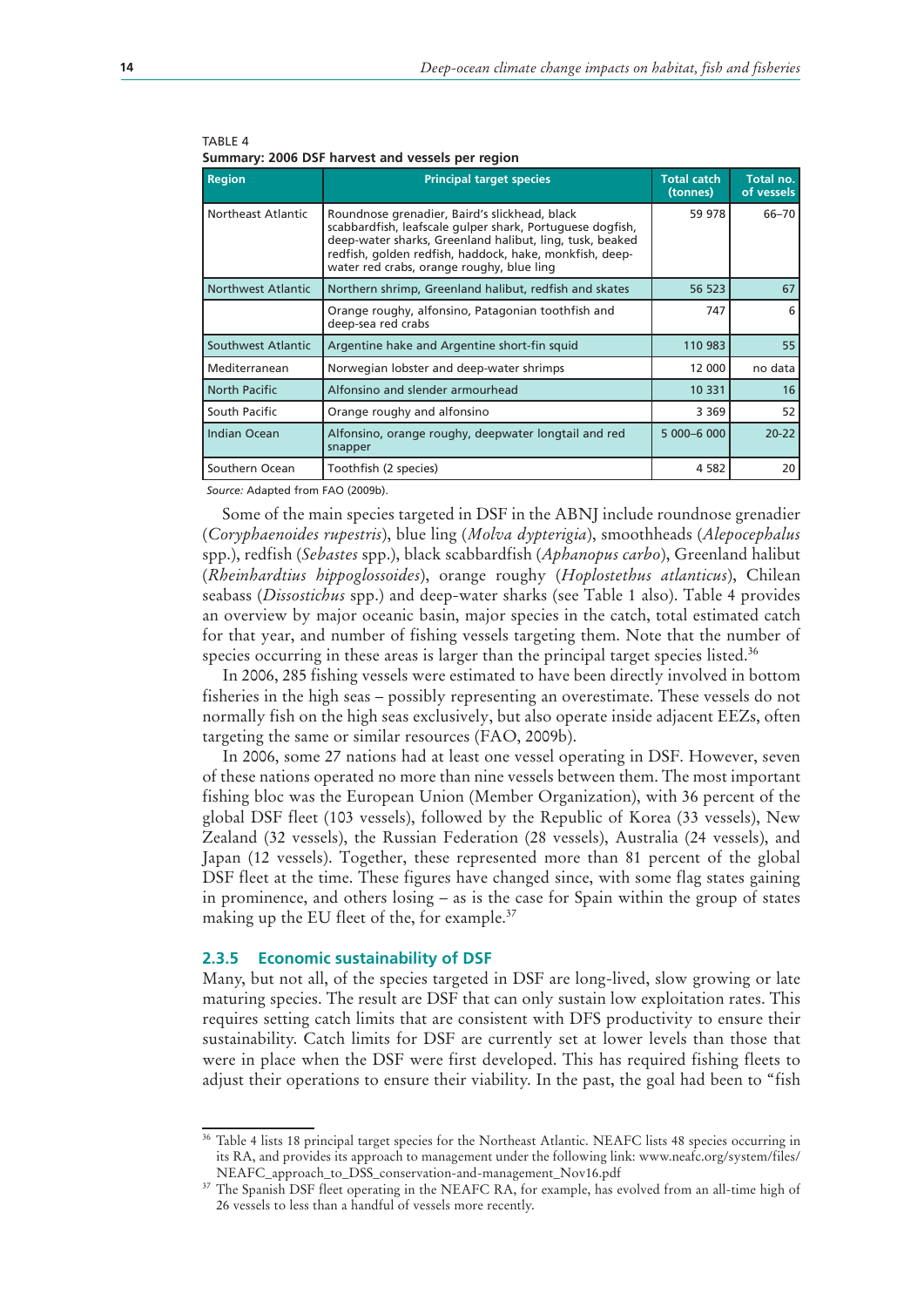down" DSF to sustainable levels. This was, however, difficult to achieve and often resulted in overfishing.

Subsidies flowing into DSF operations have been estimated in the past to equal up to 25 percent of the landed value of deep-sea species, lowering the operating costs of subsidized bottom-fishing fleets in the high seas (Sumaila *et al*., 2010). It has been noted that subsidy reform (through removal or reduction of subsidies) would probably alleviate pressure on stocks to some extent. These reforms would, however, have to be complemented with appropriate management and enforcement measures to DSF (Cox, 2003); including CDS such as explored in this paper.

In its review of DSF in the Northeast Atlantic, the EU Commission concluded that many deep-sea fish stocks have such low productivity that "sustainable levels of exploitation are probably too low to support an economically viable fishery" (EU, 2007).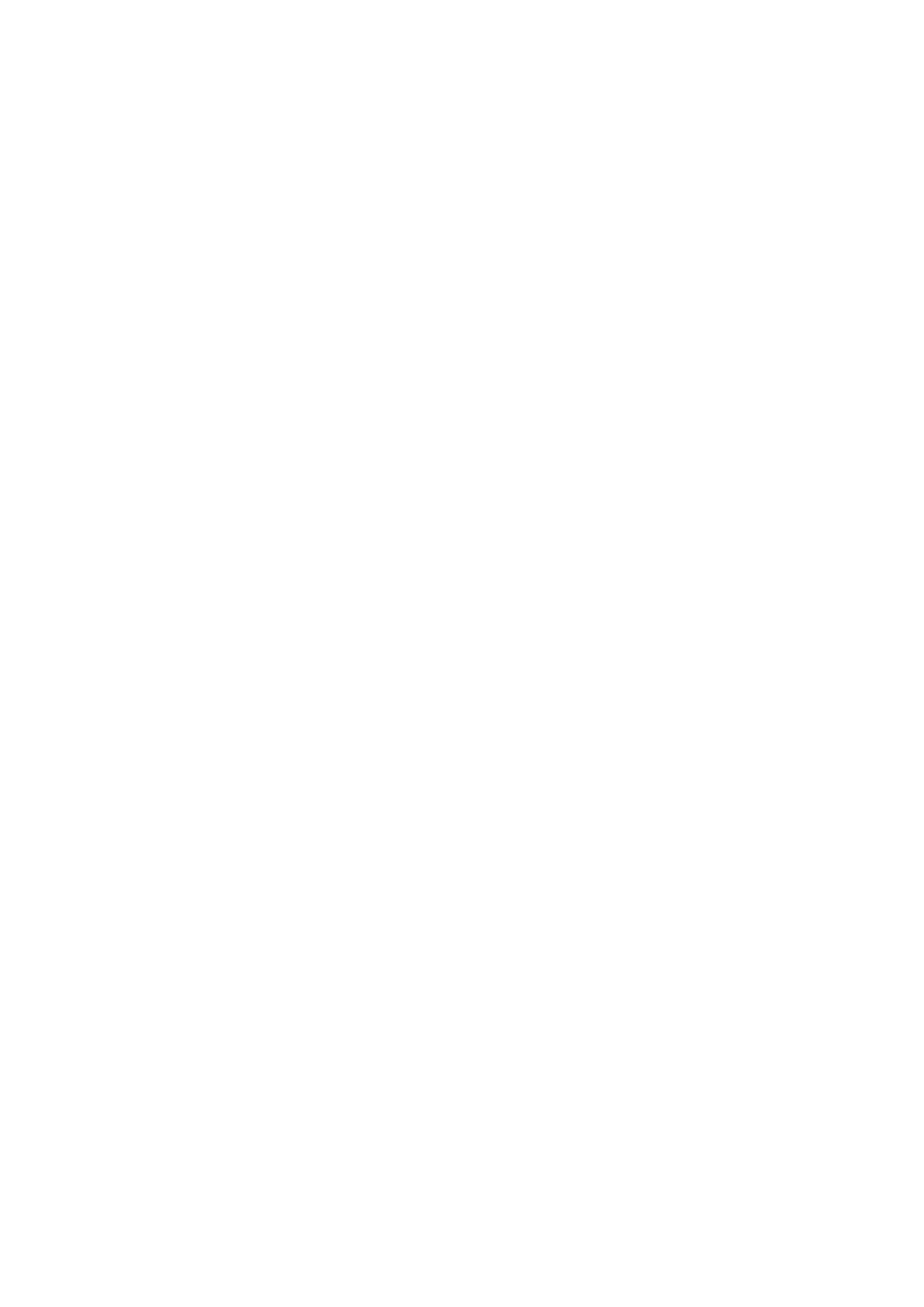## **3. Catch documentation schemes**

Through its Resolutions on Sustainable Fisheries 61/105 of 6 December 2006 and 62/177 of 18 December 2007, the UNGA urged states, individually and through RFMOs, to adopt and implement trade measures in accordance with international law, including principles, rights and obligations established in World Trade Organization Agreements.

In Chapter 1 of this document, CDS systems were introduced as trade-based measures capable of tracing fish from hook to market, and whose objective it is to combat IUU fishing by denying market access to fisheries products that have been harvested illegally. Chapter 2 noted that the 2008 International Guidelines for DSF in the High Seas also call for the adoption of CDS to combat IUU fishing; with a view to identifying IUU vessels, and to denying market access to products derived from IUU fishing.

At the heart of CDS systems lies a certification scheme, which consists of catch and trade certificates that accompany products through the supply chain, from landing, through processing into consumer markets. Catch certificates are generally issued and validated by the flag state, while trade certificates are generally issued and validated by port and processing states when landed or imported products are exported (or re-exported) in the same or processed forms.38

In 2017, four CDS were in existence and fully operational. Three of these were multilateral CDS, and one was a unilateral CDS. These are presented in Table 5.

| <b>Organization</b>     | <b>Species</b>                                                | <b>CDS start</b> | <b>Annual volume</b><br>$(2016 - indicative)$ |  |  |  |  |  |
|-------------------------|---------------------------------------------------------------|------------------|-----------------------------------------------|--|--|--|--|--|
| <b>Multilateral CDS</b> |                                                               |                  |                                               |  |  |  |  |  |
|                         |                                                               |                  | (tonnes)                                      |  |  |  |  |  |
| <b>CCAMLR</b>           | Toothfish                                                     | 2000             | 17 000                                        |  |  |  |  |  |
| <b>ICCAT</b>            | <b>Atlantic Bluefin Tuna</b>                                  | 2008             | 19 000                                        |  |  |  |  |  |
| <b>CCSBT</b>            | Southern Bluefin Tuna                                         | 2010             | 14 000                                        |  |  |  |  |  |
| <b>Unilateral CDS</b>   |                                                               |                  |                                               |  |  |  |  |  |
| European Union          | Wild capture marine finfish exported to the<br>European Union | 2010             | 6.2 million                                   |  |  |  |  |  |

#### TARI F 5 **Existing multilateral and unilateral CDS in 2017**

*Source:* Adapted from Hosch (2016a).

A further certification scheme covering fisheries products and certifying the legality of trade exists in the form of the Convention on International Trade in Endangered Species of Wild Fauna and Flora (CITES). However, CITES is not a fish- or fisheries-specific instrument, and has rarely been acknowledged for its CDS-like mode of operation in the fisheries literature.<sup>39</sup> The CITES scheme is of considerable interest in the DSF/CDS context, owing to the fact that it is a market-based mechanism operating a certification scheme similar to a CDS, but under implementation modalities quite different from those underpinning classicand fisheries-specific CDS. CITES is more fully discussed in a separate section further below in this chapter.

<sup>&</sup>lt;sup>38</sup> A full-length discussion of the functioning of catch documentation schemes can be found in Hosch (2016a), and in summary form in Hosch (2016b) and Hosch and Blaha (2017).

<sup>&</sup>lt;sup>39</sup> CITES is however indirectly referred to in the 1995 Code of Conduct for Responsible Fisheries, under the provisions for Responsible International Trade (11.2), where in paragraph 11.2.9 it provides as follows: "States should cooperate in complying with relevant international agreements regulating trade in endangered species."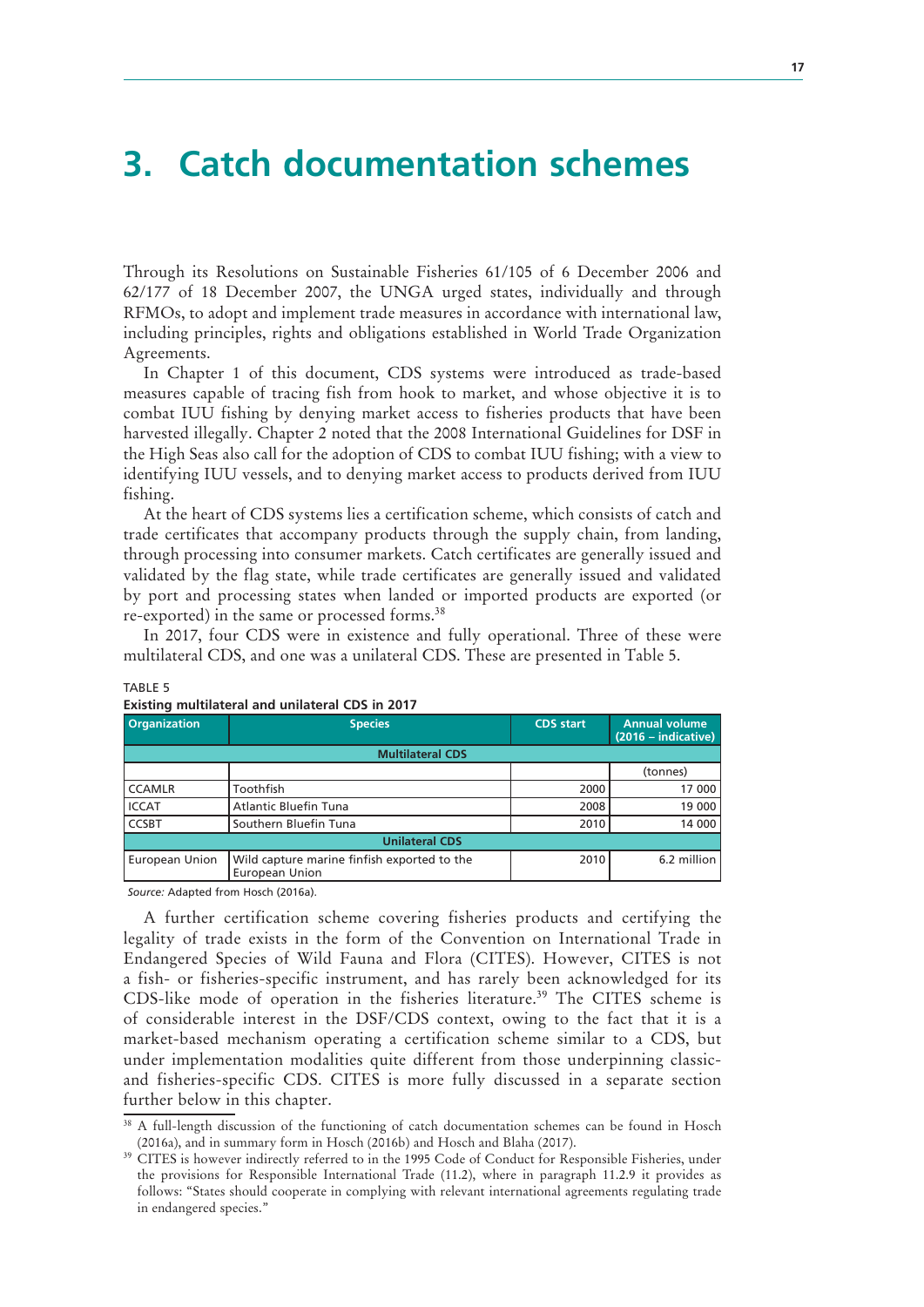#### **3.1 The 2017 FAO Voluntary Guidelines for CDS**

A most recent set of international voluntary guidelines for CDS was adopted by the FAO Council in July 2017 (FAO, 2017a). It is generally correct to state that CDS are a politically sensitive topic, owing to their trade-related nature and their potential to impact and disrupt trade in fisheries commodities. With this in mind, the resulting guidelines represent a cautious first step in defining the scope and nature of CDS, their objective, and laying out general principles and functional elements with which CDS ought to be endowed.

In the 2017 Guidelines, which embody the international bluprint to follow and to apply in matters of CDS, the term "CDS" is defined as follows:<sup>40</sup>

*"Catch Documentation Scheme", means a system with the primary purpose of helping determine throughout the supply chain whether fish originate from catches taken consistent with applicable national, regional and international conservation and management measures, established in accordance with relevant international obligations, hereinafter referred to as "CDS".*

The CDS is thus defined as a system spanning the entire supply chain, from harvest to final importation, and enabling the establishment of the legal origin of the product throughout all stages of production.

The objective of the Guidelines is "to provide assistance to states, regional fisheries management organisations, regional economic integration organizations and other intergovernmental organisations when developing and implementing new CDS, or harmonizing or reviewing existing CDS."<sup>41</sup>

#### **3.1.1 Principles and their application**

The Guidelines enunciate in section 3 basic principles that should be followed when developing a CDS, namely: (i) be in conformity with the provisions of relevant international law; (ii) not create unnecessary barriers to trade; (iii) recognize equivalence; (iv) be risk-based; (v) be reliable, simple, clear and transparent; and (vi) be electronic, if possible.

Harmonization of CDS is a goal that may be pursued in the future. This particular point finds resonance in the principle that equivalence (between schemes) should be recognized.42

In addition to the notions of harmonization and equivalence, these six principles introduce the important ideas of "reliability" – interpreted to mean that a CDS must be designed in a way that it is able to effectively achieve its objective – and "transparency". Transparency is gaining traction in supply chain management, not only for monitoring and compliance purposes, but also serving the commercial goal of building consumer trust through the marketing of products claiming social and environmental responsibility; such claims being based on transparent and verifiable sourcing frameworks. Limiting the risk of reputational damage is part of private-sector interests in pushing for more supply chain transparency (Bailey and Egels-Zandén, 2016), which in turn will facilitate the development and operation of future CDS.43

Section 4 of the Guidelines lays out the de facto objective of a CDS, providing that: *"Every effort should be made to ensure that CDS are only implemented* 

*where they can be an effective means to prevent products derived from IUU fishing from entering the supply chain."*<sup>44</sup>

<sup>40</sup> Definitions. Para. 2.1.

<sup>41</sup> Scope and Objective. Para. 1.3.

<sup>42</sup> Application of Basic Principles. Para. 4.3.

<sup>43</sup> Application of Basic Principles. Para. 4.5.

<sup>44</sup> Application of Basic Principles. Para. 4.4.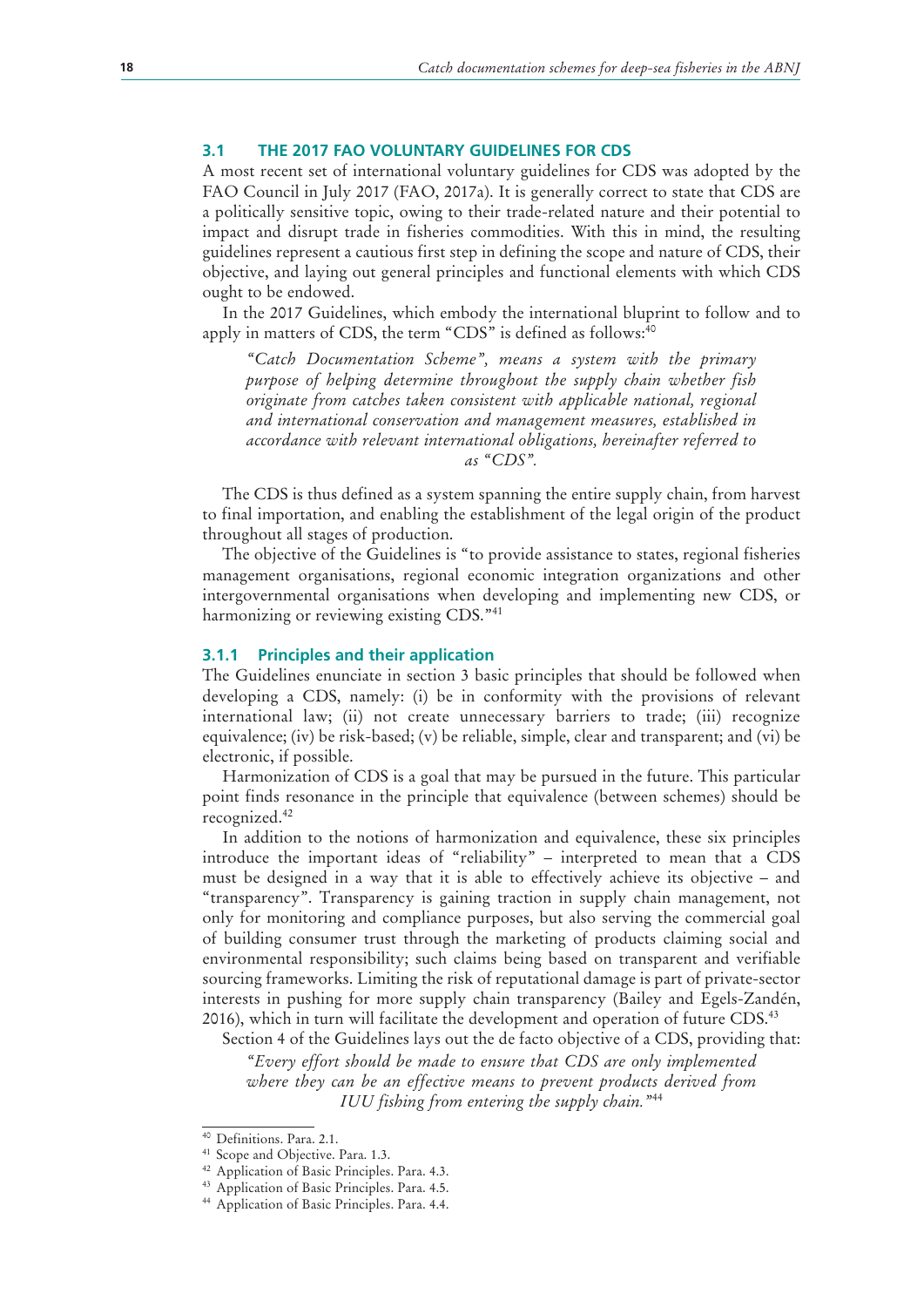This mirrors the objective pursued through trade-related measures as provided in the International DSF Guidelines: "adopt […] measures to prevent products from IUU DSFs from entering international trade."45 It also reflects the provisions of the IPOA-IUU on the same topic: "[…] to prevent fish caught by vessels identified […] to have been engaged in IUU fishing being traded or imported into their territories."46

The notion that a CDS must be able to effectively prevent IUU-derived product from "entering" the supply chain is key, and must be emphasized. In other words; if mechanisms inherent to the CDS do not allow for the detection of IUU fishing operations, and IUU-derived products are able to gain certification and to migrate as legally certified products along supply chains towards their end-markets because of this, then the CDS cannot contribute significantly to eliminating IUU fishing. The capacity of the CDS system to detect fraud at the beginning of the supply chain is key, and conditions the decision of whether a CDS is an appropriate tool to implement or not.

While no definition and objective for CDS is provided in international law, the voluntary instruments developed since 2001 are patently clear regarding the nature and the objective of CDS. They are systems aiming to wall-fence legally obtained products in moving from harvest to market, ensuring that products of illegal origin are denied market access every stop along the supply chain.

From the perspective of the CDS objective, the Guidelines also provide that CDS should only be implemented "from within the context of an effective fisheries management regime."47

The other element of critical importance regarding principles and their application is the development and use of "secure electronic systems" for the operation of CDS – in order to avoid "the risk of falsification". The Guidelines provide key attributes and functions with which the electronic systems should be endowed, including the following:48

- 1 Serve as the mechanism for issuance and validation of catch certificates.
- 2 Function as the repository of catch certificate and supply chain data.
- 3 Allow verification of information.
- 4 Ensure that accurate and verifiable information is available along the supply chain.
- 5 Be based on international standards for information exchange and data management.
- 6 Minimize the burden on users.
- 7 Provide functions for uploading scanned documents.
- 8 Provide functions for running data queries.
- 9 Define roles and responsibilities for data input and validation.
- 10 Provide secure access via logins and passwords.
- 11 Define system levels to which individual users or user groups have access.

Certificates should hence be issued and validated through an electronic system, which serves both CDS functions of data generator/validator and data warehouse (points 1 and 2) allowing data to be linked (point 5) and to remain available and accessible along the entire supply chain (point 4).

This gives rise to what is more commonly referred to as a central registry. The central registry (or central data repository) is the centrepiece that allows a CDS to effectively meet its objective. It is this mechanism that enables meaningful verification

<sup>45</sup> Enforcement and Compliance. Para 60 (ii).

<sup>46</sup> Internationally Agreed Market-Related Measures. Para. 66.

<sup>47</sup> Application of Basic Principles. Para. 4.4. and Para. 4.4 (d) specifically

<sup>48</sup> Application of Basic Principles. Para. 4.6.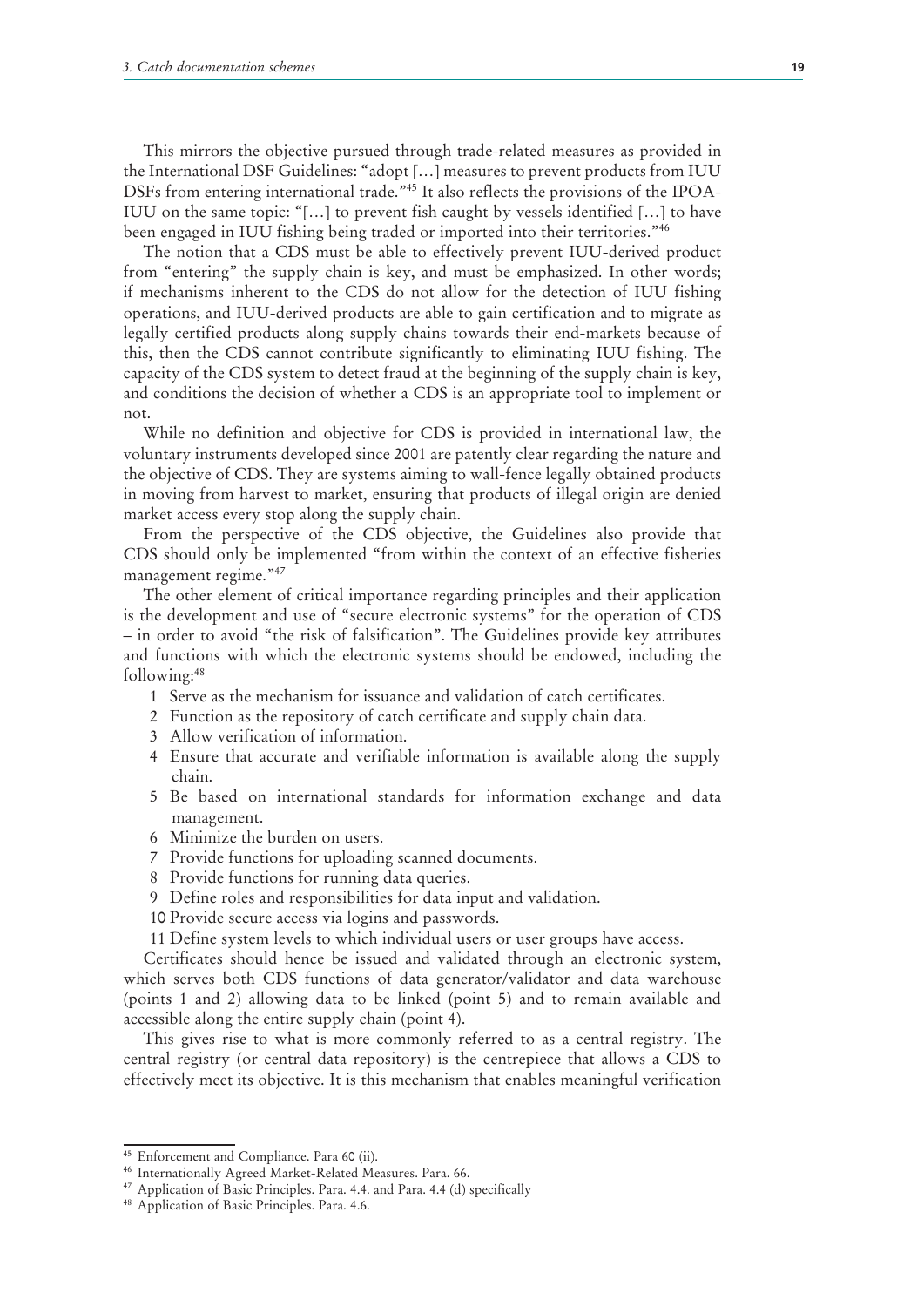of information (point 3), either in manual or automated fashion,<sup>49</sup> along the supply chain from harvesting of fish to the final point of importation of fisheries products. In the absence of a central registry, verification of information becomes difficult, and in longer supply chains, operators and regulators may become unable to establish the validity of the paperwork accompanying consignments delivered to premises, or – in the case of authorities – imported into territories.<sup>50</sup>

#### **3.1.2 Cooperation, notification, functions and standards**

Other attributes and functions provided for in the Guidelines – generally relating more to CDS development and implementation modalities – and that are especially important in the context of this paper, include:<sup>51</sup>

- 1. States should seek wide multilateral engagements in the development and implementation of CDS.
- 2. Cost-effectiveness considerations should guide […] the development and implementation of CDS.
- 3. Multilateral or regional CDS are preferred.
- 4. The objective of a CDS should be clearly defined.
- 5. The CDS should be designed to meet its objective.
- 6. Applicable Harmonized System (HS) classifications should be listed.
- 7. In the validation process, different roles of relevant states to authorize, monitor and control fishing operations and verify catch, landing, and trade should be fully recognized.
- 8. Validation of catch documentation should be done by a competent authority.
- 9. All relevant states could take part in the verification of information in the catch documentation.

Multilateral approaches and resulting multilateral systems are preferred over unilateral approaches to developing CDS (points 1 and 3). This paper clarifies why this is especially pertinent in the context of DSF.

Points 4 and 5 also give rise to important considerations. With a single exception, the existing CDS do not clearly define the objective of the scheme, $52$  and they have hence a tendency to add functions not in support of the (putative) objective, and are therefore prone to becoming more burdensome, more ineffective and less cost-effective over time. Effective CDS functions can only be developed when an agreed and clear objective is being pursued.

The definition of the HS categories (point 6) to which the scheme applies to is important, and sometimes embodies an alienating factor for fisheries practitioners. However, as the CDS is a trade-based tool, and is largely implemented through the

<sup>49</sup> Automated data verification routines and alarms notifying detected discrepancies should be considered standard functions of such electronic systems, reducing the burden of authorities to verify submitted data – and the related claims – manually.

<sup>&</sup>lt;sup>50</sup> From the perspective of data management and verification, it is not important whether the central registry consists of several autonomous electronic units connected to one another and capable of exchanging information, or whether it consists of a single centrally managed unit collecting all data. The latter presents many advantages over the former, but an interconnected satellite configuration consisting of many stand-alone units is possible in theory.

<sup>&</sup>lt;sup>51</sup> Cooperation and notification; and recommended functions and standards.

<sup>&</sup>lt;sup>52</sup> Only the EU IUU Regulation 1005/2008, establishing the unilateral CDS of the European Union, clearly defines the objective of the CDS in the preamble to the Regulation, as follows: "[…] As the world's largest market for, and importer of fishery products, the Community has a specific responsibility in making sure that fishery products imported into its territory do not originate from IUU fishing. […]" (Preamble para. 9), and "Trade with the Community in fishery products stemming from IUU fishing should be prohibited. In order to make this prohibition effective and ensure that all traded fishery products imported into or exported from the Community have been harvested in compliance with international conservation and management measures and, where appropriate, other relevant rules applying to the fishing vessel concerned, a certification scheme applying to all trade in fishery products with the Community shall be put in place." (EU, 2008, Preamble para. 13).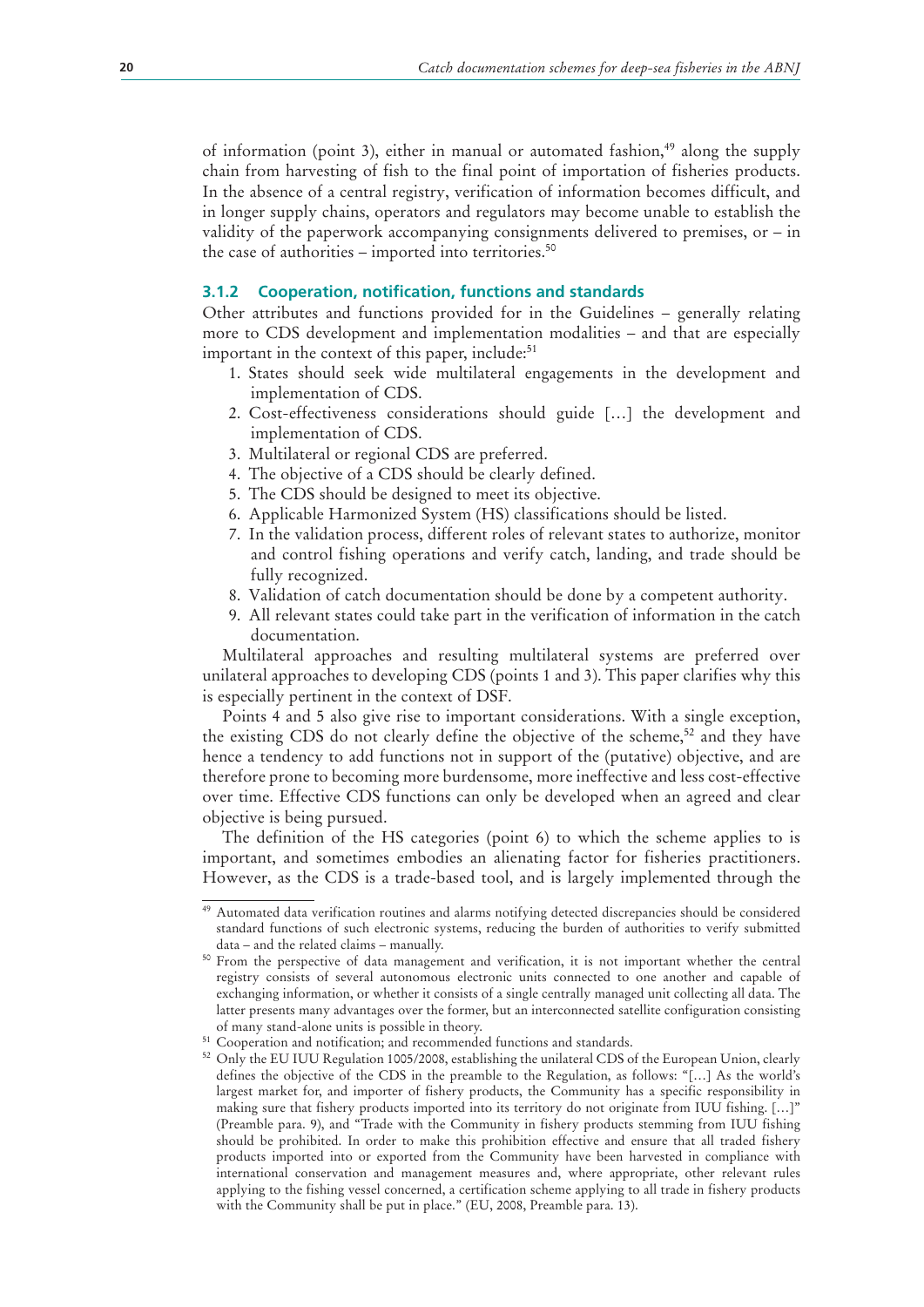action of border control agents and the customs agencies from which they depend, the translation of fish species and fish products into customs codes is of essence to ensure the smooth implementation of the envisaged controls.

Another key point relates to verifications and validations of certificates, and which state is responsible for these (points 7 and 9). Under all existing CDS, the flag state has the exclusive competence for the verification and validation of catch certificates. However, under international law, both the coastal state and the flag state share duties and responsibilities to administer and oversee fishing operations in the EEZ.<sup>53</sup> Expanding verification and validation competence in future systems to state actors other than the flag state may result in diluting the primacy of flag state domination in the CDS landscape, by extending it to other entitled state actors also. Flag state primacy in the context of CDS is inconsistent, bearing in mind the historically pervasive failure of flag states to discharge their duties under international law (Doulman, 2004; Rayfuse, 2004; Baird, 2005). Trade-based measures, as well as port state measures, the latter enshrined in the recent PSMA, ought to be understood as efforts to overcome the limits and failings of flag state jurisdiction and enforcement, and to spread duties and responsibilities for combating IUU fishing more evenly between interested state parties, including coastal, port and market states. Point 9 in the above list addresses this directly.

Finally, an act of validation of catch documentation (i.e. a certificate) by a designated competent authority is a hallmark of CDS (point 8). This has implications as to whether the United States Seafood Import Monitoring Program (SIMP), which entered into force in January 2018, will ultimately qualify as a CDS, or will eventually be considered a category of trade-based measures of its own standing (see section 3.3).<sup>54</sup> The SIMP does not foresee a certification system in the classic CDS sense, and validations of scheme-specific paperwork will not normally be provided by competent authorities upstream from the point of importation into the United States market. The onus to collect supply-chain information establishing the supposed legality of imported products rests on importers.

#### **3.1.3 Non-CDS trade-related measures**

Catch and trade documentation schemes are not the only "trade-related measures" existing in fisheries today. Other trade-related measures, implemented by both RFMOs, states and blocks of nations in the past, also cover trade restrictive measures (TREMs). These equate to trade embargoes slapped on nations convicted of flouting – or quietly accepting or encouraging the flouting – of fisheries rules.

This paper does not discuss TREMs further. Both the European Union and the United States of America – the latter most recently<sup>55</sup> – have issued unilateral TREMs in the past to penalize fishing nations for perceived shortcomings in combating IUU fishing. The International Commission for the Conservation of Atlantic Tunas (ICCAT) is the only RFMO to have issued TREMs to date. TREMs can be used as a sanctioning mechanism against countries failing to implement a CDS with due diligence, but also other failings. TREMs are otherwise unrelated to CDS altogether. An encompassing discussion of these instruments has been published elsewhere (Hosch, 2016b).

<sup>&</sup>lt;sup>53</sup> For an encompassing discussion on potential coastal state options regarding the statutory verification and validation of catch certificates under revised or future CDS systems, see Hosch and Blaha (2017).

<sup>&</sup>lt;sup>54</sup> Based on the SIMP's objective to eliminate the importation of products derived from IUU fishing, congruent with the objective of a CDS, the SIMP is currently regarded/understood by many as a unilateral CDS – despite its "unorthodox" mode of operation.

<sup>55</sup> In 2017, Mexico became the first country to receive a "negative certification" from the United States of America under the 2006 Magnuson-Stevens Fishery Conservation and Management Reauthorization Act (MSRA) for unauthorized fishing in United States waters and overfishing of stocks shared with the United States of America. Mexico became subject to denial of port privileges, and export restrictions for certain fish and fish products to the United States of America were applied (NOAA, 2017). Since 2013, the European Union has "identified" (or "red carded") six non-EU states under the EU IUU Regulation (as of March 2018).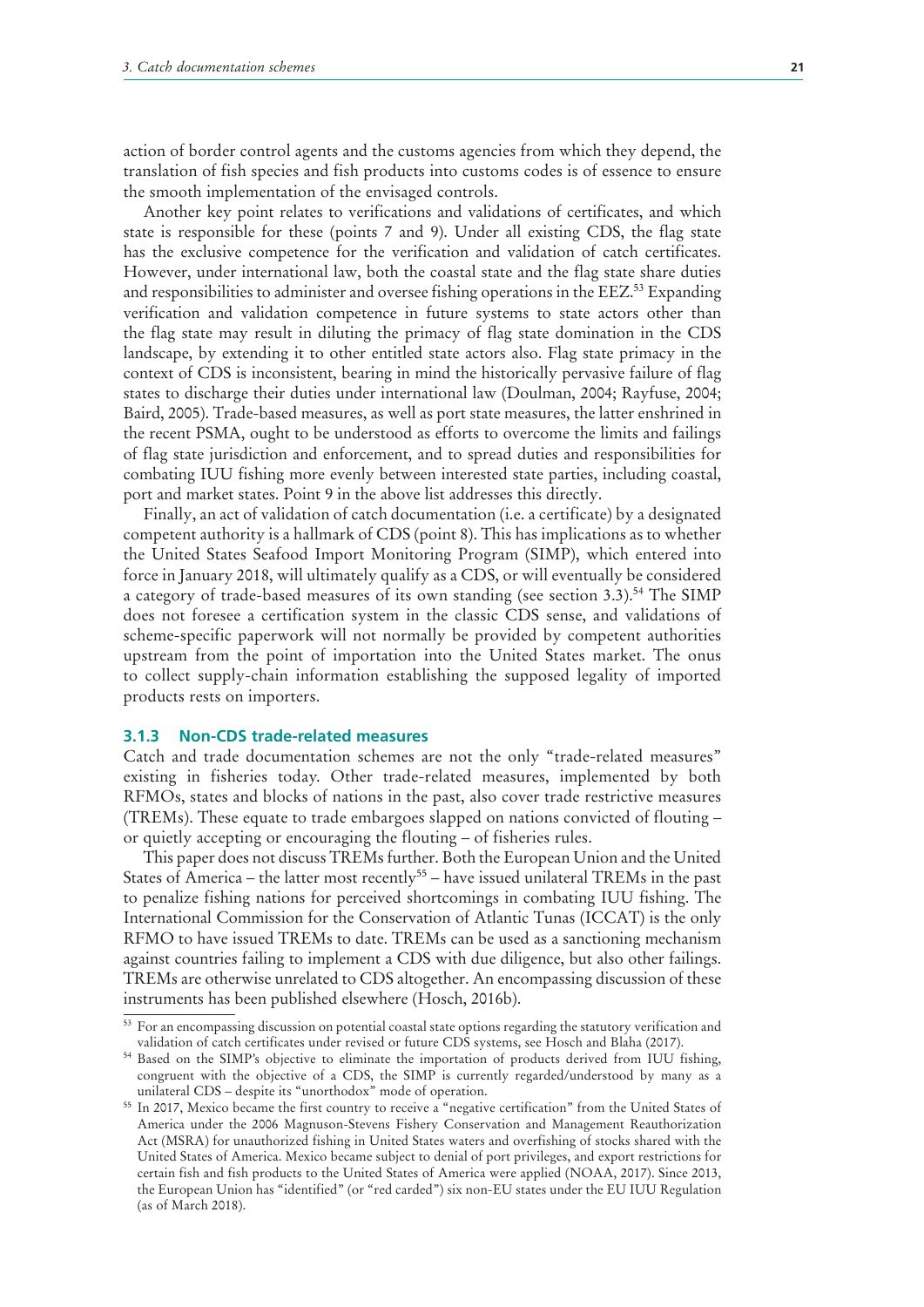#### **3.2 Multilateral schemes – RFMOs**

Existing CDS systems fall into two functional categories: multilateral systems, and unilateral systems. This categorization is pertinent as the underlying CDS models – while sharing commonalities – harbour some conspicuous differences.

Owing to the clear guidance provided in both the 2001 IPOA-IUU and the 2017 Voluntary CDS Guidelines regarding the desirability in developing multilateral systems, the assessment contained in this paper espouses the multilateral approach as the default option. However, from the point of view of CDS implementation modalities, the unilateral end-market approach is not to be dismissed, and unilateral systems and their key characteristics are introduced in summarized manner in section 3.3.

#### **3.2.1 The schemes in existence today**

Table 5 lists the three multilateral CDS in existence today. The oldest of these schemes is the CCAMLR<sup>56</sup> CDS; it covers two species of toothfish and was launched at the turn of the millennium. The introduction of the two single-species tuna CDS of ICCAT and the Commission for the Conservation of Southern Bluefin Tuna (CCSBT) followed each other closely, almost a decade later.

The three schemes have been subjected to performance reviews and upgrades throughout their lifetimes. Two out of three schemes are electronic today, all three of them having originally started out as paper-based schemes. The remaining, paperbased, scheme at CCSBT operates a manual central registry capable of detecting inconsistent trades, and feasibility studies to move the scheme across onto an electronic platform have been prepared in the recent past.

A common trait of these three schemes is that they cover fisheries with relatively modest harvests. The combined total allowable catch (TAC) under the three schemes was less than 52 000 tonnes in  $2016$ <sup>57</sup>

#### **3.2.2 Strengths of multilateral CDS**

Rather than introducing the schemes individually, the following subsections highlight strengths and limitations of the three multilateral schemes, and which serve as guidance in discussing the benefits of introducing CDS in DSF.

#### *Coverage of the entire species and their management regimes*

The major and most important trait of existing multilateral CDS is that they cover the fisheries of a particular species entirely. All Antarctic and Patagonian toothfish harvests, all Atlantic bluefin tuna harvests, and all southern bluefin tuna harvests are covered completely by the respective CDS.<sup>58</sup> This implies that the species as a whole, and their related individual fisheries and stocks, fall under the protective umbrella of the CDS. The CDS therefore embodies a holistic implementation tool for the full management regime applied to the species (and all of its individual stocks). This is not the case for unilateral schemes, where only the portion traded into the market state operating the scheme enjoys the protection conferred by the CDS.

#### *Full supply chain coverage and enforcement*

Multilateral CDS apply to all supply chain transactions that fish and their derived products are undergoing. Once fish start moving through the supply chain, and enter international trade, they must be accompanied by the relevant CDS paperwork. Failure

<sup>56</sup> It is acknowledged that CCAMLR is not an RFMO. However, it executes the functions of an RFMO with regards to toothfish fisheries, and the CDS it operates, and is therefore assimilated to other RFMOs with similar functions throughout this paper.

<sup>&</sup>lt;sup>57</sup> This is equivalent to less than 0.1 percent of the world wild-capture harvest by volume.

<sup>58</sup> Note caveat regarding toothfish harvests and the CCAMLR CDS under the first subsection of section 3.2.3.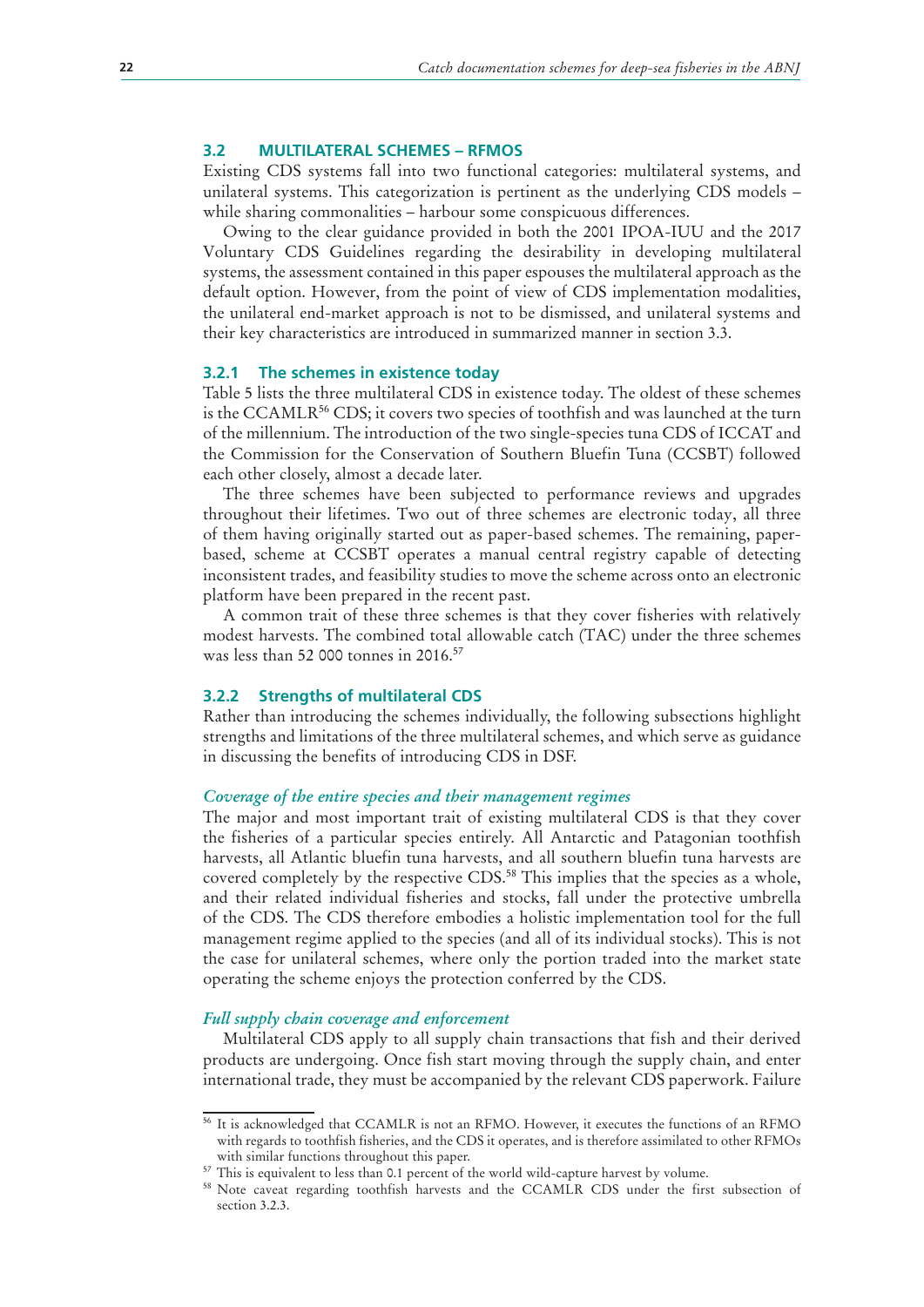to adhere to these binding international rules applicable to the CDS results in illegal trade transactions.

The benefit of this is that the CDS can be enforced at any point along the full supply chain, which stands in contrast to unilateral schemes. In those schemes, the CDS applies to the full supply chain of products flowing towards the market state operating the scheme; but products may also be flowing towards other markets, and therefore the existence of paperwork only becomes mandatory at the border of the market state operating the scheme. Hence, the scheme can only be enforced at the border at the time of importation into the same market state. Supply chain oversight and the opportunities for enforcement are therefore inherently weaker.

#### *Compatibility with international trade law*

The strength of multilateral CDS lies in the fact that they can be designed to cover a fish stock or fish species across its entire geographical range, and that the bodies enacting CDS, and the putative related TREMs (i.e. trade sanctions) are grounded in international law as multilateral environmental agreements (WTO, 2005). This strengthens the general compatibility of such measures with WTO rules (Hosch, 2016b).

## **3.2.3 Limits of multilateral CDS**

#### *Stock distribution beyond the regulatory area of the individual RFMO*

Multilateral RFMO-operated CDS hit a first and important limit when the geographical range of the stock to be covered by a CDS extends beyond the regulatory area of the RFMO. In such cases, catches realized in waters outside an RFMO's RA would fall outside the scope of its CDS, and could hence be legally traded to markets in the absence of CDS paperwork, which applies only to fish caught inside the RA. This would then create a situation similar to that under unilateral schemes, where one part of a given species may be traded in the absence of CDS paperwork, while the other part must be covered – depending on the declared (or presumed) geographical location of the underlying harvesting operations.

However, in the absence of CDS paperwork, the putative fishing area is difficult or impossible to confidently establish as the market state has no access to such data, and in longer supply chains such information becomes complex to gather or manage.

In the case of CCAMLR, toothfish catches do occur outside its RA, notably in the RAs of the South Pacific Regional Fisheries Management Organisation (SPRFMO), the Southern Indian Ocean Fisheries Agreement (SIOFA), and SEAFO.<sup>59</sup> However, Conservation and Management Measure (CMM) 10-05 (2016) on a CDS for *Dissostichus* spp. applies to the species in a manner that is not confined to its RA, as contracting parties are not to allow the landing or trans-shipment of any of the species in its ports in the absence of a *Dissostichus* catch document (DCD).60 This provision is further strengthened by key market states, such as the United States of America, which require vessel monitoring system (VMS) reporting to the CCAMLR, regardless of whether toothfish catches originate from within or outside the RA, if the related products are to be imported into the United States market thereafter.

With the exception of Cook Islands, Cuba and Taiwan Province of China, the contracting parties to SPRFMO are also contracting parties or cooperating

<sup>59</sup> In the Southwest Atlantic, Patagonian toothfish catches have been reported as far north as offshore Brazil (Sancho Andrade, Ortiz - Von Halle and Naranjo Cuvi, 2002).

<sup>60</sup> CMM 10-05. Paragraph 3. "Each Contracting Party and non-Contracting Party cooperating with CCAMLR by participating in the CDS shall require that each landing of *Dissostichus* spp. at its ports and each transhipment of *Dissostichus* spp. from, or to, its vessels be accompanied by a completed DCD. The landing or transhipment of *Dissostichus* spp. without a DCD is prohibited. The use of the e-CDS to generate, validate and complete a DCD is mandatory."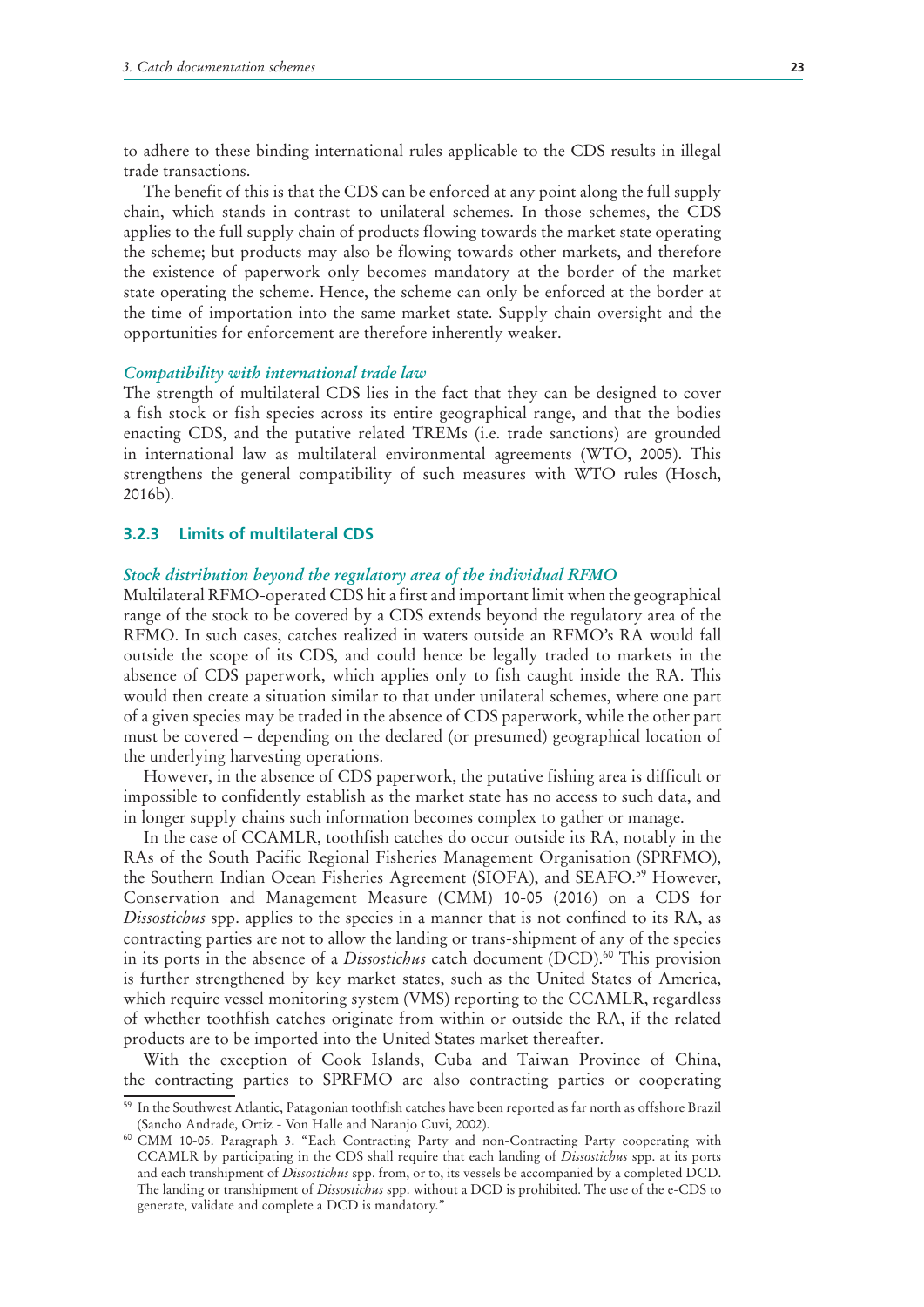non-members of CCAMLR and are thus bound by the terms of CCAMLR CMM 10-05 to ensure adherence to the CDS. A memorandum of understanding (MoU) adopted by CCAMLR Members in late 2015 and submitted to SPRFMO for adoption in early 2016 seeks "to facilitate, where appropriate, cooperation between SPRFMO and CCAMLR in order to advance their respective objectives, particularly with respect to stocks and species which are within the competence and/or mutual interest of both organisations."61 Toothfish is one of these species, and the MoU seeks to provide for cooperative arrangements on MCS issues in particular - including CDS.<sup>62</sup>

Notwithstanding the legal implications and challenges, it is technically feasible to operate a CDS out of one RFMO, covering catches of a determined species whose natural geographic range extends beyond the regulatory area of that RFMO, basing the CDS on the species and the associated fishing operations, rather than limiting it to catches made within the RA of the same RFMO. Out of this consideration, *inter alia*, arises the idea of a single, harmonized, and global "super-CDS", which overcomes the natural limitations of individual RFMO regulatory areas and jurisdictions, and may be applied to any number of species that could benefit from the protection conferred by a CDS. Given that DSF species generally are made up of many stocks straddling several RFMO RAs, this consideration is crucially important.

#### *CDS resource needs and costs to RFMOs*

In general, RFMOs are organizations with a limited staff contingent based at the secretariat of the organization.

However, a CDS – one among several MCS tools to be deployed (potentially) by an RFMO – requires significant resources to develop, and then to implement and manage. From experiences made at ICCAT, CCSBT and CCAMLR, it is reasonable to suggest that a part-time equivalent of a compliance manager, and a part-time equivalent of an IT/database manager (i.e. two positions equating to a single full-time staff equivalent) are the absolute minimum required to operate a CDS, and that this minimum is generally exceeded. For RFMOs overseeing DSF today, such extra capacity in terms of human resources is generally not given, thus requiring an increase in staff endowments if a CDS were to be added to an RFMO's MCS toolbox.<sup>63</sup>

With regard to these considerations on RFMO resource needs, the option to share the operation of a common CDS platform between several parties, would allow them to largely overcome limiting personnel and operating cost considerations (see section 3.6).

## *Multiplication of CDS globally*

A further limitation of CDS development is the fact that the continued proliferation and multiplication of new schemes, whether multilateral or unilateral, place a severe burden on all involved stakeholders; the latter include the RFMO secretariats themselves, the operators in the fisheries sector along the entire supply chain asked to comply with schemes, and the different national administrations along supply chains

<sup>61</sup> See: https://www.sprfmo.int/assets/Meetings/Meetings-2013-plus/Commission-Meetings/4th-Commission-Meeting-2016-Valdivia-Chile/COMM-04-09-Memorandum-of-Understanding-with-CCAMLR.pdf

<sup>62</sup> MoU. Paragraph 2. *iii*. "The Organisations will establish and maintain consultation and cooperation in respect of matters of common interest to both organisations. In particular the Organisations will cooperate to harmonise approaches in areas of mutual interest and concern, including, but not limited to *v*. monitoring, control and surveillance policies and systems, including with respect to Vessel Monitoring Systems; *vii*. consider methods of recognizing and supporting conservation and management measures adopted under the SPRFMO Convention and conservation measures adopted under the CAMLR Convention:'

<sup>&</sup>lt;sup>63</sup> The operation of the unilateral CDS of the European Union, which is not operated centrally – but independently by 28 individual member states, is extremely expensive. Hosch (2016b) estimated that after seven years of operating the CDS: "EU-wide member state staff costs relating to the operation of the scheme alone are likely to exceed a total of €100 million by the end of 2016."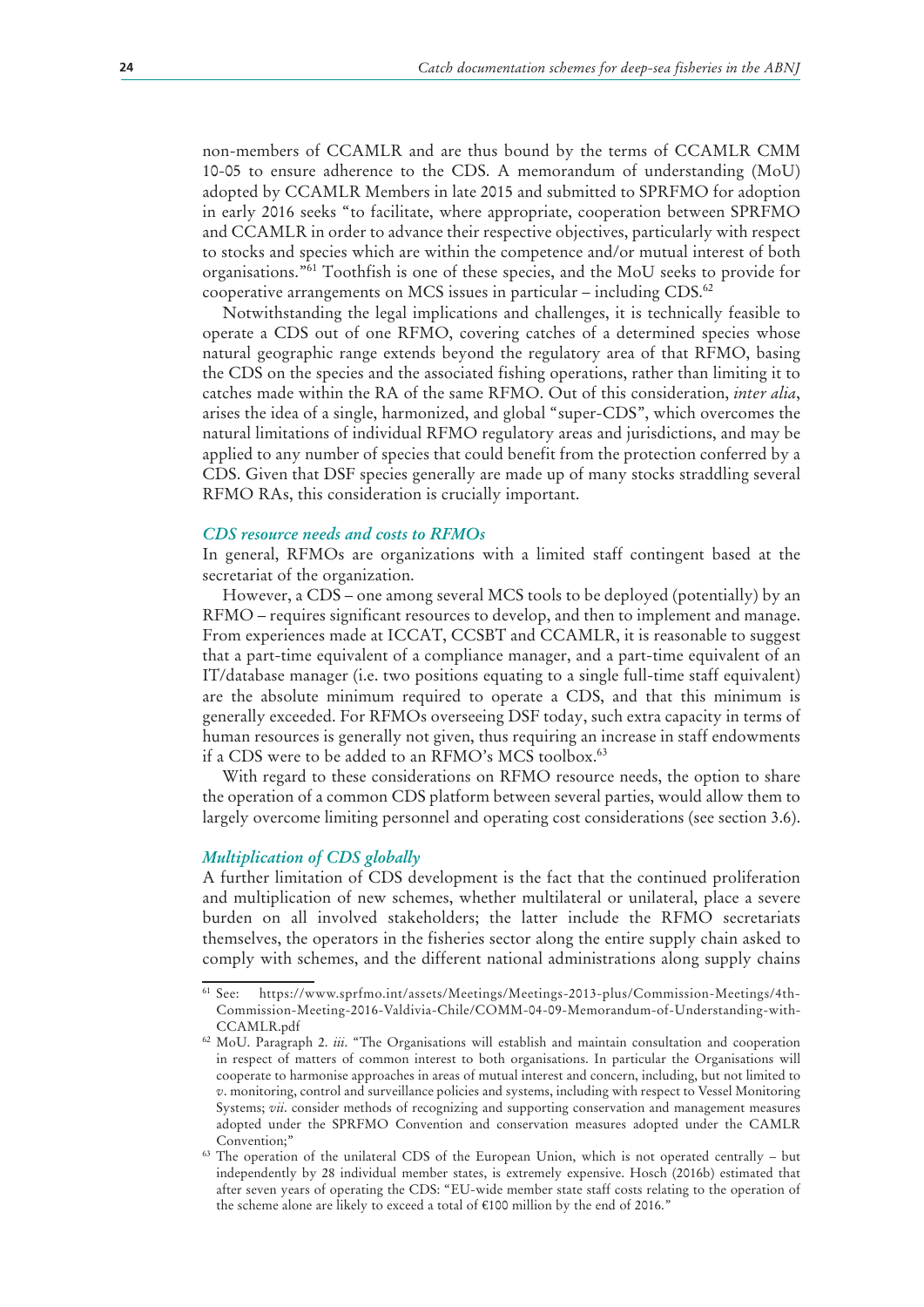that have to implement, monitor and enforce the schemes. The latter span flag, port, processing and end-market states, and require different administrative and compliance arrangements at the level of each distinct state-type – honed to the needs of every single scheme for which products are traded. Country-level arrangements in support of CDS are discussed in another recent FAO publication (Hosch and Blaha, 2017).

Since January 2010, an importer of fisheries products into the EU market needed to understand and be in a position to confidently handle the differing rules and requirements of four different CDS (ICCAT, CCSBT, CCAMLR and the EU), depending on the products to be imported, and the same applies to the staff of customs and fisheries administrations of EU countries tasked with exercising oversight. A similar situation now exists in the United States of America.

#### *Lack of a benchmarking scheme or standard for CDS*

Another weakness relates to the fact that with every CDS, and potentially every future new CDS, a new way of designing and operating a CDS is potentially implemented. The SIMP is living testimony to this observation. No CDS standard exists, and a benchmarking tool allowing standardizing and aligning a prospective new CDS to operate in a known and recognized fashion along lines of system design proven to function effectively is absent. Documents and certificates under each scheme look different, are filled, submitted and filed in different ways, and rules applicable to the schemes – similarities apart – also present important differences.

Aside from the fact that this renders the proliferation of new schemes – discussed in the previous section – burdensome, the main consequence of the lack of a benchmarking tool is that all existing schemes were born with design flaws, enabling fraud to occur to varying degrees, and the CDS safeguards to be by-passed.<sup>64</sup>

## *Market-state RFMO membership and collaboration*

One of the problems for multilateral CDS is when important market states are neither parties nor cooperating non-members of the RFMO operating the CDS. Such non-membership implies that the market state is far removed from the debates and the work of the RFMO and is generally neither obliged nor properly enabled – in legal terms – to adopt and transpose RFMO resolutions into national law ruling importation of products otherwise falling under the international regulatory framework of the CDS. With the continued existence of open and risk-free markets paying premium prices for products harvested in contravention of applicable conservation and management rules, IUU fishing is facilitated, and the overall effectiveness of the CDS is undermined.

A pertinent example is the CCAMLR CDS and the market in Hong Kong SAR for toothfish. While China is a member of CCAMLR, and applies the CDS, Hong Kong SAR is a separate administrative entity, and the CAMLR convention has not been extended to it. Therefore, Hong Kong SAR has no stake in CCAMLR's toothfish CDS, and as an end-market state naturally participating in the toothfish supply chain, it does not implement the CCAMLR CDS in any form or manner.<sup>65</sup> However, as an important toothfish importer, Hong Kong SAR has been formally approached by

<sup>64</sup> Seventeen years after the coming into existence of the first CDS globally at CCAMLR, the 2017 Voluntary Guidelines on CDS were published by FAO (see section 3.1). The guidelines provide useful guidance as to what a CDS is, what it is aiming to achieve, and how – in broad terms – schemes should be designed and operated. This may prove instrumental in focusing and harmonizing ideas and efforts at RFMO level to develop new schemes. The Guidelines could embody a first step in the direction of developing a CDS benchmarking tool. Such a tool would allow assessing and revising existing schemes against an agreed standard; and provide a basis upon which new schemes could be developed faster, more effectively, and with much more confidence (Hosch, 2017).

<sup>&</sup>lt;sup>65</sup> The same situation also applies to trade of Atlantic and southern bluefin tuna products into and out of Hong Kong SAR, for which the respective ICCAT and CCSBT CDS paperwork is also disregarded and not enforced.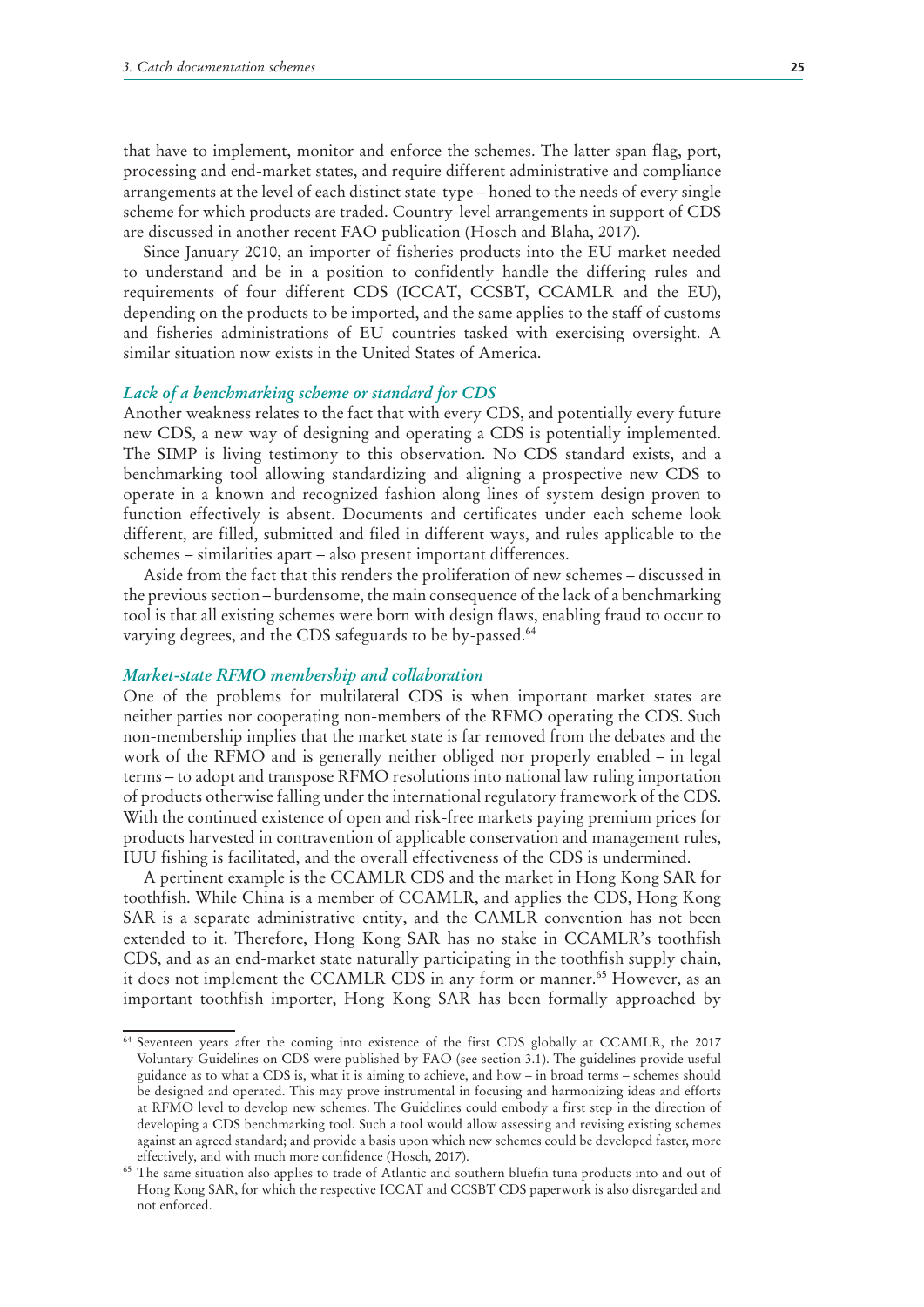CCAMLR and invited to collaborate with the RFMO and to apply the CDS to its market. Hong Kong SAR started to participate as an observer at annual meetings of CCAMLR in 2014, and by 2017, the process of developing the legal framework to apply the CCAMLR CDS to toothfish trade in a binding manner had been launched and was ongoing. 66, 67, <sup>68</sup>

## **3.2.4 Successes of multilateral CDS**

Given the important disparities between IUU fishing incidence, the types of prevalent IUU fishing and the impacts such IUU fishing has on the sustainable management of the resources in the various fisheries to which CDS have been applied, it is necessary to first establish what conditions must be met for any CDS impact to be measurable.

Establishing the impact of a CDS through the observation of stock recovery – the most relevant and important consideration from a fisheries management point of view – can only occur in a fishery in which the resource base (or standing biomass) has been severely reduced, and in which IUU fishing continues to be a severe problem. Second, after IUU fishing has been substantially reduced or eliminated, the management framework must be fit for purpose; its continued pursuit and implementation must naturally lead to the gradual recovery of the stock (or stocks) when IUU fishing has been significantly reduced through CDS implementation.

In CCAMLR, the CDS was introduced in a precautionary-like manner at a time when the estimated toothfish stock biomass was still in a close-to-virgin condition, implying that maximum sustainable yields had not yet been reached, let alone overshot. Hence, any reduction in IUU fishing through the CDS, leading to stock recovery, would have remained largely undetectable. Only trade- and market-based research would have been able to detect impacts. In CCSBT and ICCAT, the CDS was introduced at a time when stocks were severely reduced, and were facing the tangible prospect of collapse.69 It is generally acknowledged that the willingness of ICCAT CPCs to agree to biologically safe exploitation limits was historically greater than that at CCSBT.<sup>70</sup> Therefore, the solidity of the management framework and the agreed limits on exploitation – and with it the potential to rebuilding the stocks in the absence of IUU fishing – was probably greatest at ICCAT, and it is hence appropriate to look especially at ICCAT to understand what the putative effect of a CDS may be.

## *Impact of the ICCAT and CCSBT CDS on bluefin tuna stocks*

In ICCAT and CCSBT, most of the illegal fishing was perpetrated by licensed fishing vessels overfishing their allocated quotas and under-reporting their catches, and the lion's share of the harvest was exported to a single end-market state (i.e. Japan). Following the introduction of the CDS, and its implementation by the most important flag and market states, the option to under-report faded, and with it the economic

<sup>66</sup> Mr. Kin Ming Lai, Director, Department of Agriculture, Fisheries and Conservation, Hong Kong SAR, personal communication.

<sup>&</sup>lt;sup>67</sup> The willingness and capacity of Hong Kong SAR to enact solid trade-related environmental conservation measures was underscored in January 2018, when lawmakers of the world's largest ivory market (i.e. Hong Kong SAR) voted into place a gradual ban on all ivory trade, to be complete by 2021 (see for example: www.bbc.com/news/world-asia-china-42891204).

<sup>68</sup> In its 2014 report on the Implementation of Conservation Measure 10-05, CCAMLR's CDS, the CCAMLR Secretariat noted: "The number of non-Contracting Parties that may be involved in the harvest and/or trade of Dissostichus spp. while not cooperating with CCAMLR by participating in the CDS continues to increase. As of September 2014, 23 non-Contracting Parties have been identified over the last five years to be possibly involved in the harvest and/or trade of *Dissostichus* spp. while not cooperating with CCAMLR by participating in the CDS." (CCAMLR, 2014)

In 2010, the estimated standing stock biomass of bluefin tuna stocks was assessed to have declined by up to 97 percent from before commercial fishing began, and to evolve far below  $B_0$  (i.e. the standing stock biomass at which the stock is fished at maximum sustainable yield) (Hosch, 2016b).

<sup>&</sup>lt;sup>70</sup> Both RFMOs operate TAC and quota systems applying to their respective bluefin tuna stocks, in the same manner as the CCAMLR does for its two species of toothfish.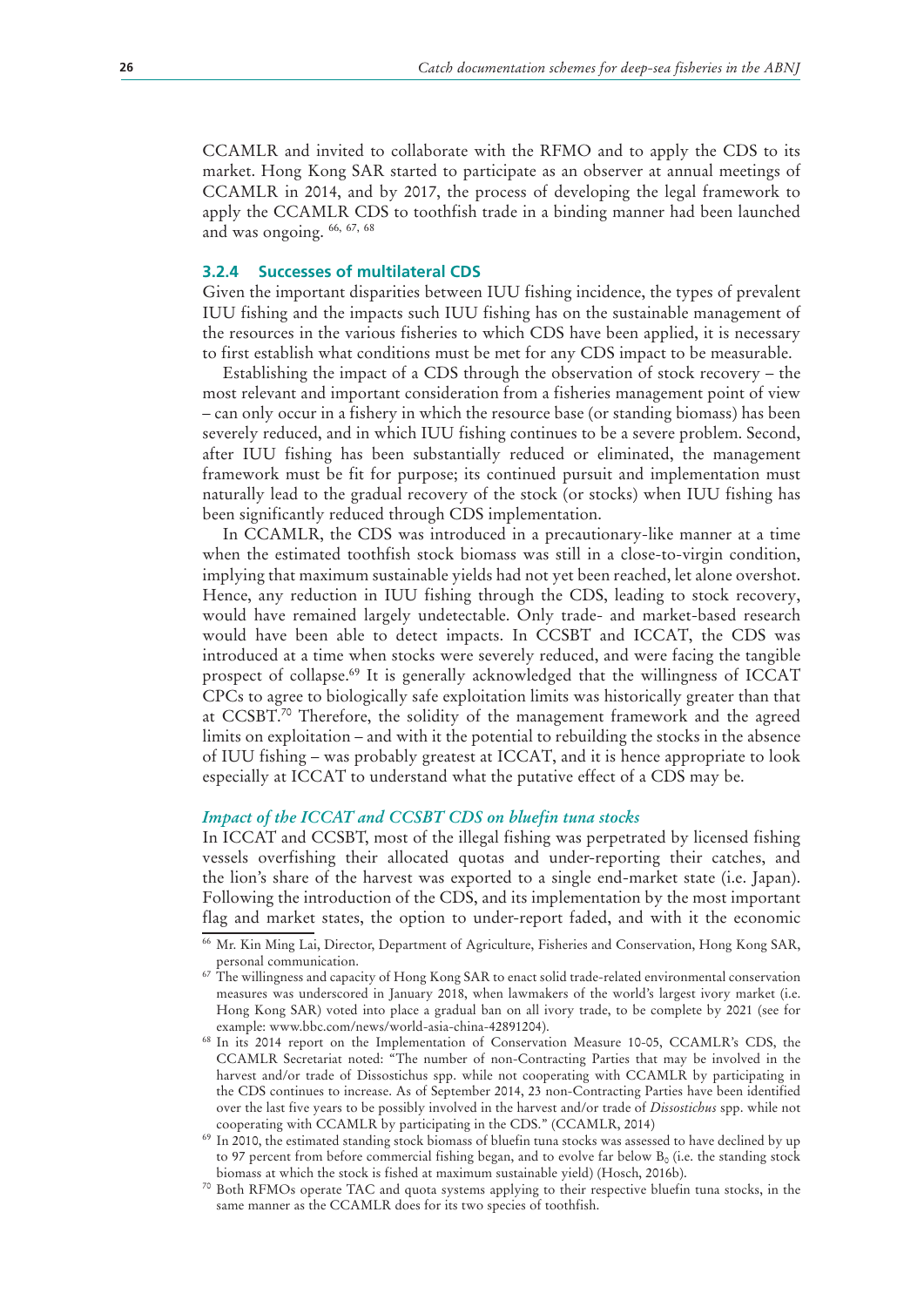viability of flouting quotas. ICCAT's Standing Committee on Research and Statistics estimated that (undeclared) quota overfishing equalled 100% of TAC in the year preceding the introduction of the BCD, and fell to close to zero the year following its introduction, providing the foundation for a stock recovery to occur.

Both CCSBT and ICCAT have documented the signs of a recovery in their respective stocks since about 2010 (Boustany, 2011; ICCAT, 2015), following the introduction of CDS in both fisheries. This trend, more modest in the case of CCSBT, is continuing. In 2015, the Atlantic bluefin tuna TAC was increased for the first time in a decade, a trend that has continued since. The bluefin tuna annual TAC is poised to hit 36 000 tonnes by 2020 – marking an overall TAC increase of 123 percent over the six-year period starting in 2014.

By 2015, CCSBT's southern bluefin tuna TAC had gradually increased by 33 percent since the coming into force of its CDS (in 2010), but this trend has since slowed, especially when compared with ICCAT. The currently projected six-year overall TAC increase between 2014 and 2020 is limited to 42 percent, reflecting an overall weaker and slower recovery trend of the southern bluefin tuna stock.

Overall, for bluefin tuna, there is a strong correlation between the introduction of the CDS and the onset of stock recovery. While non-CDS MCS instruments may have played some part in documented bluefin tuna stock recovery trends, the respective CDS, combined with solid enforcement by relevant port and market states, are the most immediate and most important factors underpinning the triggering of the recovery that can be observed in those two fisheries today.

#### *Impact of the CCAMLR CDS, and the difference from ICCAT*

In CCAMLR, the largest share of IUU fishing in the convention area was practised by non-licensed vessels. These operations persisted to a substantial degree following the adoption of the CDS, owing to the fact that IUU vessels managed to continue landing into ports and end-market states of convenience (i.e. not applying the CDS) with important absorption capacities, thus providing an avenue to maintaining the economic viability and the practice of illegal operations. While it is not excluded that some illegal operations were eliminated with the coming into force of the CDS – as a CDS-induced port, processing and market state lock-down in compliant states took place – no study the author is aware of has shown such an effect to date.

Hosch (2016b) notes that: "In 2015, the Coalition of Legal Toothfish Operators (COLTO) estimated the proportion of the unreported/illegal catch to be 6 percent of the total annual harvest, crediting the CDS as one among several effective enforcement actions instrumental in achieving this result."; $71$  adding that the effectiveness and impact of any of the other (non-CDS) enforcement actions at CCSBT and ICCAT would not be able to "rival the mix of sea patrolling and non-CDS related law enforcement exerted in (and beyond) the CCAMLR area, which has played a key part in eliminating the activities of many of the most persistent perpetrators of IUU fishing in the convention area."

Owing to the specific profile of IUU operators in the CCAMLR area, as noted above, the impact of the CDS itself in eliminating the most damaging forms of IUU fishing was limited.

In conclusion, it is important to underline that a CDS may indeed embody the key-in-hand solution to largely and effectively eliminate IUU fishing in one fishery, while it may fail to have any palpable impact in another. However, a well-designed and effectively implemented CDS can directly and mechanically eliminate given forms of IUU fishing – potentially to a very large extent – depending on the situation, and thus ensure that stocks are being fished within the limits set in management frameworks.

<sup>71</sup> See: COLTO (2016).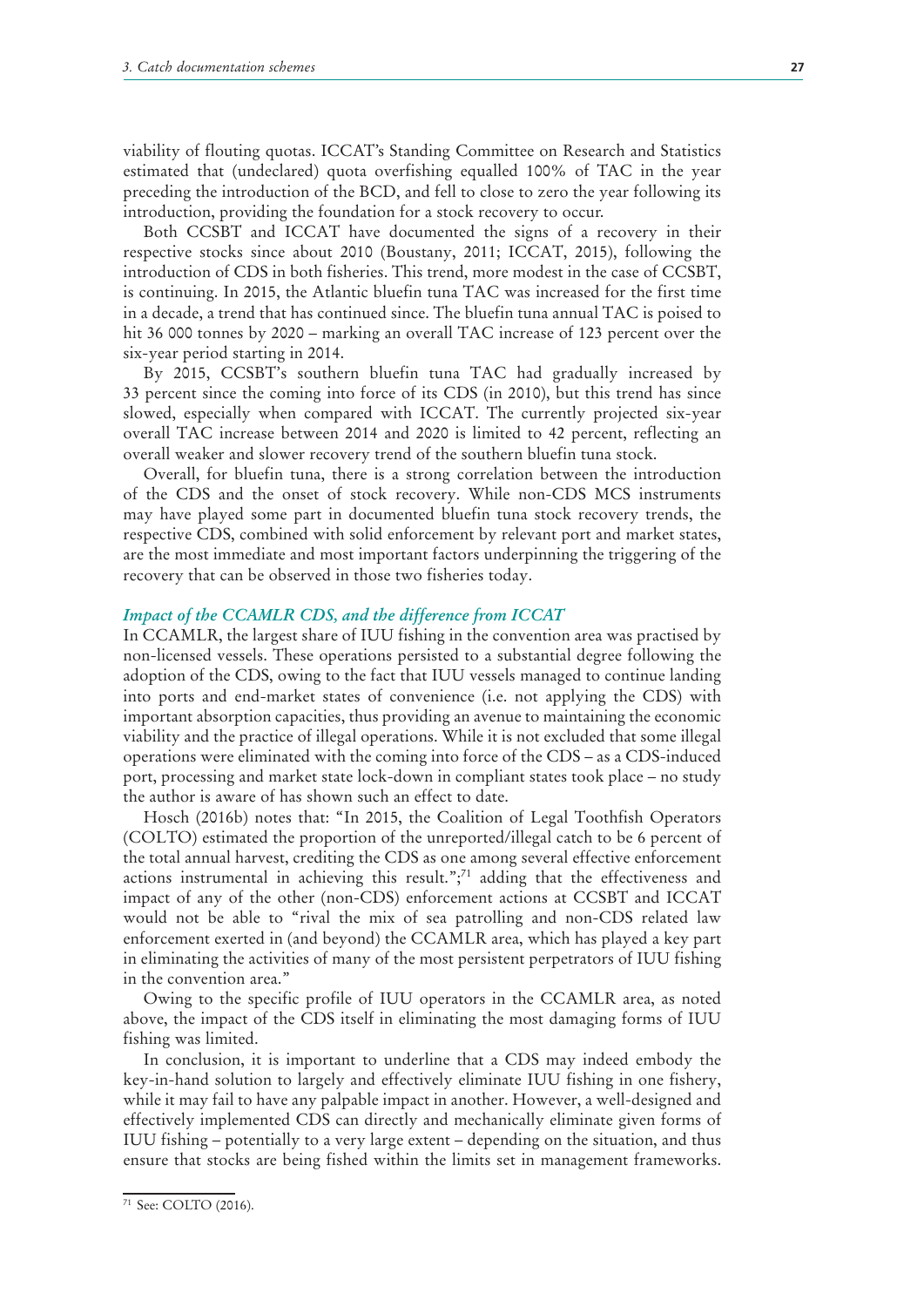Although a CDS may not fix all forms of IUU fishing in all situations, it can effectively address many standard IUU fishing challenges.

## **3.2.5 Design and system components of multilateral CDS**

Other FAO publications have delved into the question of effective CDS design and system components in great detail.<sup>72</sup> It should be noted that the CDS design and system component considerations covered in FAO Fisheries and Aquaculture Technical Paper No. 596, which focuses specifically on tuna fisheries, are equally applicable and valid for all other RFMO-managed fisheries considering implementation of a CDS. The functional design and components of an effective CDS are not influenced by, and do not change as a function of the species a CDS covers – although specificities of given fisheries may be unique, and thus influence minor details of system design.

For a summarized overview, the reader is invited to consult section 3.2 "Shared CDS design and function" of FAO Fisheries and Aquaculture Technical Paper No. 619, on the components and functions of the three existing multilateral CDS. Relevant points are presented here for ease of reference:

- 1. Each CDS covers the entire species throughout its global range and is managed by a single RFMO.
- 2. Any given CDS may cover more than one species (e.g. CCAMLR).
- 3. CDS paperwork is submitted to, and validated by, designated government authorities along the entire supply chain, monitoring and vouching for the truthfulness of the submitted information.
- 4. Central certificate registry operated by RFMO secretariat: copies of all catch and trade certificates are registered once they have been issued, either electronically or physically.
- 5. CDS document system: consisting of two functional types of certificates, i.e. catch and trade certificates.
- 6. Sequential linking: catch and trade certificates are linked sequentially, enabling:
- a. traceability between countries (international trade transactions);
- b. mass balance monitoring within countries (in vs. out).
- 7. CDS can detect data and mass balance inconsistencies and laundering fraud into certified supply streams.73
- 8. Following harvest and unloading, CDS do not trace product through national supply chains, but limit their remit to international trade transactions (between countries).
- 9. The trend for all CDS is to move to online electronic systems for submission, validation and tracking/control of data along the full supply chain.

<sup>72</sup> See: Hosch (2016a) and Hosch and Blaha (2017).

<sup>&</sup>lt;sup>73</sup> The linking of sequentially issued certificates, as listed in point 6, and the resulting detection capacity of laundering fraud, as listed in point 7, remains imperfect under ICCAT's eBCD. The system remains incapable of detecting laundering fraud in automated mode: "The eBCD Working Group needs direction from the Commission on the following issue: (c) Should there be a clearer connection between the product weight listed on a re-export certificate and how much of that weight came from each of the underlying BCDs associated with that re-export certificate. Currently, Rec [11-20] only requires that a re-export certificate include the numbers of all underlying BCDs and the total weight of the shipment to be re-exported. Weights on re-export certificates are not broken down with individual pieces associated with a relevant underlying BCD when more than one BCD is associated with the re-export certificate. Without such a clear connection, the system cannot know when the total amount of an underlying BCD has been re-exported, which limits traceability and could create a loophole in the system. Adjustment of the eBCD to require this kind of tracking would require amendment to Rec [11-20]" (ICCAT, 2016b). This entails that ICCAT's eBCD falls short of point 5 listed in section 3.1.2 ("The CDS should be designed to meet its objective."). The challenge ICCAT – and all RFMOs – face is that the CMM establishing a CDS must be worded in terms that enable adoption of a CDS system design that is fit for purpose. This is currently not the case with ICCAT's Recommendation 11-20, and CDS system functions must comply with the text and the spirit of a limiting recommendation.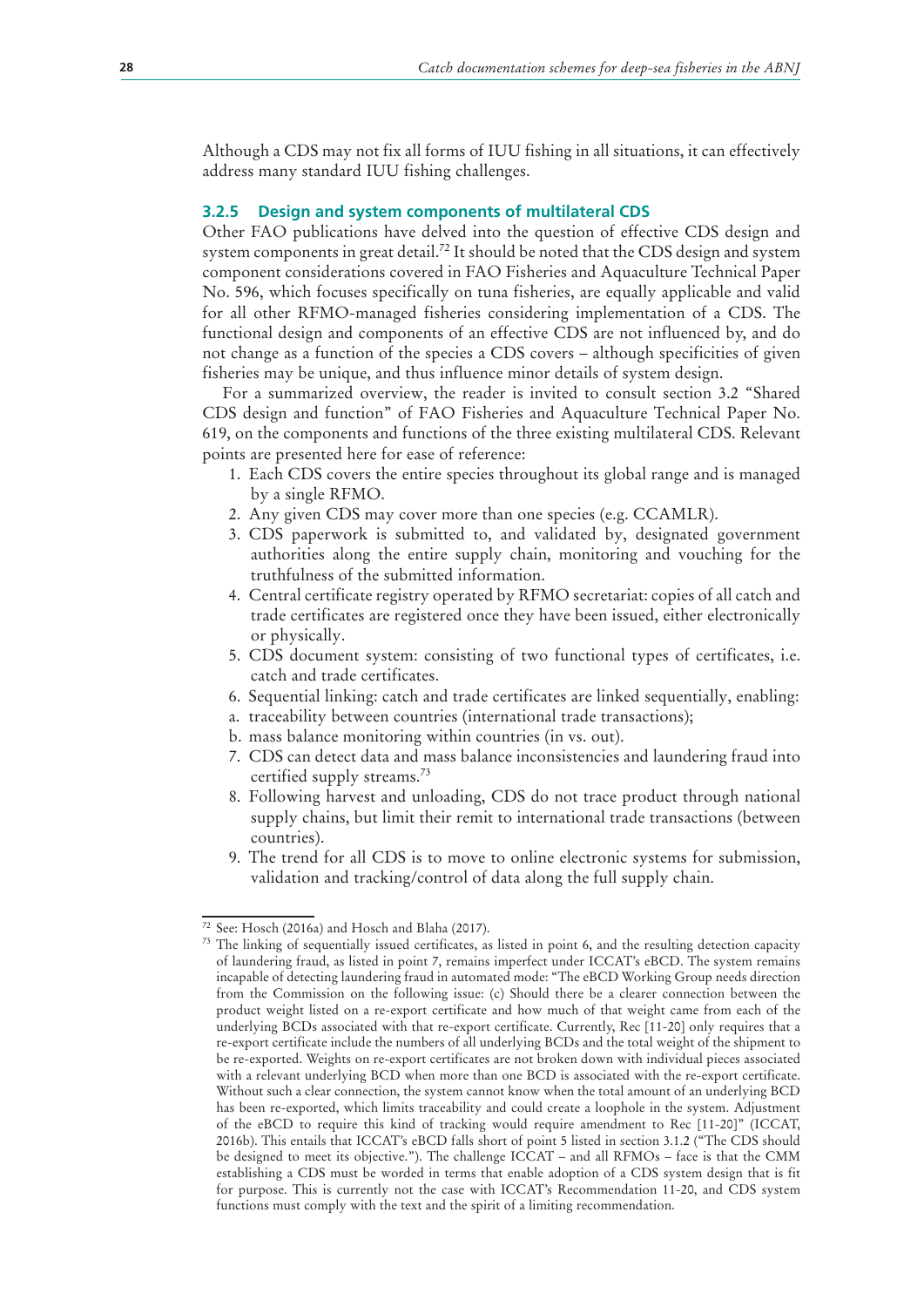## **3.3 Unilateral schemes – end-market states**

Under international law, the distinction between processing and end-market state is not made. Both entities are treated as one and the same "market state". However, these two state-types perform very distinct functions in the supply chain and respond to separate sets of considerations under a CDS.<sup>74</sup> While processing states are characterized by the actions of importing, processing and re-exportation of value-added products, end-market states are characterized through the importing and consuming of products (regardless of whether the latter are processed further domestically before consumption or not). Both state types will invariably share some characteristics, i.e. end-market states will also process and re-export some of the imported products, while some products in processing states will also enter the domestic market and be consumed.

The European Union and the United States of America, two of the very large and currently most important end-market "states" in existence,<sup>75</sup> started implementing unilateral CDS in 2010 and in 2018, respectively. The objective of both schemes is to ensure that products harvested illegally may not be imported into their respective markets.

In 2016, the value of total world imports of fish and fishery products was estimated at USD111.7 billion.<sup>76</sup> Table 6 shows the five most important world import markets (in descending order), and the value of exports of these same import champions. Countries for which the value of imports largely exceeds the value of exports are functioning primarily as consumer end-markets, while countries with the inverse profile (exports exceeding imports) are functioning to a very important degree as processing states.

| <b>Rank</b> | <b>State</b>                    | <b>Value of imports</b><br>(in USD billion) | Value of exports<br>(in USD billion) |
|-------------|---------------------------------|---------------------------------------------|--------------------------------------|
|             | European Union                  | 27.2                                        | 5.7                                  |
| 12          | <b>United States of America</b> | 20.5                                        | 6.2                                  |
|             | Japan                           | 14.1                                        | 2.1                                  |
|             | China                           | 14.0                                        | 23.1                                 |
| l 5         | Republic of Korea               | 4.6                                         | 1.6                                  |

TARI F 6 **2016 world seafood trade – top five importing states**

*Source:* FAO (2017b).

It follows that, in 2016, the United States of America and the European Union represented 42.7 percent of the total world imports of fish and fishery products, functioning primarily as consumer end-market states. The sheer sizes of both these seafood markets turn their unilateral CDS initiatives into potential game-changers in the combating of IUU fishing.

#### **3.3.1 Benefits of unilateral CDS**

The big advantage of unilateral CDS lies in the numbers. While current multilateral CDS only cover a minute fraction of world fisheries output, these markets absorb a substantial fraction of it. Given that about 37 percent of all fisheries production is

<sup>74</sup> Under a multilateral CDS, a processing state can only import, process and then legally re-export products if it is cooperating with the RFMO, and is applying the scheme fully – which includes the issuing, validation and recording of trade certificates under the scheme by the competent authority of the processing state. Upstream and downstream supply-chain coercion can be exerted by compliant states on processing states (as suppliers to, or markets buying from, these) to demand adherence to a CDS. On the other hand, end-market states can opt much more easily to import products without enforcing a CDS, by disregarding the existence of certificates, with little to no system-bound coercive means at the disposal of other states complying with the scheme.

<sup>75</sup> It is acknowledged that the EU is not a "state", technically speaking, but a regional economic integration organization. For matters of simplicity, it is referred to as a state – where and as useful – in substitution to the sum of individual member states that compose it.

<sup>76</sup> FAO (2017b). Figures are estimates and exclude intra-EU trade.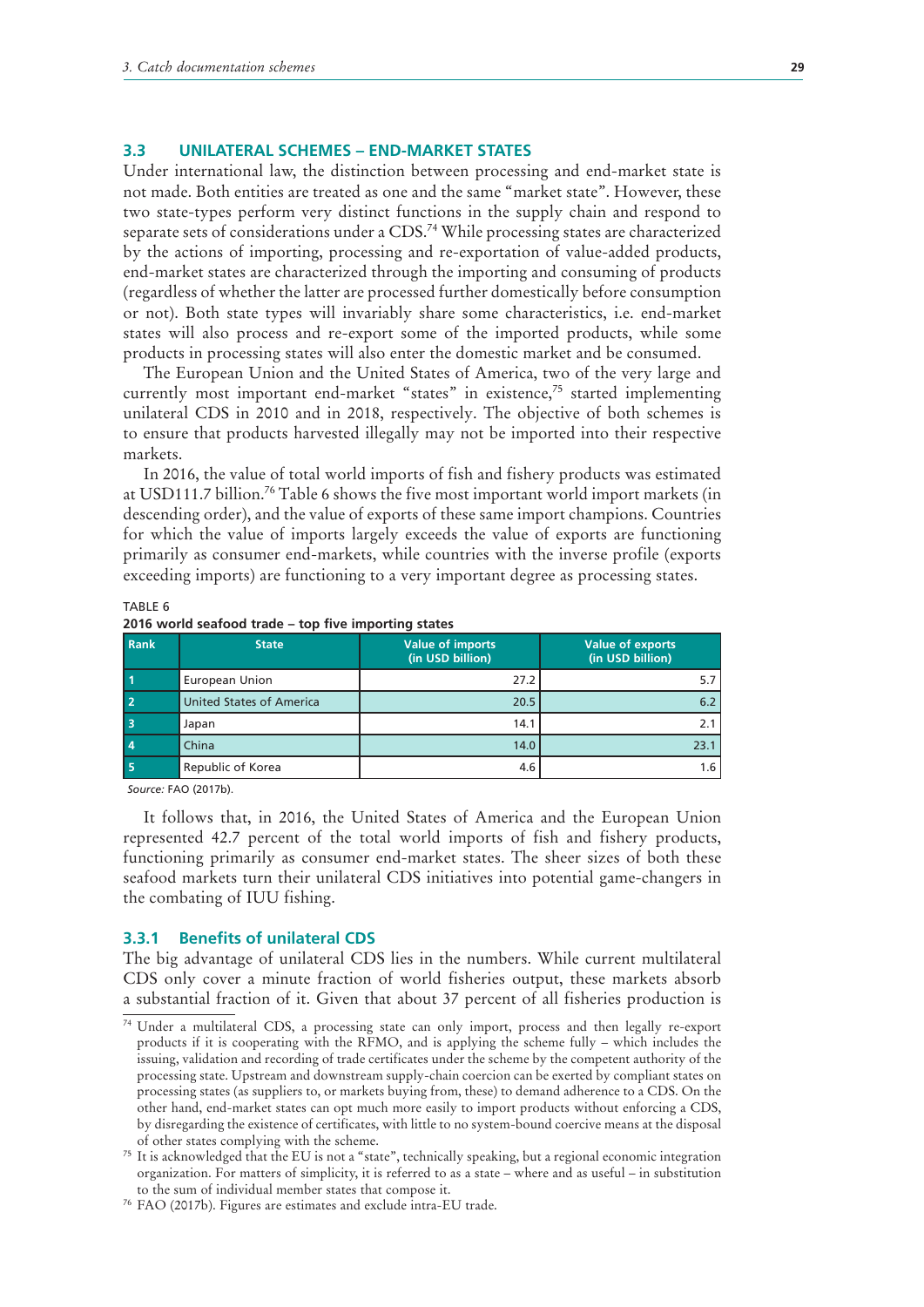traded (FAO, 2014), the markets of the United States of America and the European Union are absorbing some 15.8 percent of all harvested fish through importation and trade, on top of the fish directly landed into these territories by their flagged vessels.<sup>77</sup> Thus, these two CDS have the combined theoretical potential to exclude IUU fish from an estimated 27 percent of the world harvest.<sup>78</sup> The combined potential and theoretical "reach" of these unilateral CDS therefore exceeds that of all multilateral CDS combined some 400 times.

Given that the markets of the United States of America and the European Union are very lucrative markets, as are the markets of Japan and the Republic of Korea, the risk of being excluded from those markets can result in significant financial losses. This probably mitigates to some degree the impact of the option for IUU operators to turn towards more lenient markets (see next section) following the coming online of unilateral CDS – as such alternative second-choice markets also generally pay lower prices, diminishing in turn the financial incentives for operating illegally.

## **3.3.2 Limitations of unilateral CDS**

The first limitation of unilateral approaches is the fact that the World Trade Organization (WTO) favours multilateral action over unilateral action in the domain of trade measures.<sup>79</sup> This preference is mirrored in the IPOA-IUU<sup>80</sup> and the FAO Voluntary Guidelines (see section 3.1.2). This implies that unilateral CDS are vulnerable to challenges at the WTO.

The second important limitation is the fact that only a single market is closed to products derived from IUU fishing, meaning that diversion of IUU products to other markets is likely to occur, and that in such cases the CDS then fails to achieve its ultimate goal – which is to protect stocks from unsustainable fishing. This is due to the fact that, generally, individual markets do not represent the sole market for any single species or stock that is harvested and traded.81 The IPOA-IUU highlights this consideration in Article 70, stating that "stock or species-specific trade-related measures may be necessary to reduce or eliminate the economic incentive for vessels to engage in IUU fishing." The same principle is provided by the Code in Article 7.3.1, stating "To be effective, fisheries management should be concerned with the whole stock unit over its entire area of distribution and take into account previously agreed management measures established and applied in the same region, all removals

 $\frac{77}{10}$  In 2015, this figure stood at 10.3 million tonnes (EU: 5.3 million tonnes; the United States of America: 5 million tonnes), representing 11.1 percent of world catch (FAO, 2017b).

<sup>78</sup> This implies that the SIMP would cover all imported species (not currently the case, but it may materialize in the future), and that the respective CDS (or equivalent assurances) are applied in equal terms to harvests of national-flagged vessels as they are applied to foreign-flagged harvests entering the market.

<sup>79</sup> Roheim and Sutinen (2006) argue that: "Given that the WTO prefers multilateral over unilateral approaches, trade actions taken by a group of countries under the auspices of an international agreement, such as an RFMO, would be viewed more positively than a unilateral action, particularly if the RFMO includes all the producing and consuming countries relevant to that particular species or group of related species."

<sup>80</sup> The IPOA-IUU discourages the adoption of unilateral trade-related measures (Article 66: "[…] Unilateral trade-related measures should be avoided."), and refers in Article 69 to CDS from an exclusively multilateral perspective: "Trade-related measures to reduce or eliminate trade in fish and fish products derived from IUU fishing could include the adoption of multilateral catch documentation and certification requirements, as well as other appropriate multilaterally-agreed measures such as import and export controls or prohibitions. Such measures should be adopted in a fair, transparent and nondiscriminatory manner. [...]"

In the case of Atlantic bluefin tuna, and before the advent of the ICCAT CDS, Japan was the most important end-market for this species, accounting for almost 90 percent of all imports. This is one of the only examples where such an important concentration of imports of a single species across multiple stocks existed, and where a unilateral CDS could have proved quite effective. However, the importance of the Japanese market has diminished since, and a putative unilateral CDS would have been likewise affected. However, the effectiveness of the existing multilateral CDS is not similarly affected by changes in the trade dynamics of the species it covers.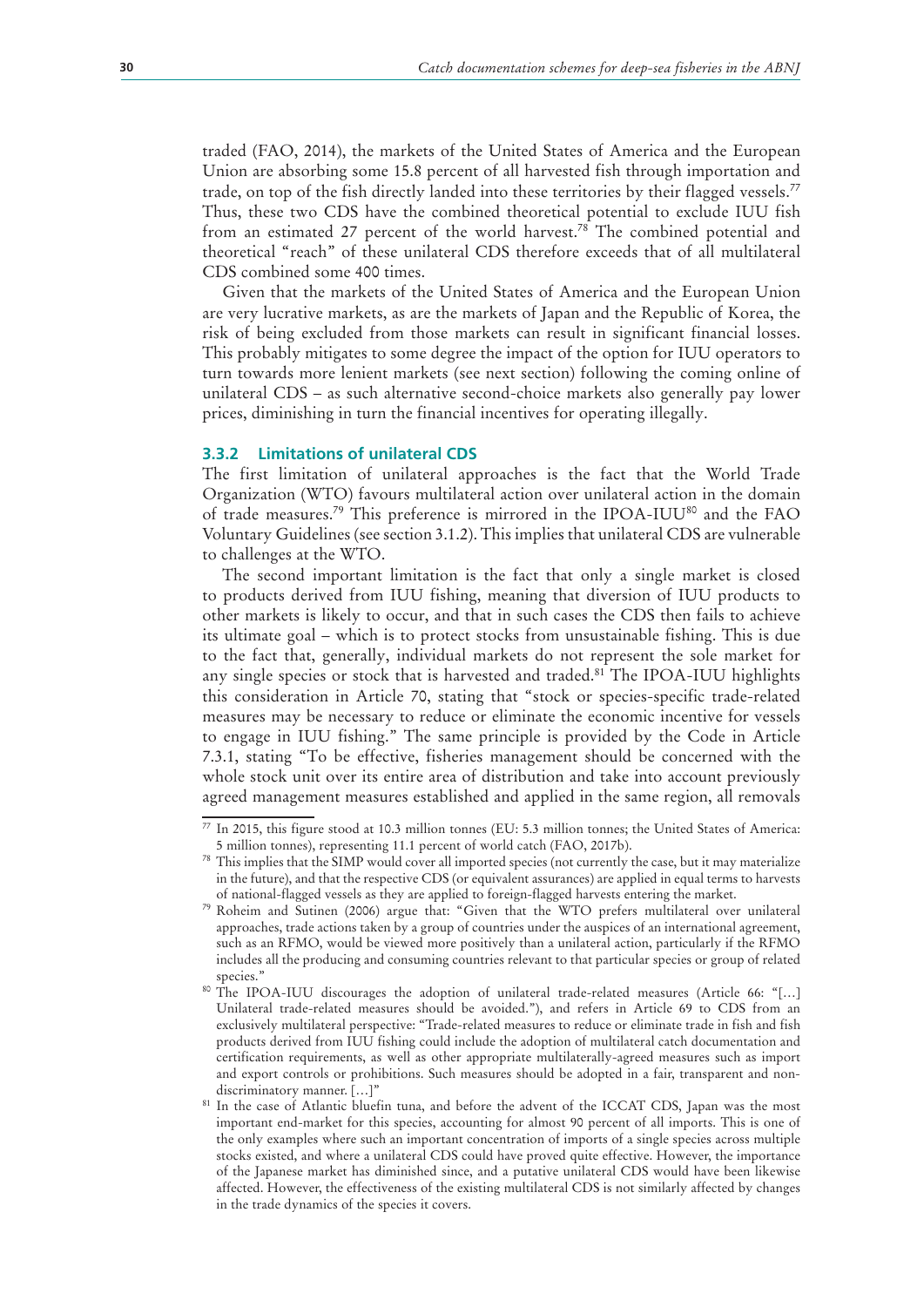and the biological unity and other biological characteristics of the stock. […]" While multilateral CDS respond to these basic notions, unilateral CDS do not. Hosch (2016b) notes that "there is a clear international consensus that unilateral trade measures are, from a resource management perspective, second-best responses to IUU fishing."

Arguably the most important drawback of unilateral schemes is their limited ability to track transactions and enforce the scheme from the point of harvest along the supply chain to the point of final importation. Multilateral schemes apply to all catches in the area of competence – or of the stock/species of competence – of an RFMO, and all catches must be covered by certificates from the point of harvest through all transactions along the supply chain to the point of final importation, and the CDS can and ought to be enforced by any competent authority at any time along the full supply chain. In unilateral schemes, no paperwork needs to exist at any point in time, as the products may not be headed to the end-market operating the scheme. Therefore, the scheme cannot be enforced from the fishery forward; it can only be enforced at the point of final importation, the time at which border inspection authorities must be able to verify that due diligence did indeed occur with regard to paperwork and records since the time of harvest. Owing to the design peculiarities of the schemes of both the European Union and the United States of America, lacking central registries, and not being compatible nor sharing information between each other, their effectiveness to detect IUU products and to deny their importation on a consistent and automated basis is limited.82

## **3.4 CDS and fishery management rules**

One of the most important questions is which management rules a CDS can directly implement. Answering this question is important, because the CDS is often presented as the all-in-one solution to enforce any given management regime, and its complement of rules – and thereby eliminating IUU fishing altogether.

While the existence of a CDS may act as a deterrent to would-be offenders and is generally believed to have a positive effect that encourages compliance across the board, there are some rules a CDS can directly implement in a "mechanical" manner, while this is not so for other rules. This section briefly clarifies which rules a CDS can directly implement, and which ones it cannot. This serves to later contrast the results from this section with the management rules currently applied to DSF fisheries in the ABNJ at the global scale.

Table 7 shows a simple list of possible of management rules as they may typically apply to DSF, and the capacity of the CDS to directly implement and enforce these in the absence of any other tools – or in combination with other implementation tools. "In combination with other tools" qualifies for "indirect" or "assisted" implementation, as the CDS cannot implement the rule directly, in its own right, and in abstraction of other tools. However, when used in combination with other tools, such as a VMS, the

<sup>82</sup> Hosch (2016b) notes: "If the CDS in the EU IUU Regulation was effective in eliminating IUU fish from entering the EU market, then changes in trade patterns would have had to occur since it came into force—assuming that engrained and worldwide IUU fishing practices persisted and that the CDS would have eliminated the entry of those products into the EU market. At least 10 percent of imports would have had to be substituted by similar products from other sources or some product categories would have been gradually substituted for other categories—partially or altogether. A study carried out during the fourth year of operation of the EU IUU Regulation analysed trade of marine fishery products imported into the EU under Chapter 03 and Tariff Headings 1604 and 1605 of the Combined Nomenclature […]. The study found that 'with the information used (analysis of trade statistics, Member States analysis and discussions with EU traders), the results showed that no impact on trade in relation with the IUU Regulation can be detected' (DG MARE 2014).While this does not provide conclusive evidence that the EU CDS is not preventing at least some IUU fisheries products from entering the EU market, it does raise the question of whether similar levels of IUU fisheries products certified under the EU CDS as being of legal origin might still be entering the market."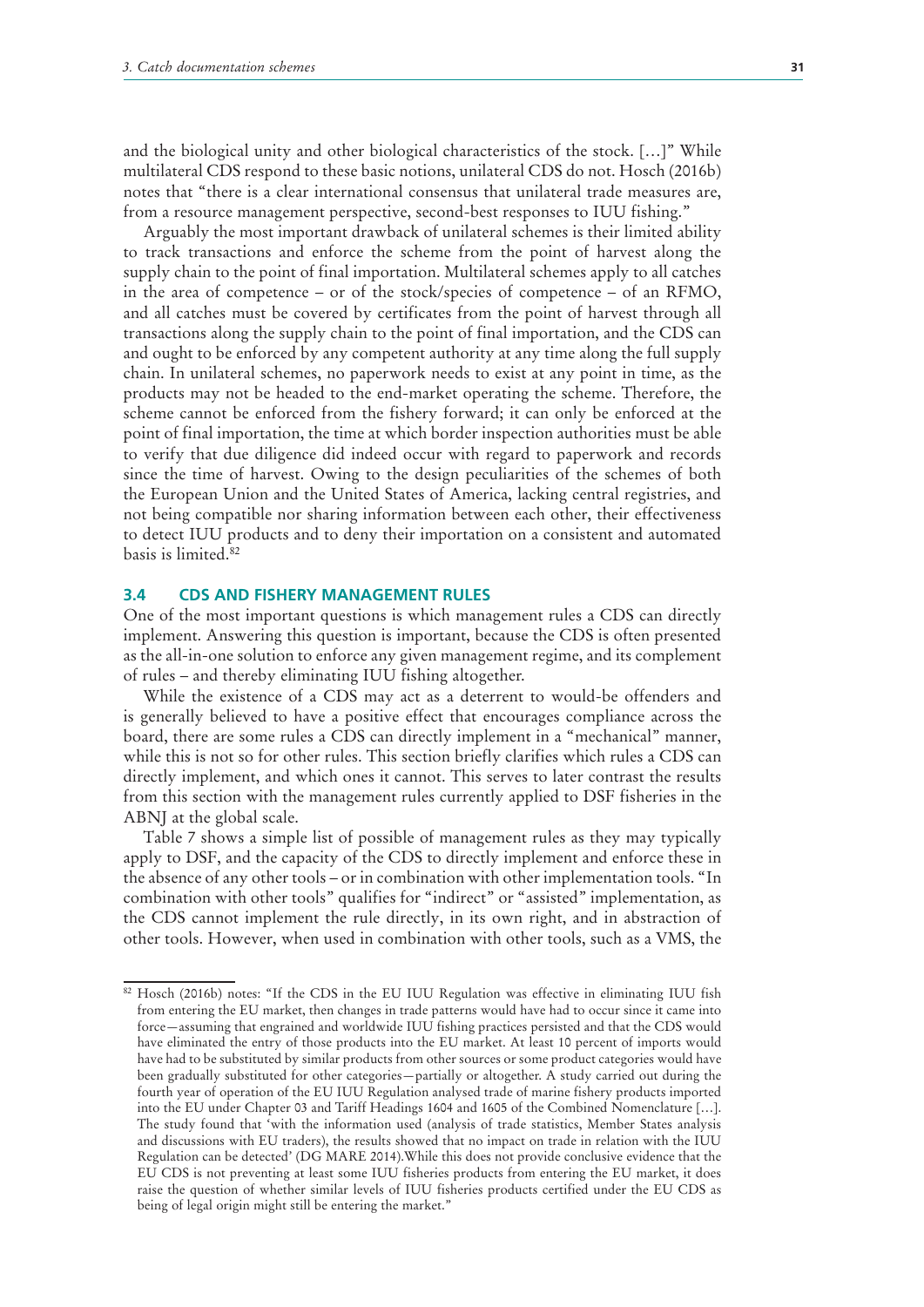CDS remains an important element in a mix of MCS tools deployed to monitor and discipline the sector.

|                 | Type of management rule                   | <b>CDS capacity to implement</b> | <b>Required supporting tool</b>           |
|-----------------|-------------------------------------------|----------------------------------|-------------------------------------------|
| 1               | Blacklisted vessel (IUU listed)           | yes                              | none                                      |
| $\overline{2}$  | <b>Authorized vessel</b>                  | yes                              | none                                      |
| 3               | TAC; country & vessel quotas              | yes                              | none                                      |
| 4               | Fishing area entry/exit reporting         | yes                              | none                                      |
| 5               | Logbook / catch reporting                 | yes                              | none                                      |
| $6\phantom{1}6$ | Designated ports for landing              | yes                              | none                                      |
| 7               | Observer presence                         | yes                              | none                                      |
| 8               | <b>VMS</b>                                | yes                              | none                                      |
| 9               | No. of days at sea                        | yes                              | VMS/AlS <sup>1</sup>                      |
| 10              | Area of operation (incl. closed areas)    | yes                              | <b>VMS/AIS</b>                            |
| 11              | Trans-shipment                            | yes                              | VMS/AIS/observer/electronic<br>monitoring |
| 12              | Uncharted VME encounter / clear area      | no                               | observer                                  |
| 13              | Vessel specifications (engine size, etc.) | no                               | n/a                                       |
| 14              | Fishing gear specifications               | no                               | observer/dockside monitoring              |
| 15              | Fishing depth                             | no                               | observer/electronic monitoring            |
| 16              | Minimum catch sizes (by species)          | no                               | observer/dockside monitoring              |
| 17              | <b>Discards</b>                           | no                               | observer                                  |

| --------- |  |                                                      |  |
|-----------|--|------------------------------------------------------|--|
|           |  | CDS capacity to implement fisheries management rules |  |

 $1$  VMS = vessel monitoring system; AIS = automatic identification system. *Source:* Author's own elaboration.

It emerges from Table 7 that a limited number of management rules can be directly implemented and enforced through a CDS as a single MCS tool. These are listed in the table against row numbers 1–8. A limited set of rules can be implemented and enforced indirectly, in combination with VMS, AIS and/or physical or electronic monitoring, and are listed in rows 9–11. Management measures that cannot be enforced in a meaningful manner via a CDS, whether directly or indirectly, are listed in rows 12–17.<sup>83</sup>

## **3.4.1 Management rules directly implemented via CDS**

The types of rules that can be implemented and enforced directly – to a very high and relevant degree – via a CDS fall into four categories: $84$ 

- Limiting fishing and the trade of derived products to harvests from **authorized fishing vessels** (rows 1 and 2): Only products derived from licensed operators may be landed, processed and traded. Blacklisted vessels and otherwise non-authorized vessels cannot have catch certificates established and validated, and therefore their products cannot legally flow to market.
- Limiting fishing output to established TACs, country and vessel quotas (row 3): Arguably the most important stand-alone feature of a CDS is its capacity to tally individual harvests and landings through the issuance and validation of catch certificates at the levels of the individual vessel, the flag state and the fishery as a whole. Once a quota is filled, the CDS can (and ought

TARI F 7

<sup>83</sup> This would, for example, cover the restrictions adopted on the use of deep-water gillnets – a fishing gear specification rule – as per SIOFA CMM 2016/05.

<sup>&</sup>lt;sup>84</sup> In the following sections, it is surmised that the states along the supply chain are actively implementing the CDS. As noted further above, especially in the case of products entering market states not applying the scheme, the CDS loses its capacity to implement and enforce the fisheries management framework – directly or indirectly.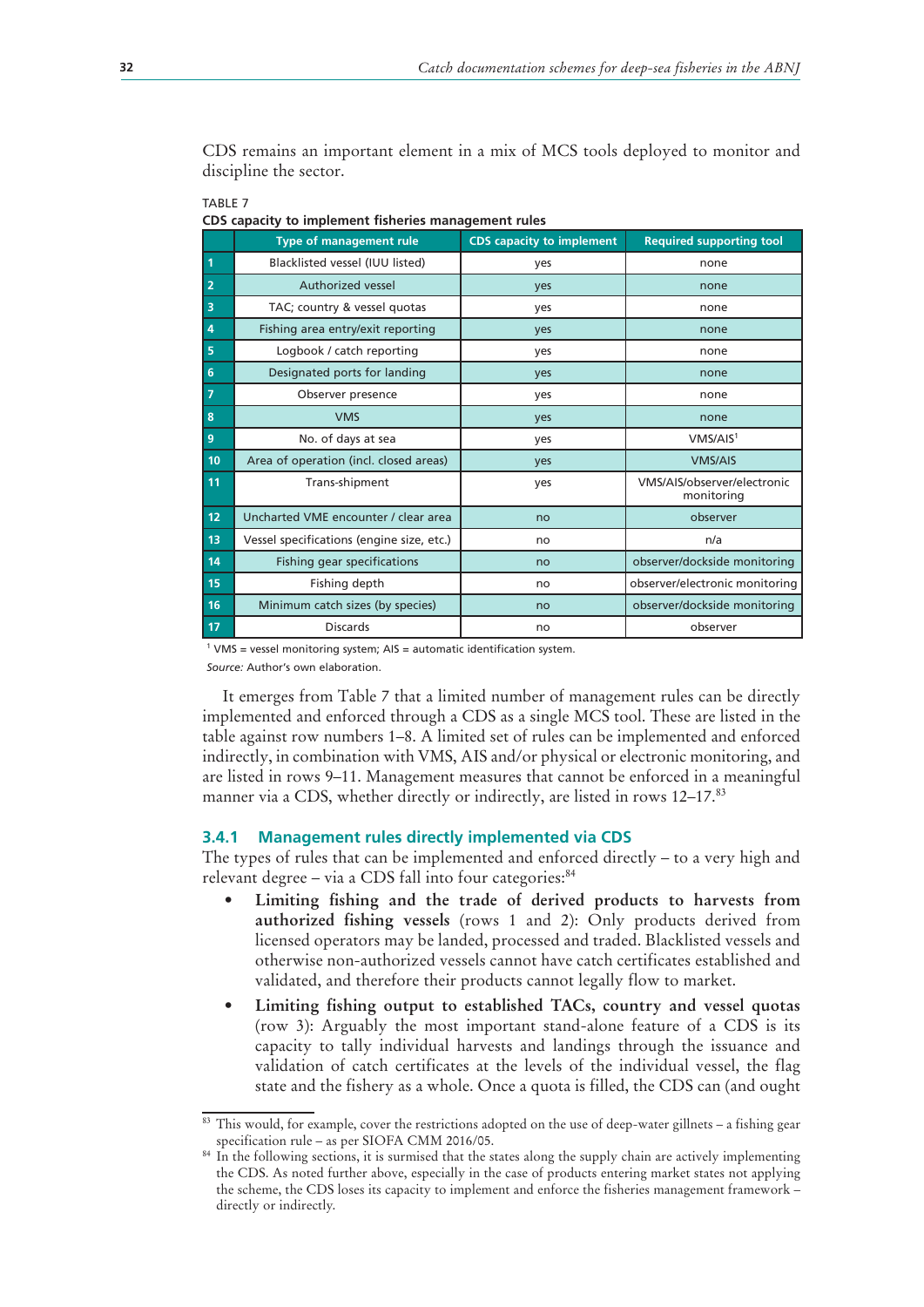to) be designed to deny all subsequent catch certificate emissions for a given vessel or a given flag. Under-reporting and legally accessing markets following a CDS-closure becomes impossible.85

- **Forcing compliance with reporting obligations** (rows 4 and 5): Catch certificate issuance can be made conditional on compliance with reporting obligations relative to the fishing trip; these may include duly notified fishing area entry and exit reports, or the submission of a duly filled logbook (other types of submissions may also apply). CDS platforms can be designed to automatically cross-check the prior existence and consistency of e-logbook data, entry/exit report data, VMS data and CDS data – turning it into an extremely powerful detector (and deterrent) for misreporting fraud.
- **Forcing compliance with operational rules** (rows 6–8): Catch certificate issuance can also be made conditional on compliance with operational rules, such as the carrying of VMS, landing in designated ports only, or carrying on-board observers. The CDS can (and ought to) be designed for such mandatory elements to be nested within the CDS system, and to be verified in an automated manner by the system at the time when the catch certificate is submitted for validation.<sup>86</sup>

These four categories apply to fisheries management rules at the level of harvesting operations. It should not be forgotten that the CDS continues to play an equally important part following landing and the end of fishing operations.

Once products have been certified as being of legal origin (i.e. covered by a duly validated catch certificate) and landed, and fishing operations have ceased, the CDS serves the purpose of eliminating all avenues for the laundering of non-originating products into CDS-certified supply streams by providing a solid traceability framework, by monitoring and ensuring mass balance between subsequent transactions, and by raising alarms should mass balance consistency be breached. A well-designed CDS also does this directly, as the stand-alone tool of choice, for international trade transactions.<sup>87</sup>

## **3.4.2 Management rules indirectly implemented via CDS**

There is one particular type of management rule that the CDS can only enforce in tandem with backup MCS tools, which come in the form of VMS, electronic monitoring and/or observers:

Forcing compliance with time-based and geographic location rules (rows 9) and 11): Catch certificate issuance can be made conditional on compliance with time-based rules, such as cumulative days-at-sea limits, or avoidance of areas in which fishing is prohibited – the latter being very important in the context of DSF. While VMS is one technology of choice to monitor the respect of these rules, CDS can be tied in as the directly associated enforcement and sanctioning tool of choice.

<sup>&</sup>lt;sup>85</sup> It is this specific ability that turned the ICCAT CDS into the success that it has become. Note also that all current multilateral CDS apply to fisheries that are TAC and quota managed, with one minor caveat with regard to CCAMLR, where only TACs exist, and the fishery is of the olympic type (i.e. no quotas).

<sup>86</sup> See article 3 of CCAMLR CMM 10-05(2016) on CDS for *Dissostichus* spp., showing how the VMS and its implementation is nested within the CDS system of implementation: "A Flag State must be satisfied, through the use of VMS data (as described in paragraph 2 of Conservation Measure 10-04) that the FAO area(s) or CCAMLR subarea(s) or division(s) where the *Dissostichus* spp. were taken was accurately reported by the vessel on the DCD […] before issuing a unique Flag State Confirmation Number on a DCD. The Flag State's CDS Contact Officer shall not issue a Flag State Confirmation Number on a DCD if there is reason to believe that the information submitted by the vessel is inaccurate [...]."

<sup>&</sup>lt;sup>87</sup> See Hosch and Blaha (2017) regarding options for country-level CDS support mechanisms covering national trade transactions.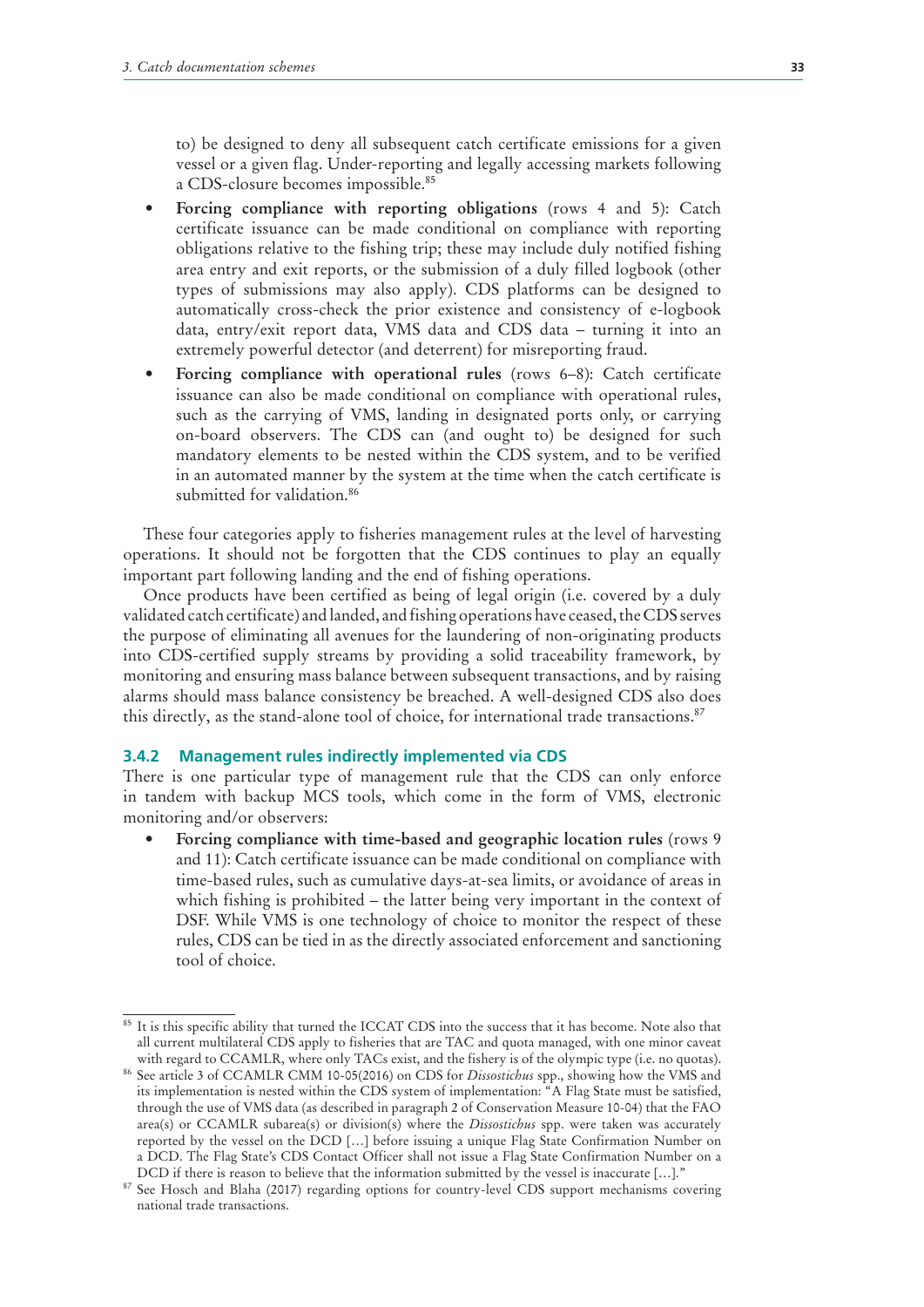In this combination, VMS, electronic monitoring and/or observers are the de facto implementing tools for the management rule, and the CDS is the mechanically linked sanctioning tool. Under the previous set of four categories (section 3.4.1), the CDS is the actual MCS tool allowing for the implementation (enforcement) of a rule, **and** also embodies the first sanctioning option (i.e. denial of a catch certificate). With regard to the enforcement of time-based and geographical location rules, the CDS embodies the first (and very powerful) sanctioning option – which is the suspension of catch certificate validation until reported irregularities have been processed and settled.

Trans-shipments can be automatically monitored, and their legality can be established automatically, in the presence of VMS (and/or electronic monitoring and/ or observers), and an enabling set of rules regarding location of trans-shipments and the carrying of specific technology and/or observers by fishing vessels and reefers.

#### **3.4.3 Management rules not implemented via CDS**

Finally, there is a swathe of management rules that cannot easily be directly implemented, nor directly (or mechanically) enforced by a CDS in combination with other MCS tools. These rules relate to aspects of a fishing campaign that cannot be automatically monitored through technology solutions, and that generally would require an at-sea and/or an in-port inspection to establish the infringement.<sup>88</sup>

These management rules cover those listed in rows 12–17 of Table 7, and some of these – such as fishing depth, or VME encounter and area clearance rules – are highly relevant to DSF.

However, although there is no automated, mechanical and/or technology-based link between the implementation and compliance monitoring of these types of rules with the CDS as an enforcement tool, it is clear that, should an infringement be detected before landing, or reasonably soon after landing – at a time at which downstream economic operators may not yet have taken possession of already certified products – then one avenue for sanctioning remains the non-validation, or cancellation, of any validated catch certificate covering products derived from IUU fishing. This is the domain of fisheries management rules where a CDS fulfils its role as a generic deterrent to all types of fraud – as there is always a certain degree of risk (depending on the fishery) for infringements to be detected, and for operators to face sanctions.

## **3.5 CDS and the forms of IUU fishing it can directly address**

The substance covered in section 3.5.1 below is derived directly from section 3.4, by looking at IUU fishing as an inverse function of fisheries management. If a CDS is able to directly implement a given type of management measure, it naturally ought to be able to detect the infringement of the same measure.

<sup>&</sup>lt;sup>88</sup> The author has a long-established preference for observers not to carry out active compliance roles aboard fishing vessels. The author holds that such active roles are incompatible with the international principle that the master of the vessel is the absolute authority aboard the vessel at all times, and that active enforcement roles endanger the life of observers and have repeatedly led to unacceptable loss of life at sea in the past. However, in cases where observers can and do establish infringements and communicate these to flag state authorities before or at the time of landing, the observer can play a role similar to that of VMS under section 3.4.2, and the potential indirect implementation function of the CDS would grow as a result. The same is true for electronic monitoring options, which have potential, but which are currently still largely confined to the domain of testing (e.g. to monitor fishing depth). Finally, at-sea inspections establishing infringements during a fishing campaign also apply here, but these are punctual, and the automated and mechanical aspect of the combination of enforcement mechanisms is lost at this level.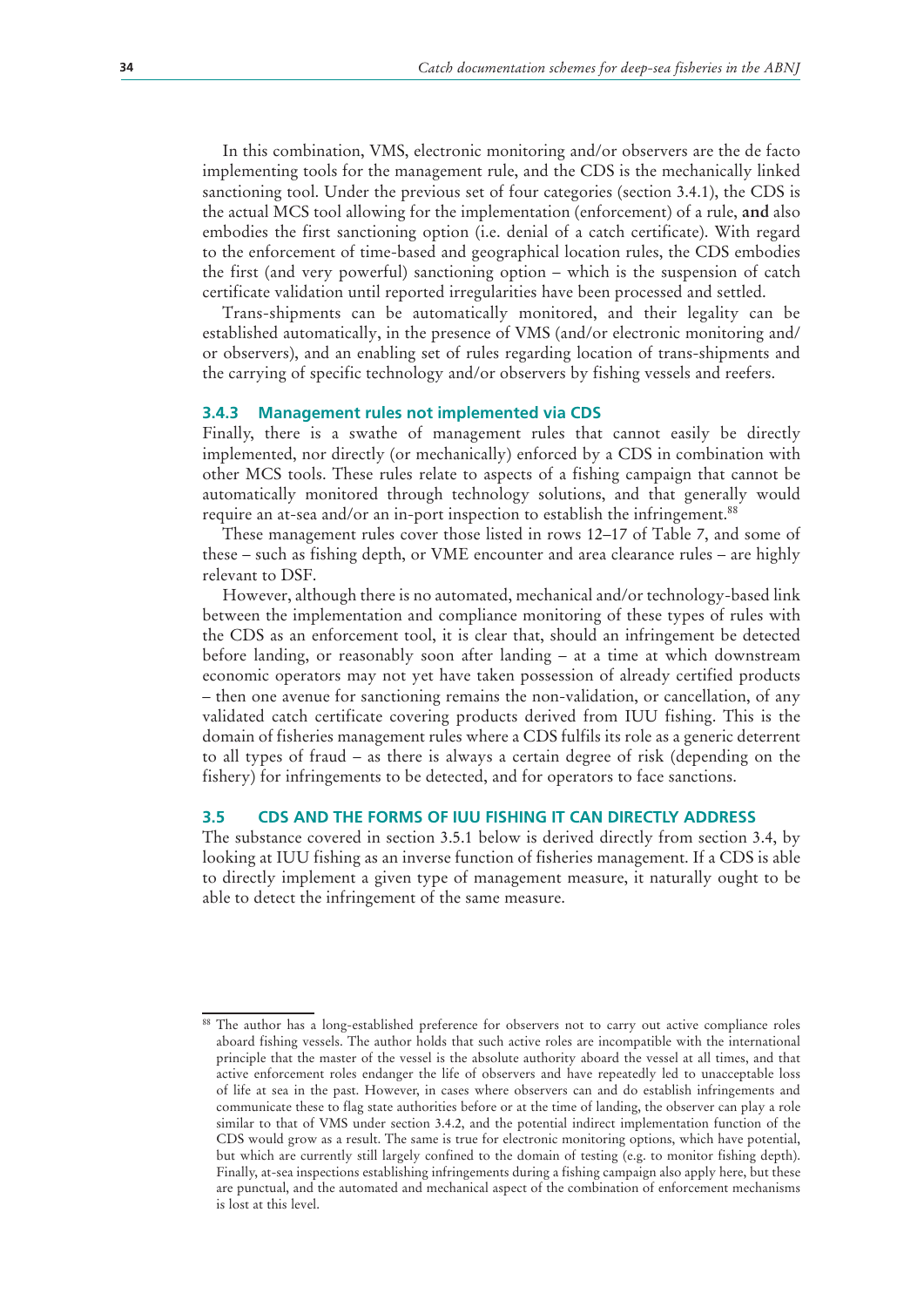## **3.5.1 What forms of IUU fishing is a CDS best at addressing?**

Based on the findings of section 3.4, a CDS is able to address and largely eliminate the following types of IUU fishing:

- Directly, and as a stand-alone tool:
	- fishing without a licence;
	- under-reporting or otherwise misreporting of catches (flouting of TAC and quota allocations);
	- non-compliance with reporting obligations (e.g. catch reporting);
	- non-compliance with operational obligations tied into the CDS (e.g. landing in designated ports or carrying VMS).
- Indirectly, in combination with VMS:
	- non-compliance with days-at-sea limitations;
	- non-compliance with temporal and spatial fishing closures;
	- non-compliance with trans-shipment rules.

For the types of infringements not listed in the two sets of listings above and relating to the infringement of the types of fisheries management rules listed in rows 12–17 in Table 7 (e.g. gear-type infringements), CDS is not the MCS tool of choice for enforcing compliance.

It must be underlined that the automated and mechanical law-enforcement and sanctioning functions a CDS can carry out alone, or in association with VMS, apply within the boundaries of compliant supply chains and in the absence of markets of convenience failing to apply the CDS. An illegal transhipment, for example, cannot be placed on a market complying with the scheme. Therefore, the operation of the CDS eliminates the malpractice within legal supply chains and markets. In the same way, a vessel harvesting a CDS-covered species in the absence of an authorization to fish cannot place its harvest on a market complying with the scheme. However, the existence of large and bullish markets accepting such IUU products can seriously undermine the CDS and its ability to protect fish stocks from IUU fishing. This is especially true in relatively modest harvest volume DSFs, where markets of noncompliance do not need to be endowed with enormous absorption capacity in order to substantially undermine the protection conferred through a CDS.

## **3.5.2 Sanctions for IUU fishing under CDS systems**

As indicated in section 3.4.3, the threat of a CDS-related sanction to any detected infringement – including those that may not be detectable through the CDS itself – projects the threat of a sanction that may nudge operators to err on the side of legality in situations of temptation. This is especially the case in fisheries where the degree of monitoring and surveillance unrelated to CDS (and with it the risk of detection) is naturally high. However, this consideration leads to another very important question. What sanctions flow, or ought to flow, from a CDS?

#### *State sanctions applying to operators*

The principle of subsidiarity applies to matters of sanctioning under CDS systems<sup>89</sup> – unless it is entire states that are being identified for their shortcomings in combating IUU fishing, and in ensuring that vessels flying their flag comply with international norms ruling a given fishery. At the level of individual infringements perpetrated by masters of fishing vessels, it is thus the coastal, the flag or the port state authorities detecting an infringement that are expected to take punitive action.

<sup>&</sup>lt;sup>89</sup> The principle of subsidiarity holds that a larger and greater body should not exercise functions which can be carried out efficiently by one smaller and lesser, but rather the former should support the latter and help to coordinate its activity with the activities of the whole community. In this context, this means that sanctions for infringements are applied by the state, rather than the RFMO, while the RFMO framework may provide binding rules for such sanctions to be effectively and transparently administered.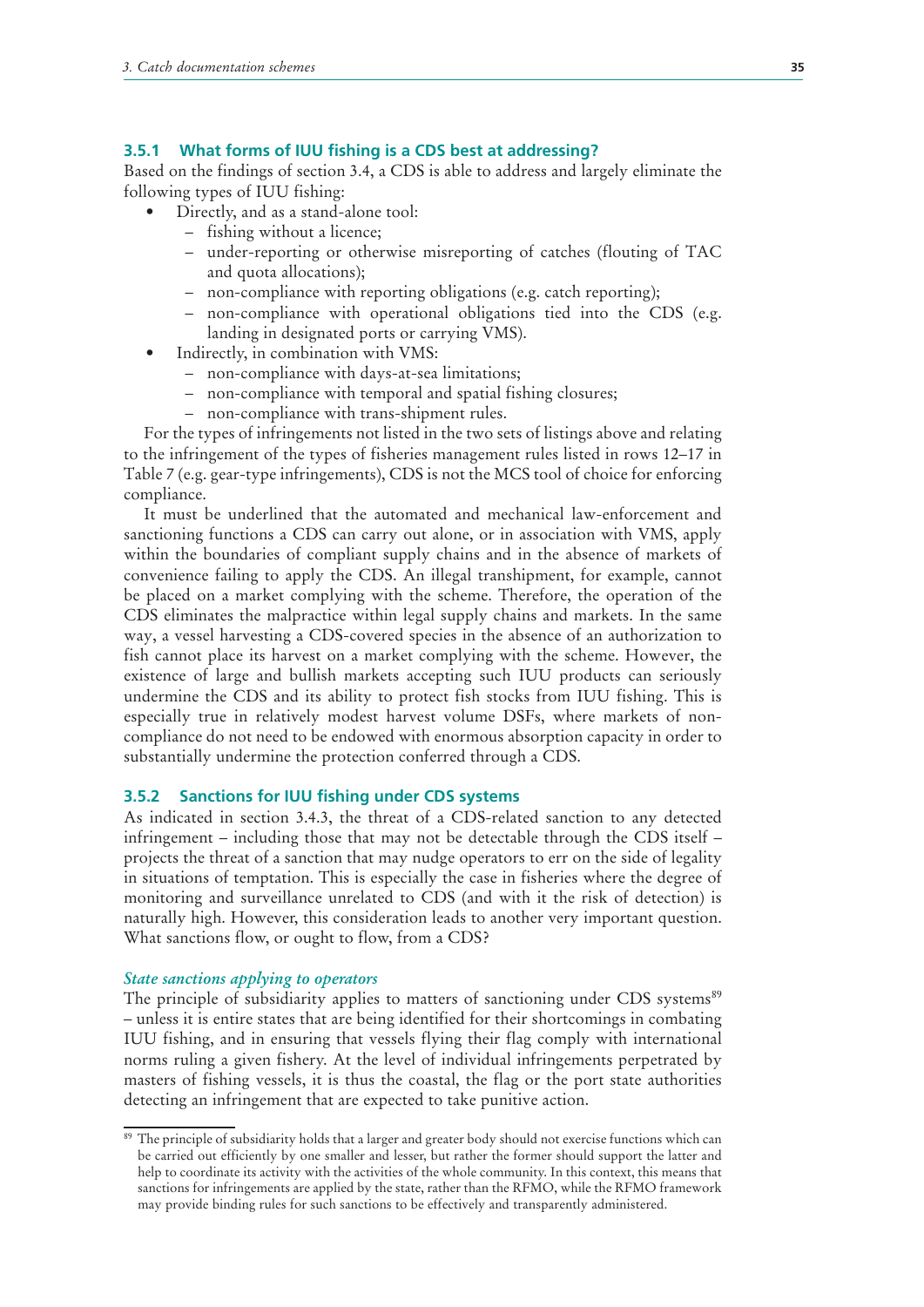Some of the actions to undertake are clearly stated in CMMs and are supported by related international treaties such as the PSMA. Where a fishing vessel tries to land fisheries products in a port in the absence of a mandatory catch certificate, the port state authority ought to deny the landing, and alert the RFMO and the flag state authorities with regard to the incident.<sup>90</sup> Even without the administration of a separate sanction, the action translates into a de facto sanction for the operator, owing to the costs incurred for not being able to unload, neither for the fishing vessel to return to the fishing grounds.

A similar de facto sanction is the non-issuing of a catch certificate in light of a detected offence. Apart from preventing the landing of the catch in any aligned (or responsible port state) under a non-issuance scenario, the products cannot be marketed legally, thus forfeiting part or all of a harvest's value. Non-issuance of a catch certificate is an "either/or" affair, costing the operator dearly. While it may embody an appropriate de facto sanction for serious infringements (e.g. bottom-trawling in a charted and prohibited VME area), it is generally not an appropriate sanction for lesser offences, as the value of the sanction may be largely disproportionate with respect to the severity of the offence. There is thus a need to define apposite sanctions that reflect and respond to the severity of a range of potential infringements – minor and serious.

Few provisions exist under current CDS schemes – both multilateral and unilateral<sup>91</sup> – that provide for the type (or types) of sanctions that should be applied in a consistent and harmonized manner for given infringements, or how and by what means an appropriate level of severity should be determined.

In the absence of clearer guidance, the option that competent authorities are left with is to validate or not to validate a catch certificate. Several CMMs ruling CDS are clearly worded in this sense.<sup>92</sup> However, such an approach undermines the principle of proportionality in law enforcement, establishing that the severity of a penalty should reflect the seriousness of the infringement. Hosch (2016a) presents a model CMM for a harmonized tuna CDS, and dedicates a full section to "non-compliance and sanctions" provisions (articles 80 to 94). The key model articles relating the spirit of the above discussion provide as follows:

*83. No product harvested in contravention of national and international fishery rules should be destroyed unless it poses a health hazard.*

*84. Harvested IUU products may ultimately be certified and channelled to markets once sanctions have been imposed on perpetrators and have been serviced: this shall confer the status of legal provenance on the products.*

*85. As a minimum, any financial benefits accruing to perpetrators of fraud from IUU fishing must be wholly forfeited under the sanctions imposed.*

The model CMM also addresses the issue of trade certificate validation and sanctions – a matter that is generally muted or silent in existing CDS regulatory texts, as follows:

*92. Validation of trade certificates should be refused by market states if mass*balance anomalies are detected, pending investigation. If fraud is established

<sup>90</sup> See for example article 3 of CCAMLR CMM 10-05(2016): "Each Contracting Party and non-Contracting Party cooperating with CCAMLR by participating in the CDS shall require that each landing of *Dissostichus* spp. at its ports […] be accompanied by a completed DCD. The landing or transhipment of *Dissostichus* spp. without a DCD is prohibited. […]"

<sup>&</sup>lt;sup>91</sup> It is important to distinguish between the schemes of the United States of America and the European Union at this level. The United States scheme applies to a single country, which can unilaterally define and apply sanctions as it deems fit. The EU scheme is implemented decentrally by its 28 sovereign member states, which have very limited guidance as to what sanctions ought to apply under the scheme in the event of detected infringements perpetrated by national and/or foreign operators.

<sup>92</sup> See for example article 3 of CCAMLR CMM 10-05(2016): "[…] The Flag State's CDS Contact Officer shall not issue a Flag State Confirmation Number on a DCD if there is reason to believe that the information submitted by the vessel is inaccurate or that the *Dissostichus* spp. were taken in a manner inconsistent with CCAMLR conservation measures if fishing occurred in the CAMLR Convention Area."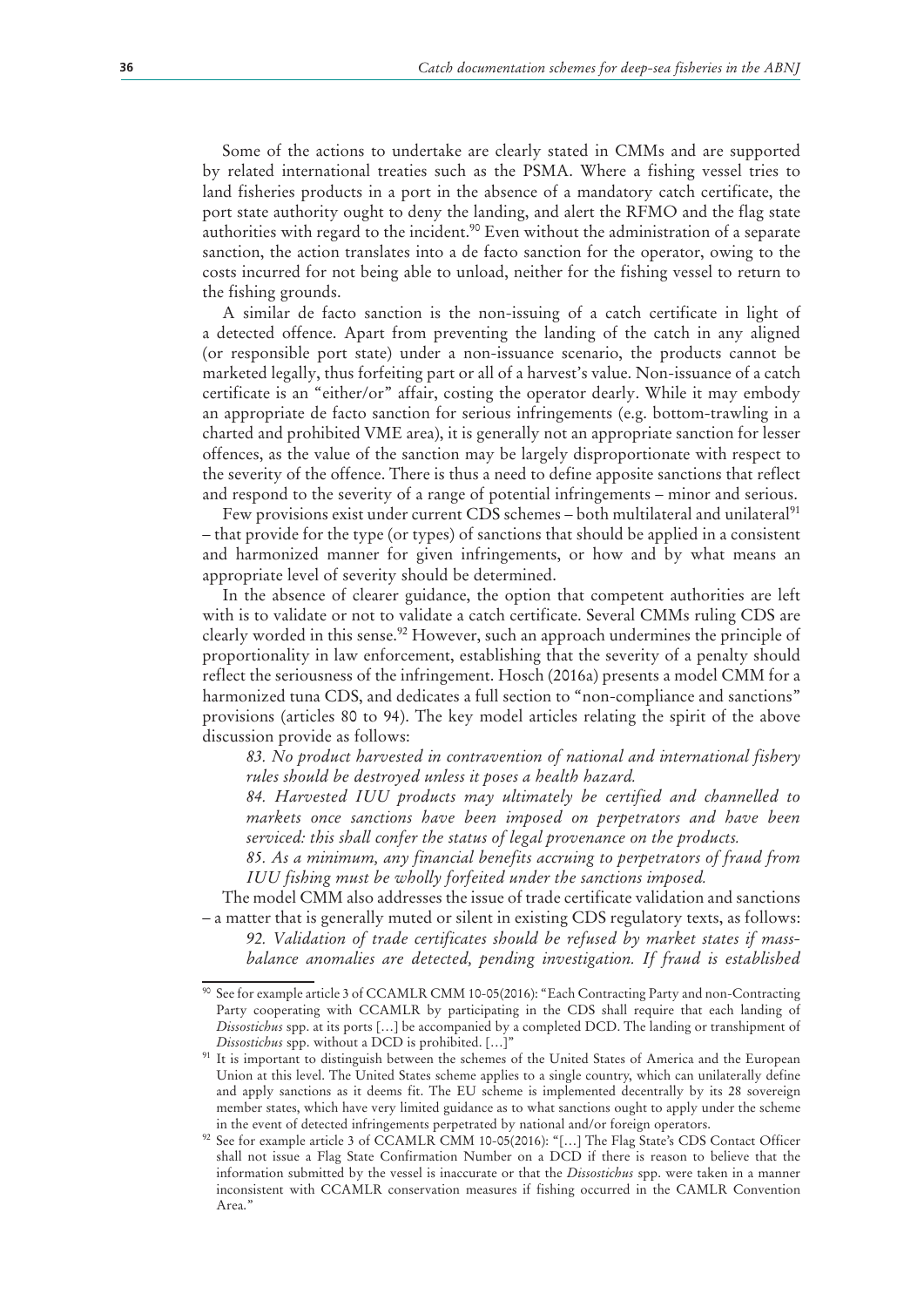*sanctions in line with the standards in Paragraph 85 should be applied, including the option of indefinite non-validation of submitted trade certificates.*

Indefinite non-validation implies the incapacity of operators to legally export their products for lack of required paperwork. These enforcement measures further down the supply chain and applying to trade transactions – rather than fisheries transactions – are key to ensuring that product-laundering attempts along the terrestrial supply chain are actively suppressed.

Compliance and sanctioning mechanisms along the full supply chain – from port to final importation – constitute the weaker parts of current CDS systems, and future systems will have to address these in a much more consistent manner.

#### *TREMs – RFMO sanctions applied to states*

States can also become targets for sanctions, owing to their perceived or established leniency regarding monitoring, inspecting and disciplining of operators.<sup>93</sup> Such sanctions generally come in the form of trade sanctions, and are often referred to as TREMs. In such cases, it is the RFMO, or a market state – operating a unilateral CDS – that may issue such TREMs.

Owing to the fact that the European Union has issued seafood TREMs against third countries in recent years under the provisions of the its IUU Regulation (which also defines the its unilateral CDS), TREMs have become associated as a form of sanction that is intimately linked to the operation of a CDS. ICCAT has issued TREMs against RFMO member and non-member states in the past on the basis of incriminating evidence collected through its TDS, while the United States of America issued TREMs against Mexico in 2017 on the basis of incriminating evidence collected through means other than a CDS.<sup>94</sup> The European Union has issued so-called "yellow and red cards" to third countries, starting in 2013, amounting to full trade embargoes on all marine seafood caught by the fishing vessels flying the flag of the identified (i.e. red-carded) country. Six countries in total have been so red-carded, and four remained under sanctions at the time of writing. While the mechanism establishing this course of action is enshrined in the 2010 EU IUU Regulation, it is independent of the CDS. Indeed, the vast majority of arguments presented for red-carding third countries have so far been unrelated to a flag state's performance with regard to compliance with, and implementation of, the CDS of the European Union, and almost half of the sanctioned countries (e.g. Cambodia) had no established seafood trade with the European Union at the time of carding.95

However, for a CDS to have a deterrent effect at the multilateral level, it is necessary for the operator (the RFMO) to provide for mechanisms through which states and part of their product lines may become identified and face trade sanctions. In the absence of punitive trade measures that can be leveraged against lenient states, the effective

<sup>93</sup> A relevant example of state-sponsored IUU fishing in the domain of DSF, including the active undermining of a CDS, in the early 2000s – a case in which TREMs would have represented the ultimate course of action – is reported by Sancho Andrade, Ortiz - Von Halle and Naranjo Cuvi (2002) as follows: "Allegations have also been made by a number of other CCAMLR Members that vessels flagged to Uruguay have engaged in illegal fishing for toothfish. This included the alleged sighting of two Uruguayan-flagged vessels inside the CCAMLR Convention Area, and the arrest and successful prosecution by France of a vessel fishing illegally within its territorial waters that was flagged to Uruguay. Concerns have also been expressed that, through the validation by the Uruguayan government of the information contained on the Dissostichus Catch Document (DCD) from these vessels, the alleged IUU toothfish product was able to be legally traded."

<sup>&</sup>lt;sup>94</sup> See: NOAA (2017).

<sup>95</sup> Hosch (2016b) notes that: "48 percent of the countries identified to date were not trading seafood to the EU at the time of their identification. This trend is continuing, as none of the latest three countries identified in 2016 exported fish products to the EU at the time of their pre-identification." (Note: the word "identification" in this citation encompasses both pre-identification [yellow card] and identification [red card]).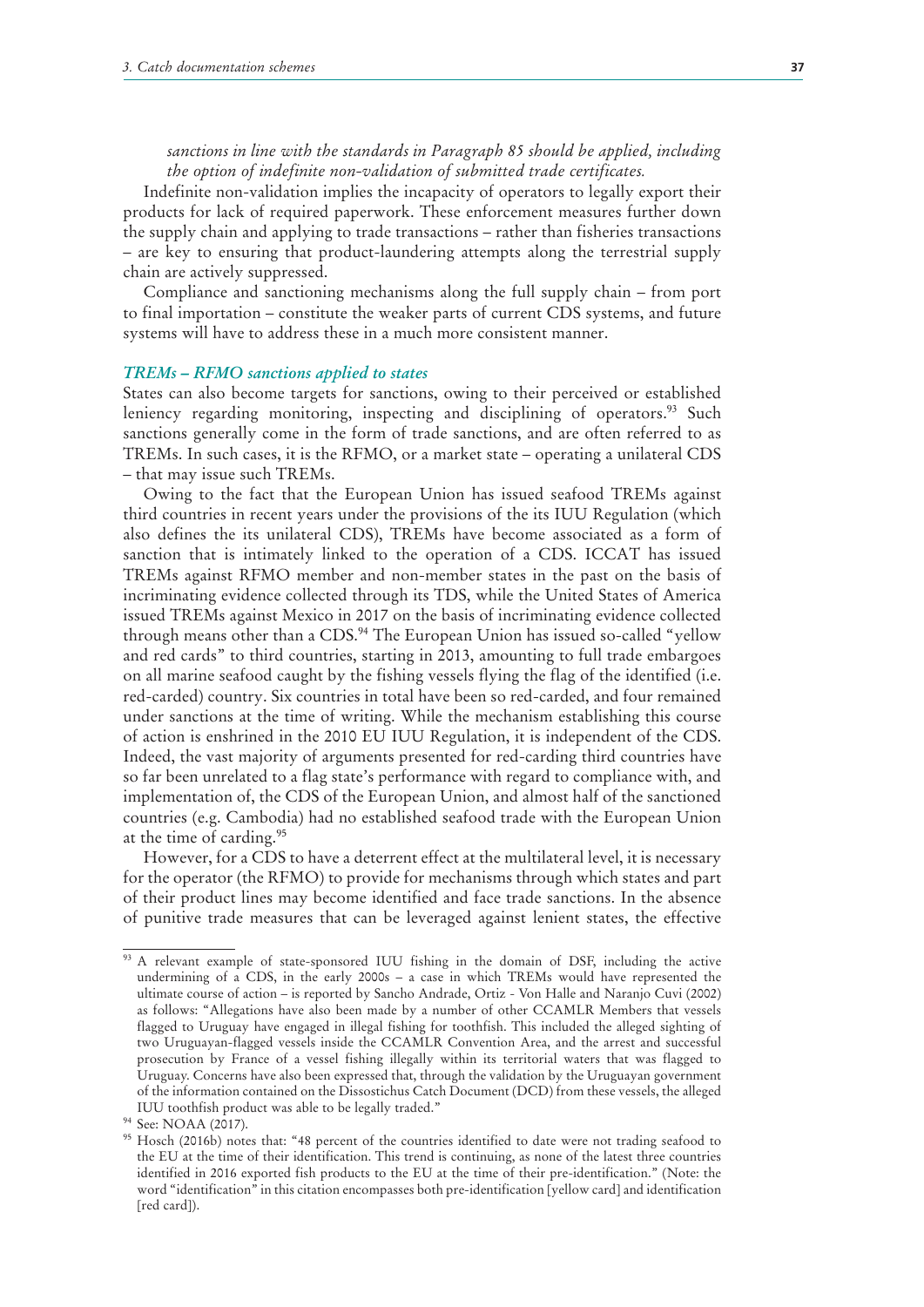implementation and enforcement of a multilateral CDS is expected to succeed in a vacuum where tangible pecuniary risks associated with the consistent disregard of fisheries and trade rules – notably through corrupt practices – are zero.

Webster (2015) reports that 9 out of 17 RFMOs have adopted CMMs allowing their members to impose TREMs upon states identified as failing to meet their obligations under international fisheries law. These include four of the five tuna RFMOs – CCSBT, ICCAT, the Inter-American Tropical Tuna Commission (IATTC), and the Indian Ocean Tuna Commission (IOTC) (CCSBT, 2000; ICCAT, 1994, 2006; IATTC 2006; IOTC 2010). Others, including CCAMLR, managing DSF, have not adopted measures that would allow them to enact such sanctions. While some RFMOs, such as IATTC, ICCAT and IOTC, have adopted resolutions targeting both non-compliant members and non-members as potential objects of TREMs, many RFMOs have limited the application of these instruments to non-members. Many RFMOs also provide for elements of TREMs in resolutions covering compliance matters in more general terms, such as NAFO's Conservation and Enforcement Measures (2017), which in articles 54 and 55 provide for "prohibiting landing and importation of fish from onboard or traceable to a vessel listed in the IUU Vessel List", or "restrict the export and transfer of any fishing vessel entitled to fly its flag to any State identified […] as not having taken action sufficient to prevent, deter and eliminate IUU activities by any vessel entitled to fly its flag listed in the IUU Vessel List."96 In the case of SPRFMO, the potential adoption of TREMs is provided for in the convention establishing the RFMO, and they may be directed against any type of party.<sup>97</sup>

The TREMs that ICCAT imposed on a number of member and non-member countries as of the mid-1990s remain unique in many ways today, and were instrumental in largely eliminating the operation of flag-of-convenience fishing vessels in ICCAT's area of competence.<sup>98</sup> The take-home message from ICCAT's experience is that RFMO rules must come with enforcement capability. If states are seen to allow their vessels and operators to disregard RFMO rules, and efforts in diplomacy fail, then multilaterally imposed TREMs – compatible with international trade law – are a powerful weapon to force such states into compliance, and/or out of the fishery. In the case of CDS (a trade-based tool itself), TREMs come to the fore as the natural and versatile enforcement tool against any state falling foul of properly applying CDS rules and refusing to align after repeated demands by a commission to do so, in their capacities as coastal, flag, port or market states.

<sup>96</sup> The NAFO provisions do not enable it to enact trade sanctions against any state and/or the products derived from its vessels, but call for products from individually listed IUU vessels to face trade restrictions, and for states whose vessels are listed on the IUU Vessel List, and seen as not doing enough to address existing problems, to face trade embargoes in terms of access to fishing vessel sales or transfers from contracting parties.

<sup>&</sup>lt;sup>97</sup> SPRFMO Convention, article 27, paragraph 2: "The Commission may adopt procedures that enable measures, including trade-related measures in relation to fishery resources, to be applied by members of the Commission to any state, member of the Commission, or entity whose fishing vessels engage in fishing activities that diminish the effectiveness of, or otherwise fail to comply with, the conservation and management measures adopted by the Commission. Such measures should include a range of possible responses so that account can be taken of the reason for and degree of non-compliance and should include, as appropriate, cooperative capacity-building initiatives. Any implementation of traderelated measures by a member of the Commission shall be consistent with that member's international obligations, including its obligations under the Agreement establishing the World Trade Organization."

In all countries, external trade in products targeted by TREMs subsided completely within a few years. See Hosch (2016b) for a detailed analysis. Note also, that while ICCAT adopted the TREMs, their implementation occurred at the level of the individual member states, owing to the fact that only states have enforcement powers.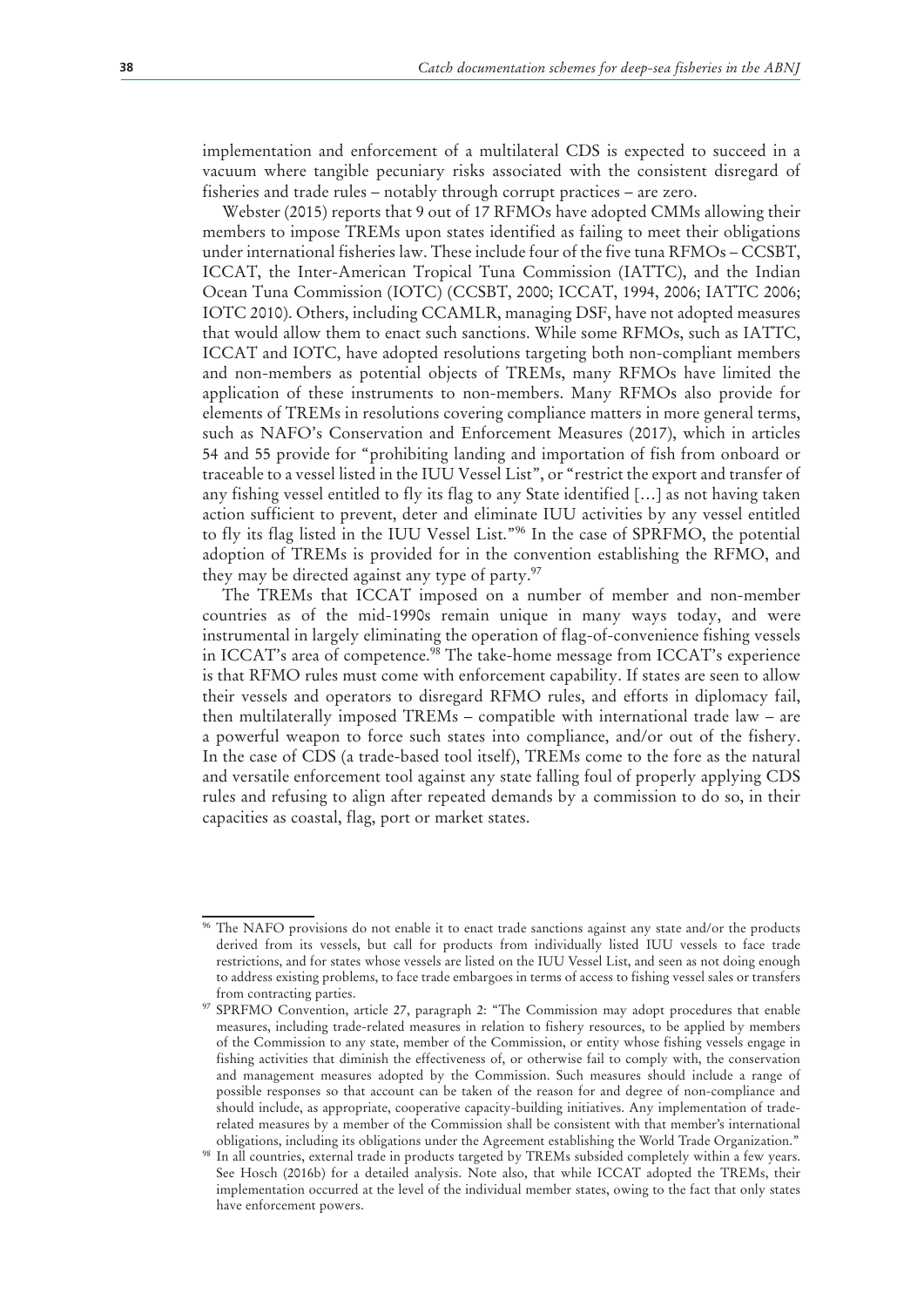## **3.6 Harmonized CDS and global super-CDS-like systems**

#### **3.6.1 Harmonized CDS – what for?**

There is much reason to focus attention on the potential for harmonizing and ultimately unifying CDS systems, rather than continuing to envisage an ever-growing number of individual schemes covering particular species or types of species governed and operated by single RFMOs or single market states. The reason to consider a unified super-CDS option over that of multiplying schemes pertains both to considerations of improving operational and cost effectiveness (i.e. reaching objectives **and** spending as little as possible), as much as it pertains to the reduction of the burden of compliance and enforcement and reducing inconsistencies in practices.

A CDS – instead of embodying a programme and major undertaking by an RFMO or market state, needing serious planning and development resources – would be developed and provided as a unique mechanism based on a standardized technology solution operated by a single, central service provider. This would function in the same way as it does for RFMOs deciding to adopt a commission VMS system today, providing for authorized member and cooperating non-member vessels to transmit VMS data directly to the RFMO secretariat's fisheries monitoring unit. The RFMO does not need to develop, build, launch and operate satellites, nor to design automatic location communicators / mobile transceiver units (ALCs/MTUs), nor to fit these or train industry in how to install them correctly. The capabilities of the technology are known – they are a given. It is merely down to the RFMO to decide which capabilities to leverage, and in what ways. The RFMO's work consists in deciding on whether this standard technology must be used, which and/or how rules apply, and what consequences flow from established forms of non-compliance.

Any number of species can be covered by a harmonized CDS. Instead of developing a CDS as an expensive custom-tailored and limited venture for the management of a single species and its species-specific supply chain, the harmonized CDS is designed to allow for the coverage of any species, and to apply to any type of supply chain, and all the regular and exceptional transactions that may occur along these.

It is critical to appraise that a central platform could be adopted by both RFMOs and port and market states, thus catering to both multilateral and unilateral modes of demanding catch certification. This would bring about the natural multilateralization of the current unilateral market-state endeavours to combat IUU fishing (see Hosch [2016b] for a full discussion). Moreover, because the system is harmonized and unique, falsification and fraudulent multiple usage of legally certified paperwork covering a single fishing trip under separate CDS systems<sup>99</sup> (for example, exporting inflated amounts of catch through laundering to two or more separate markets operating a stand-alone CDS) would become impossible.<sup>100</sup>

Finally, and most importantly, many species of fish have a global distribution range straddling several RFMO RAs. This is also the case for most of the commercially fished deep-sea fish species. If one CDS covers the species in one part of the world, while it is not covered in several others, the way to place IUU fish on the market from

<sup>99</sup> Called the "double-spend problem" by cryptographers developing blockchain technology. The latter is applied to the transfer of, or trade in, digital assets.

<sup>100</sup> Currently, it is possible to export the totality of a legally certified harvest to the United States of America under the SIMP, and to also export the same volume of product accompanied by copies of the same underlying paperwork to the European Union. As the two systems are not harmonized, and do not exchange information, the risk of detection of such a laundering event – if reasonably well conducted by the perpetrators – is close to nil. As long as CDS systems remain many, and covering the same species from the same harvest areas, this type of laundering will occur, and will require extraordinary resources to combat and detect – defeating the primary purpose of the CDS, which ought to be denying market access to IUU products in a mechanical manner.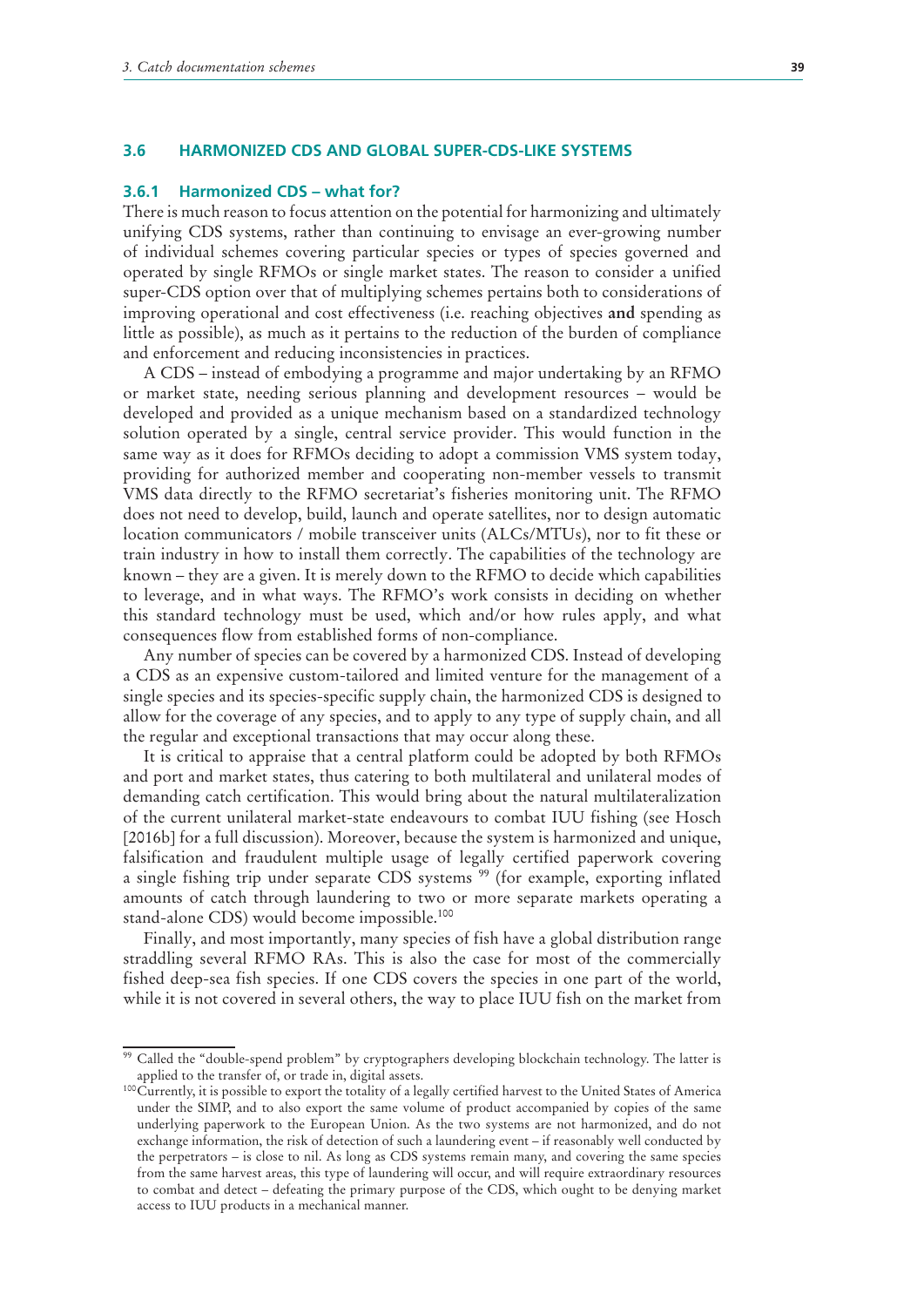the CDS-managed fishery is by simply misreporting its origin.101 The two conceivable options to make CDS a worthwhile tool under this constellation is either for all RFMOs in whose RA the species occurs to develop their separate CDS – but still facing the "double-spend" conundrum if systems do not exchange data – or to subject the species to a harmonized single CDS covering the species as a whole.<sup>102</sup>

#### *Who is backing a global super-CDS?*

The idea of a unified global CDS has been sustained by FAO for a number of years. The case for a single harmonized tuna CDS has been argued in FAOs Fisheries and Aquaculture Technical Paper No. 596 "Design Options for the Development of Tuna Catch Documentation Schemes",<sup>103</sup> stating: "The obvious and rational solution would be to create a single global CDS that covers all remaining commercially exploited tuna stocks and species. This would address stakeholders' requirements in terms of: i) preventing proliferation of separate CDS; ii) minimizing administrative burden; iii) minimizing the costs of designing and operating CDS; and iv) maximizing the effectiveness of CDS."

The European Commissioner for Fisheries and Maritime Affairs indicated in late 2015 that: "We need to close the loopholes that still make it possible for illegal fish to make it to some markets. A global catch certificate, like the one FAO is working on, could be a big part of the solution."104 The same proposition is reflected elsewhere as follows: "The international community could assess the feasibility for the development and operation of global multilateral CDS systems, designed to apply to specific species in need of protection from IUU fishing. A risk-based framework of mandatory multilateral schemes could be harmonised by virtue of being managed by the same organisation, based on the same approach and platform, and thus reducing the overall global costs and burden of compliance to a minimum. Instead of having single or multiple CDS operated by several RFMOs, for specific species, a central operator could provide a centralised and globalised CDS platform to any RFMO that determines that a CDS would be beneficial for combatting IUU fishing in its fisheries. The impact of such global schemes – in terms of sustainable fisheries management outcomes – would be maximised […]."(Hosch, 2016b).

#### **What super-CDS foundations already exist?**

It is of interest to appreciate what has been developed in this sense, and what is up and running already.

The idea to cover multiple species within a single CDS materialized with CCAMLR's CDS in 2000. It covers two separate species of the genus *Dissostichus*. 105 Second, the unilateral scheme of the European Union covers all species of marine cartilaginous and

<sup>&</sup>lt;sup>101</sup> Such misreporting between ocean basins has been reported by ICCAT following the introduction of its first TDS in tuna fisheries. The reporting of deflated catches in one oceanic basin, and inflated catches in another – motivated by escaping the strictures of a TDS or a CDS – falsifies fisheries data, is detrimental to fisheries science in all affected ocean basins, and may impair fisheries management efforts across several RFMOs. Therefore, a CDS applied to a particular species in one RFMO, but not in another, may create and inflate, rather than solve, problems.

<sup>&</sup>lt;sup>102</sup>Given that for the first option to work, data exchange – and therefore system compatibility – must be a given, the option of developing anything else but a single system serving all interested parties would be largely nonsensical. There is little chance that all RFMOs covering a single species would all adopt a CDS at the same time, while under the second option, RFMOs could simply vote to opt into a shared system at a time when members are ready to enact such provision. Under such premises, with every new and relevant member joining in, the CDS becomes increasingly efficient and effective in attaining its goal. <sup>103</sup> See Chapters 12 and 13 specifically.

<sup>104</sup> Speech by Mr Karmenu Vella in Vigo, Spain, on 8 October 2015, on the occasion of the twentieth anniversary celebrations of the Code. See: https://ec.europa.eu/commission/commissioners/2014-2019/ vella/announcements/responsible-fisheries-eu-and-beyond-20th-anniversary-fao-code-conduct-vigospain\_en

<sup>&</sup>lt;sup>105</sup>As opposed to the ICCAT and CCSBT tuna CDS, which cover a single species each.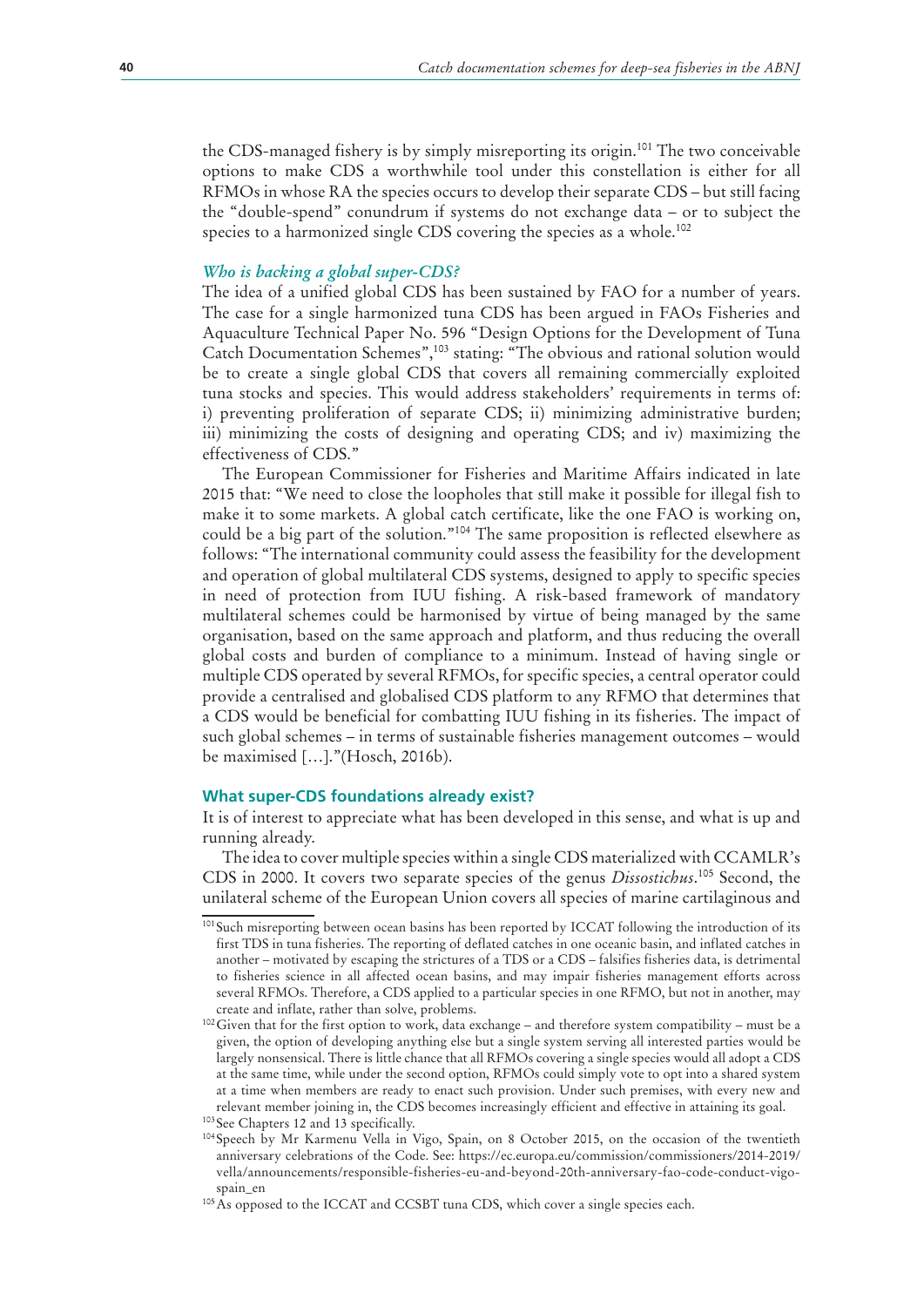bony fish. It also covers all oceanic basins and all world fisheries from which products are traded to its market. These experiences show that a single system can indeed cover any number of species, many fisheries worldwide, many types of fishing gear, and a plethora of regional and global supply chains.

The idea of sharing a single CDS system between more than a single RFMO to cover a species that is of mutual interest also already exists, and also hails from CCAMLR. As discussed in section 3.2.3, the Antarctic toothfish (*D. mawsoni*) has a distribution range that stretches beyond the RFMO's RA. However, CCAMLR covers the most important area of this range and has taken upon itself the responsibility of managing the species. RFMOs that border the CCAMLR RA, and where toothfish is harvested, may choose to associate themselves with the CDS requirements of CCAMLR CM 10-04 (2017) when catching toothfsh in their respective RAs, or authorising the landing of toothfish in their ports.

For example, the second SEAFO performance review notes that "As highlighted in the first Performance Review, the Commission discussed the possible introduction of a Catch Documentation Scheme (CDS) for Dissostichus spp (Patagonian toothfish) in a SEAFO context, similar to that established by CCAMLR. […] Mindful that all SEAFO Contracting Parties, except for Angola, are also Contracting Parties of CCAMLR, the SEAFO Commission noted that for those Contracting Parties there is no need for a specific SEAFO scheme. The Commission encouraged Angola to cooperate with CCAMLR if Patagonian toothfish are landed in its ports or enter its market." (SEAFO, 2016) [Emphasis by the author].

In the meantime, the current main market states make it a requirement for all shipments to be covered by CCAMLR catch certificates, while CCAMLR makes it an obligation for its members to demand valid certificates before authorizing a landing, regardless of whether the area of harvest lies within or outside the CCAMLR RA. This establishes the CCAMLR CDS as a de facto super-CDS for toothfish, regardless of the RFMO area in which it has been harvested.

Hence, a unified and single CDS model, shared between RFMO parties, is already in existence. Therefore, a single global CDS covering many (or all) species merely requires the evolution and expansion of systems already in place.

#### **3.6.2 CDS-like systems covering multiple species globally**

In addition to the considerations in the preceding section, it is worth highlighting that a unified functioning global CDS-like system is already in existence.

## *Convention on International Trade in Endangered Species of Wild Fauna and Flora (CITES)*

The text of CITES was agreed at a meeting of representatives of 80 countries in Washington, DC, the United States of America, on 3 March 1973, and on 1 July 1975 CITES entered in force.

CITES is a binding international agreement to which states and regional economic integration organizations may adhere. States that have agreed to join CITES are known as Parties. CITES provides a framework to be implemented by each Party through the adoption of domestic legislation, enabling CITES implementation at the national level.106

The aim of CITES is to ensure that international trade in specimens of wild animals and plants does not threaten their survival. At the heart of the CITES framework sit three lists of sensitive flora and fauna; the Appendix I, II and III lists. Species included in Appendix I are threatened with extinction, and commercial trade in specimens of, or products derived from, these species is proscribed. Species included in Appendix II are not necessarily threatened with extinction, but trade in them is controlled to avoid

<sup>106</sup> See: https://www.cites.org/eng/disc/what.php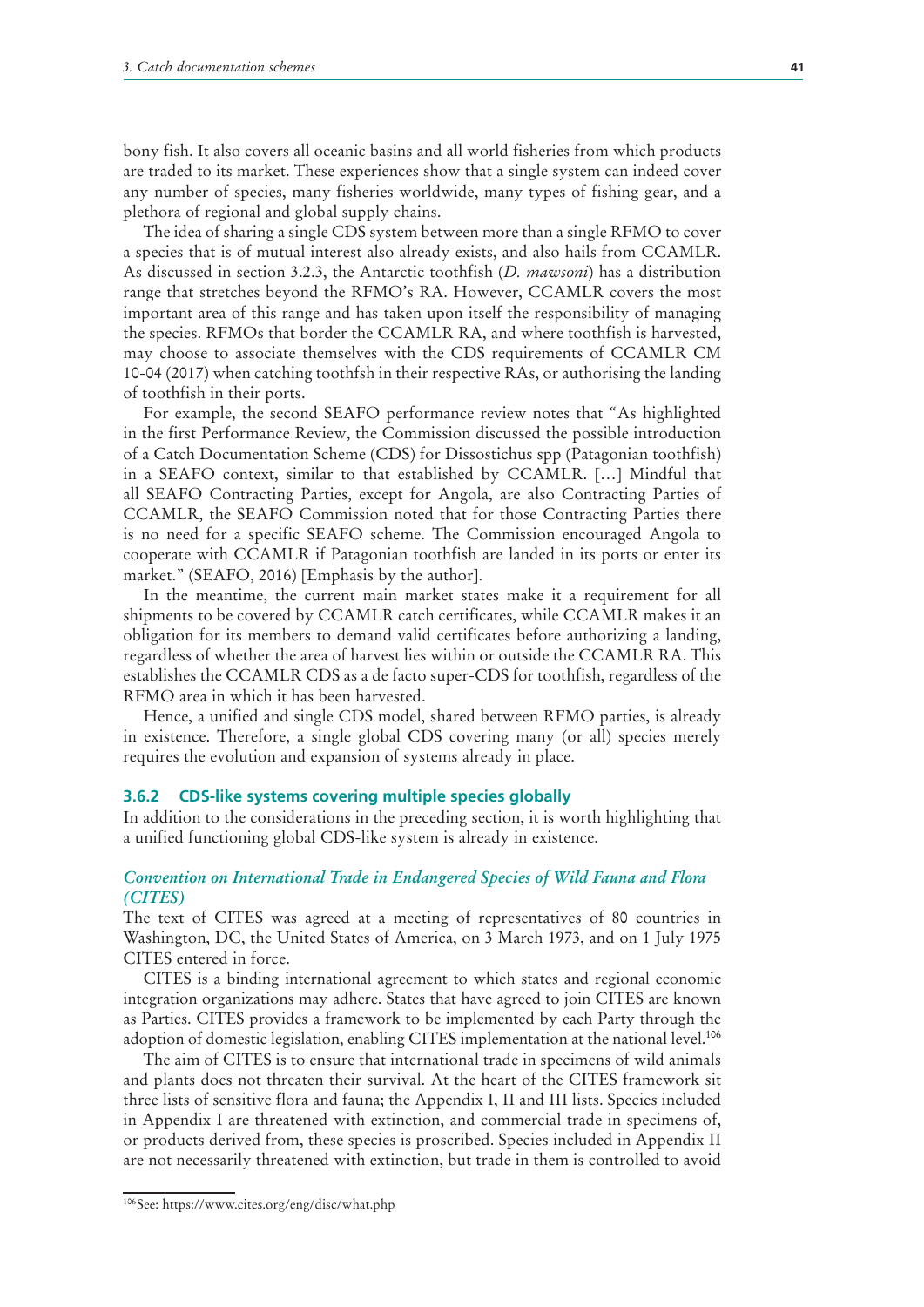utilization and trade incompatible with their survival. Appendix III contains species that are protected in at least one country, and which has asked other CITES Parties for assistance in controlling the trade.

The objectives of the CITES framework on one hand, and a CDS on the other, are thus largely the same. Trade is monitored and controlled in order to ensure that living organisms are harvested within the limits of existing rules, and that trade – as a conduit for monetization and profits derived from harvesting – is neutralized as a factor that may be driving, or may be contributing to, a species' demise. Market access is denied for specimens harvested in contravention of the prevailing rules.

#### *CITES mode of action*

CITES functions on the basis of a single standardized permit system that applies globally to a collection of 35 000 species of flora and fauna.107

Generally, countries define their own export quotas through the work of a designated national CITES-specific Scientific Authority, issuing species-specific non-detriment findings for listed species. Alternatively, quotas may also be imposed through the Conference of the Parties. This is part of the management framework for the protection of individual species and can be likened to the work of the RFMOs' Commission proposing, debating and setting fisheries management rules. Given that under CITES a lot of the fauna and flora originates from within national territories – rather than international waters not under the jurisdiction of individual states – the discretion of individual parties to set limits on trade is naturally higher.

The permit system consists of CITES permits, import permits and export permits. Permits are issued by the designated national CITES-specific management authority.108 When re-exportation occurs, re-export permits are issued. This part of the system can be likened to the CDS system of the RFMO, and is in fact largely equivalent, regardless of the design differences existing between the CITES permit system, and individual CDS systems. The CITES permit system is basic, but has been slowly evolving over time. First elements of electronic administration, such as the Electronic Permit Information Exchange system (EPIX)<sup>109</sup> were introduced and adopted more recently, allowing the system (which remains largely paper-based) to start closing loopholes and gaps that would otherwise allow fraud to flourish.110 eCITES – an electronic platform providing for electronic permits, improved traceability, and integrated with the global system of trade controls – is being actively pursued, and remained under development at the time of writing.

As a multilateral tool, and mirroring the mode of action of multilateral CDS, all legal trade in specimens under CITES must be covered by permits from the country of first exportation along the supply chain into the country of final importation. However, reflecting a key weakness of current unilateral CDS schemes, the CITES permit system also lacks a central registry through which all permits are issued, validated, recorded and linked – entailing the inability of the system to enforce mass-balance integrity between trade events along given supply chains.

<sup>&</sup>lt;sup>107</sup>This point alone should provide sufficient confidence to assert that covering a few dozen commercial aquatic species of fauna by a single CDS – to be applied globally – is clearly feasible.

<sup>&</sup>lt;sup>108</sup> In 2016, 950 000 CITES permits were issued. It was estimated at that time that one million certificates may be issued in 2017. That is equivalent to 114 permits issued every hour of every day of the year.

<sup>&</sup>lt;sup>109</sup>This system allows an importing state to check whether a given permit was factually issued by the management authority of the exporting state, and whether the permit has already been used in a separate transaction (see: http://epix.unep-wcmc.org/Home/About).

<sup>110</sup>The annual value of illegal trade in wildlife is estimated at USD50–100 billion, while the legal trade through the CITES permit system amounts to USD25 billion. Illegal trade is thus some 200–400 percent more important than legal trade. This is an indication, inter alia, that the CITES permit system faces an uphill battle to close gaps and loopholes.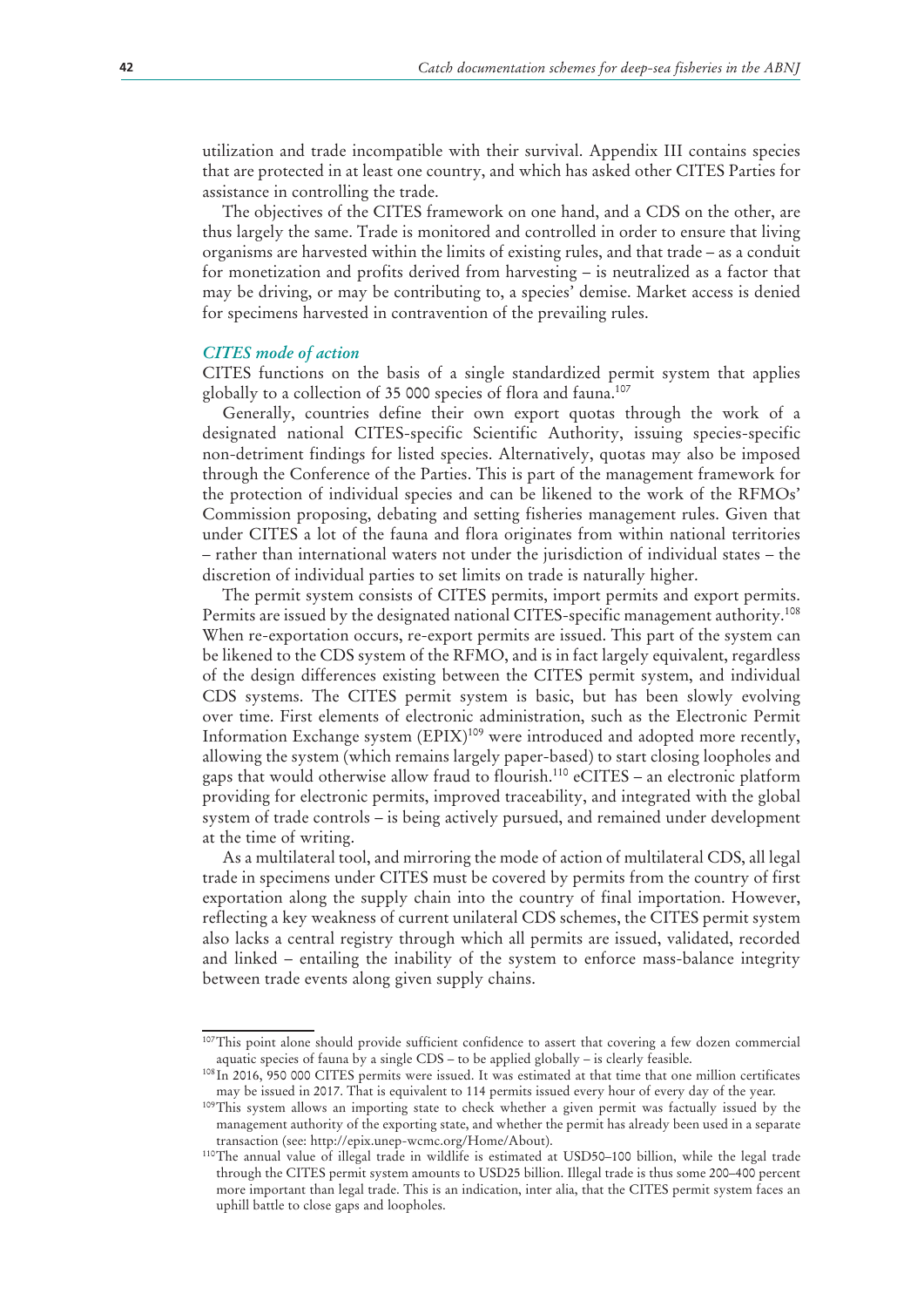#### *CITES and fisheries*

One very interesting point is that a number of fisheries resources have been included under the CITES framework over time. This means that instead of these resources – recognized as vulnerable to overfishing and listed in a CITES Appendix – enjoying protection under a fisheries-specific trade-based tool such as a CDS, they are already provided protection under the generic framework of CITES today.

CITES thus provides a CDS-like alternative – and is already operating as such – for a number of species of vulnerable and commercially fished marine and freshwater species. The species covered by CITES include trochus (*Strombus gigas*), sturgeons, rays, sharks, sawfishes, whales, and marine turtles.

Sharks were first included in Appendix II of CITES in early 2003, after the Conference of the Parties decided to include the basking shark (*Cetorhinus maximus*) and whale shark (*Rhincodon typus*) in Appendix II. All seven species of sawfishes (*Pristidae* spp.) – belonging to the same subclass of fish as sharks and rays – are listed in Appendix I (effective date: 13 September 2007). By October 2017, 12 species of sharks<sup>111</sup> and all manta and devil rays had been included in Appendix II, and their listing was effective.<sup>112</sup>

The annual trade value of sturgeon products in the European Union alone is in the order of  $\epsilon$ 2.7 billion per year.<sup>113</sup> This underlines the importance of the value of fisheries-related trade fluxes covered under CITES today.

## *CDS lessons from CITES*

The first and most important lesson to take away from CITES is that a global, single CDS system – as a technological solution – to cover the harvesting and trade-related monitoring and enforcement needs for DSF is possible. Such a platform can be designed and implemented, and RFMOs and individual states can then opt in to using the platform at their own pace. Such platform would be operated as a service by a central service provider, without any further institutional implications<sup>114</sup>, RFMOs and states retaining their natural rule-making prerogatives in terms of how established cases of non-compliance are to be administered.

Multiple species can be covered by a single system. There is no need to design separate CDS to cover different species – reflecting the same lesson learnt from the experiences of CCAMLR and the European Union.

A global system shared between a number of institutional (i.e. RFMOs) and/or state parties confers protection to a single species at the global level – as opposed to the RFMO level – and undermines misreporting and double-spending avenues as well as reducing costs of establishing and operating individual CDS. It thus solves an important range of issues relating to the limitation of individual RFMOs not covering the full distribution range of individual species, a signature limitation of RFMOs covering DSF. Species-level protection is achieved at the global level, and the pitfalls of partial and imperfect, RFMO-centric CDS ventures are avoided.

Finally, the CITES experience also shows that the permit system should be electronic, and that the absence of a central registry forfeits the automation of checks and balances –favouring the persistence of fraud.

<sup>111</sup>Basking shark (Cetorhinus maximus); whale shark (*Rhincodon typus*); great white shark (*Carcharodon carcharias*); oceanic whitetip shark (*Carcharhinus longimanus*); porbeagle shark (*Lamna nasus*); scalloped hammerhead shark (*Sphyrna lewini*); great hammerhead shark (*Sphyrna mokarran*); silky shark (*Carcharhinus falciformis*); thresher sharks – all three species (*Alopias* spp.).

<sup>112</sup> See: https://www.cites.org/eng/prog/shark/more.php

<sup>113</sup>Equivalent to roughly USD3.2 billion (2018)

<sup>&</sup>lt;sup>114</sup> i.e. there is no suggestion for the need of a new CITES-type organisation to operate a central, shared CDS platform.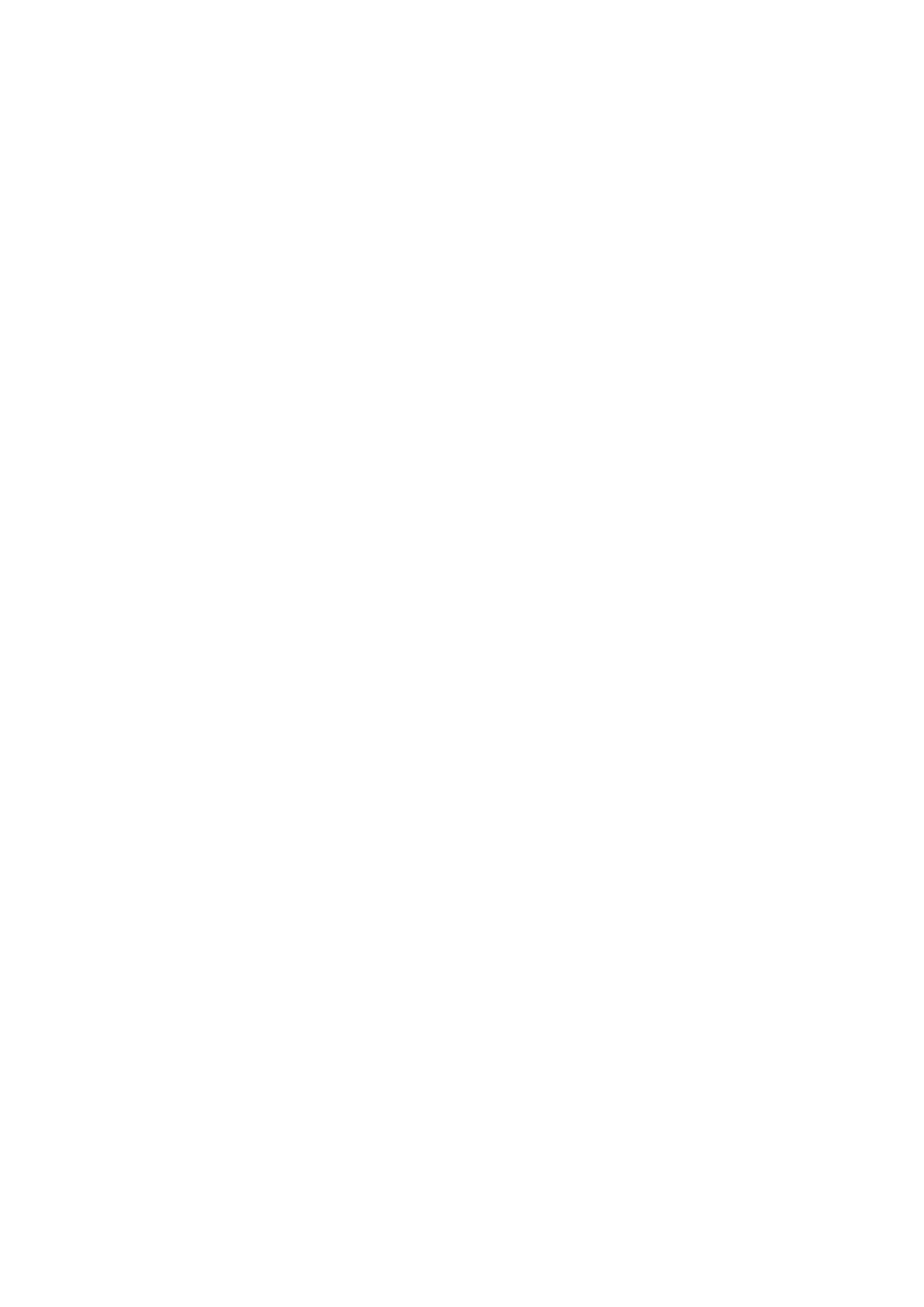## **4. RFMOs and DSF management**

The more general characteristics of DSF in the ABNJ, globally, have been presented in Chapter 2. This chapter looks specifically into which RFMOs manage DSF fisheries, and what management measures apply to these fisheries broadly. This in turn, will make it possible to assess how far CDS would be a useful tool to integrate the management framework of these fisheries.

The distribution and importance of DSF fishing grounds have been discussed in section 2.3.2. It is recalled here that the most important oceanic basin for DSF is the Atlantic Ocean, yielding more than 90 percent of the global DSF harvest in 2006 – with half of that originating in the Southwest Atlantic. The next-most important oceanic basins, in descending order by volume of harvest, are the Pacific Ocean, the Indian Ocean, and finally the Southern Ocean.

#### **4.1 RFMOs covering DSF and management mandate**

As DSF have a global distribution, and occur in all major ocean basins, a number of RFMOs are tasked with their management and conservation. Table 8 lists the principal RFMOs and the oceanic basins in which they have an active involvement in DSF management in the ABNJ.

| Oceanic basin          | <b>Basin area</b> | <b>RFMO</b>   |
|------------------------|-------------------|---------------|
| <b>Arctic Ocean</b>    |                   |               |
|                        | Northwest         | <b>NAFO</b>   |
| <b>Atlantic Ocean</b>  | Northeast         | <b>NEAFC</b>  |
|                        | Southwest         |               |
|                        | Southeast         | <b>SEAFO</b>  |
| Mediterranean          |                   | <b>GFCM</b>   |
| Indian Ocean           | North             |               |
|                        | South             | <b>SIOFA</b>  |
| <b>Pacific Ocean</b>   | North             | <b>NPFC</b>   |
|                        | South             | <b>SPRFMO</b> |
| <b>Antarctic Ocean</b> |                   | <b>CCAMLR</b> |

TABLE 8

**RFMOs with DSF management mandates by oceanic basin**

*Source:* Author's own elaboration.

A total of eight principal RFMOs share responsibility for the management and conservation of DSF in the ABNJ. This group of RFMOs comprises the recently created RFMOs: SPRFMO (2012), SIOFA (2012) and NPFC (2015).115

Three major oceanic basin areas do not have RFMO coverage. These are the Southwest Atlantic, the northern Indian Ocean, and the Arctic Ocean. While the Southwest Atlantic yields important volumes of DSF harvests globally, the northern Indian Ocean has few exploitable DSF grounds<sup>116</sup> – owing largely to its bathymetry – while a changing and opening Arctic Ocean, undergoing increasingly important thawing of its polar ice cap, may well become a potential focus for DSF endeavours in the future.<sup>117</sup>

<sup>115</sup>Dates in brackets denote the entry into force of the agreement establishing the RFMO.

<sup>116</sup> Still, opportunities for DSF development in the ABNJ of the northern Indian Ocean exist, and are being actively investigated (see Sinha *et al*. 2017).

<sup>117</sup> Note the Fairbanks Declaration (2017) of the Arctic Council, laying the foundation for further collaboration by states bordering the Arctic, potentially including fisheries: https://oaarchive.arcticcouncil.org/bitstream/handle/11374/1910/EDOCS-4339-v1-ACMMUS10\_FAIRBANKS\_2017\_ Fairbanks\_Declaration\_Brochure\_Version\_w\_Layout.PDF?sequence=8&isAllowed=y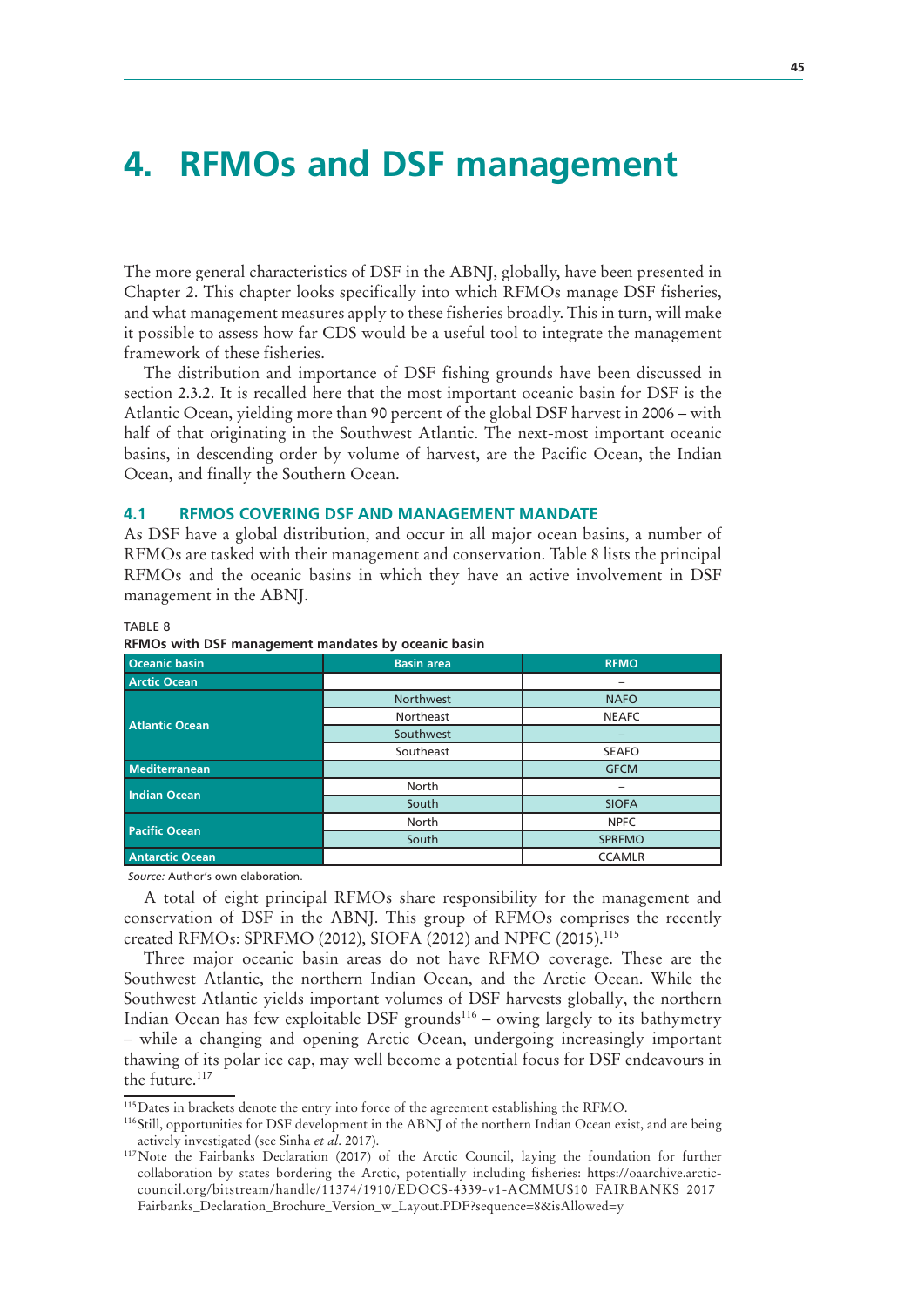Other fisheries arrangements dealing with DSF also exist, such as regional fisheries management arrangements limited to advisory functions. These include arrangements such as the Western Central Atlantic Fishery Commission (WECAFC) or the Fishery Committee for the Eastern Central Atlantic (CECAF), and some of these bodies directly address DSF agendas also.<sup>118</sup> Bilateral arrangements specifically covering DSF resources in the EEZ, such as the International Pacific Halibut Commission (IPHC), established between Canada and the United States of America, also exist. These bodies and arrangements are beyond the scope of this paper, as they either do not cover DSF in the ABNJ, or lack rule-making and enforcement powers.

It is important to underline that all RFMOs have a mandate to manage resources within an RA. None of the DSF-related RFMOs has a species, or a set of species, of competence assigned to it, such as is the case for the International Whaling Commission  $(IWC)^{119}$  – with global competence for a number of whale species – or CCSBT, with global competence for the management of southern bluefin tuna. The only exception to this rule is CCAMLR, which has taken a quasi de facto approach to assuming competence over all toothfish catches regardless of their area of harvest, as discussed above. Thus, CCAMLR assumes a hybrid position within the landscape of RFMOs, where the norm is that they are either fully RA-bound, or fully species-bound with regard to their management mandate. This has deep implications for the successful management of DSF species distributed across several RAs under a CDS.

## **4.2 DSF management by RFMOs from a CDS perspective**

The high diversity in deep-sea species and their general existence in multiple discrete stocks within and beyond RFMO boundaries pose challenges in terms of data collection and analysis, and by extension, management measures to be developed for individual species (or assemblages) at the RFMO level. Added to this is the great depth at which these fisheries occur, adding an extra layer of complexity to scientific research. The FAO Guidelines on DSF provide a characterization of these challenges in the following terms:

*"[…] The great depths at which marine living resources are caught by DSFs in the high seas pose additional scientific and technical challenges in providing scientific support for management. Together these factors mean that assessment and management have higher costs and are subject to greater uncertainty."*<sup>120</sup>

The aim of this section is to obtain a comprehensive overview of which types of management rules are being applied across the various categories that a CDS can support alone or in combination with other MCS tools – as presented in Table 7 (see section 3.4). Such management rules are hereafter referred to as "CDS-sensitive" rules. The overview of those rules will then make it possible to develop an understanding as to where and in what capacity CDS as one MCS tool, *inter pares*, would prove useful to implementing and enforcing DSF management rules, and better protecting stocks from IUU fishing.

<sup>118</sup> See for example the WECAFC working group on deep-sea fisheries management: http://www.fao.org/ fishery/docs/DOCUMENT/wecafc/WG\_2012/WECAFCWGmanagement-deep-sea-fisheries.pdf

<sup>119</sup> IWC Convention (1946). Article I. Para. 2 : "**This Convention applies to** factory ships, land stations, and whale catchers under the jurisdiction of the Contracting Governments and to **all waters in which whaling is prosecuted** by such factory ships, land stations, and whale catchers." (Highlight by the author.)

<sup>&</sup>lt;sup>120</sup>Description of Key Concepts. Para. 13.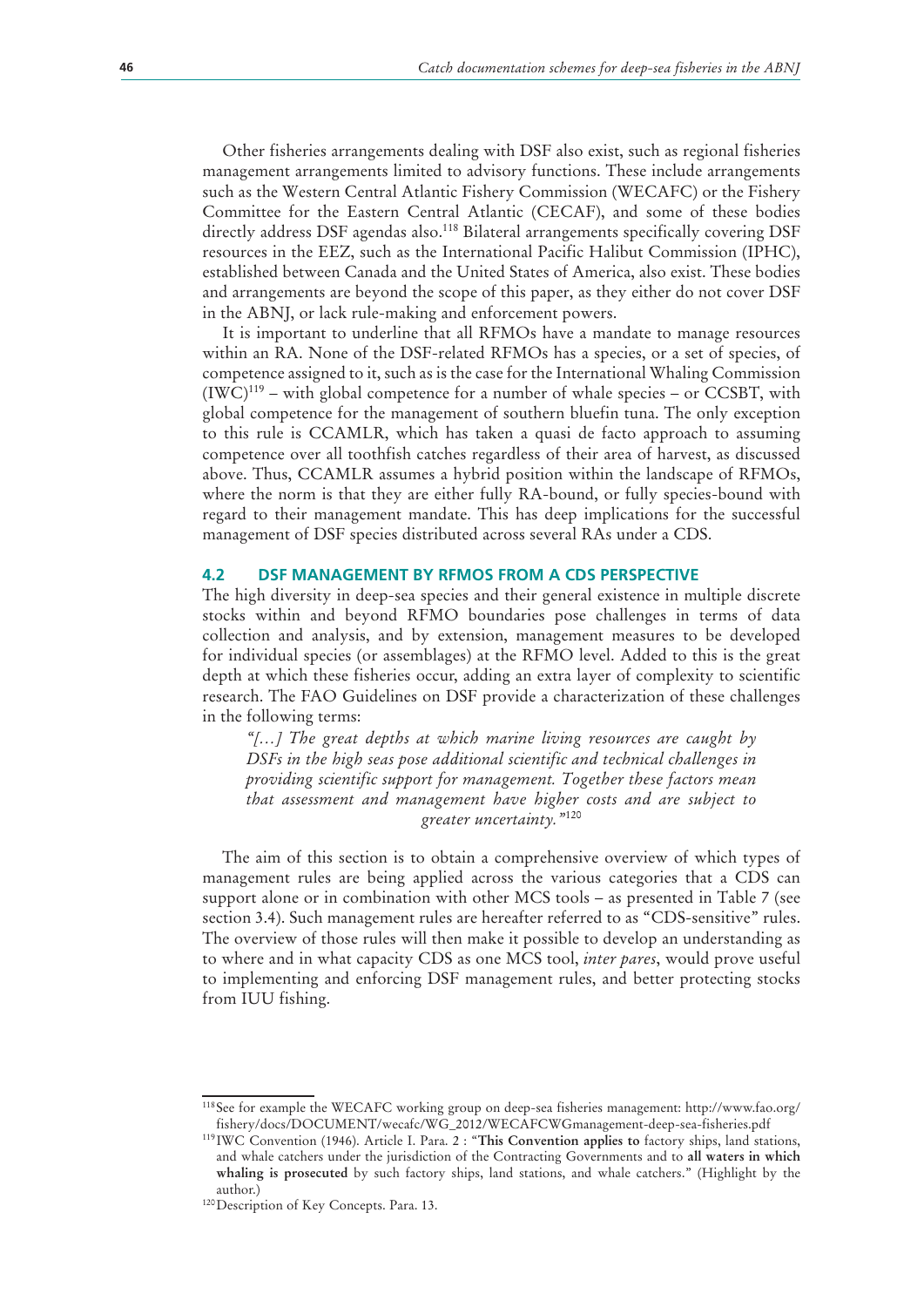|                           | CDS-sensitive management rules across RFMOs                                                                                                                                                             |                                                                           |                                    |                                          |                                     |                    |                              |                             |                                   |                                                                                                                                                                                                                |                            |
|---------------------------|---------------------------------------------------------------------------------------------------------------------------------------------------------------------------------------------------------|---------------------------------------------------------------------------|------------------------------------|------------------------------------------|-------------------------------------|--------------------|------------------------------|-----------------------------|-----------------------------------|----------------------------------------------------------------------------------------------------------------------------------------------------------------------------------------------------------------|----------------------------|
|                           |                                                                                                                                                                                                         | <b>Fishing vessel authorization</b>                                       | Limited<br>output                  |                                          | <b>Reporting obligations</b>        |                    | Other operational rules      |                             |                                   | Time- & geographical-location-based rules (with<br><b>VMS</b> support)                                                                                                                                         |                            |
| <b>RFMO</b>               | <b>IUU list</b>                                                                                                                                                                                         | White list                                                                | TACs & quotas                      | reporting<br>Entrylexit                  | eporting<br>Logbook<br>or catch     | Mandatory<br>ports | programme<br><b>Observer</b> | VMS                         | Temporal<br>$c$ losure $*$        | Area closure                                                                                                                                                                                                   | shipment<br>Trans-         |
|                           |                                                                                                                                                                                                         |                                                                           |                                    |                                          |                                     |                    |                              |                             |                                   |                                                                                                                                                                                                                |                            |
| <b>NAFO</b>               | Art. 52; 53                                                                                                                                                                                             | Art. 25, 26                                                               | Art. 5; Annex<br>$\leq$            | Art. 28.6                                | Art. 28                             | Chapter VII        | Art. 30                      | Art. 29                     | Art. 5; Annex<br>$\overline{B}$   | Art. 17                                                                                                                                                                                                        | Art. 28.6                  |
|                           |                                                                                                                                                                                                         |                                                                           |                                    |                                          |                                     |                    | $\circ$                      |                             |                                   |                                                                                                                                                                                                                |                            |
| <b>NEAFC<sup>2</sup></b>  | Art. 44                                                                                                                                                                                                 | Art. 5                                                                    | Rec 01 2018                        | Art. 12                                  | Art. 12                             | Art. 21            |                              | Art. 11                     | Rec 06 2018                       | Art. 11; Rec 10<br>2018                                                                                                                                                                                        | Art. 13; Annex<br>$\equiv$ |
|                           |                                                                                                                                                                                                         |                                                                           |                                    |                                          |                                     | $\circ$            |                              |                             | $\circ$                           |                                                                                                                                                                                                                |                            |
| <b>SEAFO<sup>3</sup></b>  | Art. 28                                                                                                                                                                                                 | Art. 4                                                                    | CM 32/16                           | Art. 11                                  | Art. 11; CM<br>32/16                |                    | Art. 18                      | Art. 13                     |                                   | CM 30/15                                                                                                                                                                                                       | Art. 5, 14                 |
|                           |                                                                                                                                                                                                         |                                                                           | $\circ$                            | $\circ$                                  |                                     |                    | $\circ$                      |                             |                                   |                                                                                                                                                                                                                |                            |
| GFCM <sup>4</sup>         | Rec 33-2009-8                                                                                                                                                                                           | Rec 33-2009-6                                                             |                                    |                                          | Rec 35-2011-1                       | Rec 40-2016-4      | $\mathbf{I}$                 | Rec 33-2009-7               | Rec 40-2016-4                     | Rec 40-2016-4                                                                                                                                                                                                  | Rec 40-2016-4              |
|                           |                                                                                                                                                                                                         |                                                                           | $\circ$                            | $\circ$                                  |                                     | $\circ$            |                              |                             | $\circ$                           | $\circ$                                                                                                                                                                                                        |                            |
| <b>SIOFA<sup>5</sup></b>  | CMM 2016/06                                                                                                                                                                                             | CMM 2017/07                                                               | Т                                  | T                                        | CMM 2017/10                         |                    | <b>CMM 2017/10</b>           | CMM 2017/10                 |                                   | T                                                                                                                                                                                                              | CMM 2017/10                |
|                           |                                                                                                                                                                                                         |                                                                           |                                    | 0                                        | 0                                   | 0                  |                              |                             | 0                                 |                                                                                                                                                                                                                | $\frac{*}{+}$              |
| <b>NPFC<sup>6</sup></b>   | CMM 2017/02                                                                                                                                                                                             | CMM 2016/01                                                               | CMM 2017/05                        | T                                        | T                                   | $\overline{1}$     | CMM 2017/05                  | CMM 2017/05                 | I                                 | <b>CMM 2017/05</b>                                                                                                                                                                                             | CMM 2016/03                |
|                           |                                                                                                                                                                                                         |                                                                           |                                    | $\circ$                                  |                                     | $\circ$            |                              |                             | $\circ$                           |                                                                                                                                                                                                                |                            |
| <b>SPRFMO<sup>7</sup></b> | CMM 04-2017                                                                                                                                                                                             | CMM 05-2016                                                               | CMM 14-2016;<br>CMM 03-2017        | Ī                                        | CMM 02-2017                         | $\mathbf{I}$       | CMM 03-2017;<br>CMM 02-2017  | CMM 06-2017;<br>CMM 02-2017 | Ī                                 | CMM 14-2016;<br>CMM 03-2017                                                                                                                                                                                    | CMM 12-2017                |
|                           |                                                                                                                                                                                                         |                                                                           |                                    |                                          |                                     | $\circ$            |                              |                             |                                   |                                                                                                                                                                                                                | $\ddot{\phantom{1}}$       |
| <b>CCAMLR<sup>8</sup></b> | $(2016)$ ; CM10-<br>CM10-06<br>07 (2016)                                                                                                                                                                | CM10-02<br>(2016)                                                         | various; e.g.<br>CM41-02<br>(2017) | $(2016)$ ; CM10-<br>04 (2015)<br>CM10-02 | various; e.g.<br>CM 23-01<br>(2016) | Res 15/XXII        | 22-06(2017)<br>ξ             | CM 10-04<br>(2015)          | various; e.g<br>CM41-08<br>(2017) | 91-03 (2009); CM<br>various; e.g. CM<br>33-02 (2017)                                                                                                                                                           | CM 10-09<br>(2011)         |
|                           | Mote: For every measure covering at least 1 DSF stock, the table renders a "1", while it renders a zero for every measure applying to no single DSF stock.<br># Includes limited number of days at sea. |                                                                           |                                    |                                          |                                     |                    |                              |                             |                                   |                                                                                                                                                                                                                |                            |
|                           | <sup>1</sup> NAFO Conservation and Enforcement Measures (2017): www.nafo.int/Portals/0/PDFs/fc/2017/CEM-2017-web.pdf                                                                                    |                                                                           |                                    |                                          |                                     |                    |                              |                             |                                   |                                                                                                                                                                                                                |                            |
|                           | <sup>2</sup> NEAFC Management Measures (2018): www.neafc.org/managing_fisheries/measures/current; and NEAFC Scheme of Control and Enforcement: www.neafc.org/scheme/contents                            |                                                                           |                                    |                                          |                                     |                    |                              |                             |                                   |                                                                                                                                                                                                                |                            |
|                           |                                                                                                                                                                                                         | f45a-42a0-b296-623edca01ac4/SEAFOweb/pdf/System/SEAFO%20SYSTEM%202017 pdf |                                    |                                          |                                     |                    |                              |                             |                                   | <sup>3</sup> SEAFO Conservation Measures: http://www.seafo.org/Management/Conservation-Measures; and SEAFO System of Observation, Inspection, Compliance and Enforcement (2017): www.seafo.org/media/9396af91- |                            |

f45a-42a0-b296-623edca01ac4/SEAFOweb/pdf/System/SEAFO%20SYSTEM%202017\_pdf

" GFCM Conservation and Management Measures (2017): https://gfcm.sharepoint.com/CoC/Relevant%20Legal%20Documents/GFCM\_Compendium\_2017-e.pdf?slrid=448f479e-802d-5000-f3f2-db59ff022e69<br><sup>5</sup> SIOFA Conservation and Management

° SIOFA Conservation and Management Measures (2017): www.siofa.org/sites/siofa.org/files/documents/cmm/Compendium%20of%20SIOFA%20SIM%202017.pdf

\* VMS only applies to fishing vessels operating in bottom fisheries in the Northwest Pacific Ocean (per CMM 2017/05). VMS coverage for trans-shipments in the Northeast Pacific is not mandatory, and therefore

SPRFMO Conservation and Management Measures (2017): www.sprfmo.int/conservation-measures/ "CDS sensitivity" is not given in that part of NPFC's RA. "CDS sensitivity" is not given in that part of NPFC's RA.

7 SPRFMO Conservation and Management Measures (2017): www.sprfmo.int/conservation-measures/

8 CCAMLR Schedule of Conservation Measures in Force (2017/18): www.ccamlr.org/en/system/files/e-schedule2017-18\_1.pdf \* CCAMLR Schedule of Conservation Measures in Force (2017/18): www.ccamlr.org/en/system:rilles/e-schedule2017-18\_1.pdf<br>\* CCAMLR does not require carrier/reefer vessels to operate VMS, creating a critical weakness in automa

CCAMLR does not require carrier/reefer vessels to operate VMS, creating a critical weakness in automated oversight and "CDS sensitivity".

*Source:* Author's own elaboration.

TABLE<sub>9</sub>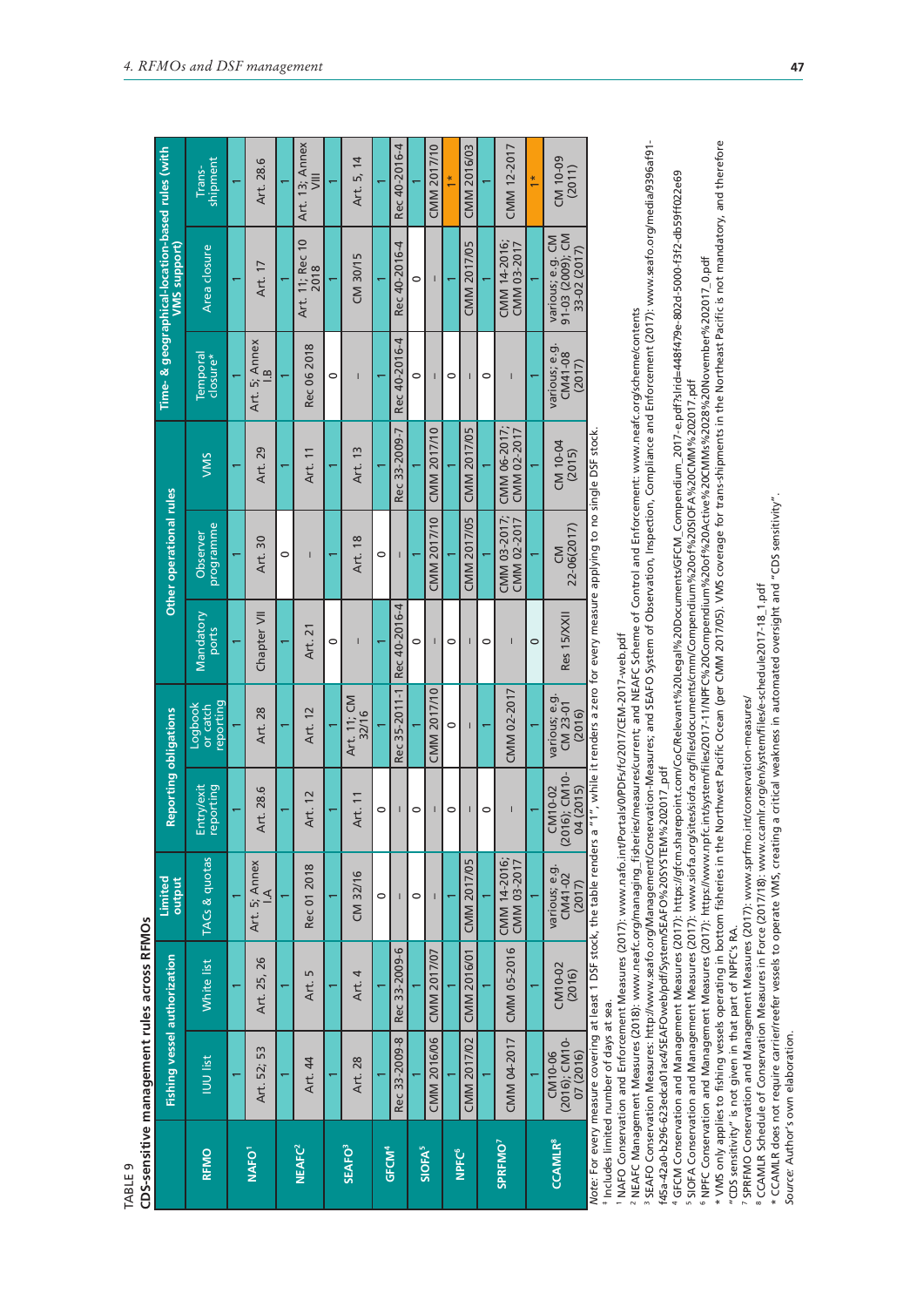Table 9 summarizes the CDS-sensitive management rules the eight RFMOs are currently applying to at least one of the DSF that they cover. The table contains detailed references to individual management measures, citing RFMO-specific management rules. This table regroups often-adopted, major and CDS-sensitive RFMO management measures. The table does not imply that other similar – or quite distinct – management measures susceptible to high degrees of CDS "enforceability" do not exist.121 The 11 management measures set out in the table represent a cross-section of existing key measures often applied to DSF. This provides one of the foundations for the discussion of how useful a CDS is (or could be) in supporting the implementation of currently existing management frameworks as they apply to DSF.

Table 9 shows that the older RFMOs have adopted and applied a wide range of CDS-sensitive management measures to their DSF, and the virtual totality of the overall management categories covered by the table have been adopted in one form or another. The only exception to the rule is the absence of output limits (TACs and quotas) in the General Fisheries Commission for the Mediterranean (GFCM). With regard to the more-recent RFMOs, it is noted that SIOFA has not yet developed output limits for DSF, and that the NPFC has not yet developed stringent reporting obligations for DSF. It is also noted that all of the RFMOs have adopted VMS rules, many of which are so-called "commission VMS" (i.e. VMS data are received and monitored by the commission in near-real time), which would allow for the CDSrelated enforcement of time- and geographical-location-based rules – as already practised in CCAMLR. However, with regard to VMS, both NPFC and CCAMLR DSF management frameworks display a gap in VMS coverage, which weakens the CDS-related mechanical enforcement of the rule.<sup>122</sup>

Overall, the management substance that can be mechanically enforced through the implementation of a CDS across the eight RFMOs is both vast and deep. There is no single RFMO in which a CDS could not or would not play a fundamental part in enhancing compliance across this range of management measures.

Importantly, 75 percent of RFMOs have adopted output limits in DSF – including two out of three of the more recent RFMOs. While TACs and quotas can be – and invariably are – flouted in enforcement contexts limited to flag state oversight and enforcement,<sup>123</sup> the existence of an effective CDS denies the flouting of quotas and TACs by otherwise compliant vessels to the largest extent, as has been shown in the case of ICCAT. Finally, in order to be complete, it ought to be highlighted that in those RFMOs endowed with vast numbers of deep-sea species – as in NAFO and NEAFC – only a few DSF species are covered by TACs and quotas, while the vast majority may simply be regulated as bycatch. In these RFMOs, the DSF management substance focuses more on VME protection and gear rules (these latter typically being "CDS-insensitive"), rather than the management of the harvest regimes of individual species.

<sup>&</sup>lt;sup>121</sup>A pertinent example of a measure not reflected in Table 9 is the mandatory standardized labelling of products to be landed, adopted by several RFMOs, and which also exhibits a high degree of CDS sensitivity.

<sup>&</sup>lt;sup>122</sup> In the case of CCAMLR, trans-shipments are extremely rare, with this being the likely origin of the gap as to why carriers are not required to carry VMS. In NPFC, the reason for the gap is down to the very young age of the commission, the lack of full trans-shipment data to the commission, the lack of a commission observer programme and resulting data to the commission, the lack of an entry/exit system, the fact that no VMS CMM has been adopted to date, and that summary VMS rules within the CMMs provide only rules for national fisheries reporting, with no VMS reporting directly to the commission.

<sup>&</sup>lt;sup>123</sup>For a discussion on faltering flag state enforcement in RFMO contexts, and RFMO means to overcome these, taking the example of CCAMLR, see, for example, Baird, (2005).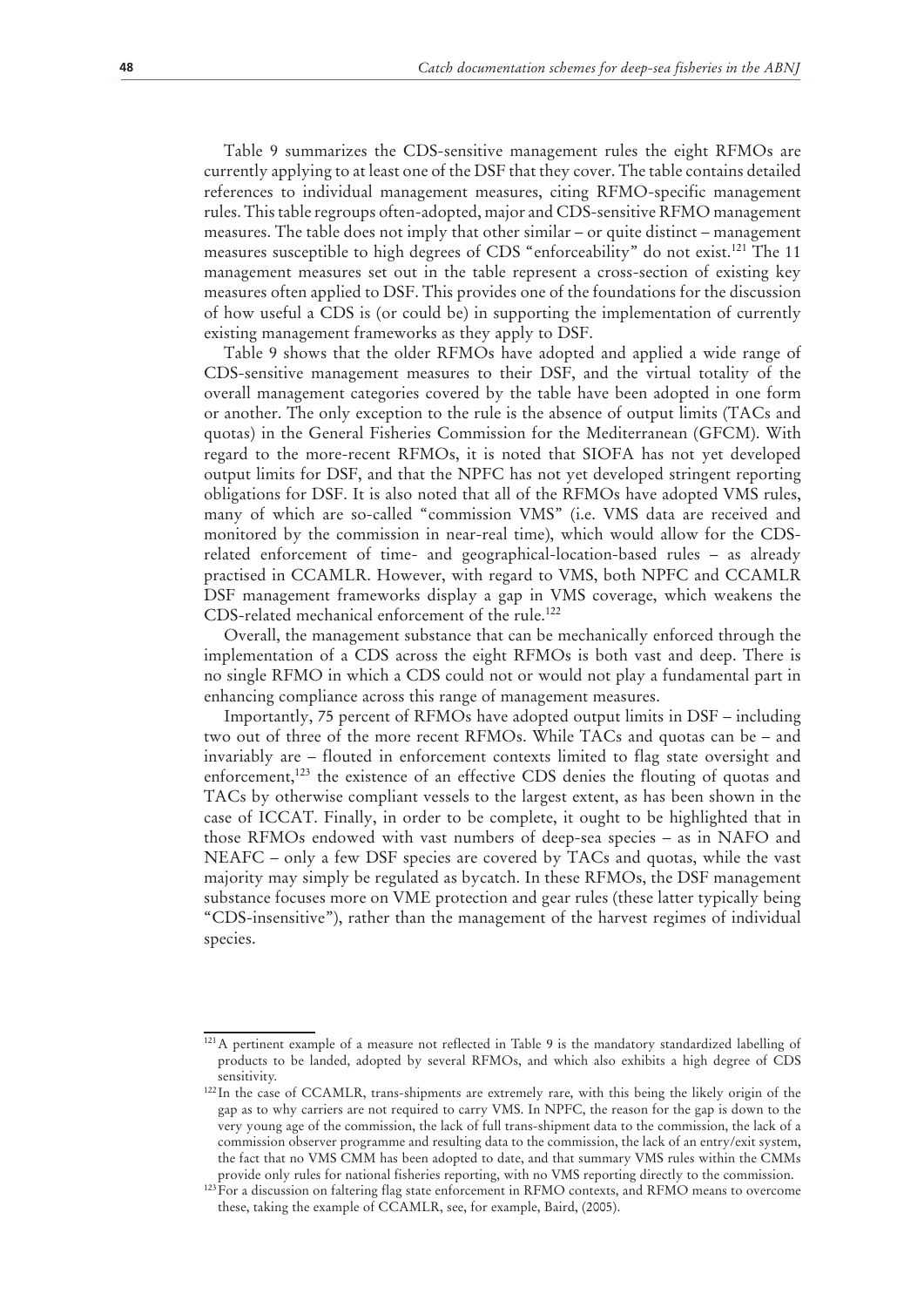#### **4.3 IUU fishing and compliance**

The IUU profile of DSF is varied and differs as a function of the management frameworks adopted by the various RFMOs, as much as it is a function of the strength and deterrent effect of the adopted MCS framework – including sanctions.

For the stocks subjected to TAC and quota rules – and this applies to few species and stocks worldwide – obvious and expected IUU issues pertain to under-reporting and misreporting of catches. In the only deep-sea fishery where a CDS has been put in place, i.e. CCAMLR's toothfish fishery, this issue is mechanically minimized throughout supply chains implementing the CDS. In other RFMOs, such as NAFO and NEAFC, e-reporting and port state control measures – combined with able monitoring and at-sea and port inspection frameworks – are often regarded as addressing issues of this nature in an equally effective manner. However, they are not able to mechanically eliminate them, and misreporting of catches remains one of the lingering IUU-fishing issues across all RFMOs covering DSF, including in the North Atlantic.<sup>124</sup>,<sup>125</sup> This highlights the fact that, in the absence of a CDS, misreporting of catches remains a possible avenue to (illegally) increase revenue streams for operators, and that the detection of misreporting requires a permanent and high level of monitoring and surveillance at sea and in ports. Under a CDS scenario, a considerable portion of these resources can be saved or redirected to other functions.126

Fishing without a licence – sometimes referred to as "pirate fishing"– has disappeared in some parts of the world's high seas fisheries, while it remains a hot topic in other parts. In NEAFC, for example, the last detected case of fishing in the RA without a licence dates back to 2006. In NAFO, no cases of such fishing have been detected since the mid-1990s. In the CCAMLR area, the most important fleet of pirate vessels, the so-called "band of six" (including the *Viarsa*, *Thunder* and *Viking*), has been largely eliminated through active at-sea law enforcement campaigns throughout the earlier years of the twenty-first century, and it is thought that pirate fishing incidence in the CCAMLR area at the time of writing was very low. However, in the North Pacific, there are many cases of unauthorized fishing on the high seas that are difficult to address. This situation is due to the fact that the NPFC is one of the newer RFMOs and is still going through the process of establishing a deterrent monitoring and compliance framework.127

Then there are the more regular infringements consisting of violating spatial closures, seasonal closures, gear restrictions, observer coverage, etc. In this respect, DSF do not differ from other fisheries. Ultimately, it is the monitoring and compliance framework developed and pursued by RFMOs, and the resulting risk of detection, that determines the level of deterrence, and the resulting levels of compliance. The variability in RFMO MCS frameworks fundamentally modulates the nature and variability of IUU fishing incidence in DSF globally.

<sup>124</sup> Rogers and Gianni (2009) report that: "In the NEAFC area there has been extensive misreporting, under-reporting and non-reporting of catch, particularly of by-catch species, in the fisheries for deep-sea species.'

<sup>&</sup>lt;sup>125</sup> Portugal and Spain were identified by the United States of America under the MSRA in 2011, in 2013 and in 2015 (Spain only in 2013), for a variety of infringements in the NAFO RA, including misreporting (see for example, NOAA, 2015).

<sup>&</sup>lt;sup>126</sup>Under-reporting catch in a CDS is possible in the absence of a full port inspection at landing. However, legally marketing the non-reported portion of the catch is then impossible, as the non-declared portion is also absent from the catch certificate. Under a port-state control regime, such as that of the NEAFC or NAFO, once a landing has been approved, including unreported catch, the illegal portion of the harvest/ landing can be legally marketed. Therefore, complementing a port-state control system of the sort with a CDS is a sound option.

<sup>&</sup>lt;sup>127</sup>Victorero *et al.* (2018) estimate that the deep-sea bottom-trawl fisheries of the Northwest and Northeast Pacific between 1950 and 2015 only had 34.9 percent of the catches reported, meaning that their actual importance may be three times higher than currently thought. On the other hand, and for the same period, they estimate that 89.8 percent of the deep-sea bottom trawl catches of the Northwest Atlantic were reported.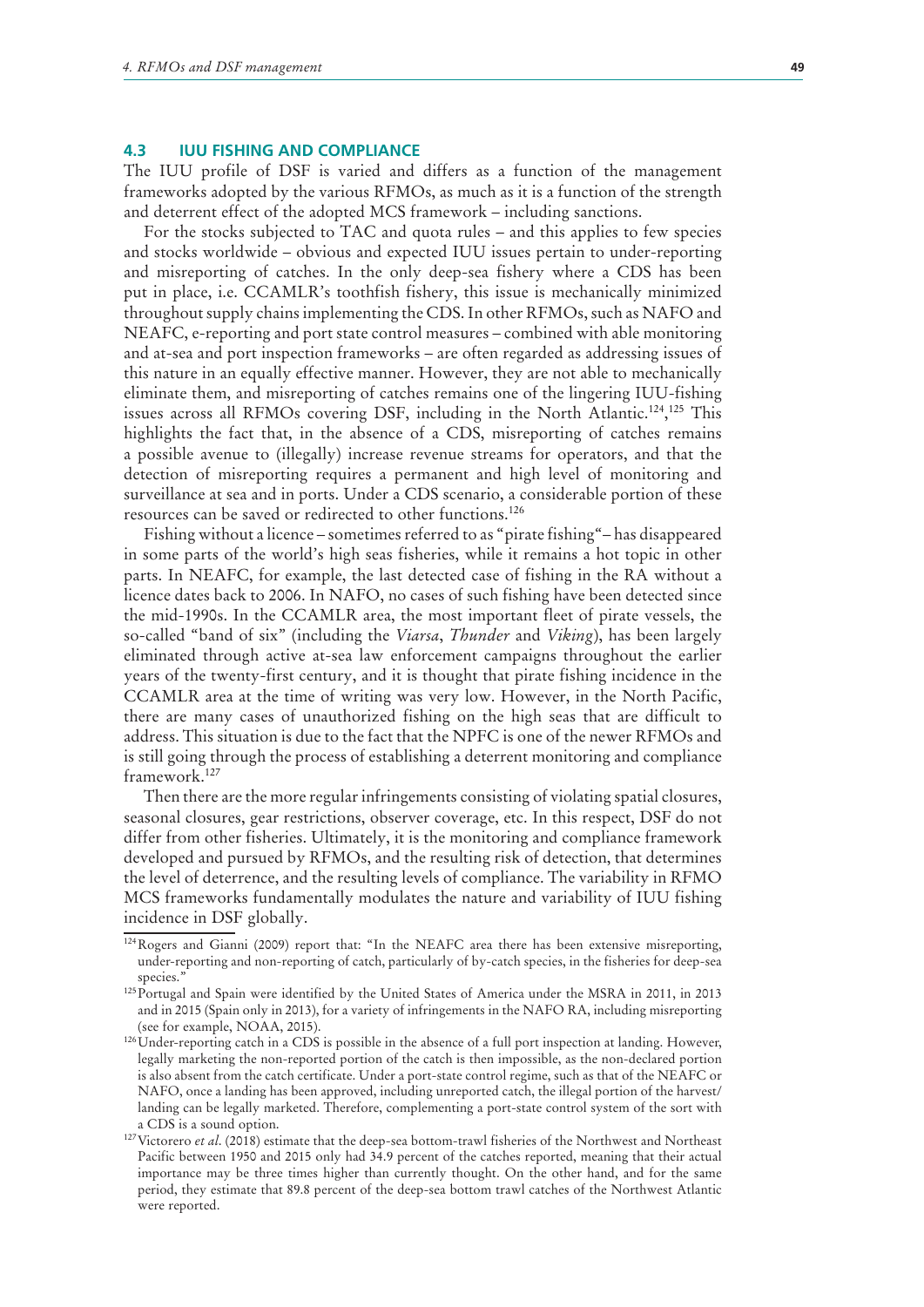## **4.3.1 A series of recent SEAFO examples**

Regarding the infringement of spatial closures, the findings in SEAFO's most recent compliance report (SEAFO, 2017a) serve as an appropriate example of IUU fishing for DSF in the ABNJ, and the putative benefits of a CDS.

The tenth report of the SEAFO annual compliance committee and the underlying annual compliance review (SEAFO, 2017a and 2017b) report that four fishing vessels were active in SEAFO's RA in 2017, flying either Japanese or Namibian flags.<sup>128</sup> Of the four vessels, both Namibian vessels presented compliance issues.

For one vessel, targeting deep-sea red crab, catch reporting between five-day catch reports, scientific observer reports, port inspection and logbook differed widely. Port inspection established a landed volume 31 percent larger than the harvest recorded in the logbook, and quarterly reports were not filed as provided for in the rules. However, five-day reports very much reflected the actually landed weights, and overall, the noncompliance issues of the crab vessel were minor. The two Japanese vessels were in full compliance.

The second Namibian vessel, a trawler, other than being on the SEAFO authorized vessel list, failed to comply with any of the rules on catch reporting (including five-day reports), was not transmitting VMS positions to the secretariat, and was fishing in the RA unbeknown to the secretariat – also disregarding entry-and-exit reporting rules. In addition, the vessel harvested 672 kg of alfonsino (the total catch of the year in the RA) in a closed area on Wust Seamount where trawling is prohibited. The secretariat only became aware of the spatial closure infringement when reports, including logbook and VMS data, were submitted to it six months after the facts, following an exchange of letters between the secretariat and the flag state authorities.<sup>129</sup>

In addition to these infringements, the European Union reported a Bolivian registered vessel, F/V *Cape Flower*, which was operating in the area illegally in 2016; providing a documented case of fishing in the RA without authorisation.

Regarding the Namibian-flagged trawler infringements, the operation of a CDS would have deterred the infringements from occurring since the catch could not have been certified through a properly configured CDS platform supported by an able body of rules. In the latter case, the catch certificate could not have been issued in the absence of the underlying data establishing the existence and the legality of the fishing trip. Even in the absence of a sanction from the flag state – a sanction that had yet to be set and administered at the time of writing – the non-issuance of a catch certificate would have ensured that the operator would not fail again in the duty to comply with reporting requirements and spatial closures.130

This example also highlights why it is essential for courses of action and sanctioning mechanisms under CDS to be clearly defined. In this case, the CDS system would have required the existence of a rule specifying that a catch certificate cannot be issued through the system in the absence of the required reports and data, and that in

<sup>128</sup>The total catch for 2017 consisted exclusively of deep-sea species, of which 0.67 tonnes of alfonsino, 0.99 tonnes of pelagic armourhead, 12.5 tonnes of Patagonian toothfish, and 147.67 tonnes of deep-sea red crab.

<sup>129</sup> See Annex V of SEAFO (2017b) for the exchange of letters. The spatial closure infringement is not mentioned in the exchanges, owing to the fact that the secretariat had no data or records submitted to it and was unaware of the infringement at the time.

<sup>130</sup> In its letter to the SEAFO Executive Secretary, dated 18 July 2017, the Namibian Ministry of Fisheries and Marine Resources argued that the lack of reporting was due "to a lack of dissemination of information between the Ministry and the Fishing Right Holder […] in that no further clarity were provided to the Right Holder upon receiving the authorization to fish in the SEAFO CA […]". The question arises whether the onus is on the operator to gain full understanding of publicly disseminated and available RFMO rules (published by the RFMO as per article 6 para. 7 of the SEAFO convention) and to comply fully, or whether the onus is on the competent authority to ensure operators are first made to understand the rules via "mini-workshops", and that in the absence of such workshops, operators may not be held accountable for their actions. The answer to this question has obvious implications for sanctioning.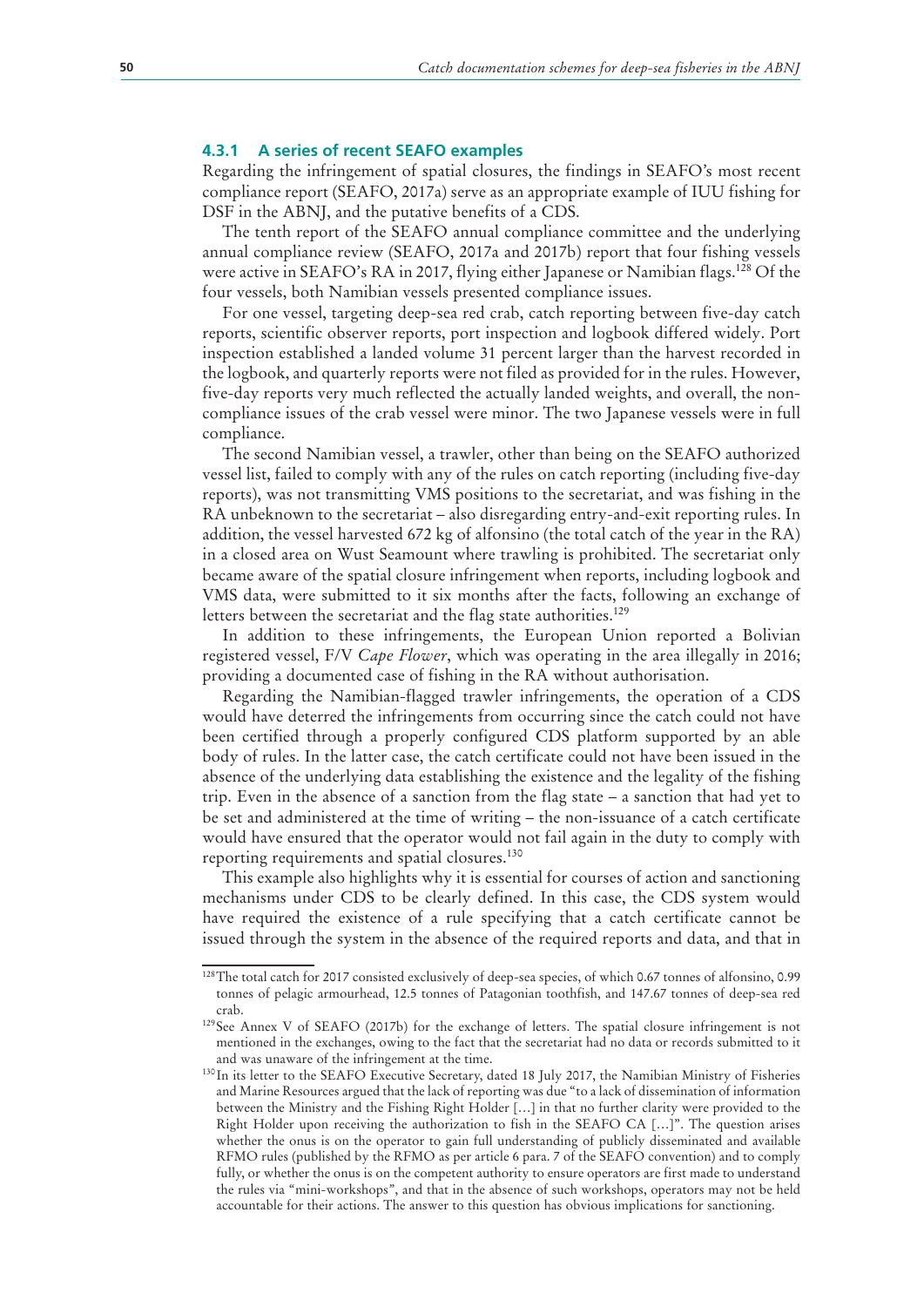the presence of a spatial closure violation, a relevant sanction would have had to be administered and serviced prior to the issuance of a catch certificate.<sup>131</sup>

## **4.4 RFMOs and the adoption of CDS**

As shown in Table 5, only three RFMOs have adopted CDS to date. One of these is CCAMLR, covering the deep-sea species of Antarctic and Patagonian toothfish. Seven out of the eight main RFMOs managing DSF in the ABNJ do not operate a CDS.

## **4.4.1 RFMO capacity**

The first consideration of importance is RFMO capacity. This is broken down into financial and human resource parts.

The development costs of stand-alone CDS systems are not to be underestimated, especially modern systems based on online electronic platforms with decentralized logons; receiving and managing all of the data in real time, along and throughout the entire supply chain from hundreds of operators – overseen and monitored by dozens of competent authorities. The development of these systems invariably ranges in the domain of 6 to 7 digits in United States dollars.<sup>132</sup>

Further to the financial implications related to the development of a CDS, and as indicated in Chapter 3, the operation of an "in-house" CDS solution requires the absolute minimum of a full-staff equivalent to administer the system – split between a compliance officer and an IT administrator. In the case of ICCAT, with the electronic bluefin tuna catch document (e-BCD) still under development and finalization, human resource needs are estimated to eventually settle at a 1.5 full-time staff equivalent.133 Most RFMOs do not have such freely available human resources within their existing staff contingent and would have to increase their secretariat's human resource budget, and recruit new personnel, in order to achieve this.

This means that for RFMOs with small secretariats, and staff contingents of fewer than five people, the development and operation of an in-house (i.e. stand-alone) CDS is generally not a tangible option within the existing structure and envelope of the RFMO budget.

Finally, in RFMOs where DSF only represent a minor portion of the harvest (e.g. NEAFC and NAFO), important investments of this sort would face steep competition from the management and related budget needs tied to the main non-DSF species managed by such RFMOs.

## **4.4.2 Where does the remit of the RFMO stop?**

Another key question pertains to the remit of the RFMO. Is an RFMO naturally called to manage the fishing activities of a fishery, providing a consistent and effective management framework (including MCS) naturally finishing at the point of landing; or does the remit of the RFMO extend further – following fisheries products into trade?

This question is pertinent, and it is actively debated in commission meetings. There are two schools of thought. For the more conservative elements, the RFMO's remit clearly finishes at landing, and port-state control frameworks are the furthest that

<sup>&</sup>lt;sup>131</sup>The option of issuing catch certificates for illegally harvested resources, in cases where infringements have been established, ought to be provided. In such cases, a period to set and administer a sanction is set, and only when the sanction is of the minimum severity established in the rules, and it has been paid, may the catch certificates be issued. Such a mechanism reflects CCAMLR's practice of issuing specially validated catch certificates (or "SVDCDs") for known IUU catches. In the absence of such a mechanism, the fate of the catch is unclear, and would have to be destroyed under regulatory rigour. However, the destruction of high-value protein should not be the finality of a CDS, but rather the operation of a deterrent mechanism that has operators complying with the rules.

<sup>&</sup>lt;sup>132</sup>Upgrading the ICCAT bluefin tuna catch document (BCD) from a paper-based system to an electronic system (e-BCD) incurred costs of €1.63 million – equivalent to some USD 2 million – between 2012 and 2016 (ICCAT 2016a).

<sup>133</sup> J. Cheatle, ICCAT compliance officer, personal communication.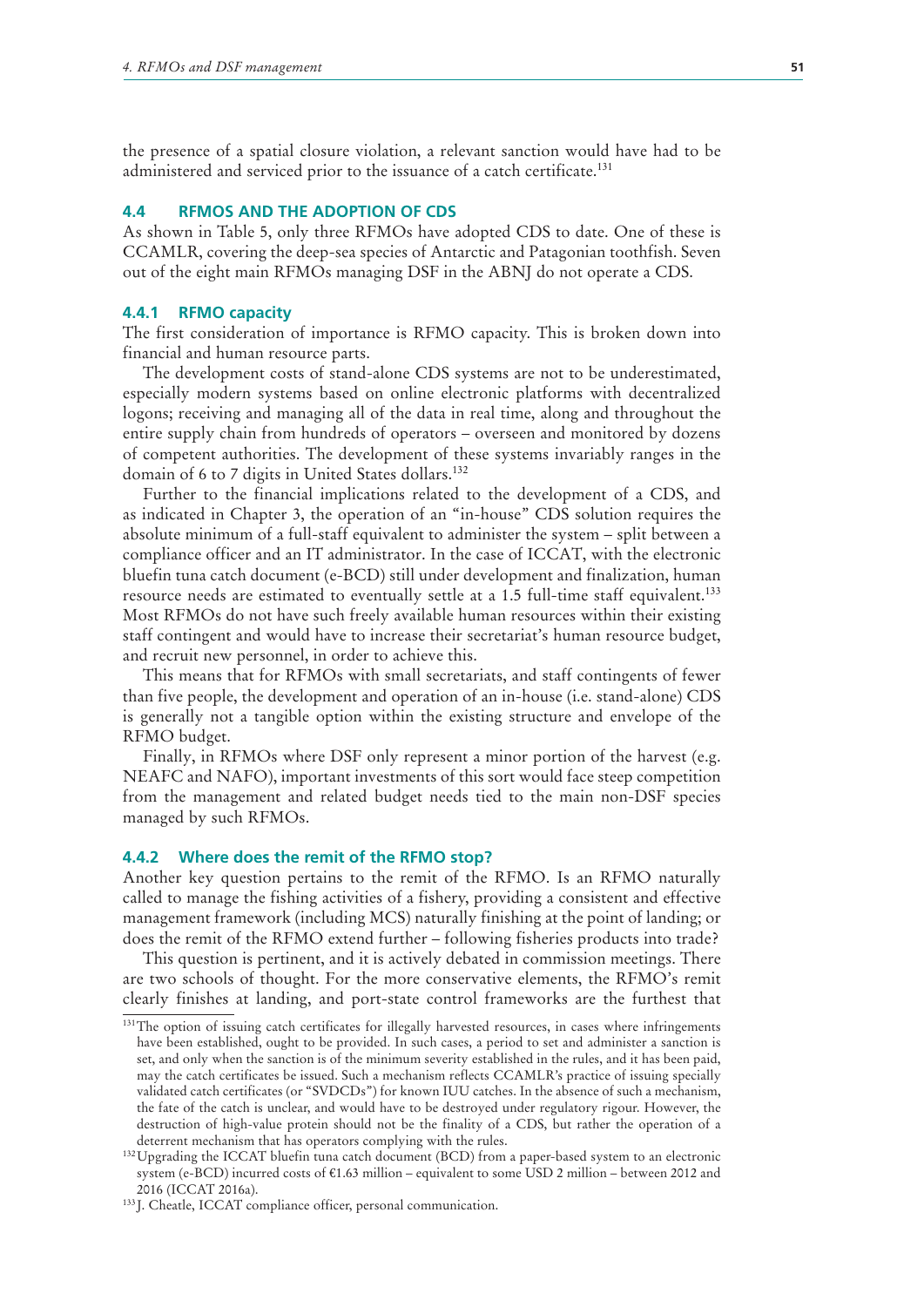an RFMO can venture in terms of rule-making. However, for the more progressive elements, trade is a natural extension of the RFMO's remit. With the CDS being a trade-based tool, covering the entire supply chain from harvest into the endconsumer market, proposals to develop and adopt CDS find natural opposition within commission membership.

In the more recent conventions establishing RFMOs, reference may be made to the fact that the remit of the RFMO may indeed cover trade-related measures – naturally including CDS – as shown in the following two examples:

*"The Commission shall adopt measures to ensure effective monitoring, control and surveillance, as well as compliance with and enforcement of the provisions of this Convention and measures adopted pursuant to this Convention. To this end, the Commission shall: establish, where appropriate, non-discriminatory market-related measures consistent with international law to prevent, deter and eliminate IUU fishing."*<sup>134</sup>

*"The Commission shall establish appropriate cooperative procedures for effective monitoring, control and surveillance of fishing and to ensure compliance with this Convention and the conservation and management measures adopted by the Commission including, inter alia: non-discriminatory market-related measures, consistent with international law, to monitor transhipment, landings, and trade to prevent, deter and eliminate IUU fishing including, where appropriate, catch documentation schemes."*<sup>135</sup>

These provisions, providing a firm grounding for the adoption of market-related measures, are exceptions in the landscape of RFMO convention texts. Those RFMOs whose conventions are silent on trade measures include, *inter alia*, CCAMLR, ICCAT and CCSBT, these being the three RFMOs that were operating multilateral CDS at the time of writing this paper. The same applies to NEAFC and SEAFO, to name but two more examples.

Finally, the fact that the potential adoption of market-related measures is provided for in the RFMO founding texts does not imply that the commission therefore feels urged to develop such measures. Several RFMO secretariats with enabling convention texts indicate that the commissions are generally more comfortable with managing fisheries up to the point of landing – including the putting in place of port-state control measures – while there is a generally a higher level of reluctance to consider the adoption of CDS.

## **4.4.3 CDS in RFMO performance reviews**

RFMOs may be subjected to performance reviews periodically. Such reviews assess the overall performance of the RFMO in pursuing its mandate, and are good indicators to gauge what experts external to the secretariat and the commission feel with regard to the potential of adopting market-based measures – i.e. if and how a CDS could complete the range of management tools that the RFMO is currently applying to its fisheries. It is of use to focus on external performance reviews for the assessment of the potential usefulness of politically sensitive CDS, as the external review panels are generally understood to be more politically unbiased, and better equipped to candidly assess the technical potential of hitherto unadopted measures and technologies. This sharply distinguishes views expressed by performance review panels from decisions that are adopted – generally by consensus – by a commission.

<sup>&</sup>lt;sup>134</sup> Convention on the Conservation and Management of High Seas Fisheries Resources in the North Pacific Ocean (NPFC), article 7, para. 2, subparagraph (g).

<sup>&</sup>lt;sup>135</sup> Convention on the Conservation and Management of High Seas Fishery Resources in the South Pacific Ocean (SPRFMO). Article 27, paragraph 1, subparagraph (d).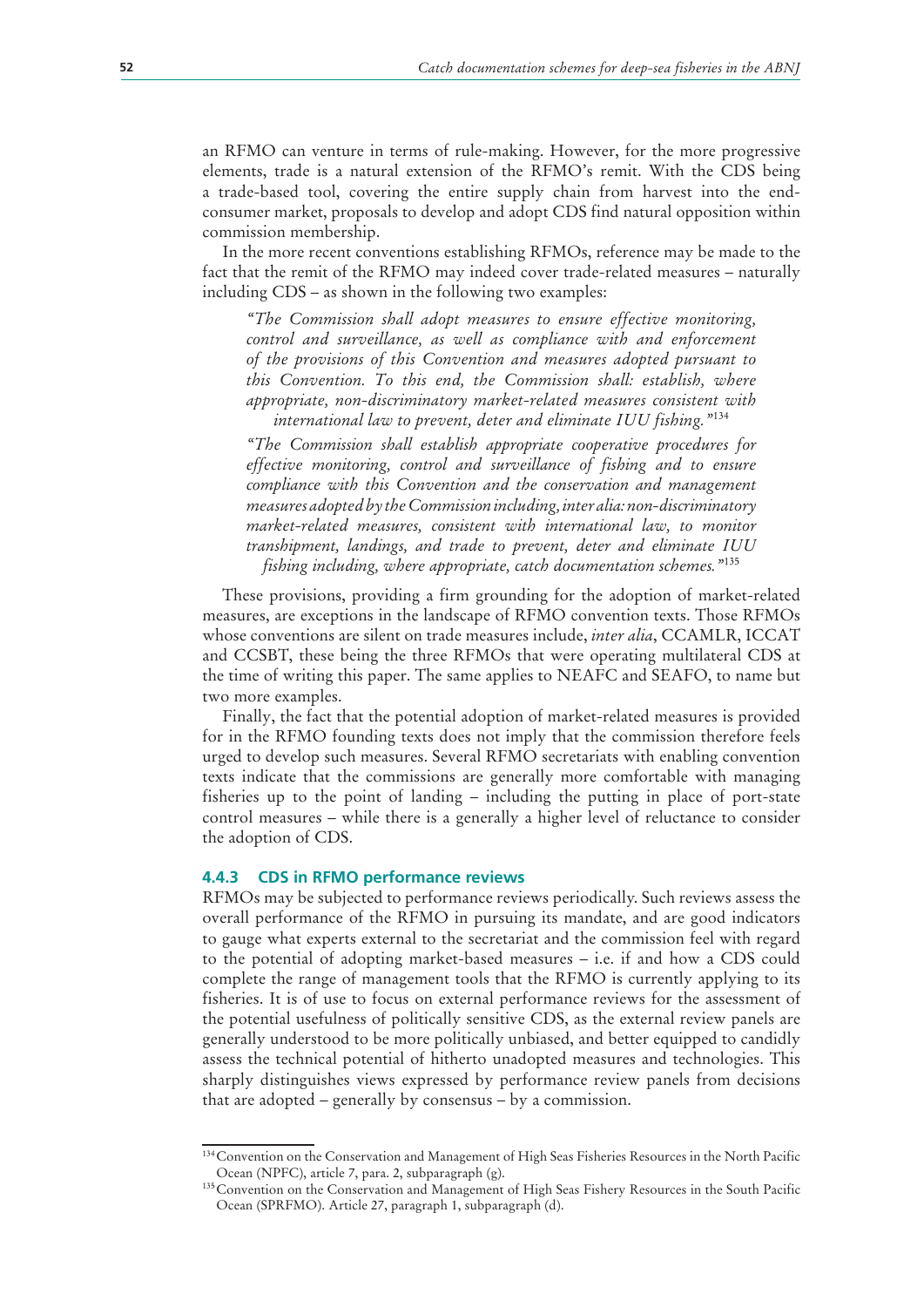RFMOs that do not yet have a CDS in place and that have run a performance review in the recent past are: SEAFO (2016), NEAFC (2014), NAFO (2011), and GFCM (2011). Coincidentally, the four RFMOs administer DSFs across the Atlantic Ocean basin and the adjacent Mediterranean, yielding the most important share of global DSF catches.

SEAFO's 2016 review, the most recent on hand, notes the existence of a CCAMLR CDS for toothfish, and proposes the logical course of action for SEAFO members – all but one of which are also members of  $CCAMLR^{136}$  – to align with the CCAMLR CDS, rather than establishing a separate CDS covering the same species at SEAFO. The review panel recommends as follows: "23. If fishing activities sharply increase in SEAFO, the Commission should evaluate the need and consider the prospect to develop a Catch Documentation Scheme for relevant species in harmony to CDSs already in force in other RFMOs. In this context the Commission should closely follow the ongoing FAO works on Catch Documentation Schemes." With this recommendation, a clear impetus is provided for SEAFO to harmonize CDS efforts with existing CDS by buying into them, rather than duplicating them in isolation, and to following FAO's work on CDS (including work such as that enshrined in the present paper) exploring ways of harmonizing CDS and rendering it more effective. The level of fishing effort, deemed too modest at the time of the evaluation, is put forward as a relevant criterion against which to weigh the decision of whether to adopt a CDS or not.<sup>137</sup>

NEAFC's 2014 second performance review first notes that "some components of modern MCS tools seem to be missing in the NEAFC Scheme. […] The Scheme does not provide for the implementation of a regional observer programme,<sup>138</sup> or catch documentation and/or trade tracking schemes, as additional MCS tools to ensure compliance with NEAFC conservation and management measures", leading to the understanding that the complementary value of a CDS is being endorsed in the same way as it is under section 4.3 of this paper. However, the review panel goes on to conclude: "UNFSA does not refer specifically to trade-tracking schemes, such as catch documentation scheme (CDS) or trade-certification schemes, although the FAO IPOA particularly encourages such tools in the fight against IUU fishing. However, introduction of such schemes may not be currently necessary in the NEAFC RA, in view of the success of the [existing MCS] Scheme in combating IUU fishing." Rather than underlining the complementarity between a more diverse array of management and enforcement measures, such as VMS, port state control and CDS, the review views them more readily as mutually interchangeable and/or exclusive, and capable of achieving satisfactory outcomes in isolation. The position of NEAFC on the matter has not substantially changed in recent years.

The performance review of NAFO, conducted in 2011, also assesses the question of market-related measures, as foreseen in the criteria for the review.139 The review first establishes that "NAFO's Basic Texts and the 2007 Amended Convention contain comprehensive legally binding provisions which […] empower the Organization to adopt and apply cooperative and integrated monitoring control and surveillance

<sup>136</sup>The only SEAFO member that is not a member of CCAMLR is Angola.

<sup>137</sup> If SEAFO were to formally align with the CCAMLR CDS, and make it mandatory for its members to apply its terms for SEAFO-related catches and landings, the size of the SEAFO toothfish fishery would be irrelevant. The size of the fishery would only be a relevant consideration if SEAFO were to develop its own in-house and stand-alone system. In actual fact, assuming that the CCAMLR system is designed to accommodate a given fleet size and volume of transactions, then the smaller the addition of number of vessels, catches and/or landings from outside the RA to be added and covered by the CCAMLR system, the less likely the need to upgrade the capacity of the CCAMLR platform.

<sup>138</sup> See Table 9.

<sup>139</sup> See NAFO (2011), Appendix II - Criteria for Reviewing the Performance of NAFO. "Compliance and enforcement. Monitoring, control and surveillance (MCS). Extent to which NAFO has adopted integrated MCS measures (e.g. required use of boarding and inspection schemes, VMS, observers, catch documentation and/or trade tracking schemes, and restrictions on transhipment)."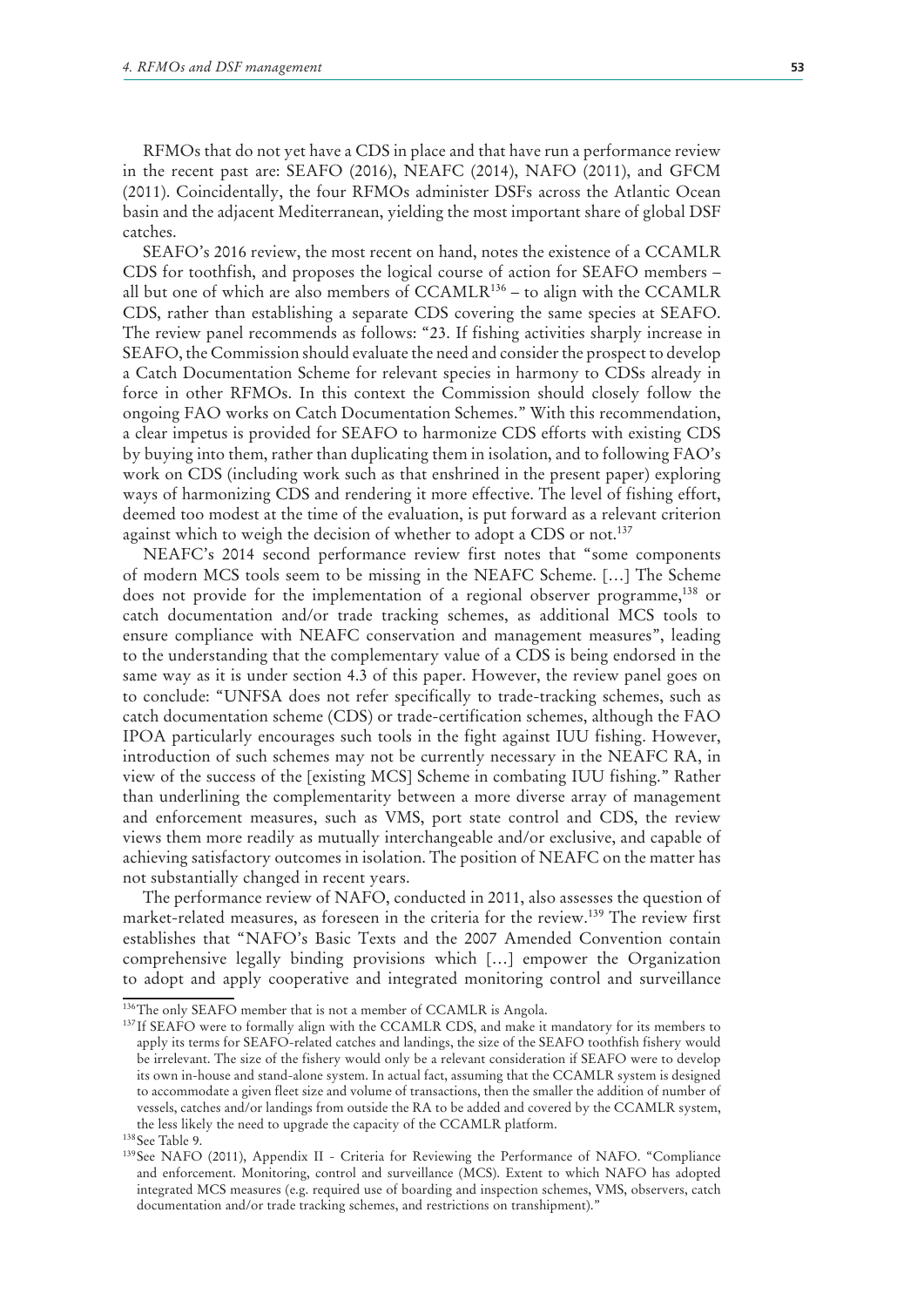measures. Such measures include […] catch documentation and trade tracking schemes [...]." After confirming NAFO's enabling legal foundation regarding the potential to adopt a CDS, it notes – with specific regard to market-related measures of the CDS type, that: "The use of market-related measures as a means to combat IUU fishing is a recent development.<sup>140</sup> [...] STACTIC<sup>141</sup> is also given broad powers to make recommendations on ways to combat IUU fishing. These can include market-related measures." The review panel concludes that "NAFO is encouraged to continue developing market-related measures as a way of improving the monitoring of total removals from the various fish stocks harvested in the Convention Area and in the event of any potential IUU fishery developing." While the wording leads one to understand that NAFO had already undertaken the development of such tools – which was not the case at the time – it provides a clear recommendation for the development and adoption of market-related measures to complement the arsenal of NAFO MCS tools. It also highlights the capacity of a CDS, next to combating IUU fishing, to function as a complementary quota monitoring and enforcement tool.

The performance review of GFCM in 2010 – the oldest of the four assessed here – focused largely on a legal and policy analysis of the GFCM agreement (Szigeti and Lutgen, 2015), and no assessment was made of market-based measures under the broader domain of compliance and enforcement. Given the year of publication and the relatively low profile of market-related measures at the time, this is not entirely surprising. The review notes: "The GFCM has not adopted market-related measures. Although marketing is a concern for aquaculture, the diverse characteristics of the Region and its fisheries would not at present make such a measure practicable. Consequently, there is no Panel analysis or recommendation."142 However, a 2015 Roadmap on Fighting IUU Fishing in the Mediterranean, adopted five years later and published as Annex J to the GFCM's Thirty-eighth Meeting Report of the Commission, proposes that, in order to "improve traceability mechanisms and take measures to prevent, deter and eliminate **the trade** in IUU products, a deterrent system to fight IUU fishing would have to ensure that controls are performed from the net to the plate. Work done by the FAO and the GFCM could be taken into account as well as the requirements by EU regulations. Market related measures should be developed, extending beyond the FAO International Plan of Action to Prevent, Deter and Eliminate Illegal, Unreported and Unregulated Fishing (IPOA IUU)." (Emphasis by the author). This marks the point where GFCM moves beyond the findings and lack of recommendations of its performance review on market-related measures, giving formal consideration to developing such tools, in line with IPOA-IUU provisions, and as implemented by the European Union, this being a clear reference to CDS systems. Again, taking stock of FAO's work in this domain is underlined.

In summary, the following insights are derived from these reviews:

Market-related measures remained ill-understood at the beginning of the current decade, more than ten years after CCAMLR's CDS had started implementation. The advent of the CDS systems of ICCAT, CCSBT and – most importantly – the European Union were instrumental in raising the profile of these systems and fostering a better understanding of their function and potential.

<sup>140</sup> In 2011, the three current multilateral CDS schemes were all operating, and the unilateral CDS of the European Union had been launched a year earlier also. Two of the 3 multilateral schemes had started their operation 1 and 3 years prior to the NAFO review, while the CCAMLR scheme had already been in operation for more than a decade. This statement underlines the painstaking slowness of mainstreaming trade-related measures in fisheries management, and their continued existence on the margins of obscurity – despite their adoption in multiple fisheries.

<sup>141</sup>NAFO Fisheries Commission Standing Committee on International Control.

<sup>142</sup> See GFCM (2011). Appendix I. The criteria for reviewing the performance of the GFCM asked the review panel to review the "Extent to which the GFCM has adopted integrated MCS measures (e.g., required use of VMS, observers, catch documentation and trade tracking schemes, restrictions on transshipment, boarding and inspection schemes)."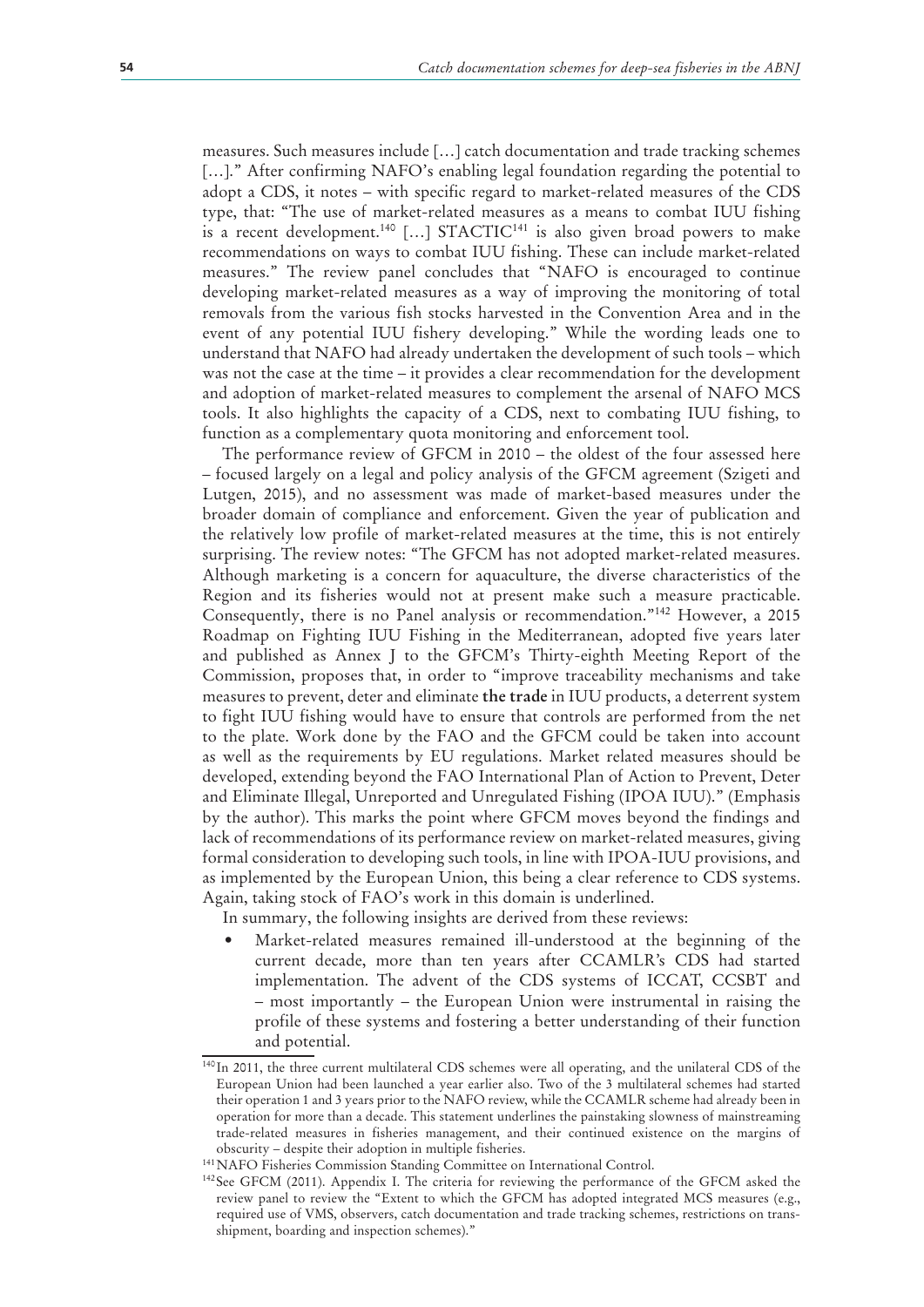- In the majority of performance reviews, RFMOs have been advised or have later taken the decision – to move forward with the adoption of market-based tools, bearing in mind the following considerations:
	- apply FAO's work, findings and recommendations for future marketbased systems to CDS applying to DSF in the ABNJ;
	- harmonize and integrate approaches with existing CDS systems; and avoid developing systems in isolation to existing ones, when covering the same species.

## **4.5 Non-RFMO management of DSF in the ABNJ**

Management measures for DSF in the ABNJ have also been taken unilaterally by states, and it is of interest to briefly highlight these, and assess how market-based control measures could relate to such initiatives. Especially with regard to the Southwest Atlantic, some states have taken unilateral action – in their capacity as flag states – to establish DSF rules applying to their fleets only.

Regarding the United States of America, the MSRA defines IUU fishing to include any fishing activity that has an adverse impact on VMEs, including seamounts, hydrothermal vents, and cold-water corals, located beyond national jurisdiction, for which there are no applicable conservation or management measures or in areas with no applicable international fishery management organization or agreement.143 While this unilateral legal position may not reflect the position of other major fishing nations, and does not provide a substitute for multilateral arrangements, it clearly ties in with the text and the spirit of the UNGA Resolutions covering VMEs and DSF, and the 2008 International Guidelines on DSF. It enables the United States of America to exercise flag-state control over its vessels, as well as long-arm jurisdiction over vessels voluntarily calling to its ports for trans-shipping or landing high seas DSF catches. However, no country has been identified under the MSRA on the basis of such a violation by fishing vessels flying its flag.144

Especially in areas where there are no RFMOs (e.g. Southwest Atlantic), such unilateral approaches are the only mechanisms currently available to protect VMEs. In a similar move, Spain has unilaterally closed nine VME areas on the Southwest Atlantic continental shelf to bottom trawling, and vessels flying its flag must comply with these spatial closures<sup>145</sup> (Durán Muñoz et al. 2012). In the absence of a multilateral mechanism, such flag-state initiatives will go some way to protecting VMEs.

In 2008, the European Union adopted a regulation applying to the fishing fleets of its members operating in ABNJ waters not under the responsibility of RFMOs with competence to regulate fishing activity.<sup>146</sup> It provides that no bottom fishing may take place in scientifically hitherto unassessed ABNJ areas, that member states should close recently discovered VME areas to bottom-fishing vessels flying their flags (providing the legal basis for Spain's rules discussed above), and that all vessels operating in such waters carry VMS and comply with 100 percent observer coverage.

<sup>143</sup>For the purpose of the Moratorium Protection Act, IUU fishing means:

<sup>(1)</sup> Fishing activities that violate conservation and management measures […];

<sup>(2)</sup> Overfishing of fish stocks shared by the United States […]; or,

<sup>&</sup>lt;sup>(3)</sup> Fishing activity that has a significant adverse impact on seamounts, hydrothermal vents, cold water corals and other vulnerable marine ecosystems located beyond any national jurisdiction, for which there are no applicable conservation or management measures, including those in areas with no applicable international fishery management organization or agreement. (MSRA section 609.)

<sup>144</sup> Identifications under the MSRA started in 2009, published bi-annually in NOAAs report to Congress. By 2017, five such reports had been published.

<sup>&</sup>lt;sup>145</sup> Spatial closure for the Spanish bottom-trawling fleet in ABNJ waters of the Southwest Atlantic, effective as of 1 July 2011. The currently closed area amounts to 41 300  $\rm km^2$ .

<sup>&</sup>lt;sup>146</sup> Council Regulation (EC) No 734/2008 of 15 July 2008 on the protection of vulnerable marine ecosystems in the high seas from the adverse impacts of bottom fishing gears.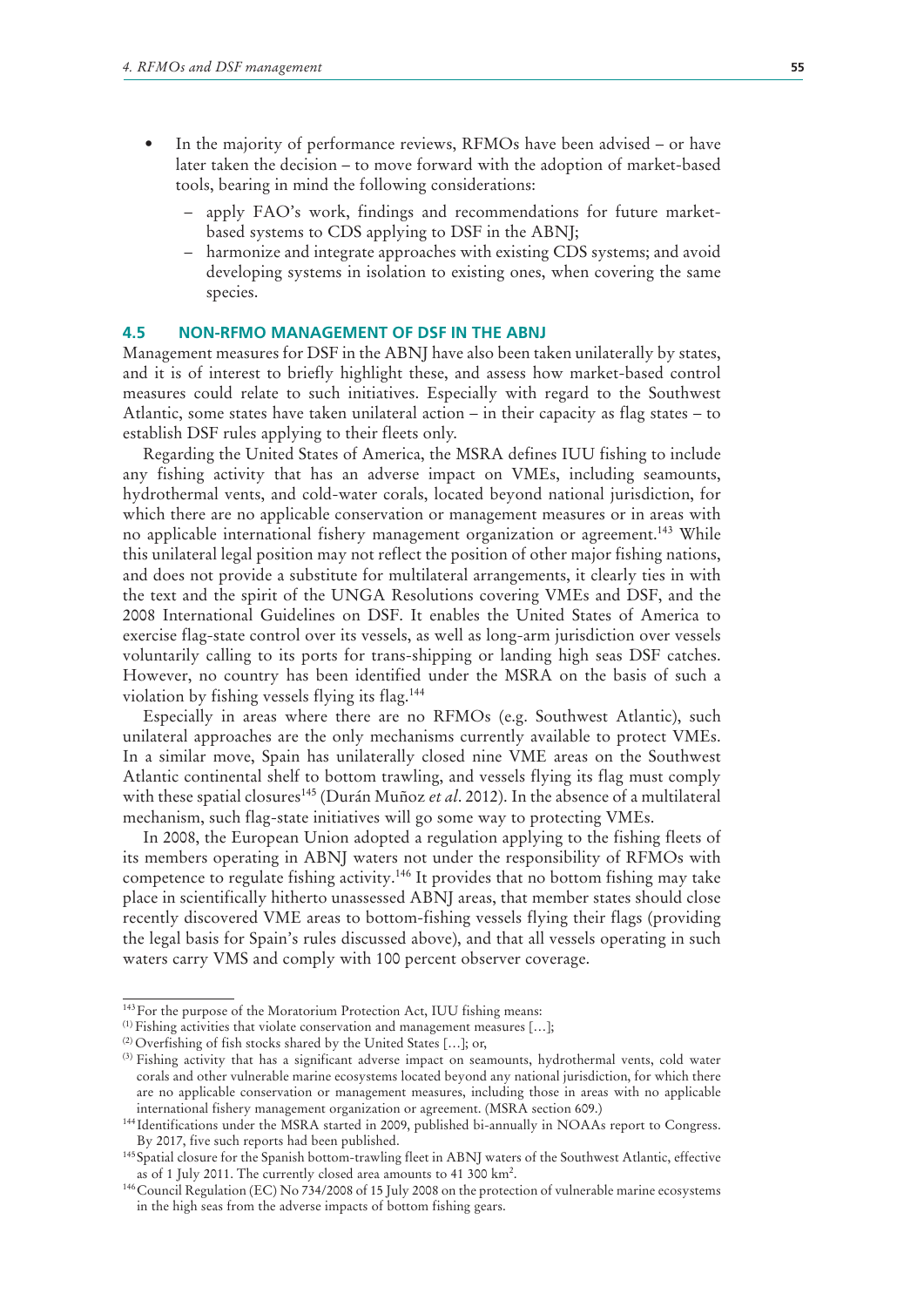In 2016, the European Union also enacted rules on existing fishing areas and maximum fishing depth,<sup>147</sup> banning bottom trawlers from operating in waters outside of their existing historical footprint, or in waters deeper than 800 meter. The rule applies to EEZ waters of the European Union,<sup>148</sup> as well as the ABNJ of the Eastern Central Atlantic Ocean.<sup>149</sup> ABNJ waters of the North and the Southwest Atlantic were excluded from the measure, following intense negotiations with some of the powerful fishing lobbies of the European Union. This means that the most important DSF fishing grounds targeted by the EU fleet in ABNJ waters fall outside the scope of the regulation. However, as with the Spanish example, it is apparent that unilateral protective measures can and are being taken in order to provide environmental protection to VMEs in areas where RFMOs with competence to regulate fishing activity are absent.

Overall, DSF-related long-arm jurisdiction type initiatives are rare or altogether absent, although United States legislation provides the basis for it. However, unilateral measures applied to a flag-state's fleet are more common and have largely been enacted by the European Union and one of its member states (Spain). Unilateral market-related measures that could potentially be made to apply under both the SIMP of the United States of America and the CDS the European Union have not been considered to date, while it is obvious that multilateral CDS in their current form, i.e. largely limited to the RA of the RFMO operating them, do not harbour the potential to be leveraged in such manner. However, it is easily conceivable that, under a global super-CDS, particular spatial closures falling outside the RA of any RFMO could be adopted "remotely" – either by being agreed multilaterally, or by being imposed unilaterally by flag, port and/or market states within such a framework.<sup>150</sup>

<sup>147</sup>Regulation (EU) 2016/2336 of the European Parliament and of the Council of 14 December 2016 establishing specific conditions for fishing for deep-sea stocks in the north-east Atlantic and provisions for fishing in international waters of the north-east Atlantic and repealing Council Regulation (EC) No 2347/2002.

<sup>148</sup>European Union waters of the North Sea, of the northwestern waters and of the southwestern waters as well as European Union waters of ICES zone IIa.

<sup>149</sup> International waters of CECAF areas 34.1.1, 34.1.2 and 34.2.

<sup>150</sup> Currently, it is conceivable that a fishing vessel, flying a flag other than that of Spain, operates bottomtrawling gear in areas unilaterally closed by the Spanish legislator in the Southwest Atlantic. The resulting deep-sea harvest may then be landed in any port and legally exported to Spain. If the same fishing operation were to fall under the tenets of a global super-CDS, and Spain unilaterally established within that system that fishery products from specified areas could not enter the Spanish market, then the protective measure would gain in profile and effectiveness through the CDS mechanisms denying access to particular markets.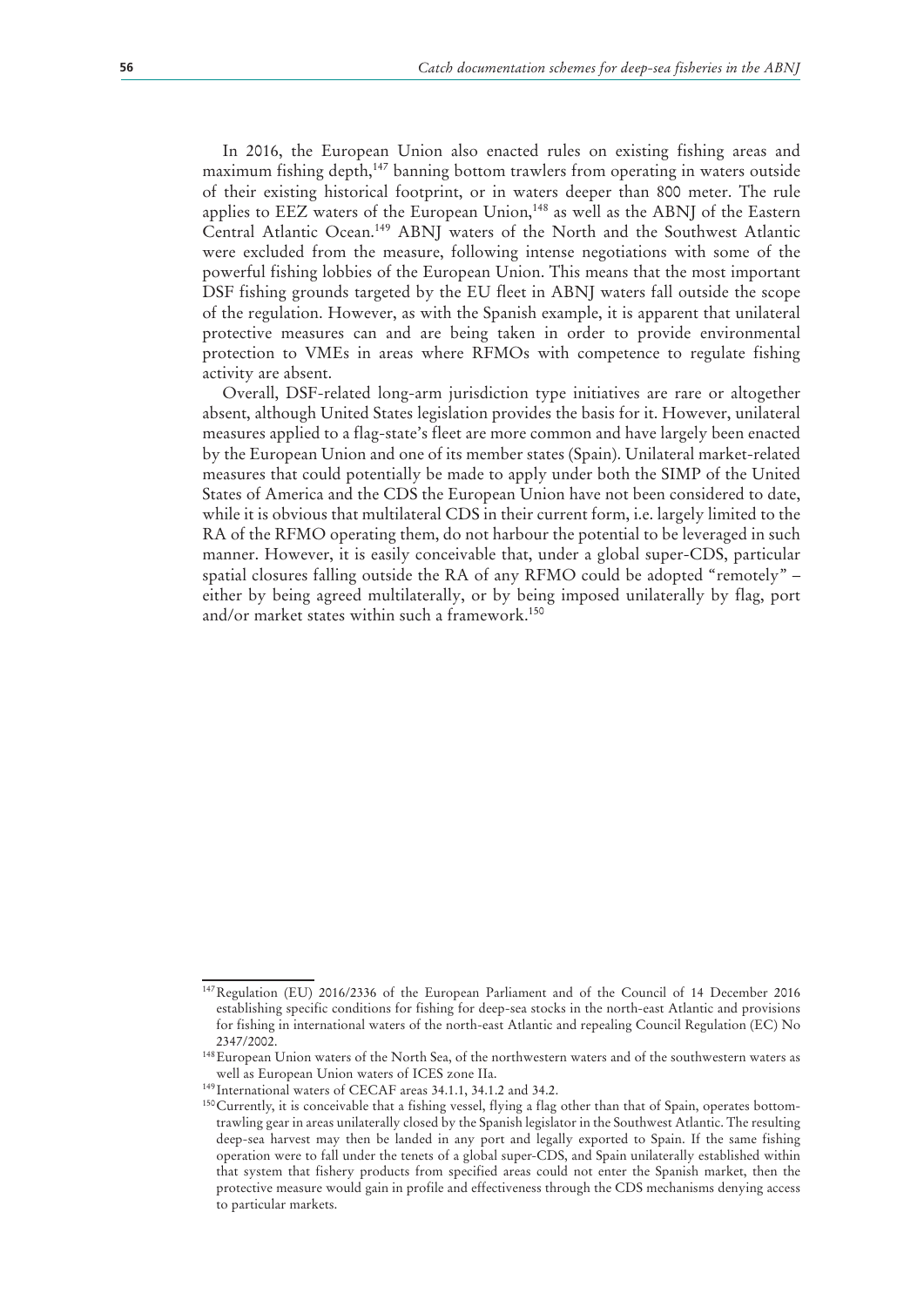# **5. Trade in deep-sea fishery products**

As a trade- or market-based tool, CDS start out at the harvesting end, but the lion's share of their action applies along supply chains, whenever international trade transactions take place. These actions relate to those instances when product is exported from the port state<sup>151</sup> to an end-market state,<sup>152</sup> or from a port state to a processing state.<sup>153</sup> In the case of semi-finished products are manufactured, products may be further re-exported to another processing state, or in the case of finished products, they may be then re-exported to the consumer end-market state. In some cases, involving brokerage of raw or semi-finished products, consignments may also be imported into, and re-exported from, given territories in the same form without undergoing changes. Every time an exportation or re-exportation takes place, a trade certificate under the CDS is issued and validated by a competent authority, linking the exported product to the source certificate (or certificates) under which the original product entered the territory. The precise CDS-related handling of these transactions, and how they ought to be managed and supported at the state level, have been discussed by Hosch (2016a) and Hosch and Blaha (2017). Thus, these aspects are not covered here.

What is of particular importance to appreciate in this chapter is that every importation under a CDS carries with it a burden of control that has to be applied at the border. The border control framework applying to the importation of CDS-covered products must be able to provide a number of assurances:

- that the CDS is known and well understood, and that CDS paperwork is subjected to official controls by border inspection agents;
- that the formal CDS-related control framework embodies a tangible risk for fraudulent consignments of being detected;
- that a formal framework of deterrent sanctions  $-$  including import denial  $-$  is in place, and is applied in instances of detected fraud.154

A CDS, as a fishery management tool, only makes sense in fisheries in which trade plays a key part. In fisheries where the overwhelming majority of products are landed and consumed domestically, a CDS is of limited use.<sup>155</sup> Trade is an important dimension in DSF, and hence the fact that CDS may play an important part in the management of these fisheries – from this particular perspective – is a given.

<sup>&</sup>lt;sup>151</sup>The port and country where a harvest was first landed, accompanied by a valid catch certificate.

<sup>&</sup>lt;sup>152</sup>The country to which the products are exported for final consumption, and from which they will not re-emerge.

<sup>&</sup>lt;sup>153</sup>The country in which products will be substantially processed into value-added products, before being re-exported.

<sup>&</sup>lt;sup>154</sup>The recent report by Mundy (2018) suggests that these basic assurances are not yet provided in an equal manner between entry points of seafood into the EU market – indicating that important disparities in the effectiveness of the control framework applied by individual EU member states to the EU's unilateral CDS do exist, resulting in detectable diversions of seafood trade between entry points into the its market. (see also footnote 89)

<sup>155</sup>This relates to the fact that in the case of domestic landings and consumption – and the absence of trade – oversight and jurisdiction remain limited to the flag state. Market-based tools seek to overcome exclusive (and often faltering) flag-state jurisdiction by expanding it to port and market states also, improving enforcement and compliance outcomes within a multilateral framework providing for peer-to-peer oversight and control.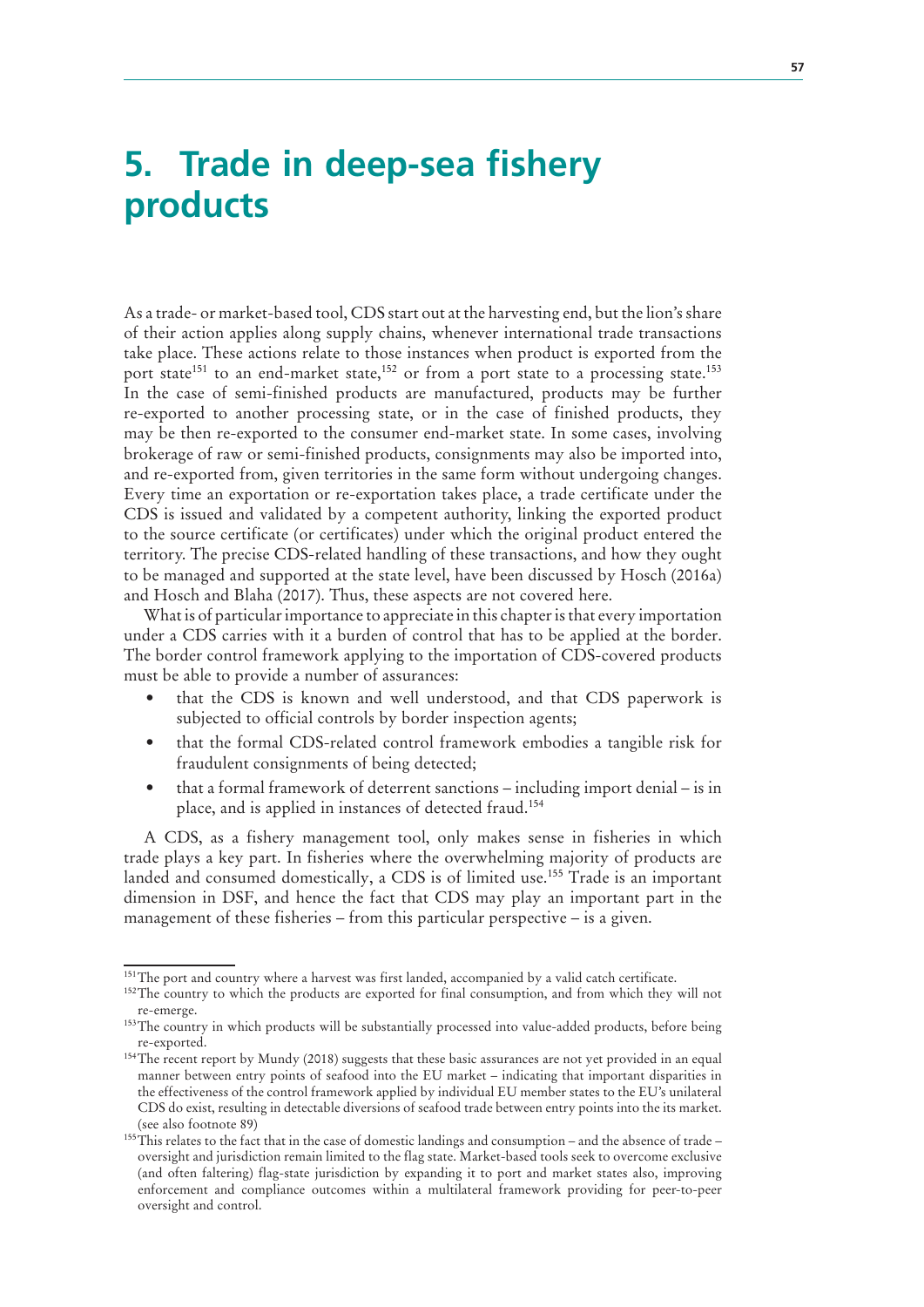#### **5.1 DSF trade statistics**

Trade in DSF is important, but also difficult to fathom. In terms of trade volume, it is safe and conservative to assume that at least half of all DSF harvests do enter international trade (including intra-EU trade). This is due to a combination of: (i) fisheries often being conducted far from consumer markets (implying landing in foreign ports and re-exportation of products as freight); and (ii) flag states involved in fishing not being the primary consumers of many of the harvested resources.

The only way RFMOs can track trade and raise trade statistics in species (and their derived products) of which they oversee the fishery is when they operate a trade tracking programme (such as the TDS operated by ICCAT) or a CDS. Among the RFMOs covering DSF, only CCAMLR is currently operating a CDS and, therefore, only it has a centralized overview of international trade in toothfish products. The other RFMOs with a mandate covering DSF have a very limited understanding of the supply chain through which fish harvested in their RA migrate, and in which markets they ultimately end up in.

#### **5.1.1 Sources of DSF trade statistics**

Fish trade statistics under an effective CDS are both complete and encompassing (i.e. covering not only the flag of origin and the final destination markets, but also the whole gamut of supply-chain transactions), and they are recorded and filed in the RFMO's CDS data repository. These represent the potentially most complete source of fish trade statistics. Such CDS trade data can be analysed on a recurrent basis in order to gain a deep understanding of the trade dynamics in RFMO-managed stocks, and potential compliance issues – especially in combination with other sources of trade data, foremost among them being those recorded by individual countries.<sup>156</sup>

The second source of trade statistics are individual country trade datasets, as recorded and filed by national customs authorities. These datasets are generally available to (and accessible by) the general public under various (non-harmonized) forms and levels of aggregation, often using expanded and/or more detailed national commodity coding systems that go beyond the six-digit harmonized coding system of the World Customs Organization – but not in all cases.157 Relying on trade datasets of individual countries to reconstruct global supply chains and analyse trade flows for individual species and commodities originating from any specific RFMO is laborious and time-consuming, given the non-harmonized nature of codes, and the almost endless permutation of country linkages that may exist. In cases where important countries participating in the trade of a CDS-covered species are not applying the CDS (e.g. Hong Kong SAR for toothfish), country-level and international trade datasets are the only avenue to

<sup>156</sup>A relevant example of such comparisons – establishing the existence of misreporting (and hence IUU fishing) – is provided by Sancho Andrade, Ortiz - Von Halle and Naranjo Cuvi (2002) as follows: "In relation to Antarctic Toothfish Dissostichus mawsoni there were no catch reports of this species by Uruguayan vessels in either 1999 or 2000. However, the United States recorded imports of this species from Uruguay of approximately 131 tonnes in 1999 and 375 tonnes in 2000.These imports represented over 40 per cent of the total imports of Antarctic Toothfish by the United States. In the first six months of 2001, the United States again recorded imports of Antarctic Toothfish from Uruguay of 377 tonnes. Uruguay reported only 40 tonnes of catch of the species in that year."

<sup>&</sup>lt;sup>157</sup>An example of the non-harmonized codification of trade data between countries hails from Sancho Andrade, Ortiz - Von Halle and Naranjo Cuvi (2002), who report: "Uruguay's national export statistics do not discriminate between different toothfish products, nor between exports of Patagonian Toothfish and Antarctic Toothfish." The same paragraph establishes that United States import statistics allow distinguishing between both species – which allowed establishing the discrepancy in Uruguay's reporting referred to in the above footnote. With regard to Peru, it is reported: "There is no Customs nomenclature specific to Patagonian Toothfish in Peru. […] The lack of species-specific Customs codes for toothfish makes it difficult to carry out a proper analysis of trade of this species from Peru."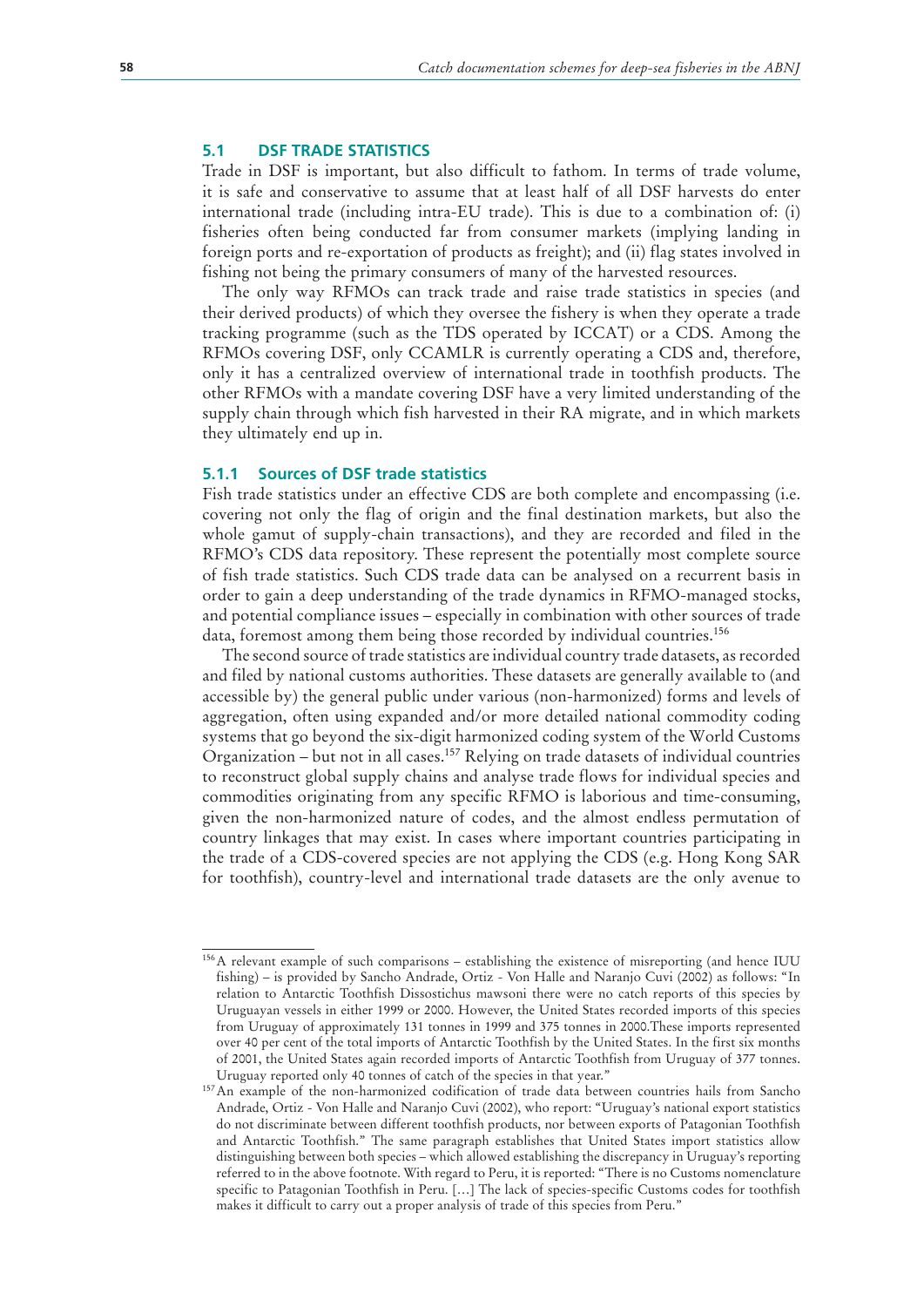analyse these flows.158 However, country-level customs codes (and the datasets based on these) generally present major challenges for identifying and tracking trade of DSF commodities. Regarding these datasets, Lack, Short and Willock (2003) illustratively report that:

*"Few countries involved in the catch and trade of Orange Roughy have specific customs codes under which to record their import, export and re-export of this species. The main consumer market, the USA, and the main producer country, New Zealand, do have customs codes for Orange Roughy. Chile, also a small producer country, introduced one commodity code for Orange Roughy in 2002. However, Australia, Canada, the EU, Japan and Namibia do not have customs codes or record trade information for Orange Roughy, despite being producers and/or consumers of the product. Significantly, no trade information is available from China, which has emerged as a major exporter/re-exporter of Orange Roughy to the USA in recent years, and is identified in FAO's Capture Production database as having caught Orange Roughy in recent years."* 

While some country-level custom codes are bound to have been upgraded since, this remains an issue regarding the analysis of trade in DSF commodities.

Finally, there are the international trade datasets such as those hosted by the United Nations Conference on Trade and Development<sup>159</sup> and UN Comtrade,<sup>160</sup> being submitted by individual countries in a recurrent manner. These datasets are compatible by virtue of adopting the HS classification of the World Customs Organization;161 some detail in country-level statistics is generally lost by reducing national codes to their harmonized six-digit roots – in order to make all hosted sets compatible. The following section discusses these datasets and their underlying classification.

## **5.1.2 HS classification and DSF**

The question that arises is whether international trade statistics – and the underlying HS classification – provide a resolution that is sufficient to distinguish either individual DSF species, or generic DSF species as a group within the general headings covering fish and fish commodities.<sup>162</sup>

The latest version of the HS classification (HS-2017) entered into force on 1 January 2017. The number of fish products it accommodates remains far below the number of commercially harvested and traded fishery species, but it marks a net improvement over the earlier version (HS-2012). With regard to fish products, the 2017 version underwent 85 agriculture-related amendments – including fisheries. Within the limits of the available codes, the classification was restructured according to main groups of species of similar biological characteristics. Amendments aim, *inter alia*, to cater for species and/or product forms that require better monitoring for the purpose of better

<sup>&</sup>lt;sup>158</sup> "Thus, while the CDS allows for the tracking of trade between those countries that participate in the scheme, it does not cover trade by non-Contracting, non-participating countries, and nor does it cover toothfish not accompanied by CDS documentation, i.e. IUU toothfish catch. Therefore, to conduct a more complete analysis of global trade in toothfish products, it is necessary to examine the trade databases of the individual countries known or suspected to be involved in the trade of toothfish." (Dent, 2016)

<sup>159</sup> See: http://unctadstat.unctad.org/wds/ReportFolders/reportFolders.aspx

<sup>160</sup> See: https://comtrade.un.org/data

<sup>161</sup>The "Harmonized Commodity Description and Coding System" is generally referred to as "Harmonized System" or simply "HS". It is a multipurpose international product nomenclature developed by the World Customs Organization.

<sup>162</sup>Lack, Short and Willock (2003) called for efforts to be made in this domain, as follows: "In order to maximise the effectiveness of conservation and management measures for deep-sea species: […] (c) States involved in the trade of deep-sea species must implement, as a priority, harmonised trade codes for these species, noting the need for an adequate breakdown of codes by product form, in order to provide for meaningful trade analysis."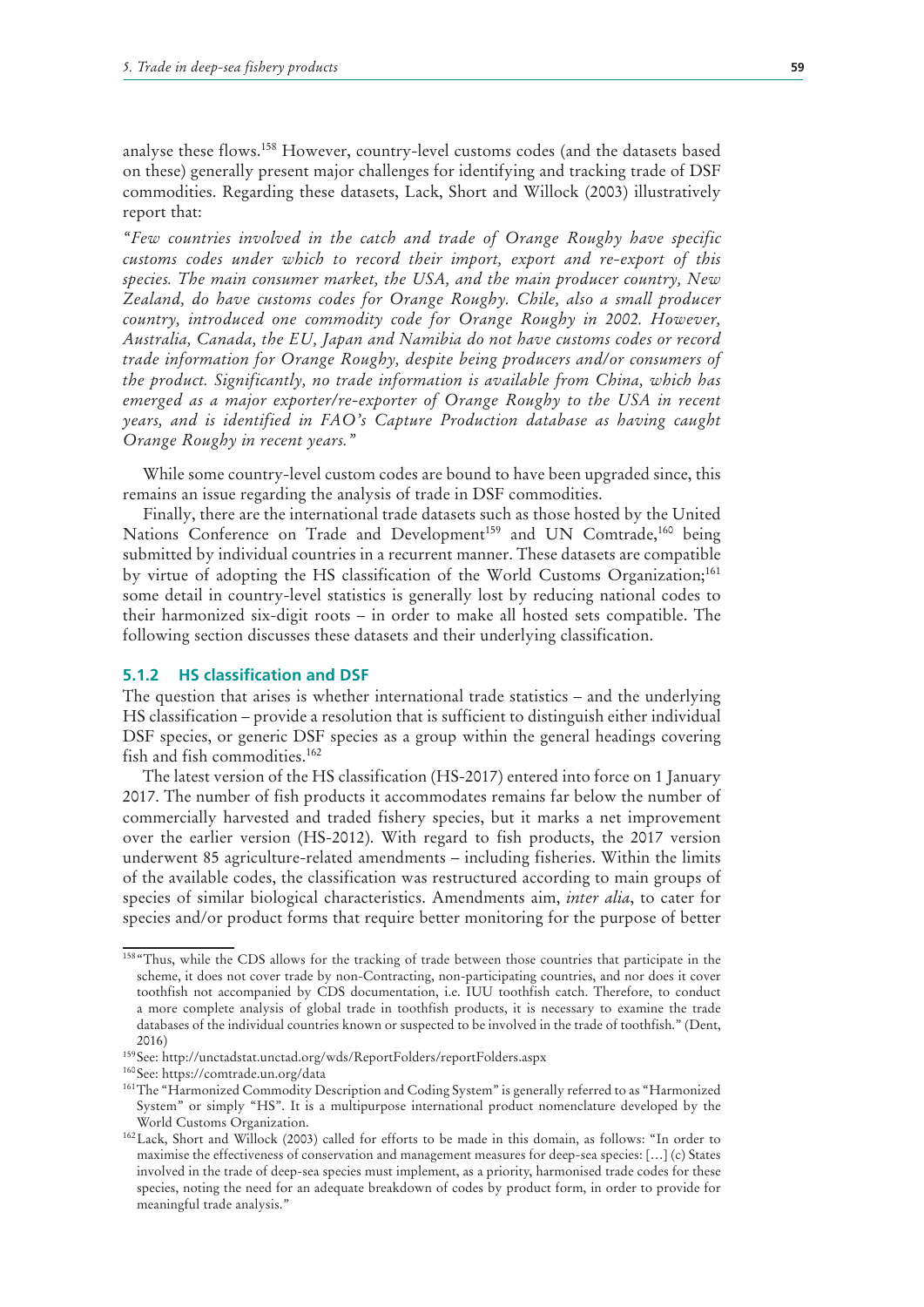fisheries management, and in particular for the conservation of potentially endangered species (Fugazza, 2017). $163$ 

TABLE 10 **Major DSF species in the HS-2017 classification**

| <b>Species</b>                     | <b>Individual</b><br>species listing | <b>Within a group</b><br>(genus, family, etc.)                    | <b>Commodity type(s)</b>     |
|------------------------------------|--------------------------------------|-------------------------------------------------------------------|------------------------------|
| <b>Antarctic toothfish</b>         | no                                   | genus                                                             | various at genus level       |
| <b>Redfish</b>                     | no                                   | no                                                                | no                           |
| Orange roughy                      | no                                   | no                                                                | no                           |
| <b>Splendid alfonsino</b>          | no                                   | no                                                                | no                           |
| <b>Argentine shortfin squid</b>    | no                                   | order <sup>1</sup>                                                | yes - fresh, frozen & other  |
| Longtail southern cod              | no                                   | no                                                                | no                           |
| <b>Hoki Roundnose</b><br>grenadier | no                                   | several families in same<br>group incl. both species <sup>2</sup> | various for several families |
| <b>Greenland halibut</b>           | no <sup>3</sup>                      | family                                                            | yes - fresh & frozen         |
| North Pacific armourhead           | no                                   | no                                                                | no                           |
| <b>Red crab</b>                    | no                                   | order                                                             | yes - fresh, frozen & other  |

1 Placed under HS Codes 0307.42, 0307.43 and 0307.49 in a group called "cuttle fish and squid", of which the vast majority of commercial species are pelagic and non–DSF.

<sup>2</sup> Most families in this group of cod-like fishes (under HS Codes 0302.59, 0303.69, 0304.49, 0304.53, 0304.79, 0304.95, 0305.32 and 0305.53) contain a number of DSF species, but are not limited to these.

 $3$  HS Codes 0302.21 and 0303.31 list the species with two other species within a group of three, and of which *Hippoglossus stenolepis* (Pacific halibut) is typically continental-shelf associated and generally not considered a DSF species.

*Source:* Author's own elaboration.

Table 10 provides an overview of some of the most important commercial deep-sea species harvested today, and how these are identified in the harmonized nomenclature of the new HS-2017 classification under Chapter 3.

The species listed in Table 10 represent the greater part of global DSF harvests by volume. The table shows that no single DSF species is individually codified, while important species, such as alfonsino, orange roughy or North Pacific armourhead, fall entirely beyond the grasp of the HS-2017 classification. A range of other species, including southern bluefin tuna (*Thunnus maccoyii*) – also under CDS management – is listed under species-specific HS codes (e.g. 0302.36). Toothfish, the only set of two DSF species under CDS management, are also the only two DSF species that are currently recorded at the genus level in the HS classification.164 All other DSF species (including molluscs and crustaceans) are either grouped in larger sets of families, in sets regrouping several families, or in orders, or are simply not listed at all and fall generically under "others" and "not elsewhere specified". Overall, it is fair to state that the HS classification and the related datasets, with one or two notable exceptions, are

<sup>163</sup> "Due to the importance of the HS in the collection of trade statistics, the HS-2017 amendments for fish and fishery products are to further enhance the coverage of species and product forms which need to be monitored for food security purposes and for better management of resources. The split by more detailed product forms for crustaceans, molluscs and other invertebrates is motivated by the importance of trade and consumption of these species in the various product forms. The subdivisions enable a better correspondence between the HS and the United Nations Central Product Classification (CPC). The amendment for cuttlefishes and squids is to extend the coverage of the present codes, in order to have all those species grouped. At present, a significant share of cuttlefish and squid trade is recorded under residual codes for molluscs." See: http://www.wcoomd.org/en/topics/nomenclature/instrument-andtools/hs-nomenclature-2017-edition/amendments-effective-from-1-january-2017.aspx

<sup>164</sup> In order not to convey a false sense regarding the relationship between HS codes and species falling under a CDS, it should be noted that Atlantic bluefin tuna (also covered by a CDS) is actually grouped with Pacific bluefin tuna (not covered by a CDS and occurring in a different set of oceanic basins altogether). This renders impossible a trade analysis of the CDS-covered species (i.e. Atlantic bluefin tuna) based on international trade datasets. In the case of toothfish, the same analysis is possible, as the two species that are regrouped in the HS nomenclature also fall under the same CDS. In the case of toothfish, it is the limitation of CCAMLRs jurisdiction, and toothfish catches in other RFMO RAs, that would create potential challenges in data interpretation.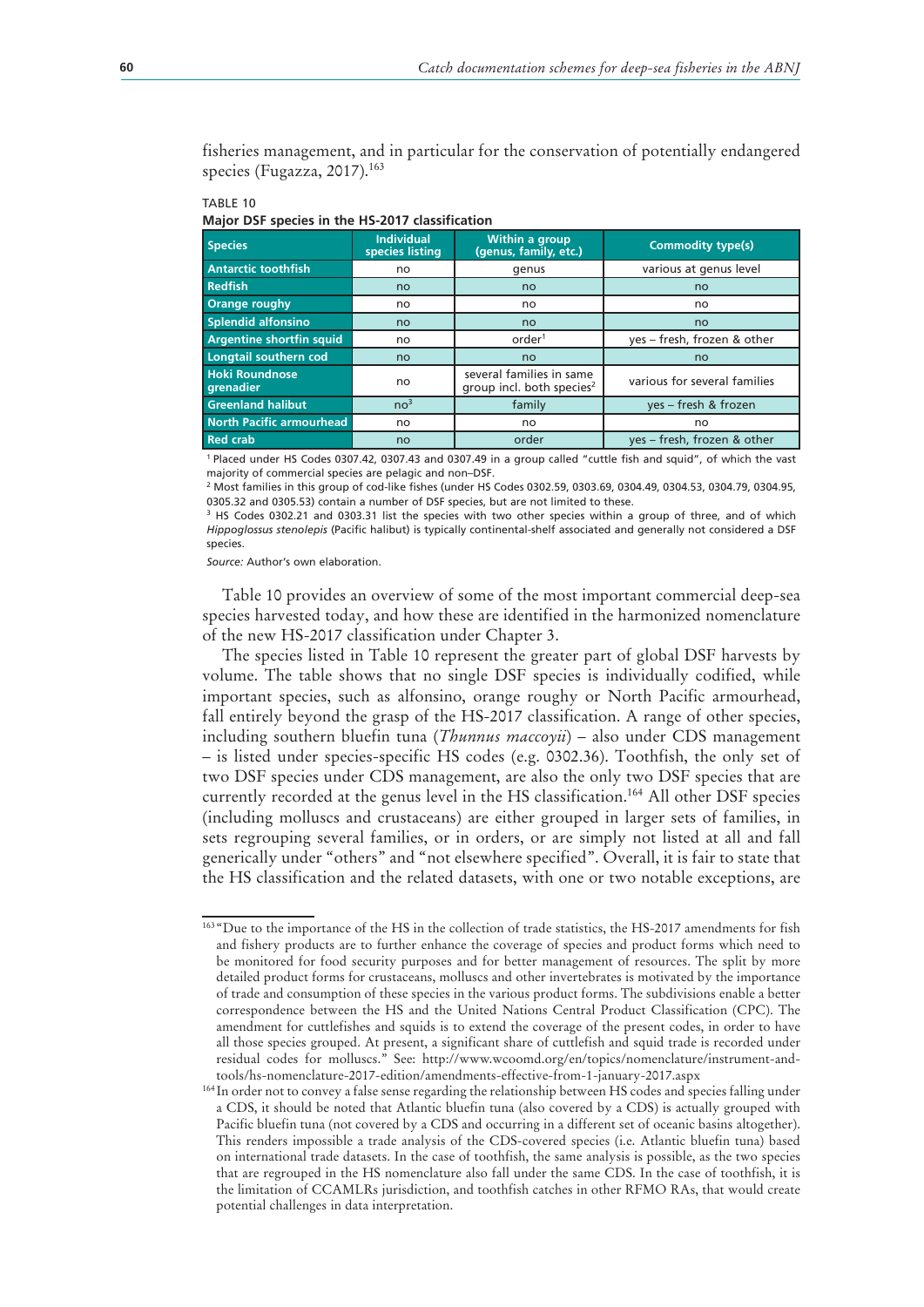ineffective as tools to inform the trade analysis of DSF commodities, let alone control trade flows.

The latest HS classification still does not allow distinguishing between aquaculture and wild-capture fisheries products, in the same vein as it quite naturally does not allow distinguishing between ABNJ- and EEZ-harvested products. The RFMO- and CDS-related datasets and the more detailed country-specific datasets remain the default options for DSF trade analysis.

# **5.2 DSF supply-chains and trade**

This section explores the little formal knowledge available on supply chains and trade in DSF commodities. Toothfish play a central part in this.

## **5.2.1 Toothfish trade**

Following the adoption of CCAMLR's CDS, studies covering toothfish trade multiplied rapidly (e.g. Lack, 2001; Lack and Sant, 2001; Cajal and Garcia Fernández, 2002a and 2002b; Contreras, 2002). One of the most recent trade reviews was commissioned by CCAMLR in 2016 (Dent, 2016). Dent notes that the combined harvest of France, Chile, Argentina, the Republic of Korea, Australia, the United Kingdom, and New Zealand accounts for some 90 percent of global capture production.

Dent also reports that an average annual volume of 25 054 tonnes of toothfish (*Dissostichus* spp.) was imported globally between 2009 and 2013. Given that the overall annual TAC (in live weight) was of the order of 15 000 tonnes (or less) in those years, and that fish is primarily traded in frozen, headed and gutted form (i.e. equating to a higher live-weight equivalent), it can be surmised that every unit of catch is traded at least twice before reaching its consumer end-market. The overall picture arising from this analysis – probably the only highly detailed trade analysis currently available for any DSF – is that trade in toothfish products, following their first landing, is a very important component of the full supply chain.<sup>165</sup>

Following landing, toothfish is generally exported to a number of countries, mainly in North America, Europe, and East and Southeast Asia. The United States of America is the largest market for toothfish, with its imports in the period 2009- 2013 representing 47 percent of the global total in volume terms, at an average of 11 683 tonnes per year, and 56 percent of the global total in value terms. An earlier report also identified the United States market as the global main consumer endmarket of another DSF species, orange roughy (Lack, Short and Willock, 2003). In Asia, the major importers of toothfish are Japan, Singapore, China, Hong Kong SAR, and Thailand. Singapore, Hong Kong SAR and China re-export a relatively large proportion of their imports – indicative of their importance as processing hubs. In Europe, the large Mediterranean seafood markets, Italy, Spain and France in particular, in addition to the United Kingdom, account for the majority of European toothfish imports (Dent, 2016).

#### **5.2.2 DSF trade in general**

Much of what is formally understood about DSF trade and supply chains is grounded in the more detailed trade analysis efforts that have focused on toothfish – summarized in the preceding section. Based on the above, other publications (e.g. Lack, Short and Willock, 2003), and direct discussions held with industry representatives

<sup>165</sup> "The supply chains conveying toothfish catches to the consumer, as is often the case for globally traded seafood products, are complex and will often involve multiple border crossings. In a typical case, after unloading from the harvesting vessel, the catch will likely be exported, either prior to or after processing, and be possibly re-exported once again to the country where it is consumed. This inevitably complicates the task of mapping trade flows […]." (Dent, 2016)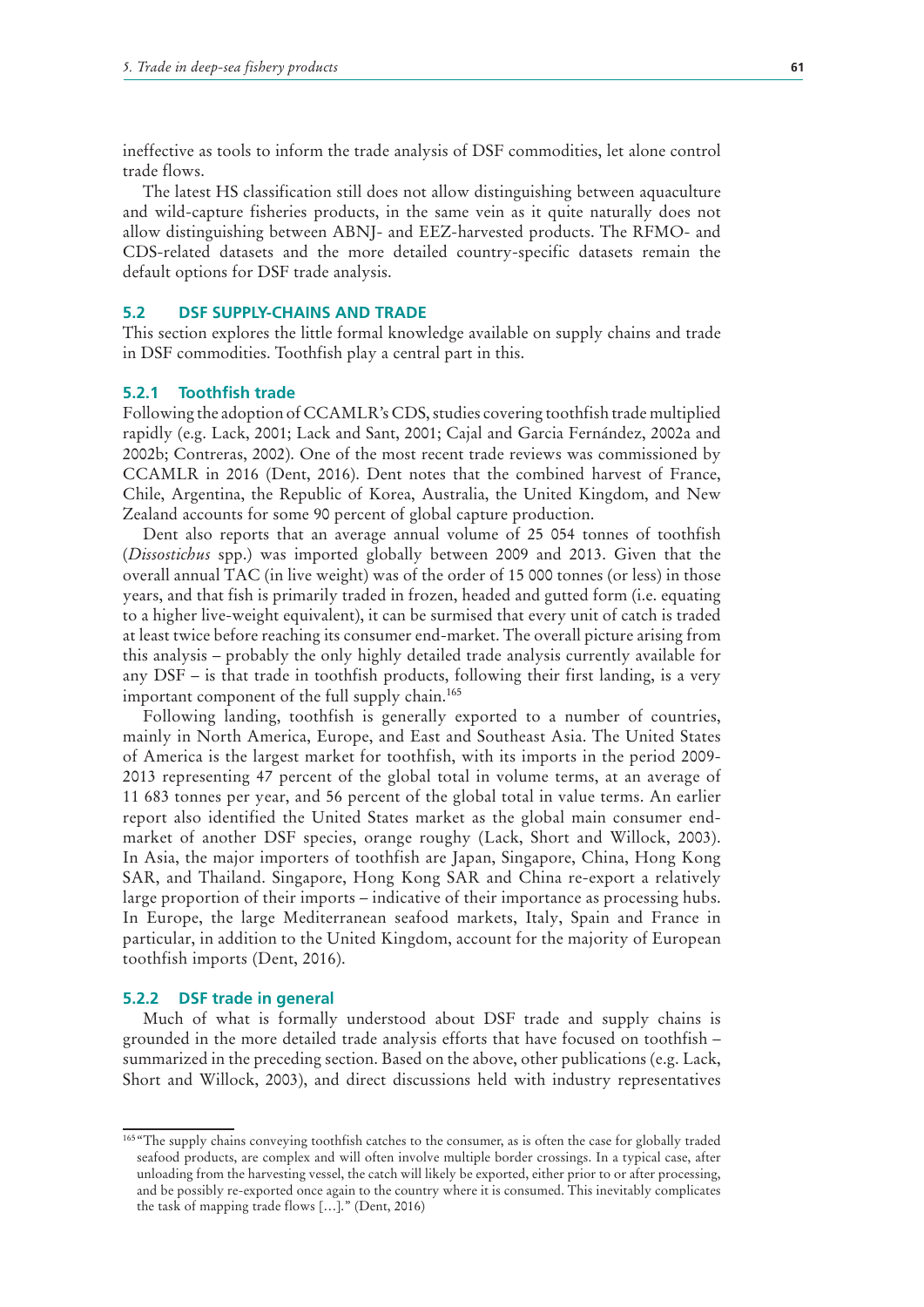during the research done for this paper, the following characteristics can be derived for DSF in general:

- The vast majority of DSF harvests do enter trade, either by virtue of being landed in foreign ports,<sup>166</sup> and/or by being re-exported from those port states to end-market states (either directly or via processing states and further re-exportation).
- The trade component of DSF supply chains is both important and complex, with units often being traded through multiple territories before reaching the consumer end-market.
- The bulk of DSF products is traded to affluent developed-country markets in North America, Europe and Asia that pay high unit prices for DSF products. Secondary and emerging so-called "boutique" markets are developing in other affluent places such as the United Arab Emirates.
- The absence of CDS combined with the almost complete absence of DSFspecific harmonized customs codes – renders broader DSF trade analysis very cumbersome, while country datasets continue to present weaknesses and/or full-blown gaps, impairing the analysis of trade in given DSF species.<sup>167</sup>
- Given the ubiquitous importance of international trade as a component of global DSF supply chains, trade-based tools – such as CDS – emerge as a potential asset in managing and controlling these fisheries.

## **5.3 Customs and border inspections**

The final major issue that needs to be highlighted in this chapter focuses on practical and logistical implications of trade-based tools, and their enforcement, at the border. "The border" is the line that a traded good crosses when exiting a territory, or conversely, when entering a territory. While tariffs applying to commercial traffic are traditionally the core business of border agencies (i.e. customs) managing the inwardand outward-bound traffic in goods, the enforcement of rules other than those relating to tariffs also requires attention. The border is often thought of as the "first line of defence" in deflecting, *inter alia*, unwanted goods entering a territory, in the same way as fishing ports under the PSMA are the first line of defence against IUU fish to be landed, to enter markets, and to be exchanged against cash. Customs agencies are thus as important to a CDS as port state authorities are to the PSMA – with the important and challenging difference that customs are not a fishery-related agency in the way that port state authorities under the PSMA are.

Tariffs, in and by themselves – including in the domain of seafood – are a complex matter, and therefore often compete for attention with other technical concerns. This is especially true in places where high volumes of traffic in diverse goods are being processed (and cleared), and where human and financial resources to operate border agencies may be limiting. As a government revenue-generating agency,<sup>168</sup> and as a market protection agency, the correct application of tariffs remains the primary

<sup>166</sup>From a trade perspective, the landing of product by a fishing vessel flying a flag other than that of the port state is also considered an exportation, and hence the first trade transaction in the trade data, even if, from a fisheries and PSMA perspective, this is regarded as an exclusive fisheries transaction with no trade part. (For this reason, the PSMA 2009 does not construe the denial of a landing authorization as a trade sanction, but as a fisheries-and fishing-related law enforcement action.)

<sup>167</sup>This remains true even for toothfish in 2016. Dent (2016) notes: "Trade recording practices differ between countries. While the vast majority of customs authorities base the structure of their databases on the Harmonized Item Description and Coding System (HS) […], there still exist a number of issues with toothfish trade statistics that will need to be identified, elucidated and adjusted for."

<sup>168</sup>By way of an example, in the European Union, import duties collected by customs in 2013 amounted to €15.3 billion (equivalent to roughly USD20.4 billion the same year), representing 11 percent of the EU's budget for the same year (EU, 2014).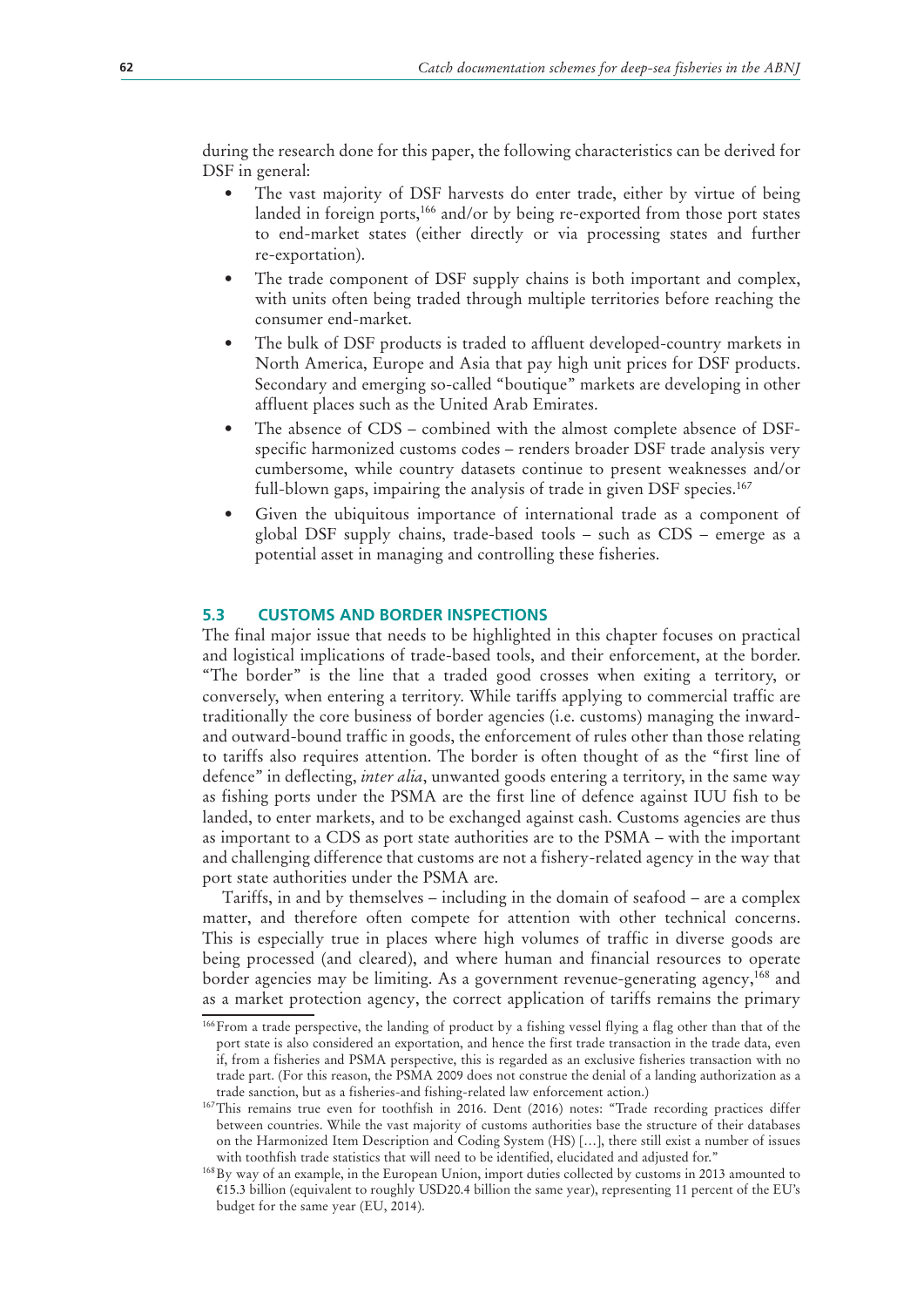business of many customs agencies. However, there are considerable differences in customs business cultures across the globe, and, generally speaking, customs have developed and now focus on other core business areas also, such as: the smuggling of endangered animals, plants, and dangerous goods; illegal traffic of all sorts; and fraud, terrorism and organized crime.<sup>169</sup>

With the unrelenting increase in international trade volume,<sup>170</sup> border-control and customs agencies have developed and modernized their processes. This saw the avenue of automation systems for documentary controls in the 1980s, the development of the first e-customs platforms in the 1990s, and the development of single windows and e-business systems, technology and platforms as of the new millennium.<sup>171</sup> The development of these systems should eventually allow for the integrating of rules and standards from outside the traditional customs preserve (such as sanitary and phytosanitary [SPS] rules and CDS in fisheries, or trade in endangered species under CITES) within the global trade control system.172 The United States of America, when developing the SIMP, was aware of the critical importance of the customs dimension and the trade control requirements of the system, and embedded the SIMP within the electronic single window system (called International Trade Data System – or ITDS) operated by United States Customs and Border Protection (CBP).<sup>173,174</sup> In the European Union, only a few member countries (e.g. Spain) have developed such a system at the national level, while no overarching equivalent system exists. This means that the integration of this organization's CDS with national customs and trade control systems remains largely unachieved.

Currently, typical sets of trade documentation covering single consignments through international trade cover some 30 parties (i.e. parties claiming some regulatory stake in the trade), include about 40 different documents, and amount altogether to some 400 pages on average. The paperwork currently generated in international trade amounts to more than 8 billion documents, which are published on some 80 billion pages, annually.175

In seafood trade, as in the trade of other agricultural commodities for human consumption, sanitary and phytosanitary (SPS) rules are also applied at the border, and play a major part in the clearing of seafood consignments bound to leave or to enter a territory. A CDS, once implemented, becomes a third seafood-specific official element to verify at the border, and has thus to be added to tariff and SPS risk-management and verification procedures.

 $169$ See for example: EU (2014).

<sup>170</sup>For the European Union, trade with the rest of the world doubled between 1999 and 2010.

<sup>&</sup>lt;sup>171</sup> "Launched in 2003, the modernisation of the customs union towards a paperless environment is well under way and some EU customs administrations regularly rank among the best in the world. More than 98 % of customs declarations submitted in the EU are electronic. Continuous efforts are necessary to meet future challenges." (EU, 2014)

<sup>&</sup>lt;sup>172</sup>CITES is planning to automate permit processes, facilitating electronic information exchange for collaboration between parties, and to integrate CITES into the global system of trade control and electronic risk management. Once achieved, CITES will become embedded as an integral constant of international trade and controls – rather than remaining an add-on requiring special treatment at the documentary level for given consignments.

<sup>173</sup>For operational details, see: https://apps.cbp.gov/csms/viewmssg.asp?Recid=23181&page=&srch\_argv= &srchtype=&btype=&sortby=&sby

<sup>&</sup>lt;sup>174</sup>Note that the United States of America developed a set of specific customs codes to identify species falling under the requirements of the SIMP. NOAA informs that: "The criterion to judge whether a specific fish product is included under the initial phase of SIMP is the Harmonized Tariff Schedule (HTS) Code used to file an electronic entry for the import shipment. NOAA Fisheries will provide to CBP a list of required data elements for each species under the HTS codes covered by SIMP. An updated list of HTS codes subject to SIMP will be posted soon under the message set implementation guide for NOAA Fisheries at: https://www.cbp.gov/trade/ace/catair" (source: https://www.iuufishing.noaa.gov/ Portals/33/SIMPComplianceGuide2017rev.pdf)

<sup>&</sup>lt;sup>175</sup>This equates to 2 537 pages – or 253 documents – per second.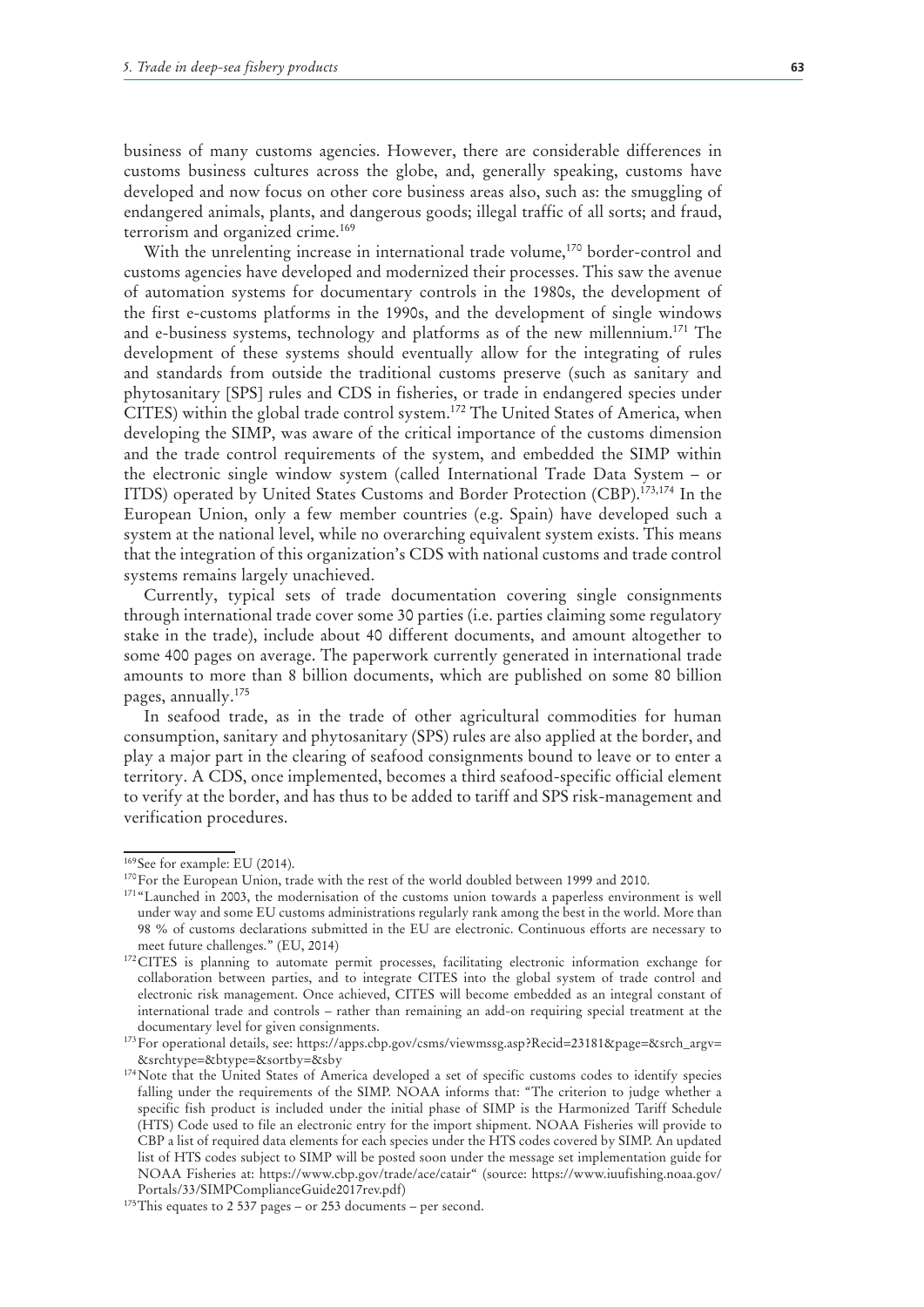Taking the European Union as an example, 4 200 tonnes of goods are imported or exported into/from its territory every minute, involving an average of 500 customs declarations (EU, 2014). Fishery imports in 2016 were about 14.1 million tonnes (EU, 2017), implying that fisheries product imports represent an estimated 1.3 percent of all goods imported into the EU. With DSF representing far less than 1 percent of global marine harvests, and an important part of that being landed by EU vessels in EU ports, it is safe to assume that DSF imports into the world's most important seafood market represent less than 0.005 percent of all inbound trade.

It is useful to bear in mind all of the above numbers and processes when evaluating the development of a trade-based tool for DSF, as these will add a party, and a set of documents to the overall documentation covering consignments in international trade.

## **5.3.1 DSF CDS in the global trade control system**

From a fisheries management perspective, the suggestion that each RFMO covering DSF stocks ought to develop a CDS to ensure that harvests derived from IUU fishing be denied market access seems intuitively sound. ICCAT's experience suggests that an effective CDS can bring back a stock from the brink of collapse, and given the similarities in modest TACs, limited markets, high product value, and vulnerability of stocks to overfishing, applying the same tool to the trade of DSF species appears plausible. The potential options generally considered from this perspective are mostly limited to:

- developing several CDS per RFMO, covering a number of individual species; or
- developing a single CDS per RFMO, covering multiple species.<sup>176</sup>

However, from the perspective of the global trade control system, the option of adding – potentially – 8 new CDS to an existing pool of 3 multilateral and 2 unilateral CDS, to cover far less than one additional percent of global seafood harvests and trade, the same suggestion makes no sense at all, given the implementation burden that the additional regulatory requirements would exert on this system. This is true even in situations where fisheries and customs authorities have developed close and formalized working relationships to handle these instruments at the level of border inspections.<sup>177</sup>

It is in this context that it is necessary to highlight that, while CITES (which federates almost all states globally under a single certification scheme covering 36 000 species of animals and plants) is actively working towards integrating a single harmonized e-scheme within the global trade control system, the world of fisheries is moving in the opposite direction. More and more individual, non-harmonized trade-based schemes are being championed and implemented. This will ultimately require border-control authorities to develop an intimate understanding of an everincreasing number of aquatic species and their fisheries, covered by species-specific non-harmonized trade-based rules and instruments. This approach is altogether unsustainable from the perspective of the global trade control system – at both national and international levels.

In summary, and from the perspective of the global trade control system, the ideal CDS configuration would respond to the following criteria:

<sup>&</sup>lt;sup>176</sup> With CCAMLR and the European Union as examples to follow, it is assumed that opting for a single CDS per RFMO, covering multiple species, could rapidly gain understanding and support.

<sup>177</sup> Sancho Andrade, Ortiz - Von Halle and Naranjo Cuvi (2002) note: "There is a lack of co-ordination between the various government agencies responsible for scientific research and management of Patagonian Toothfish, as well as with Customs. This has resulted in poor exchange of information relevant to the management of the toothfish fishery". This highlights the importance of customs, and how fisheries management and customs must work together to ensure the monitoring and control of trade – where this is being pursued through a CDS.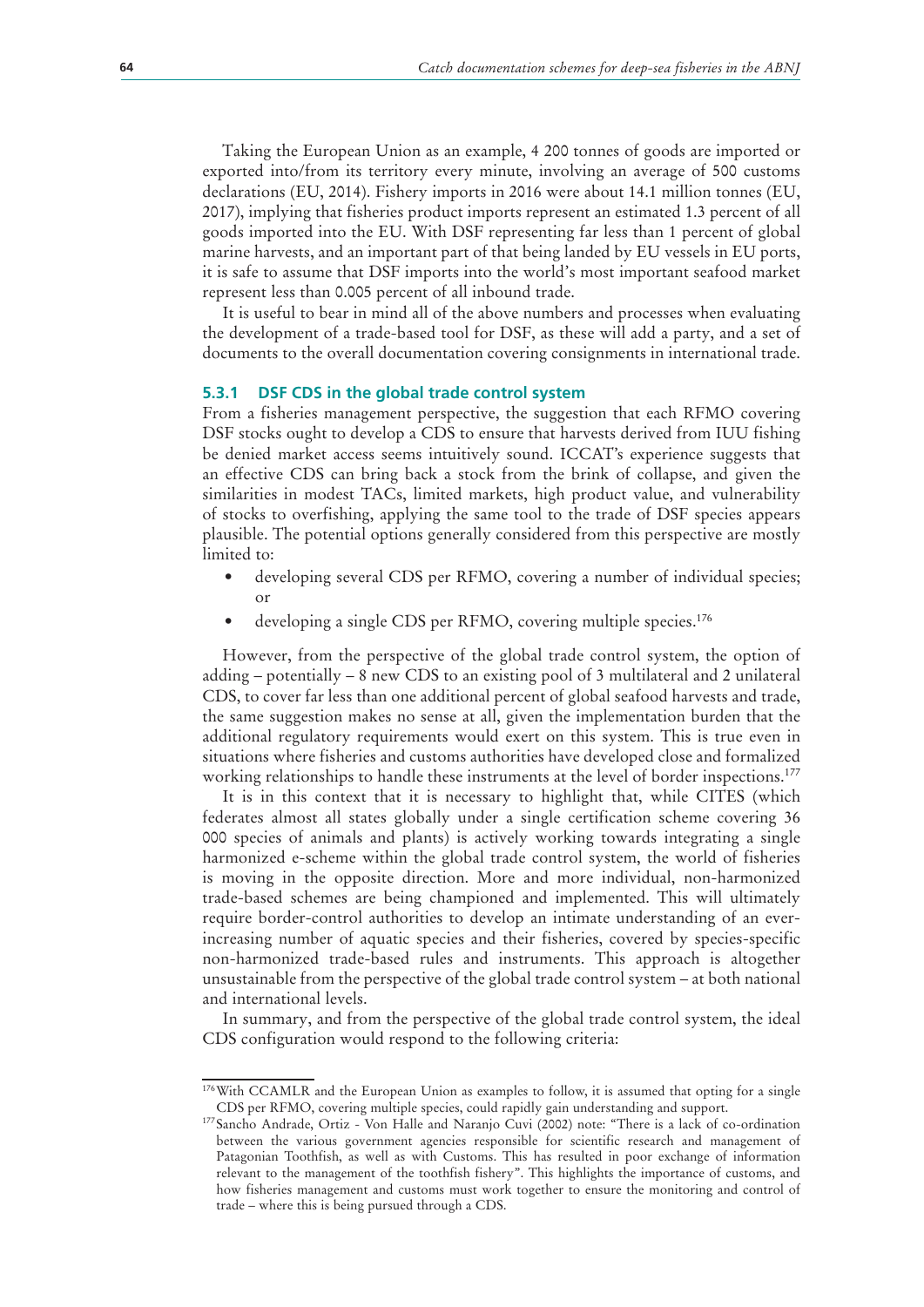- There is only a single CDS, with a single e-portal to consult the validity of submitted certificates/documents.
- The technical specifications of the e-CDS are designed for the system to be integrated with the global trade control system and national electronic single windows platforms.
- Any species covered by the CDS is covered in its global distribution regardless of RFMO origin.
- Any species covered by the CDS is added to the next iteration of the HS classification,178 so that the commodity can be confidently identified at the species level via its six-digit customs code.<sup>179</sup>

It is useful to close this chapter with an example focusing on an RFMO with low catch levels and to examine it from a trade perspective. One can imagine SEAFO implementing a CDS covering alfonsino. In 2017, the total catch of alfonsino in SEAFO's RA was 670 kg – and it was traded internationally in an estimated total of one single consignment out of the port state where the landing (or landings) took place. Owing to the low volume of catches, this SEAFO CDS for alfonsino would probably face an uphill battle to become established and to be integrated into the global trade control system. Most border inspection posts worldwide would be unlikely to ever come across a single consignment covered by a SEAFO alfonsino catch certificate. Moreover, whenever a consignment of alfonsino passes any border, it is likely that the SEAFO CDS does not apply, as the majority of alfonsino harvests fall under the purview of other RFMOs not having opted to cover the same species by a CDS – in this hypothetical example.

On the other hand, if flag states involved in the harvesting of alfonsino, and/or port or market states participating in the landing and trade of the species – individually, collectively and/or through an  $RFMO<sup>180</sup>$  – decide to apply an established, and operational central CDS to all alfonsino, then no alfonsino, regardless of its origin, may pass the border of the state (or states) applying the CDS to the species in the absence of validated paperwork.181 While the rule is a fisheries management mechanism aiming to protect the species from illegal fishing, the tool is applied in a manner compatible with the global trade control system, thereby ensuring seamless integration and effective performance.

<sup>&</sup>lt;sup>178</sup>The HS classification is reviewed every five years. The next iteration (HS-2022) will enter into force on 1 January 2022.

<sup>&</sup>lt;sup>179</sup>This does allow for grouping of species covered by one CDS under the same customs code, as it is currently done for the two species of toothfish – as the CDS requirement applies to both species in exactly the same way. Therefore, from this perspective, it is conceivable to create a DSF/CDS customs code and group, per product form, of which "species membership" is expanded whenever it is decided to subject a new species to the strictures of a CDS.

<sup>&</sup>lt;sup>180</sup> See section 3.6.1.

<sup>&</sup>lt;sup>181</sup>The notion of "validated paperwork" is a figure of speech that encompasses all forms of electronic validations and certificates that would be submitted and issued via an electronic platform, and that could be verified and cleared electronically in a paperless environment.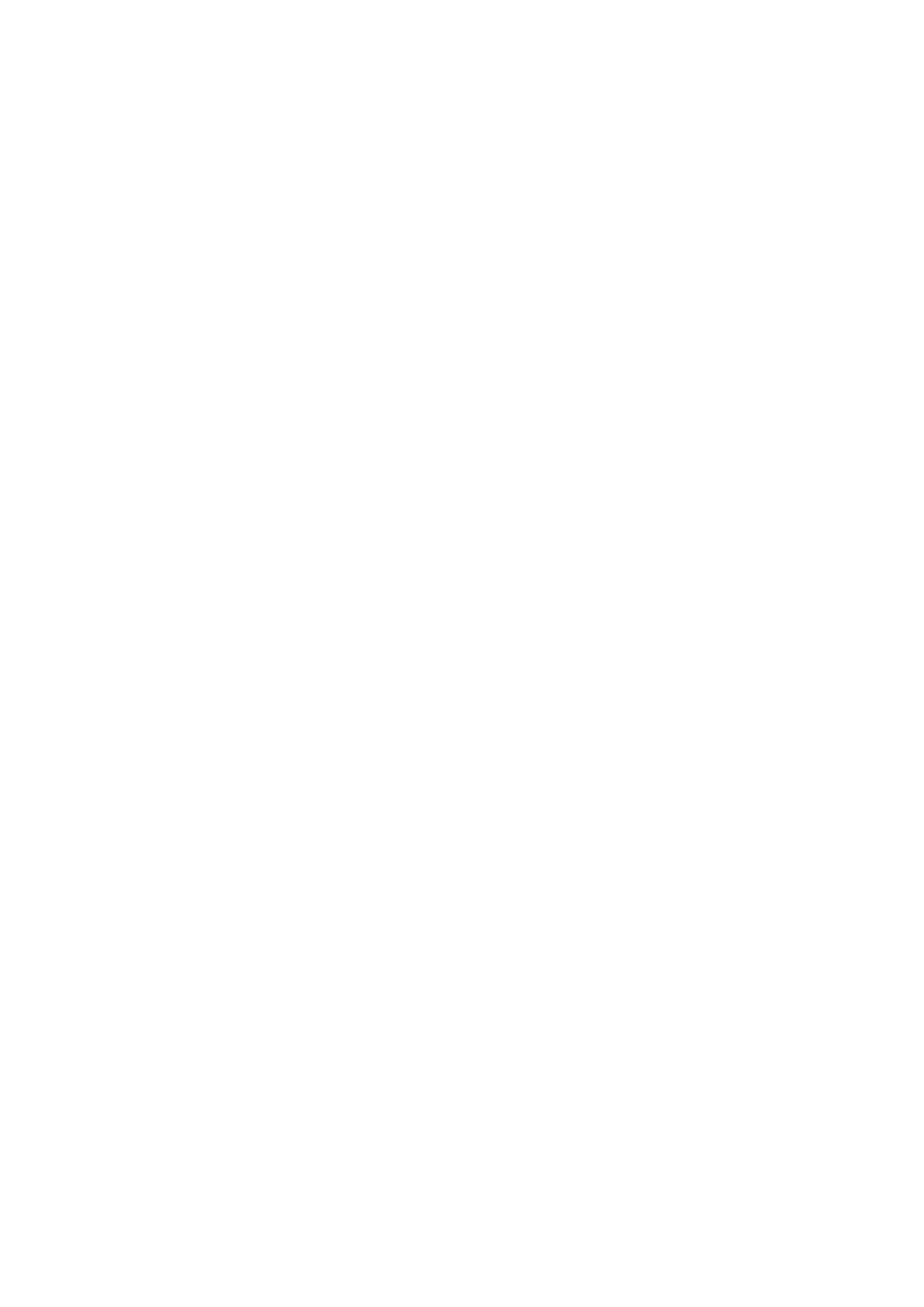# **6. Discussion and conclusions**

This paper has covered: the description of DSF resources and their fisheries in the ABNJ; CDS and their capacity to implement specific types of fisheries management rules and combat certain forms of IUU fishing; the current management frameworks of DSF from a CDS perspective; and global trade in DSF products and trade-related considerations that must be considered during the development of CDS for fisheries in general – and DSF in particular.

The question that this paper set out to answer is whether the adoption of CDS for DSF in ABNJ is viable; and if it is viable, in what form such CDS should be implemented.

This paper does not answer the question of how a CDS works – in terms of design and operational support at the country level. Those questions have been covered in two separate and recent FAO publications on the topic of CDS, and fully apply to DSF, their dynamics and also "CDS potential".

What follows will fundamentally challenge the ways in which CDS have been conceived of, and implemented, up to now. In a nutshell, these "ways" can be summarized as being both mono-specific and RFMO-centric. Both these characteristics are not viable in the vast majority of future CDS applying to DSF, and a new and broader approach to CDS implantation is needed. The following discussion and recommendations will provide the rationale for this assertion, drawing on the previous chapters and their findings.

# **6.1 The value of CDS as a management implementation tool**

This paper introduces the notion that a CDS can be applied to a given fisheries management regime, to implement given rules "mechanically", and to impose compliance with rules in an automated fashion. The benefit of this mode of action is that important savings in more active – and significantly more costly – forms of monitoring and surveillance may be scaled back to a certain degree. The paper shows that while port-state inspection schemes, such as those in place in the North Atlantic, can (and still do) regularly fail to detect misreporting of catches, a CDS would automatically eliminate the practice for the same catches to a large extent, when legally traded into the same markets.

The paper finds that a CDS can support the implementation of certain management rules mechanically and effectively, either as a stand-alone tool, or in combination with other technologies – VMS in particular – while other management rules fall beyond the direct "reach" of a CDS. In the latter case, other forms of more active monitoring and surveillance are required to ensure compliance. These latter types of management measures concern rules on discards, the conformity of fishing gear, etc.

The example of ICCAT's CDS is provided to highlight, how following the adoption and implementation of its CDS to Atlantic bluefin tuna, the management rules on TACs and quotas became automatically enforced, leading to the onset of a dramatic (and ongoing) stock recovery within a few years.

#### *Finding 1*

A CDS is a tool of choice to support the implementation – in a cost-effective and automated manner – of a range of critical management rules as they are generally applied in DSF. This is achieved by binding such rules into the operation of the CDS, and by implementing a system where catch certificates can only be issued and validated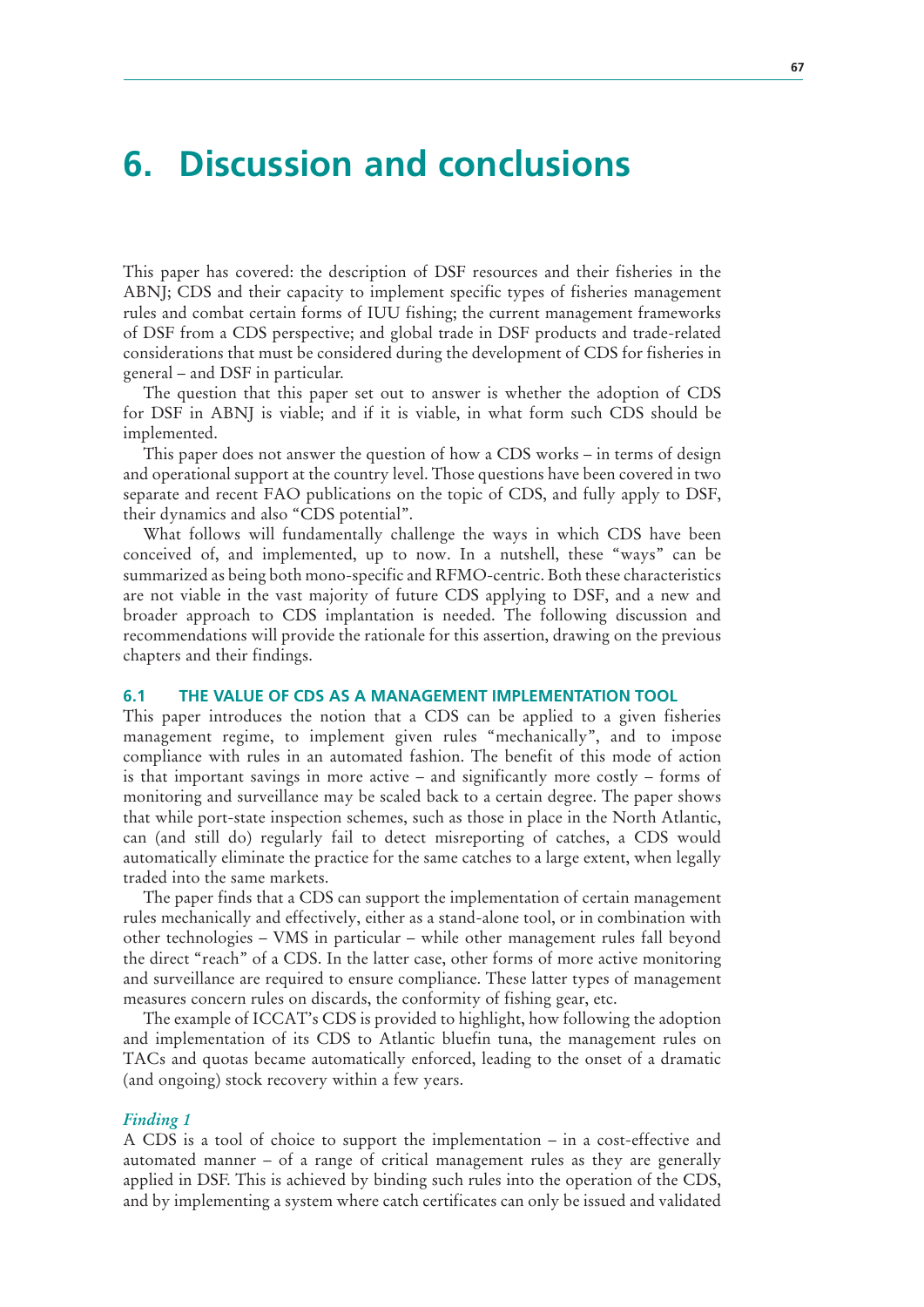for harvests derived from operations for which it is established that such rules were complied with.

## *Finding 2*

The implementation of management rules that may be supported in an automated manner through a CDS, either as a stand-alone tool or in combination with VMS, include: (i) limiting operations to authorized fishing vessels; (ii) TACs and quotas; (iii) reporting obligations (entry/exit reporting, logbooks, landing and trans-shipment declarations, etc.); (iv) certain types of operational rules (e.g. carrying of an on-board observer, functional VMS); and (v) time-based and geographical location rules (i.e. closed seasons and/or areas). In particular, the potential for the automated enforcement of TACs and VME protection areas come to the fore as CDS capabilities that would critically benefit DSFs.

# **6.2 The value of CDS to combat IUU fishing**

This paper finds that the IUU fishing profile of DSF fisheries globally is broad, and that it varies as a function of management frameworks applied to DSFs. It is noted that in TAC- and quota-managed fisheries, under-reporting is an obvious issue, while other important forms of IUU fishing, such as poaching or fishing in closed VME protection areas, are other major issues affecting DSF. The two major infractions detected and reported in the SEAFO RA in 2017 reflect this profile.

The paper establishes the notion that the action of a CDS – as a trade-based tool – is naturally limited to the group of compliant states that actively apply the CDS to their fleets, ports and markets. If a combination of important flags, ports and markets of non-compliance allow harvests otherwise subjected to a CDS to be traded and monetized in defiance of the scheme, then the scheme's potential to protect the stock (or stocks) from illegal fishing is undermined. Therefore, the putative effectiveness of a CDS to protect stocks is considered from the perspective of full implementation by all involved state parties along international supply chains.182

#### *Finding 3*

As a stand-alone tool, a CDS allows for the effective deterrence and elimination of the following types of IUU fishing, by denying legal market access for products harvested under the following types of infringements: (i) fishing without a licence; (ii) under-reporting or otherwise misreporting of catches (flouting of TAC and quota allocations); (iii) non-compliance with reporting obligations; and (iv) non-compliance with operational obligations tied into the CDS (e.g. landing in designated ports or carrying VMS).

#### *Finding 4*

A CDS, when combined with a VMS, is able to effectively deter and eliminate the following types of infringements: (i) non-compliance with days-at-sea limitations; (ii) non-compliance with temporal and spatial fishing closures; and (iii) non-compliance with trans-shipment rules.

## *Finding 5*

Deterrence is achieved by making the issuance of a catch certificate conditional on verified compliance with rules. Owing to the fact that harvests not covered by a catch certificate cannot enter trade legally, the mechanism is extremely effective when consistently applied.

<sup>182</sup>The effectiveness of denying IUU products **legal** access to markets is invariably achieved, regardless of state non-compliance with the scheme.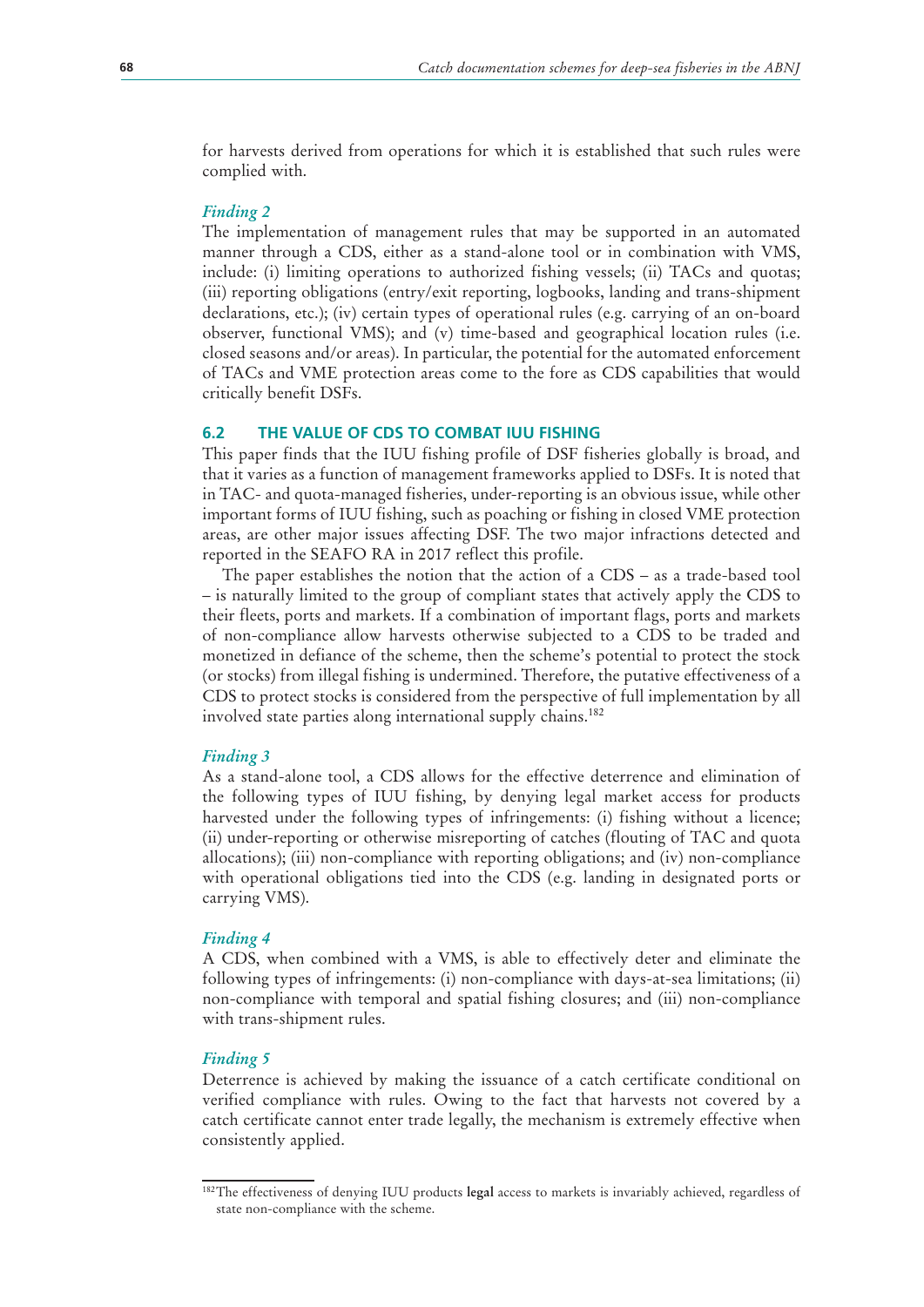### *Finding 6*

Responsible and compliant port and market states actively seeking to eliminate IUU fishing are generally limited in their ability to gauge the legality of a landing, or an inbound consignment of fishery products, in the absence of CDS-related catch certificates. It is the existence of a CDS that unleashes the power of port, processing and end-market states to apply stringent control measures, as much as it exacts due diligence from less prepared port and market states that would otherwise play a more important part in facilitating the monetization of IUU-derived products.

# *Finding 7*

A minimum level of deterrence is needed in all fisheries to achieve and maintain compliance. Given a CDS' ability to directly monitor, detect and deter very serious types of infringements, the benefits of adopting a solid CDS are always a given – also in DSF. These benefits are set to increase with the proliferation of former port, processing and end-market states of convenience closing their markets to non-certified product. This process will be driven by the pressure generated through the simple existence of a CDS.183

# **6.3 CDS options from an RFMO competence and capacity perspective**

This paper establishes that the current *modus operandi* on which multilateral CDS are based is not fit for purpose for most DSF. The bulk of DSF species present wide distributions, many of which span the globe, and most of these occur throughout the RAs of multiple RFMOs. Few DSF species fall under the exclusive competence of single RFMOs. In addition to this, some species also occur in areas not covered by RFMOs, while being subject to RFMO competence in other areas of their distributional range.

The operational CDS setup that needs reviewing relates to the currently practised approach of one CDS per RFMO, with a more favoured option being a globally applicable CDS-per-species approach – in the way CITES as a single trade permit system applies to international trade of many designated species of both plants and animals – globally. The currently existing tuna CDS apply to two species whose global distribution range falls under the competence of the single RFMO operating the scheme.184 The distribution ranges of Patagonian and Antarctic toothfish are not entirely, but largely, limited to the CCAMLR's RA, and CCAMLR has assumed a de facto position as the certifier of the legality of virtually all catches.

For these same reasons, Hosch (2016a) concluded that future CDS covering the remaining major commercial tuna species, including Pacific bluefin and yellowfin tuna, would fail if not done on the basis of a single harmonized CDS adopted and operated by the pool of tuna RFMOs sharing the global management mandate for these species – none of these species being limited in distribution to any single tuna RFMO.

#### *Finding 8*

From a trade monitoring and control perspective, it is incongruous for the same species to be covered by a CDS when originating from one RFMO RA, but not being covered when originating from another RFMO RA. It must be remembered that the lion's share of CDS action and effect – following catch certification – emerges in the supply chain, resting in the ability of the CDS to prevent laundering of non-originating

<sup>183</sup> In this context, the example of Hong Kong SAR is noted, poised to join CCAMLR as a cooperating non-member in the near future, and to apply the CCAMLR CDS to its toothfish trade.

<sup>184</sup>With regard to southern bluefin tuna and CCSBT, this success owes much to the fact that CCSBT has a species of competence, rather than an area of competence, and therefore naturally covers all of the

species, which straddles several oceanic basins. The drive to adopting RFMO-centred approaches to CDS generally owes much to too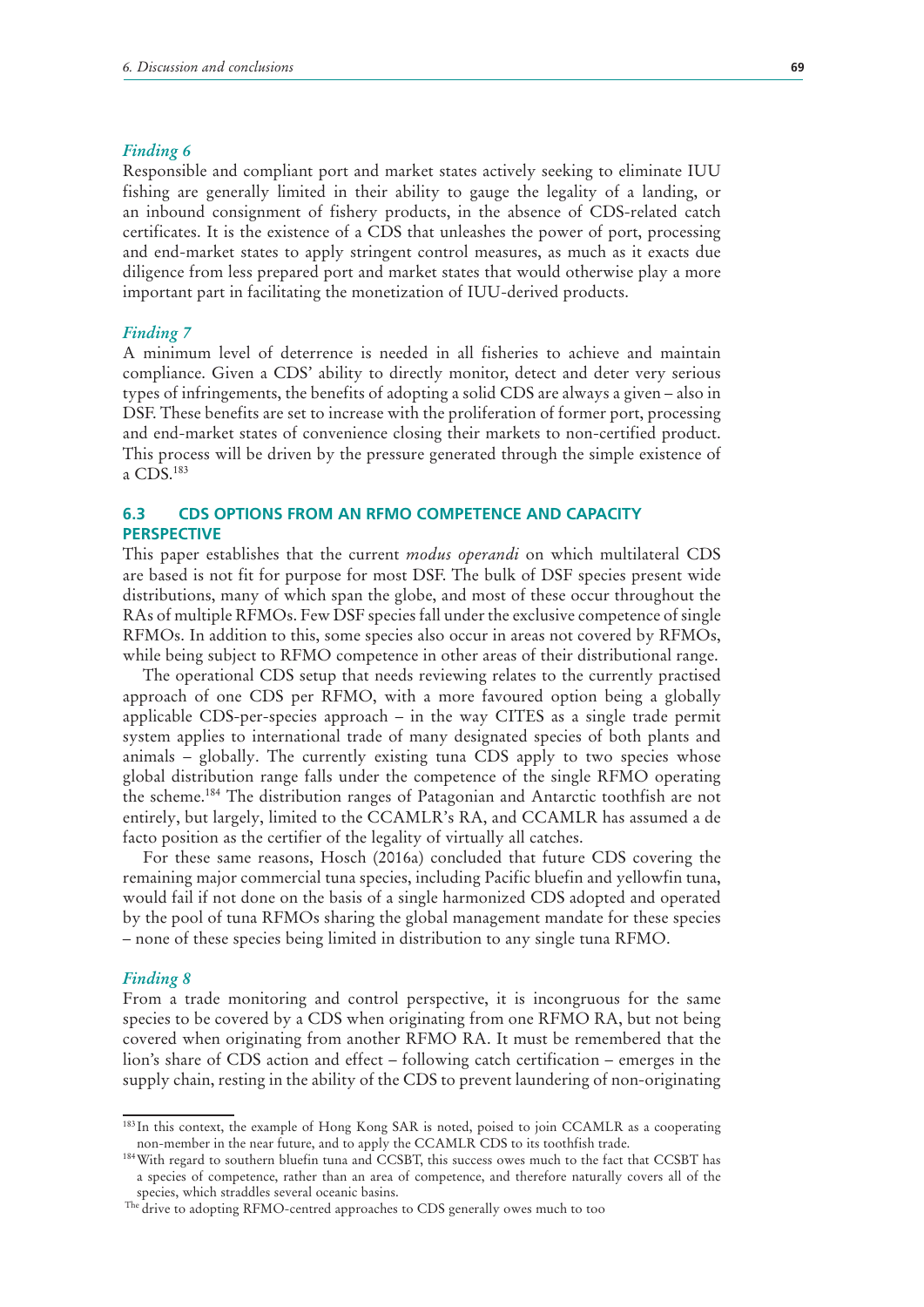(IUU) catches into legally certified supply streams.185 If the latter cannot be achieved, owing to the concurrent legal trade in uncertified (and perfectly legal) products of the same species, the CDS cannot prevent laundering and achieve its goal. When only part of a species is covered, area misreporting of (CDS–covered) IUU catches occurs, and such catches may then "legally" enter the supply chain without certificates. Therefore, species with a distribution beyond single RFMOs should be subjected to a single CDS as a species, covering all of its stocks and fisheries worldwide. The adoption of a CDS to combat IUU fishing in any single one of those fisheries and/or the adoption of multiple, uncoordinated and non-harmonized CDS is not a viable option.

#### *Finding 9*

Those RFMOs covering DSF species that also occur in other RFMOs' RAs, and that are considering the adoption of a CDS, should engage in consultations with other such RFMOs in order to formally establish whether these other RFMOs are also in favour of CDS development, and to foster the idea that a single, shared CDS is the most coherent option to pursue as a group.

#### *Finding 10*

The option of developing a single CDS with global DSF coverage, as a technology solution that all RFMOs and their members may adopt and apply to their fishery (or fisheries) over time, emerges as the most viable option to overcome the limitations of RFMO competence, financial and human resource challenges, and the need for a CDS to cover the trade in a species as a whole. This could also allow flag, port, processing and end-market states – regardless of their membership status in any RFMO – to require the application of the CDS to given species caught by their vessels, landed in their ports or traded into or through their markets. This would drastically expand the limited scope of multilateral market-related measures beyond the remit of single RFMOs, and RFMO membership, and respond to the multifaceted constellation of stakeholders participating in global DSF fisheries and supply chains.

#### *Finding 11*

A single, shared CDS platform would have to be operated by either a designated RFMO secretariat, on behalf of a group of RFMOs,<sup>186</sup> or by an independent third party, such as FAO, as a service provider. Rule-making, enforcement and sanctioning powers remain unaffected, and vested in RFMOs, their members and/or other participating states. The operation of such a CDS, as a shared technological platform, does not require the negotiation and signing of a new treaty, nor the creation of a new international institution.

#### *Finding 12*

Once the shared CDS platform is developed, any species may be added and subjected to the strictures of the scheme – upon the simple decision by members of the group having adopted the CDS.<sup>187</sup> This eliminates or substantially reduces the otherwise

<sup>&</sup>lt;sup>185</sup>The drive to adopting RFMO-centred approaches to CDS generally owes much to too narrow a focus on applying the CDS as a fisheries management tool, and giving too little consideration to its tradebased mode of producing results – these latter going far beyond the immediate certification of legality of catches.

<sup>186</sup>This is very much reflected in the dynamic engendered in the Southern Ocean, where CCAMLR's mandate to manage toothfish as a species, and applying a CDS to it, is being recognized by SEAFO, SIOFA and SPRFMO, and where compliance (or harmonized approaches) with the CCAMLR CDS for all toothfish harvests – regardless of catch area – gradually seems to be emerging as a possible way forward.

<sup>187</sup>This does presume enabling design parameters allowing to cover multiple species - following the examples of the CDS of the European Union and CCAMLR.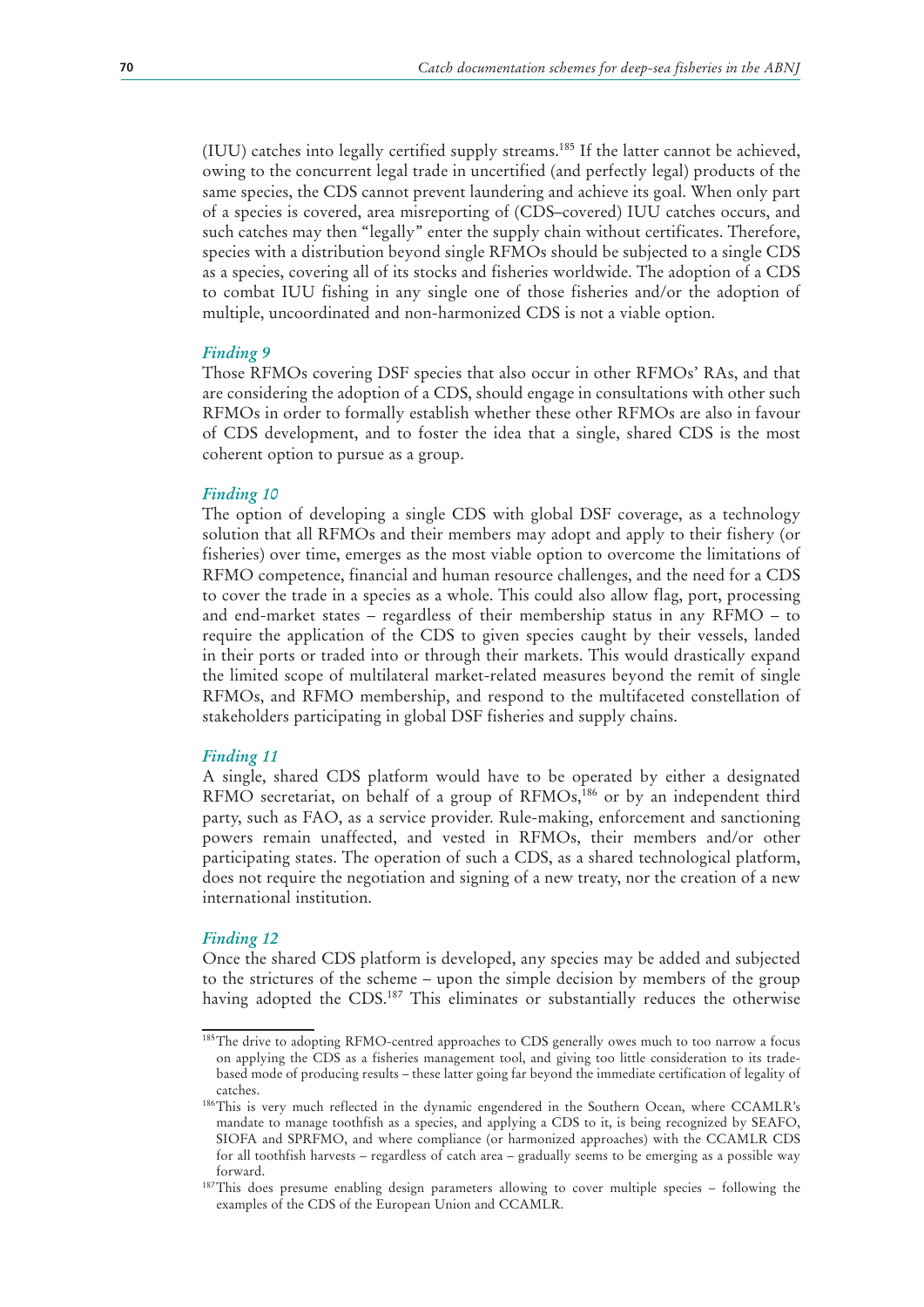important upfront single-RFMO CDS development costs, running and maintenance costs, and dedicated staff. These costs embody human and financial resource constraints limiting RFMO CDS adoption and development options today.

# *Finding 13*

A shared CDS platform may also serve the needs of single RFMOs, which – instead of developing stand-alone RFMO-specific schemes for species they fully cover – can opt instead to use a global platform, and subject their members to its use for a given species. This would in no way negatively affect the use of the same platform by other members for other species. A shared CDS platform can thus serve the needs of a variety of single RFMOs, RFMO groups and species, and/or states, and allow the positive realization of economies of scale. This platform is referred to as the global **super-CDS**.

# **6.4 CDS burden from a trade and border management perspective**

This paper shows how, following catch certification and landing (implying verifications by flag and port states), fishery products enter markets and international trade. Transactions in international trade, typically consisting of exportations and importations, are overseen by customs agencies. While flag and port state authorities are generally based within fisheries-related or fisheries–specific government agencies, customs agencies are generally not specialized in fishery matters, and are required to oversee ever-growing volumes of international trade in all types of products.

Regulatory requirements on trade are applied at the border by these agencies. Customs may or may not have put in place collaborative arrangements with national environmental, agricultural, fisheries and/or health authorities for the purposes of implementing rules on trade in endangered species, SPS regulations, and – increasingly – CDS. Regulatory frameworks for given types of commodities generally apply "across the board", as in SPS rules and related health certificates for seafood products for human consumption, or CITES permit rules applying to the importation of, for example, tiger claws or rhinoceros horns.

The situation for CDS is very different. There are groups of species (e.g. tuna) for which CDS paperwork is required for some species but not for others. For toothfish (a set of DSF species), CDS paperwork is required, but not for other DSF species.188 If single DSF or tuna RFMOs opted to cover a species with a wider ranging distribution in the future – a very realistic prospect discussed above – the same species arriving at the border might require CDS paperwork under one set of circumstances, but not under another – while those very same circumstances, in the (legitimate) absence of a catch certificate, might be altogether impossible to establish. As an example, while all health certificates covering fish entering the territory of the European Union are based on a single template, the CDS paperwork entering this organization's market follows non-harmonized CDS-specific templates, of which there are currently four, and which may still vary substantially within a single scheme.<sup>189</sup> This shows that current mainstream CDS approaches are not mindful of, nor consistent with, the global trade control system, and that too little consideration is given to how these rule sets will eventually be applied at the border. Instead of a proliferation of CDS schemes, there is a need for consolidation of schemes.

<sup>188</sup>Customs agents may generally recognize DSF species by their shared monster-like visual properties.

<sup>189</sup>The EU recognises the equivalence of CCSBT, CCAMLR and ICCAT catch certificates for seafood products entering its market. Under the CDS of the European Union, flag states develop their national catch certificate templates, based on the EU's suggested template. In particular, the catch certificates of countries that have signed a special agreement with the EU under the auspices of its IUU Regulation, such as Canada, New Zealand, Norway or the United States of America, vary substantially from the basic template.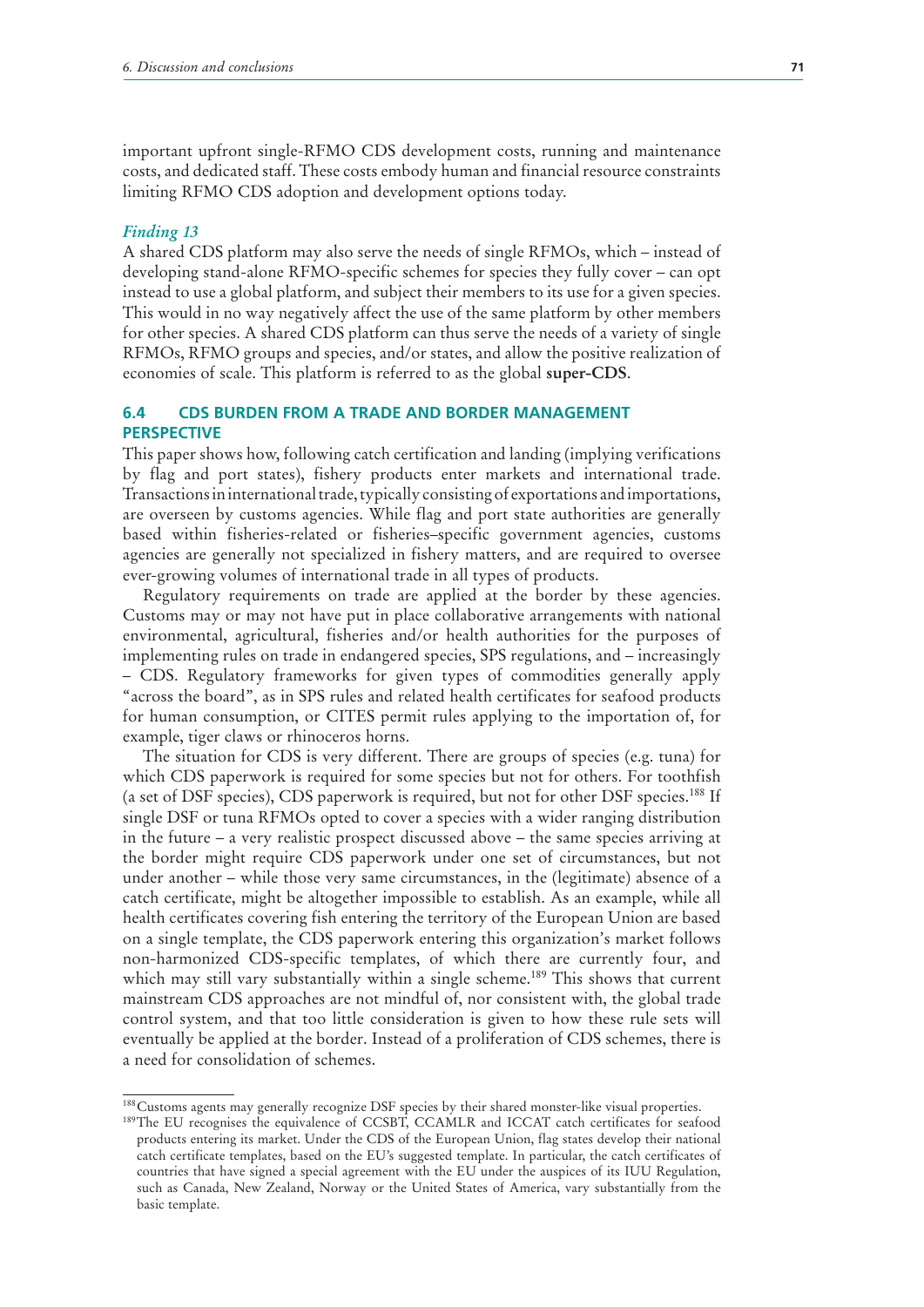Ideally, and as is the case for species falling under CITES, the question to answer at the border should be limited to whether the species is covered by a CDS; and if it is, whether the certificates are in order and registered on the (single) electronic CDS platform. The question should not be which CDS applies; and if it could potentially apply, whether some or all of the fish in the particular consignment originates from fishing trips to which the CDS does indeed apply.

The absence of HS codes aligning with commodity groups covered by a CDS turns the implementation of CDS by customs agencies into hit-or-miss operations – especially in countries with limited resources for customs, the training of specialized officers, and collaborative arrangements with fisheries authorities.

### *Finding 14*

Notwithstanding collaborative arrangements between customs and fisheries authorities of individual states, customs authorities remain the first – and often primary – implementers and enforcers of CDS schemes for trade transactions following harvesting and landing of CDS-managed fishery products. Given the variable nature of collaborative arrangements between customs and fisheries authorities along supply chains, CDS must be simplified and harmonized in order to be confidently and effectively handled, monitored and enforced by these same agencies.

#### *Finding 15*

The further proliferation of RFMO-specific CDS covering single DSF species, notwithstanding their limitations, is not a viable option. Customs authorities under most configurations existing today – including some of those collaborating more closely with fisheries authorities – will be struggling to effectively enforce such schemes.

#### *Finding 16*

The harmonized nomenclature of customs codes currently in force (HS-2017) does not allow the distinguishing of DSF species, either as a group, or as individual species – with the exception of toothfish. If a super-CDS were developed, the adoption of a DSF-specific set of HS codes would provide leverage to strengthen the effectiveness of CDS controls and enforcement at the border. In the absence of such codes, both species- and product-specific enforcement will be substantially weakened.

# **6.5 The value of CDS from an RFMO capacity perspective**

This paper finds that some of the RFMOs covering DSF do not have DSF featuring among the important fisheries (by volume) that they cover. This is especially true for the North Atlantic, while the reverse situation applies to the Southeast Atlantic (for example), where DSF are the actual focus of the RFMO's mandate.

#### *Finding 17*

The development of a CDS in the absence of other important MCS tools – foremost among them a VMS – will limit the potential of the CDS to enforce given types of fishery management rules. Therefore, it is important that the RFMO management framework and the existing suite of MCS tools be aligned and enabling with regard to the development and adoption of a future CDS. Limitations in this basic sense exist in several RFMOs.

## *Finding 18*

The development of RFMO-specific CDS is a cumbersome undertaking, wrought with substantial barriers to overcome, including financial and human resource limitations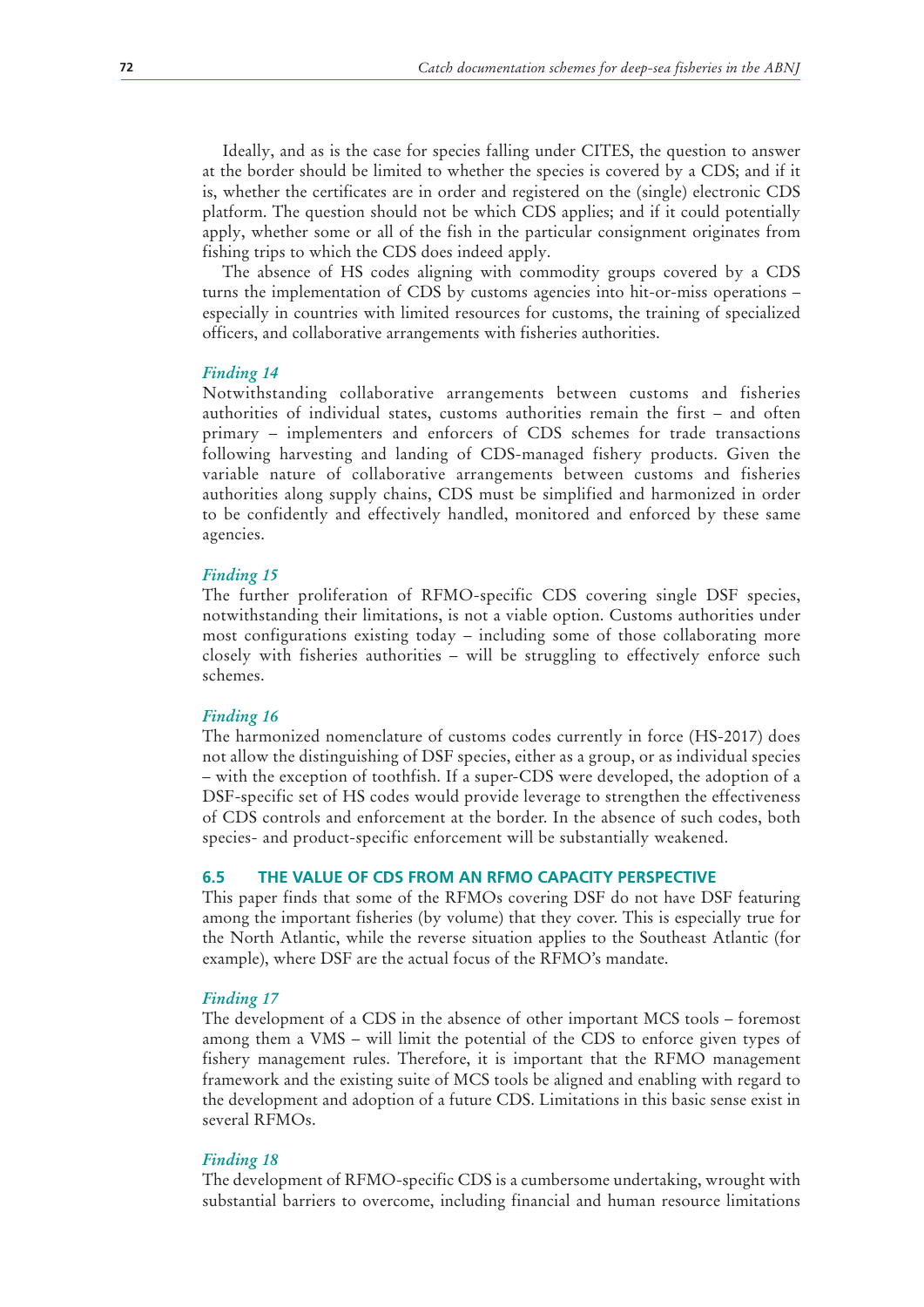related to development, adoption and operation of individual schemes, but also limitations with regard to how highly complex technical tools such as CDS can be confidently debated and developed through non-specialist RFMO working groups and commissions.190

# *Finding 19*

The development and implementation of a super-CDS platform with agreed functionalities, capabilities and objective(s) pre-empts all RFMO needs to debate and develop a CDS, redirecting the debates to whether the CDS should be adopted, to which species it should apply, and to how the commission would leverage its capabilities, handle enforcement, sanctions and reporting. It is anticipated with good reason that the cost of applying a super-CDS to a set of species of choice will amount to a fraction of the costs involved in developing a stand-alone system, rolling it out, and operating it. A super-CDS will hence unleash the options of RFMOs regarding CDS, while the *status quo* will continue to stymie adoption of a tool with remarkable enforcement powers. This finding is true for DSF, as well as all other fisheries where products enter international trade.

## *Finding 20*

FAOs International Voluntary Guidelines on CDS fully support the notions for current schemes and new schemes to be **harmonized** and to recognize **equivalence** between schemes. The natural end-point of full harmonization between schemes, and full recognition of equivalence between schemes, is the existence and operation of a single scheme. As for a VMS, existing as a globally available technological solution, CDS will no longer face adoption hurdles owing to RFMO capacity limitations, once a super-CDS – as a globally available technological solution – has been put in place.

# **6.6 Conclusion and way forward**

The majority of DSF harvests enter international trade, are of high value, and are traded into affluent markets. These end-market states, including those of the European Union, the United States of America, and Japan, are often seen to be taking a proactive stance in combating IUU fishing, and in putting up barriers to the importation of IUU products. This is one of the critical conditions for a CDS to ultimately achieve its goal, and to succeed. Therefore, it is evident that a trade-based tool in the form of a CDS would prove invaluable in assuring legal origin for DSF products throughout international supply chains, that it would be capable of eliminating damaging forms of IUU fishing in DSF globally, and that improved stock conservation and management outcomes would result from the implementation of effective CDS in DSF.

This paper establishes that a CDS for DSF, in terms of system design and traceability layout, should not have to, or would not need to, differ from the design options outlined in the foregoing two FAO Technical Papers on CDS systems, published in 2016 and 2017, and referred to repeatedly in this paper.

However, it is concluded that the current standard implementation modality of multilateral CDS would not be fit for purpose for monitoring and effectively controlling trade in most current DSF products, but would benefit from much enhanced collaboration between RFMOs covering DSF. The standard implementation modality that is unfit for DSF in general – from a medium- and long-term perspective – refers to the multilateral CDS models currently limited to single RFMOs and covering a single or a couple of species, as currently operated by CCAMLR, CCSBT and ICCAT.

<sup>&</sup>lt;sup>190</sup>The WCPFC process of developing a CDS, which now spans well over a decade, is testimony to these difficulties.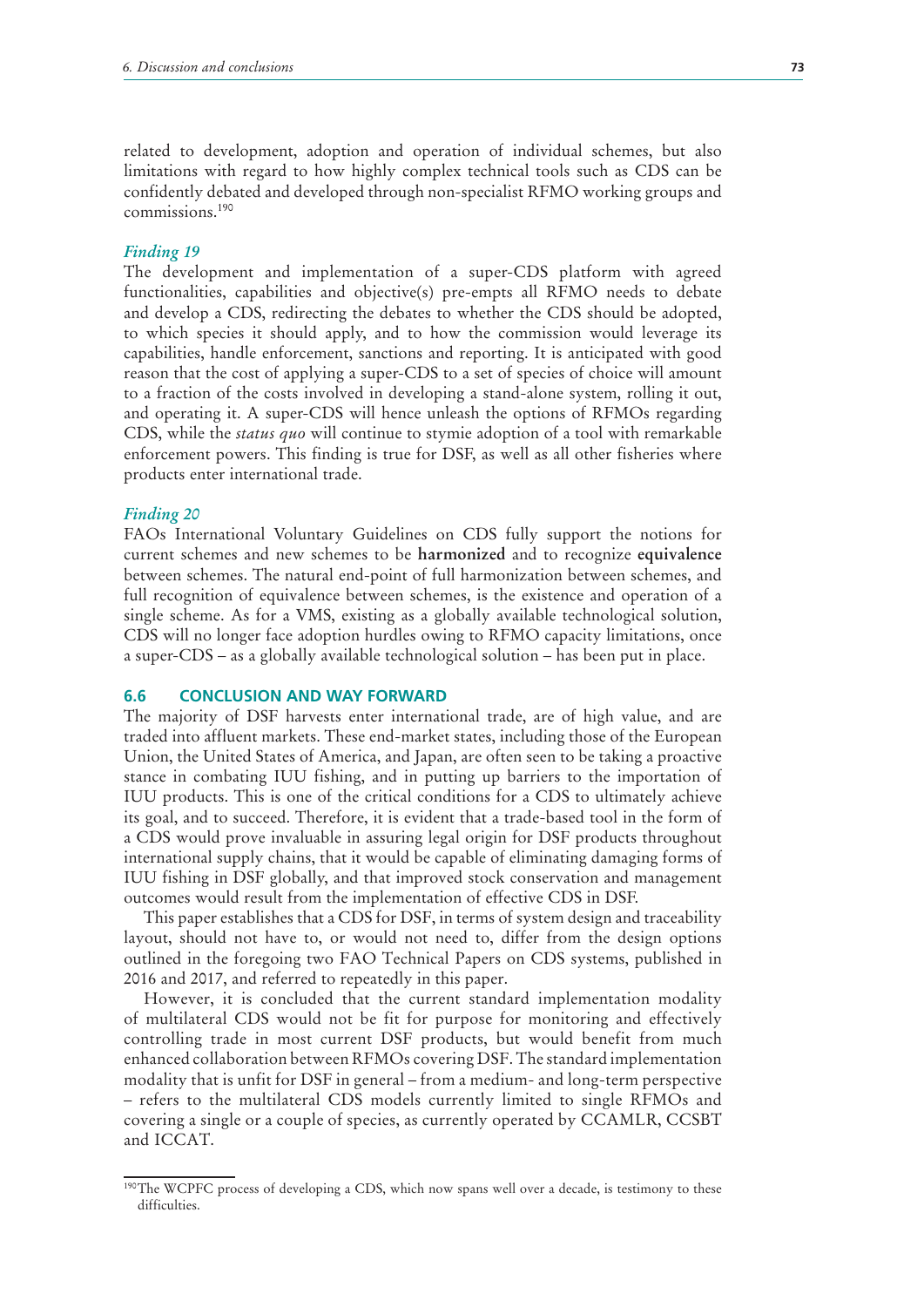The reason why the existing standard multilateral CDS implementation modality is inadequate in DSF relates to a limited number of critically important factors. These are:

- The geographical distributions of the vast majority of commercially important DSF species are not limited to a single RFMO, and substantial parts of global harvests of given species would fall outside the scope of individual RFMOspecific CDS. When such isolated CDS are implemented, the same species can be traded without CDS certificates when stemming from one set of fishing grounds, while it has to be covered by certificates when stemming from within the RFMO's RA. This situation does not result in an effective trade monitoring and control framework, and any such CDS would fail to meet its objective.
- If RFMOs covering a given same species decided to develop and implement a plurality of RFMO-specific CDS systems to cover such species, the co-existence of several non-harmonized CDS not exchanging data would enable "doublespend" fraud, and the CDS as a group would facilitate the laundering of illegal catches into certified supply streams via this gap – also implying that the CDS would fail to meet their objective, both individually, and also as a group.
- Covering important commercial DSF species through individual RFMOspecific CDS – notwithstanding their incapacity to effectively produce results in most instances (for the above named reasons) – would potentially lead to an explosion in CDS systems and platforms, overburdening the international trade control system, and the agencies tasked with oversight; as well as the private sector operators required to comply with multiplying systems. At the same time, given the modest volumes of DSF as compared with global marine fishery harvests, the combined harvest covered by a potentially tripled number of CDS globally would still fall short of covering a single percent of global harvests. Such an approach is impracticable and unsustainable.

For these key reasons, it is concluded that the only practical way forward to adopting CDS for DSF in the medium term is to develop a single CDS platform with global application, that RFMOs, and single states in their capacities as flag, port and/ or market states, can buy into. Such a centralised electronic platform could serve the needs of any and all DSF species, and it does not need to be limited to these. Such course of action would respond directly to many tenets of the FAO Voluntary Guidelines on CDS, notably with regard to "minimising the burden on those affected by CDS requirements", "not creating unnecessary barriers to trade", "recognition of equivalence between schemes", "standardisation", preference of "multilateral or regional CDS", and considerations of "cost-effectiveness". Importantly, it would ensure that the CDS would be implemented in a modality "where it can be an effective means to prevent products derived from IUU fishing from entering the supply chain".

One of the key questions that needs to be answered is how to reach the point where the development and the implementation of a global super-CDS can be envisaged.

All RFMOs and all states – individually – with an interest in contributing directly to the protection of VMEs, and the effective management and conservation of DSF, may recognize the power of CDS to eliminate important forms of IUU fishing, and the impact these schemes can have on the recovery and/or enhanced management of targeted resources.

This paper concludes that a single, consistent, and harmonized global approach, in the form of a super-CDS scheme covering wide-ranging resources, is the only viable long-term option to progress in the domain of CDS. Therefore, an international body should be tasked with formally studying the question. This body should provide the broader blueprint for a unified electronic system – covering minimum terms for its overall design, its functions, its capabilities, its development, its roll-out, its operation, its legal nature and its funding.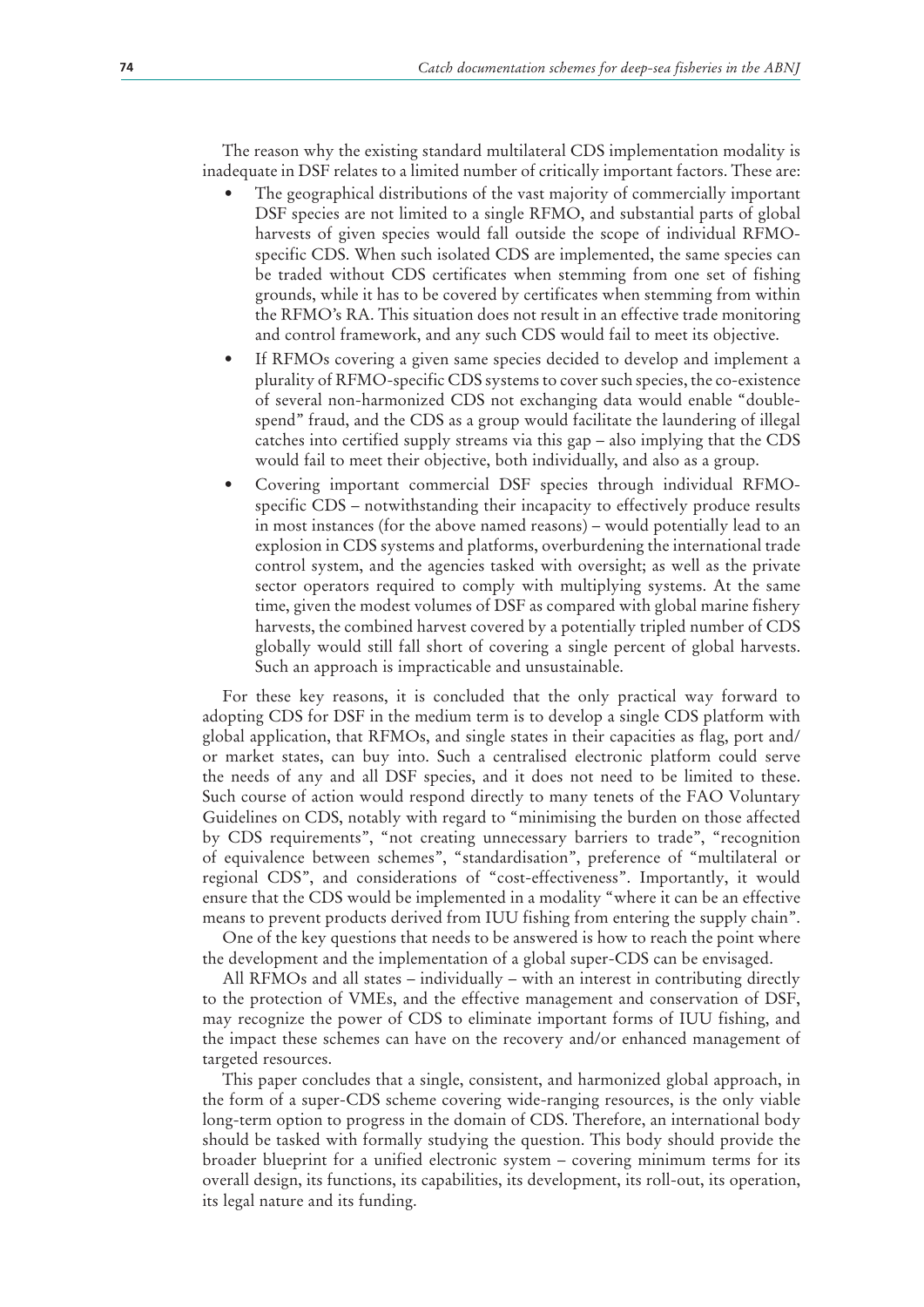One way forward would be to seek endorsement by the Committee on Fisheries (COFI) for FAO to formally study the feasibility and the nature – both technical and legal – of a super-CDS. On the basis of such study and its findings, the next steps regarding the development and the institutional embedding of a super-CDS could then be explored.

In the meantime, all RFMOs undertaking steps to develop CDS covering species that are shared with other RFMOs should engage directly with such other RFMOs, in order to develop collaborative ties and working environments, aiming to develop systems and platforms that can be effectively shared and operated between RFMOs – avoiding duplication of systems – so that the weaknesses and constraints inherent to isolated systems described in this paper may be overcome practically in the short-term. The bolder vision and solution in the form of a unified super-CDS at the global level may be studied in parallel. Merging existing CDS systems into a global super-system is an option that can then be envisaged at the appropriate time, and on a case-by-case basis.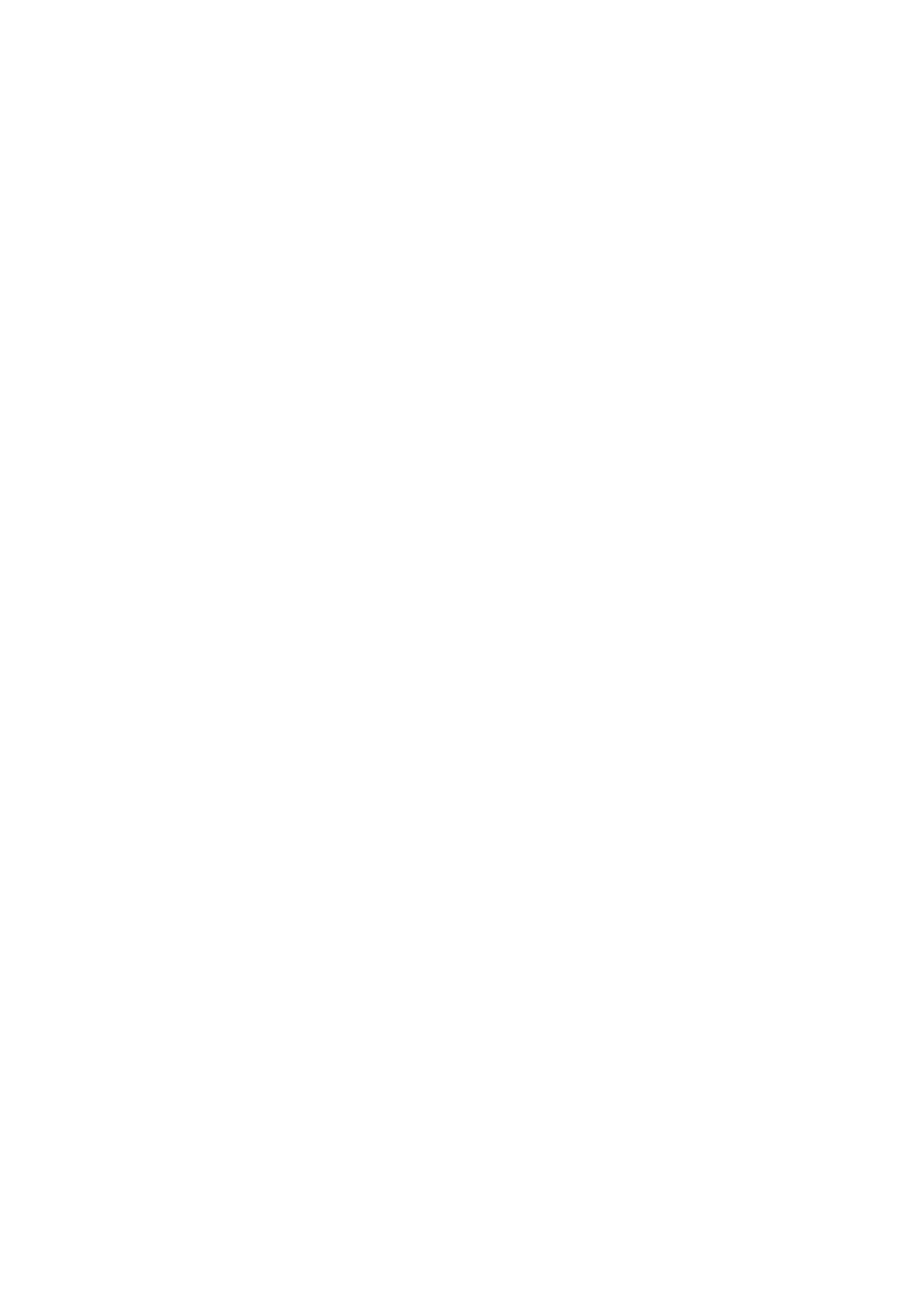# **References**

- **Bailey, M. & Egels-Zandén, N.** 2016. Transparency for just seafood systems. *The Solutions Journal*, 7(4): 66–73.
- **Baird, R.** 2005. CCAMLR initiatives to counter flag state non-enforcement in Southern Ocean fisheries. *Victoria University of Wellington Law Review*, 733(36): 733–756.
- **Boustany, A.** 2011. *Bluefin tuna: the state of the science*. Washington, DC, Ocean Science Division, Pew Environment Group.
- **Cajal, J. & García Fernández, J.** 2002a. Report on Argentina. *In: Fishery activities and trade of Patagonian toothfish Dissostichus eleginoides in South America*. Quito, TRAFFIC South America.
- **Cajal, J. & García Fernández, J.** 2002b. Report on Uruguay. *In: Fishery activities and trade of Patagonian toothfish Dissostichus eleginoides in South America*. Quito, TRAFFIC South America.
- **Coalition of Legal Toothfish Operators (COLTO).** 2016. *Toothfish fact sheet* [online]. [Cited 15 June 2018]. www.colto.org/toothfish-fisheries/iuu/
- **Commission for the Conservation of Antarctic Marine Living Resources (CCAMLR).**  2014. *Implementation of Conservation Measure 10-05 CCAMLR's Catch Documentation Scheme (CDS)*. CCAMLR-XXXIII/BG/13 Rev. 2. 20 October 2014. Secretariat. 12 pp.
- **Commission for the Conservation of Southern Bluefin Tuna (CCSBT).** 2000. *Action Plan (adopted at the Sixth Annual Meeting –Second Part; 21–23 March 2000)* [online]. [Cited 15 June 2018]. www.ccsbt.org/sites/ccsbt.org/files/userfiles/file/docs\_english/ operational\_resolutions/action\_plan.pdf
- **Contreras, S.** 2002. Report on Chile. *In: Fishery activities and trade of Patagonian toothfish Dissostichus eleginoides in South America*. Quito, TRAFFIC South America.
- **Cox, A.** 2003. Subsidies and deep-sea fisheries management: policy issues and challenges. Paper presented at "Deep Sea 2003: An International Conference on Governance and Management of Deep-Sea Fisheries", Queenstown, New Zealand, 1-5 December 2003 [online]. [Cited 15 June 2018]. www.oecd.org/greengrowth/fisheries/24320313.PDF
- **Dent, F.** 2016. *Overview of global trade in toothfish (*Dissostichus *spp.)*. CCAMLR-XXXV/BG/35. Hobart, Australia, CCAMLR Secretariat.
- **Doulman, D.** 2004. Global overview of IUU fishing and its impacts on national and regional efforts to manage fisheries sustainably: the rationale for the conclusion of the 2001 FAO International Plan of Action. *In*: FAO. *Report of the Expert Consultation on Fishing Vessels Operating under open Registries and their Impact on Illegal, Unreported and Unregulated Fishing, Appendix D*. FAO Fisheries Report No. 722. Rome, FAO. (also available at www.fao.org/docrep/006/Y5244E/Y5244E00.HTM).
- **Durán Muñoz, P., Sayago-Gil, M., Murillo, F.J., Del Río, J.L., López-Abellán, L.J., Sacau, M. & Sarralde, R.** 2012. Actions taken by fishing Nations towards identification and protection of vulnerable marine ecosystems in the high seas: the Spanish case (Atlantic Ocean). *Marine Policy*, 36: 536–543.
- **European Parliament and Council of the European Union.** 2016. *Regulation (EU) 2016/2336 of the European Parliament and of the Council of 14 December 2016 Establishing Specific Conditions for Fishing for Deep-Sea Stocks in the North-East Atlantic and Provisions for Fishing in International Waters of the North-East Atlantic*. Brussels.
- **European Union (EU).** 2007. *Communication from the Commission to the Council and the European Parliament: review of the management of deep-sea fish stocks*. 29.1.2007 COM (2007) 30 final. Brussels.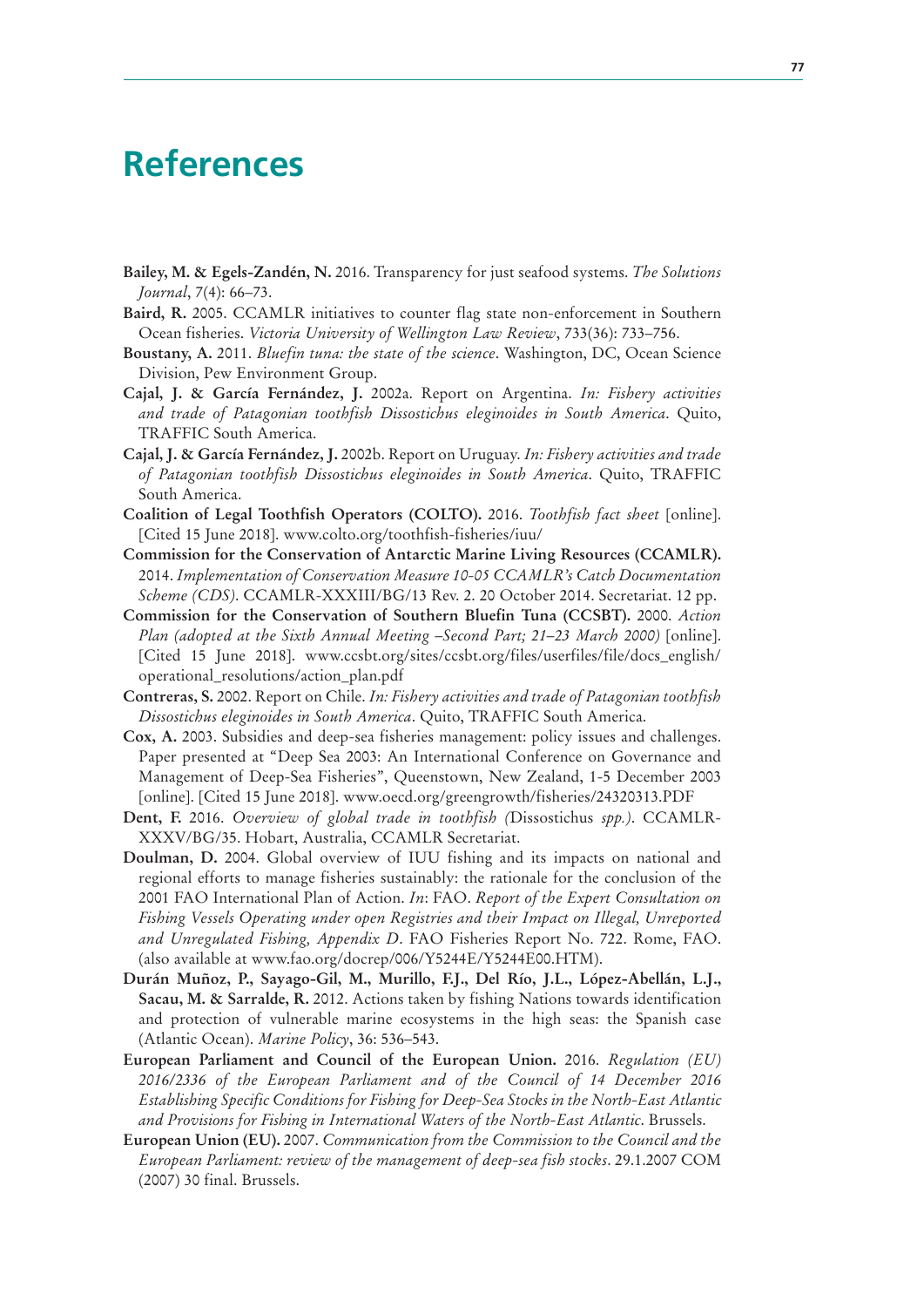- **EU.** 2008. Council Regulation (EC) No 1005/2008 of 29 September 2008 establishing a Community system to prevent, deter and eliminate illegal, unreported and unregulated fishing. *Official Journal of the European Union*, L 286/1.
- **EU.** 2014. *The EU customs union: protecting people and facilitating trade*. Luxembourg, Publications Office of the European Union. 12 pp. (also available at www.eesc.europa. eu/sites/default/files/resources/docs/customs\_en-1.pdf).
- **EU.** 2017. *The EU fish market*. 2017 edition. European Market Observatory for Fisheries and Aquaculture Products (EUMOFA). (also available at www.eumofa.eu/eumofapublications).
- **European Union Directorate-General for Maritime Affairs and Fisheries (DG MARE).**  2014. *Study on the State of Play Regarding Application and Implementation of Council Regulation (EC) No. 1005/2008 of 29 September 2008, Establishing a Community System to Prevent, Deter and Eliminate Illegal, Unreported and Unregulated Fishing (IUU Regulation)*. Specific Contract No. 3. Lot 2: Retrospective and Prospective Evaluation on the Common Fisheries Policy, Excluding its International Dimension. MRAG, Oceanic Développement, The Evaluation Partnership, Poseidon ARM Ltd., and International, Lamans Management Services, IREPA ONLUS.
- **FAO.** 1995. *Code of Conduct for Responsible Fisheries*. Rome. (also available at www.fao. org/docrep/013/i1900e/i1900e.pdf).
- **FAO.** 2001. *International Plan of Action to Prevent, Deter and Eliminate Illegal, Unreported and Unregulated Fishing*. Rome. (also available at www.fao.org/3/a-y1224e.pdf).
- **FAO.** 2009a. *International Guidelines for the Management of Deep-Sea Fisheries in the High Seas. Directives internationales sur la gestion de la pêche profonde en haute mer. Directrices Internacionales para la Ordenación de las Pesquerías de Aguas Profundas en Alta Mar*. Rome/Roma, FAO. 73 pp. (also available at www.fao.org/docrep/011/i0816t/ i0816t00.htm).
- **FAO.** 2009b. *Worldwide review of bottom fisheries in the high seas*. FAO Fisheries and Aquaculture Technical Paper No. 522 Rev. 1. Rome. (also available at www.fao.org/ tempref/docrep/fao/012/i1116e/i1116e01.pdf).
- **FAO.** 2014. *The State of World Fisheries and Aquaculture 2014: Opportunities and challenges*. Rome. (also available at www.fao.org/3/a-i3720e.pdf).
- **FAO.** 2017a. Voluntary Guidelines for Catch Documentation Schemes. Rome. 20 pp. www. fao.org/3/ a-i8076e.pdf.
- **FAO.** 2017. *Globefish Highlights a quarterly update on world seafood markets*. April 2017 issue, with annual 2016 statistics. 2/2017. Rome. (also available at www.fao.org/3/ai7332e.pdf).
- **Fugazza, M.** 2017. Fish trade and policy: a primer on non-tariff measures. UNCTAD Research Paper No. 7 UNCTAD/SER.RP/2017/7. (also available at www.tralac.org/ images/docs/12549/fish-trade-and-policy-a-primer-on-non-tariff-measures-unctadresearch-paper-august-2017.pdf).
- **General Fisheries Commission for the Mediterranean and Black Sea (GFCM).** 2011. *Performance Review of the General Fisheries Commission for the Mediterranean and Black Sea* [online]. GFCM:XXXV/2011/Inf.8. Rome. [Cited 15 June 2018]. http:// gfcmsitestorage.blob.core.windows.net/documents/web/GFCM/35/CAF\_II\_2011\_ Inf.5\_COC\_V\_Inf.4\_GFCM\_XXXV\_2011\_Inf.8.pdf
- **Genin, A. & Dower, J.F.** 2007. Seamount plankton dynamics. *In*: Pitcher T.J., Morato, T., Hart, P.J.B., Clark, M.R. & Haggan, N., eds. *Seamounts: ecology, fisheries and conservation*, pp. 85–100. Oxford, UK, Blackwell Publishing.
- **Gianni, M.** 2004. *High seas bottom trawl fisheries and their impact on the biodiversity of vulnerable deep-sea ecosystems: options for international action*. Gland, Switzerland, IUCN.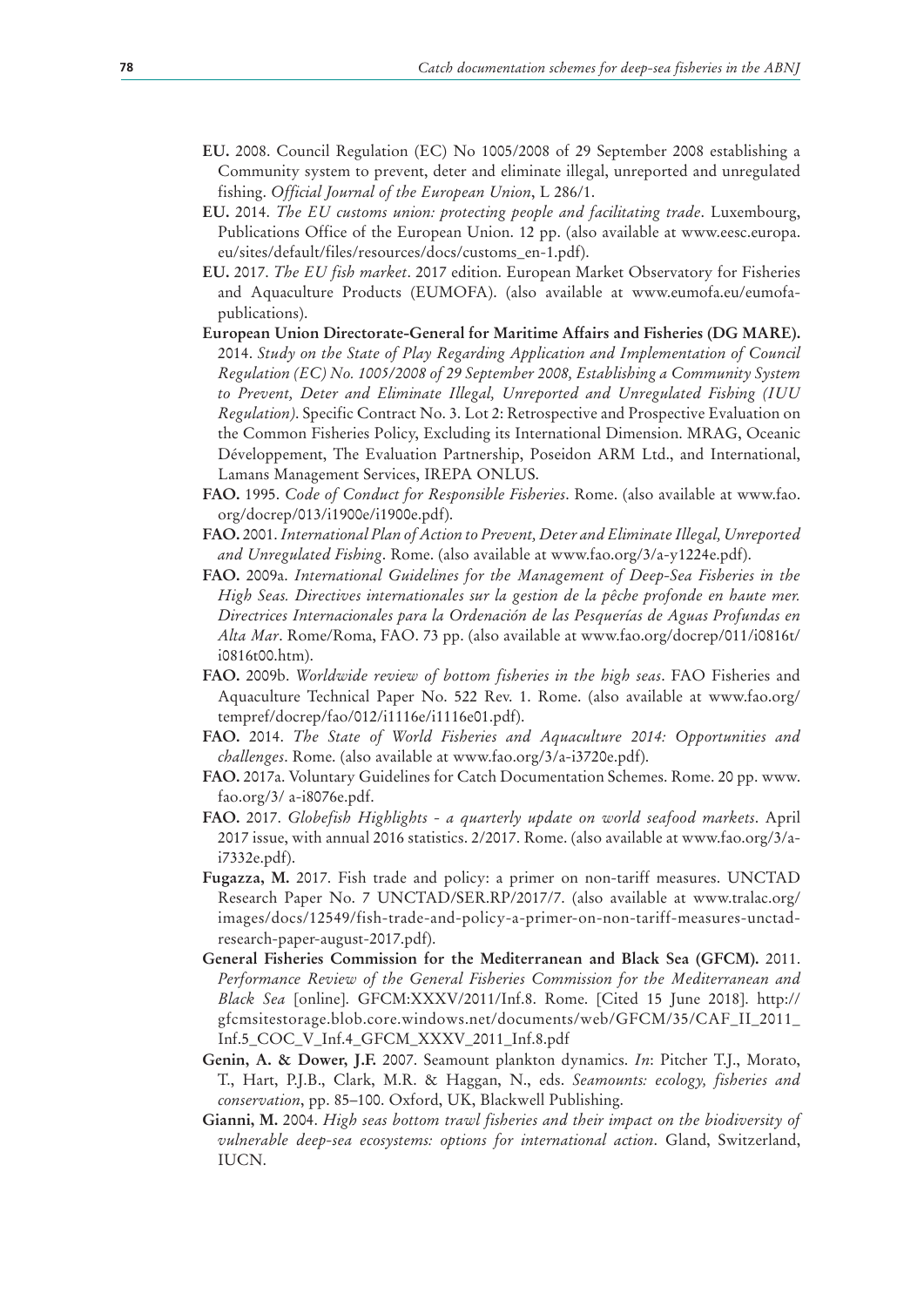- **Hosch, G.** 2016a. *Design options for the development of tuna catch documentation schemes*. FAO Fisheries and Aquaculture Technical Paper No. 596. Rome, FAO. (also available at www.fao.org/3/a-i5684e.pdf).
- **Hosch, G.** 2016b. *Trade measures to combat IUU fishing: Comparative analysis of unilateral and multilateral instruments*. Geneva, Switzerland, International Centre for Trade and Sustainable Development (ICTSD). (also available at www.ictsd.org/themes/ environment/research/trade-measures-to-combat-iuu-fishing-comparative-analysis-ofunilateral).
- **Hosch, G.** 2017. The 2017 FAO Voluntary Guidelines on Catch Documentation Schemes. *INFOFISH International Magazine*, 6: 27–30.
- **Hosch, G. & Blaha, F.** 2017. *Seafood traceability for fisheries compliance: country-level support for catch documentation schemes*. FAO Fisheries and Aquaculture Technical Paper No. 619. Rome, FAO. (also available at www.fao.org/3/a-i8183e.pdf).
- **Indian Ocean Tuna Commission (IOTC).** 2010. *Resolution Concerning Market Related Measures*. Resolution 10/10.
- **Inter-American Tropical Tuna Commission (IATTC).** 2006. *Adoption of Trade Measures to Promote Compliance*. Resolution C-06-05.
- **International Commission for the Conservation of Atlantic Tunas (ICCAT).** 1994. *Resolution by ICCAT Concerning an Action Plan to Ensure Effectiveness of the Conservation Program for Atlantic Bluefin Tuna*. Resolution 94-3.
- **ICCAT.** 2006. *Recommendation by ICCAT Concerning Trade Measures*. Recommendation 06-13.
- **ICCAT.** 2015. *Report for Biennial Period, 2014–15*. Part I (2014) Vol. 2. English version. Madrid, SCRS.
- **ICCAT.** 2016a. *Study of the eBCD implementation expenses*. Doc. No. STF\_207/2016. Madrid, Spain.
- **ICCAT.** 2016b. *eBCD Working Group (eBCD-TWG) Summary Report 2016*. Doc. No. PWG-403/2016. Madrid, Spain.
- **Jobsvogt, N., Hanley, N., Hynes, S., Kenter, J. & Witte, U.** 2014. Twenty thousand sterling under the sea: estimating the value of protecting deep-sea biodiversity. *Ecological Economics*, 97: 10–19.
- **Joint Tuna RFMOs.** 2007. Report of the Joint Tuna RFMO Working Group on Trade and Catch Documentation Schemes. Raleigh, NC, USA.
- **Koslow, J.A., Boehlert, G.W., Gordon, J.D.M., Haedrich, R.L., Lorance, P., and Parin, N.** 2000. Continental slope and deep-sea fisheries: implications for a fragile ecosystem. *ICES Journal of Marine Science*, 57: 548–557.
- **Lack, M.** 2001. *Antarctic toothfish: an analysis of management, catch and trade*. Sydney, Australia, TRAFFIC Oceania.
- **Lack, M. & Sant, G.** 2001. Patagonian toothfish. Are conservation and trade measures working? *TRAFFIC Bulletin*, 19(1).
- **Lack, M., Short, K. & Willock, A.** 2003. *Managing risk and uncertainty in deep-sea fisheries: lessons from orange roughy*. TRAFFIC Oceania and WWF Endangered Seas Programme. 84 pp.
- **Mundy, V.** 2018. *The impact of the EU IUU Regulation on seafood trade flows: identification of intra-EU shifts in import trends related to the catch certification scheme and third country carding process*. Brussels, Environmental Justice Foundation, Oceana, The Pew Charitable Trusts, WWF. Belgium. (also available at www.iuuwatch.eu/wp-content/ uploads/2018/02/TDA\_report\_IUUwatch\_LQ.pdf).
- **National Oceanic and Atmospheric Administration (NOAA).** 2015. *Improving international fisheries management: report to Congress pursuant to Section 403(a) of the Magnuson-Stevens Fishery Conservation and Management Reauthorization Act of 2006*. Washington, DC, US Department of Commerce. (also available at www.nmfs.noaa.gov/ ia/iuu/msra\_page/2015noaareptcongress.pdf).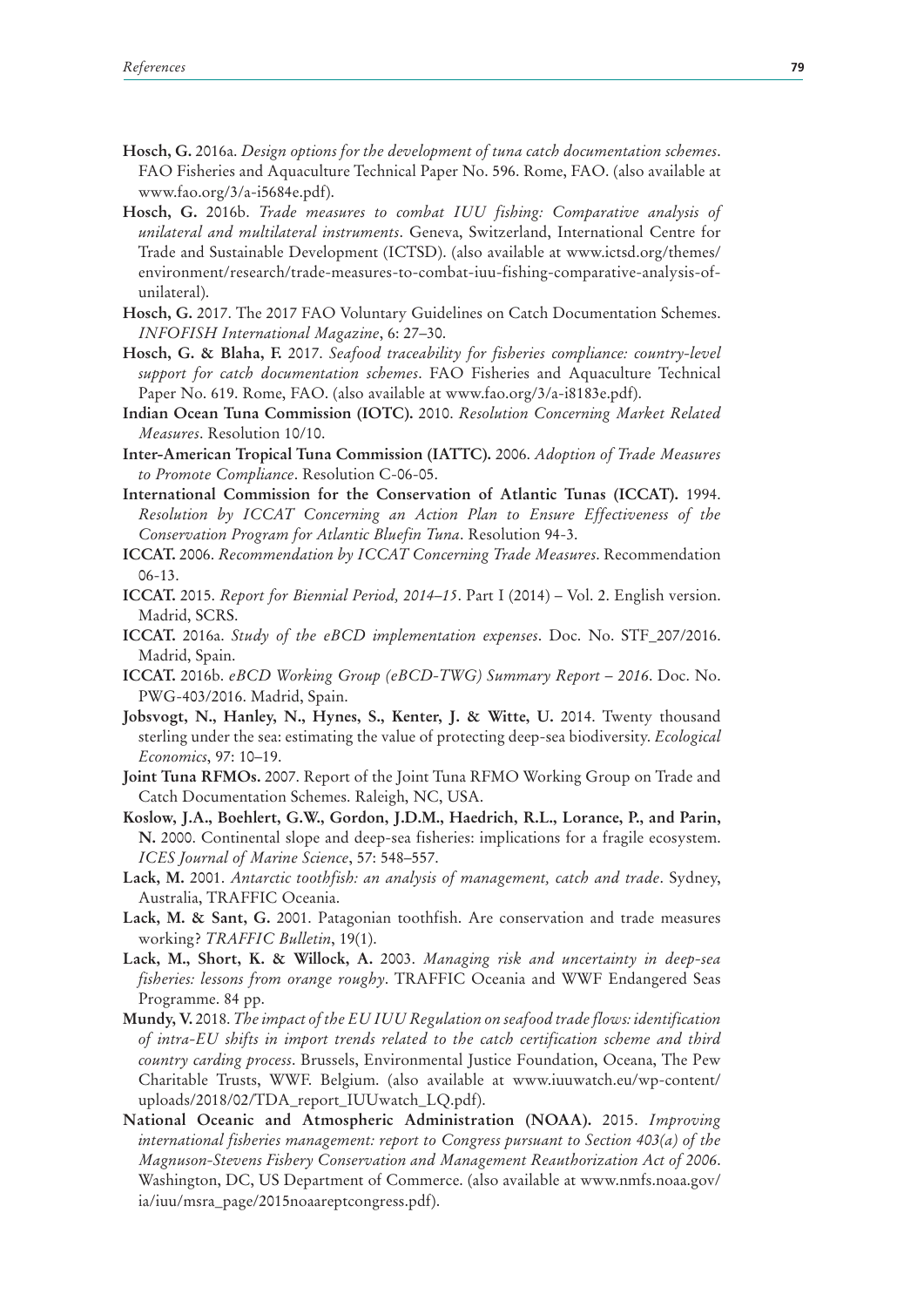- **NOAA.** 2017. Improving international fisheries management: summary of 2017 biennial report to Congress. Washington, DC, US Department of Commerce, NOAA, National Marine Fisheries Service. (also available at www.nmfs.noaa.gov/ia/iuu/msra\_page/ summary\_2017\_biennial\_iuu\_report.pdf).
- **Norse, E.A., Brooke, S., Cheung, W.W.L., Clark, M.R., Ekeland, I., Froese, R., Gjerde, K.M., Haedrich, R.L., Heppell, S.S., Morato, T., Morgan, L.E., Pauly, D., Sumaila, U.R. & Watson, R.** 2012. Sustainability of deep-sea fisheries. *Marine Policy*, 36(2) 307–320.
- **Northwest Atlantic Fisheries Organization (NAFO).** 2011. *Performance Assessment Review*. Dartmouth, Canada. (also available at www.nafo.int/Portals/0/PDFs/ Performance/PAR-2011.pdf).
- **North East Atlantic Fisheries Commission (NEAFC).** 2014. *Report of the Performance Review Panel*. London.
- **Rayfuse, R.G.** 2004. *Non-flag state enforcement in high seas fisheries*. Publications on Ocean Development. Leiden, Netherlands, and Boston, USA, Martinus Nijhoff Publishers.
- **Rogers, A.D. & Gianni, M.** 2009. *The implementation of UN Resolution 61/105 in the management of deep-sea fisheries on the high seas. Provisional report, North Atlantic: status and recommendations*. International Programme on the State of the Ocean. London, Lenfest Foundation.
- **Roheim, C.A. & Sutinen, J.** 2006. *Trade and marketplace measures to promote sustainable fishing practices*. International Trade and Sustainable Development Series Issue Paper No. 3. Geneva, Switzerland, International Centre for Trade and Sustainable Development and the High Seas Task Force.
- **Sancho Andrade, A., Ortiz Von Halle, B. & Naranjo Cuvi, N., eds.** 2002. *Fishery activities and trade of Patagonian toothfish in South America: a regional perspective*. TRAFFIC South America. 178 pp.
- **Sinha, M.K., Anrose, A., Pratyush, D. & Babu, C.** 2017. Indian deep sea fisheries its prospects, issues and challenges. *Journal of Aquaculture and Marine Biology*, 5(2): 00112 [online]. [Cited 15 June 2018]. DOI: 10.15406/jamb.2017.05.00112
- **South East Atlantic Fisheries Organisation (SEAFO).** 2016. *Report of the Second Performance Review Panel* [online]. DOC/COM/03/2016. Swakopmund, Namibia. [Cited 15 June 2018]. www.seafo.org/media/e3b07ca6-9859-43bc-817a-5b8805e296a9/ SEAFOweb/pdf/COMM/open/eng/Performance%20Review%20English%20 Report-2016\_pdf
- **SEAFO.** 2016. *Report of the second performance review panel*. [online]. Swakopmund, Namibia. [Cited 15 June 2018]. http://www.seafo.org/media/e3b07ca6-9859-43bc-817a-5b8805e296a9/SEAFOweb/pdf/COMM/open/eng/Performance%20Review%20 English%20Report-2016\_pdf
- **SEAFO.** 2017a. *Report of the 10th Annual Meeting of the Compliance Committee (CC) – 2017* [online]. Swakopmund, Namibia. [Cited 15 June 2018]. www.seafo.org/media/ b815a441-2c96-4601-9b5b-f92c20fc4609/SEAFOweb/pdf/Meeting%20Files/2017/CC/ CC%20Report%202017\_pdf
- **SEAFO.** 2017b. *Annual Compliance Review 2017. SEAFO Secretariat* [online]. Swakopmund, Namibia. [Cited 15 June 2018]. www.seafo.org/media/e4fd243c-3b66- 4169-9f4a-70b408daed75/SEAFOweb/pdf/Meeting%20Files/2017/CC/DOC%20 CC%2003%202017%20-%20Complaince%20Review%202017\_pdf
- **Sumaila, U.R., Khan, A., Teh, L., Watson, R., Tyedmers, P. & Pauly, D.** 2010. Subsidies to high seas bottom trawl fleets and the sustainability of deep-sea demersal fish stocks. *Marine Policy*, 34: 495–497.
- **Szigeti, P.D. & Lugten, G.L.** 2015. *The implementation of performance review reports by regional fishery bodies*, 2004–2014. FAO Fisheries and Aquaculture Circular No. 1108. Rome, FAO. (also available at www.fao.org/3/a-i4869e.pdf).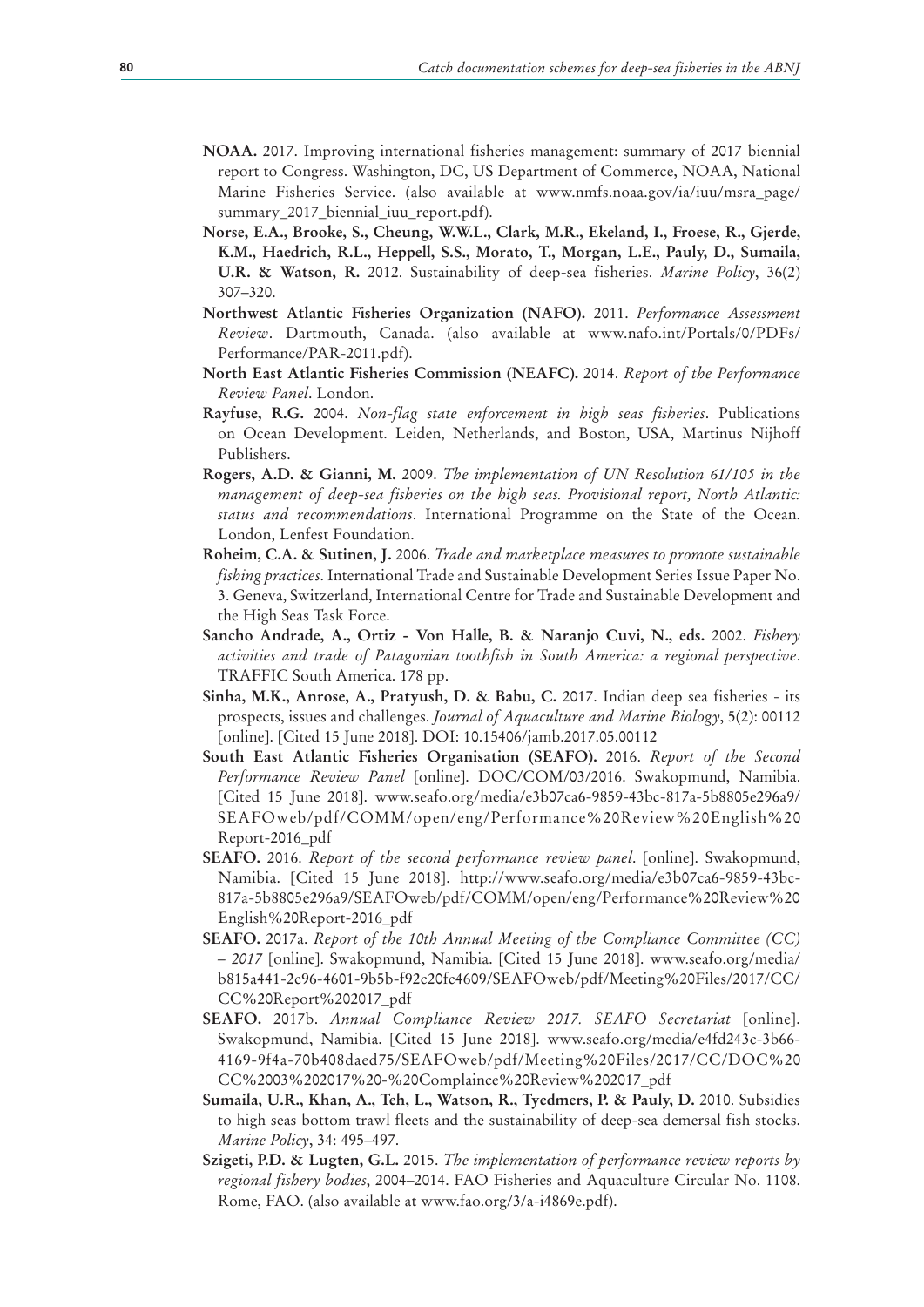- **United Nations General Assembly.** 2004. *57/25. Sustainable fisheries, including through the 1995 Agreement for the Implementation of the Provisions of the United Nations Convention on the Law of the Sea of 10 December 1982 relating to the Conservation and Management of Straddling Fish Stocks and Highly Migratory Fish Stocks, and related instruments*. United Nations.
- **United Nations General Assembly.** 2006. *61/105. Sustainable fisheries, including through the 1995 Agreement for the Implementation of the Provisions of the United Nations Convention on the Law of the Sea of 10 December 1982 relating to the Conservation and Management of Straddling Fish Stocks and Highly Migratory Fish Stocks, and related instruments*. United Nations.
- **United Nations General Assembly.** 2009. *64/72. Sustainable fisheries, including through the 1995 Agreement for the Implementation of the Provisions of the United Nations Convention on the Law of the Sea of 10 December 1982 relating to the Conservation and Management of Straddling Fish Stocks and Highly Migratory Fish Stocks, and related instruments*. United Nations.
- Victorero, L., Watling, L., Deng Palomares, M.L. & Nouvian, C. 2018. Out of sight, but within reach: a global history of bottom-trawled deep-sea fisheries from >400m depth. *Frontiers in Marine Science*, 5:98.
- **Webster, D.G.** 2015. *Beyond the tragedy in global fisheries*. Cambridge, USA, MIT Press.
- **World Trade Organization (WTO).** 2005. *Matrix on Trade Measures Pursuant to Selected Multilateral Environmental Agreements*. WT/CTE/W/160.Rev.3., TN/TE/S/5/Rev.1., 16 February 2005.